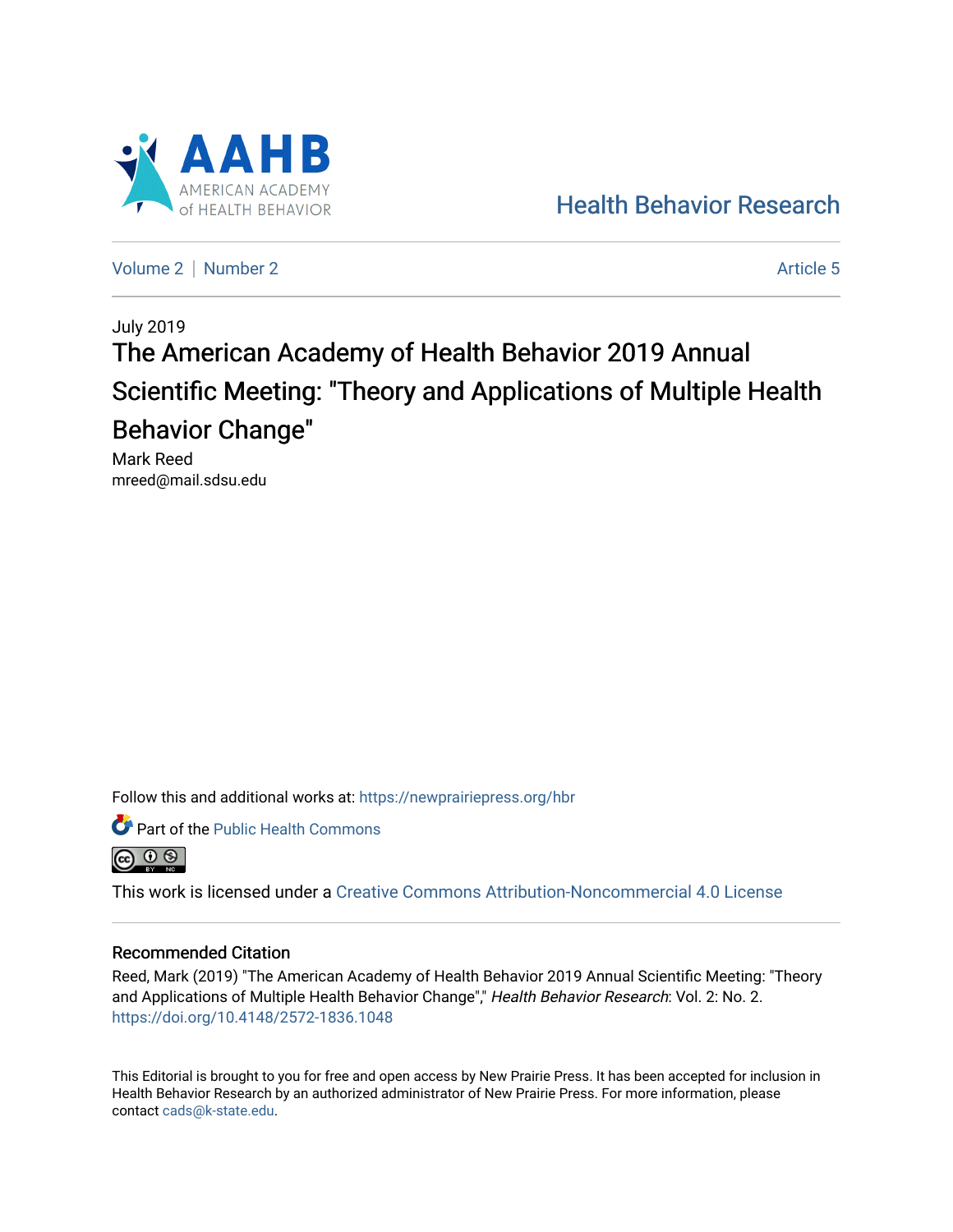# The American Academy of Health Behavior 2019 Annual Scientific Meeting: "Theory and Applications of Multiple Health Behavior Change"

#### Abstract

The American Academy of Health Behavior (AAHB) hosted it's 19th Annual Scientific Meeting at the Westin Poinsett in Greenville, SC March 10-13, 2019. The meeting's theme was "Theory and Applications of Multiple Health Behavior Change." This publication describes the meeting theme and includes the refereed abstracts presented at the 2019 Annual Scientific Meeting.

#### Keywords

Annual Meeting, 2019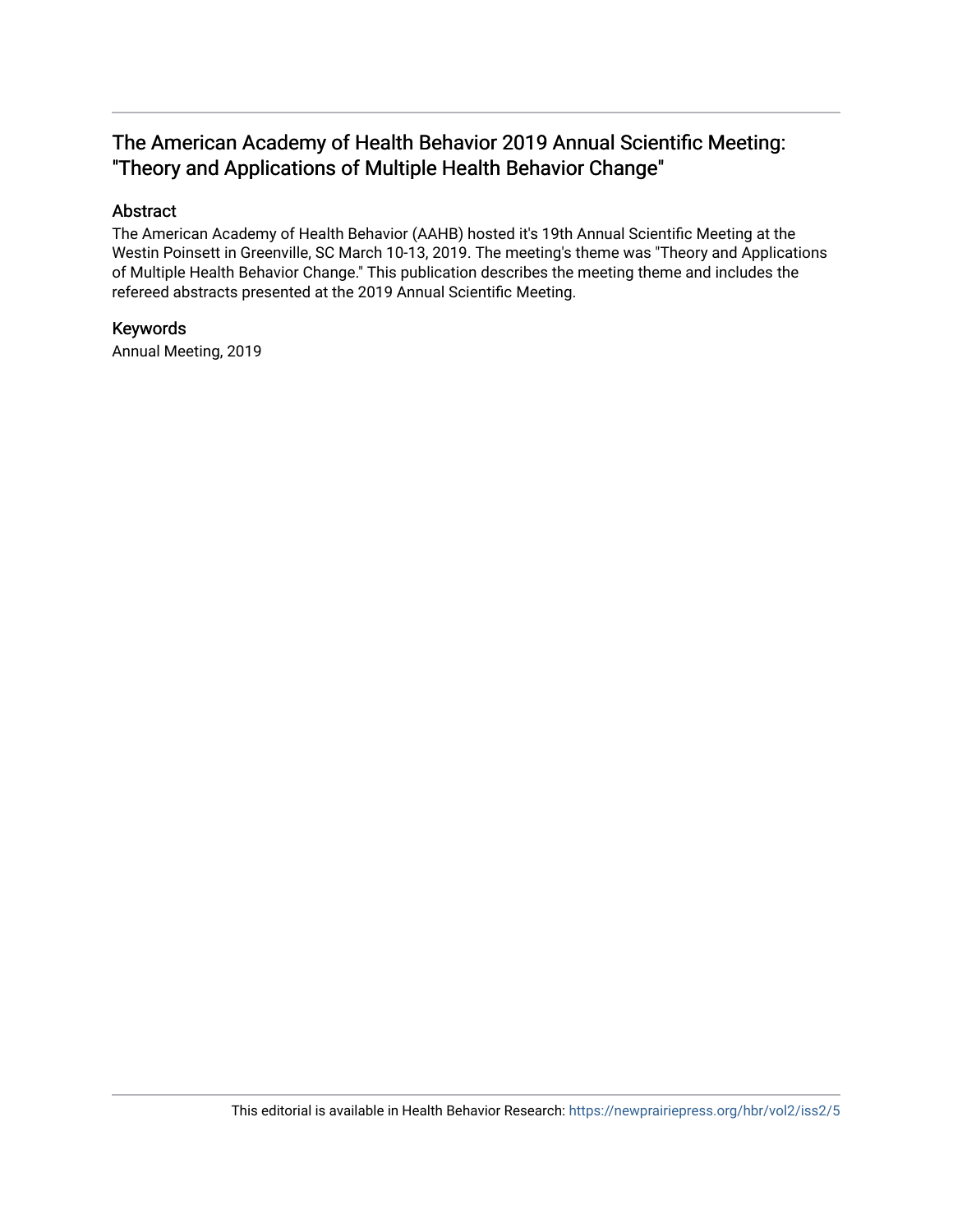#### **American Academy of Health Behavior Annual Meeting Summary**

#### **Mark B. Reed, PhD\***

\*Corresponding author can be reached at: [mreed@sdsu.edu](mailto:mreed@sdsu.edu)

The American Academy of Health Behavior (AAHB) hosted its 19<sup>th</sup> Annual Scientific Meeting at the Westin Poinsett in Greenville, SC, March 10-13, 2019. The theme for this year's meeting was "Theory and Applications of Multiple Health Behavior Change." I would like to extend my personal gratitude to all the AAHB members who contributed to an outstanding and informative meeting. I would like to acknowledge the hard work and dedication of Drs. Hsien-Chang Lin and Daphne Hernandez for serving as the Conference Planning and Research Chairs, respectively. I would also like to thank Drs. Julie Croff and Leigh Anne Simmons who served as the Program Planning Chairs and organized our strong slate of meeting speakers. Lastly, many thanks to the following board members who served on the conference planning committee: Dr. Katie Dolphin, Dr. Wenhua Lu, Dr. Jessica Rath, Dr. Mary Steinhardt, and Joanne Sommers, our Executive Director.

Our impressive group of podium speakers presented on a multitude of topics on multiple health behaviors, ranging from the state of the science, theoretical applications, health equity, research methods, social and built environment influences, developmental/familial factors, and biobehavioral perspectives. Dr. Bonnie Spring opened the meeting with a talk titled "State of the Science in Intervening for Multiple Behavior Change." This was followed by Dr. Valerie Blue Bird Jernigan ("Developing Culturally Grounded Interventions with Indigenous Populations Guided by Indigenous ways of Knowing"), Dr. Rosa Gonzalez-Guarda ("The Influence of Acculturation Stress and Resilience on the Substance Abuse, Violence, HIV, and Depression Syndemic Among Latino Immigrants"), Dr. Paul Branscum ("Innovations in the Reasoned Action Approach: Application and Future Research Directions"), and Florence Breslin (Measuring Multiple Behaviors in Adolescents: The Adolescent Brain Cognitive Development (ABCD) Study").

The second day of the meeting began with Dr. Amy Harley speaking on "Social Contextual Predictors of Multiple Health Behavior Change." This talk was followed by Dr. Joe Grzywacz ("Multiple Health Behavior Change: A Developmental and Familial Perspective"), Dr. Julie Croff ("Multi-Modal Approaches to Measuring Behavior in Teenagers and Young Adults"), and Dr. Tina Chambers ("Can we Develop a Biomarker of Future Neurobehavioral Deficits Due to Exposure to Alcohol?")

During the meeting, attendees had the opportunity to attend workshops, network with colleagues, and share their cutting-edge research during our nightly poster sessions. On the last day of the meeting, attendees were treated to a thought-provoking discussion among Academy Research Laureates and Fellows on the topic of "New Directions for Health Behavior Research." Our four days of programming left me rejuvenated and excited about the future of health behavior research and the Academy!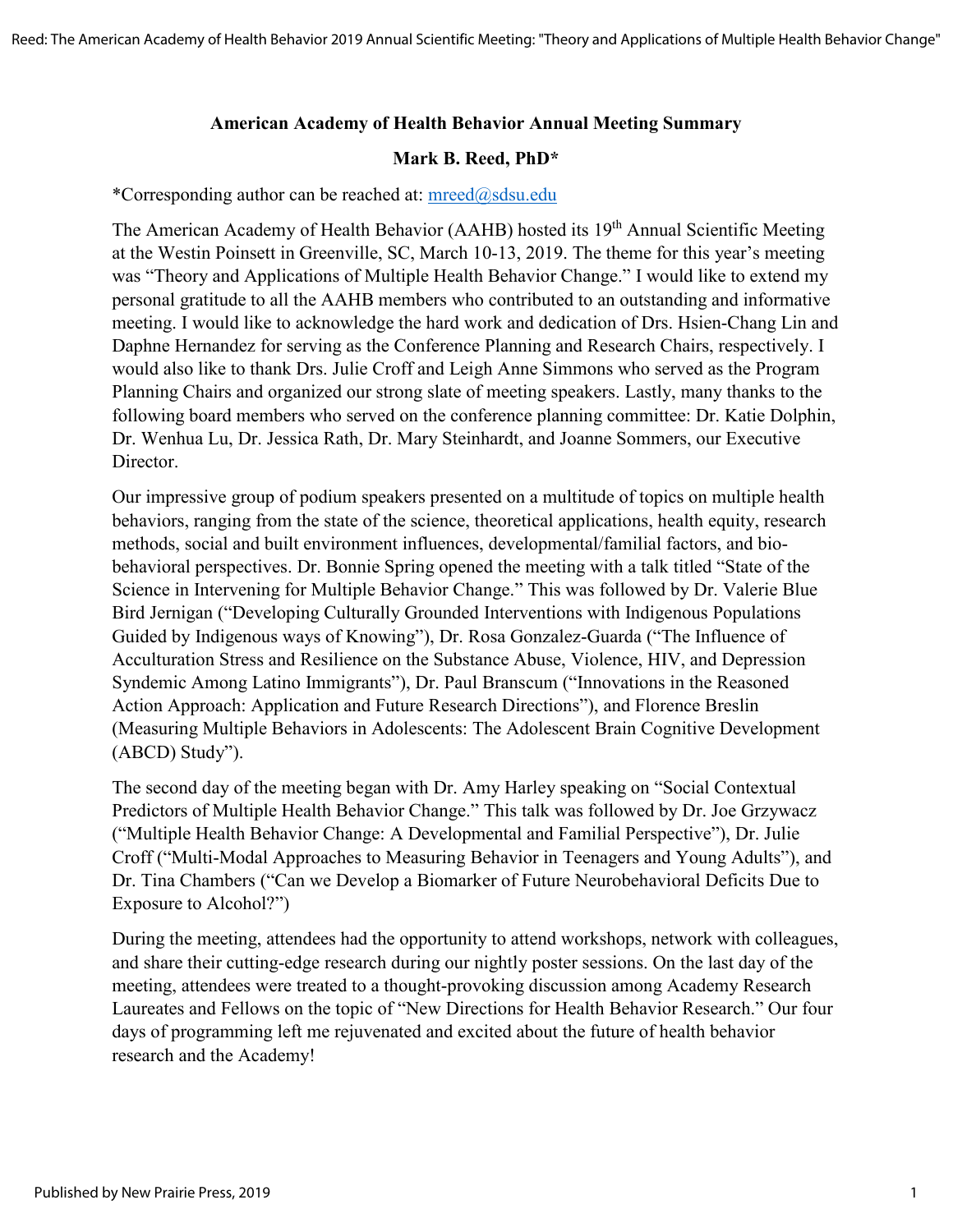All refereed poster abstracts presented at the 2019 Annual Scientific Meeting are listed by abstract number and date of presentation. I look forward to seeing you in Napa, California in 2020!

Nark B. Lee

Mark B. Reed, PhD (*San Diego State University*) 2018 - 2019 American Academy of Health Behavior President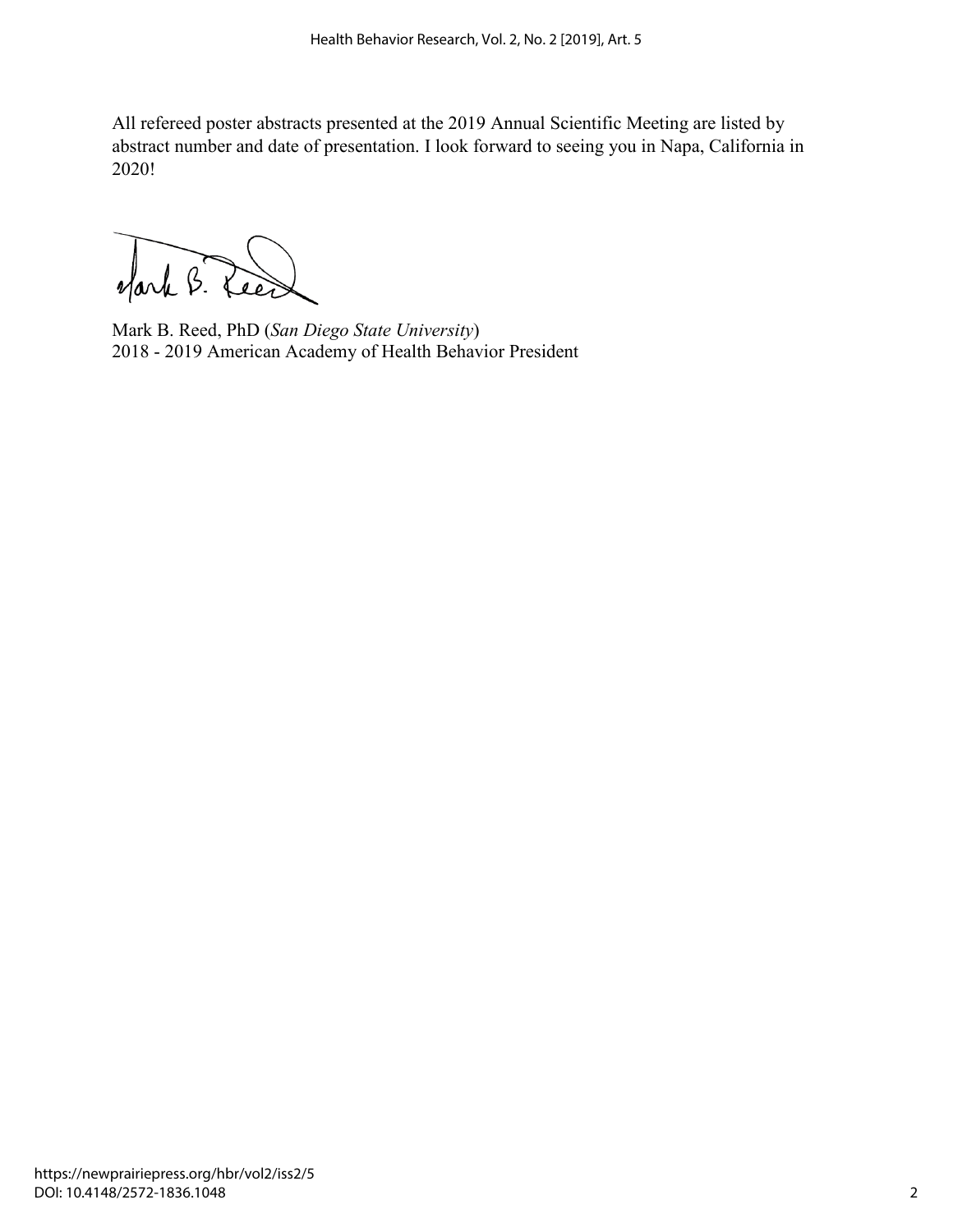

#### **Board 101**

#### **Does the Presence of Children in the Home Affect Smoking Rules and Smoking Behaviors? Results from a Community Health Center in the Southeastern U.S.**

Elizabeth Holt, Haley Park, Jackson Pearce, Amani Bright, Noelle Best, and Matthew J. Delfino

Purpose: Despite reductions in the rates of smoking among U.S. adults, some children continue to face secondhand smoke (SHS) exposure and subsequent adverse health effects. Health care providers can play a key role in reducing children's SHS exposure by assisting patients in establishing smoking rules and in quit attempts. Purpose: We sought to understand how to best tailor a clinic-based smoking cessation intervention for low-income patients living in the rural/suburban South. We examined whether smoking behavior, smoking rules, and quit rates differed among households with and without children. Methods: Waiting room surveys were conducted at four community health clinics for underserved patients in South Carolina. Results: The patient population (*n*=110) was 48.1% black, 32.7% white, and 79.2% uninsured/publicly insured. Over half (53.6%) of patient households had 1+ children. Of patients surveyed, 27.8% were current smokers, 44.5% reported that smoking is allowed in their home, and 24.1% reported that smoking is allowed in their car. Compared to patients living in households without children, patients in households with children were less likely to be current smokers (*p*=.019), and less likely to report that they allow smoking in the car (*p*=.007) and home (*p*=.001). Despite this, 23.7% of patients with 1+ children living in their household reported that someone had recently smoked inside their home and 20.3% of these patients reported that someone had smoked inside their car. Quit attempt rates did not differ among households with children and those without children. Conclusion: Though smoking is less prevalent and smoking rules are more stringent among households with children, many children in this population are still exposed to SHS in the home and car. An intervention targeting patients with children in the home will combine provider training with Electronic Medical Record (EMR) changes in order to increase screening for SHS, patient counseling, and prescriptions for smoking cessation aids.

#### **Board 102**

#### **Associations of BMI-based and Perceived Weight Status with Electronic Vapor Product Use, Cigarette Smoking, and Dual Use among U.S. Adolescents**

Dong-Chul Seo, Beom-Young Cho, Hsien-Chang Lin, David K. Lohrmann, Andrea K. Chomistek, Peter S. Hendricks, and Lava R. Timsina

Purpose: This study examined the associations of body mass index (BMI)-based and perceived body weight status with electronic vapor product (EVP) use, cigarette smoking, and dual use among U.S. adolescents. Methods: We conducted a cross-sectional analysis on data from 15,129 adolescents in the 2015 National Youth Risk Behavior Survey. Multiple logistic regression analyses were used to examine the associations of BMI-based and perceived body weight status with EVP use, cigarette smoking, and dual use, after adjusting for all other covariates. The regression models were stratified by gender. Results: Overall, 25.5% of males used EVP, 11.6% smoked cigarettes, and 8.1% used both; percentages among females were 22.6%, 9.8% and 6.8%, respectively. Females who perceived themselves as overweight were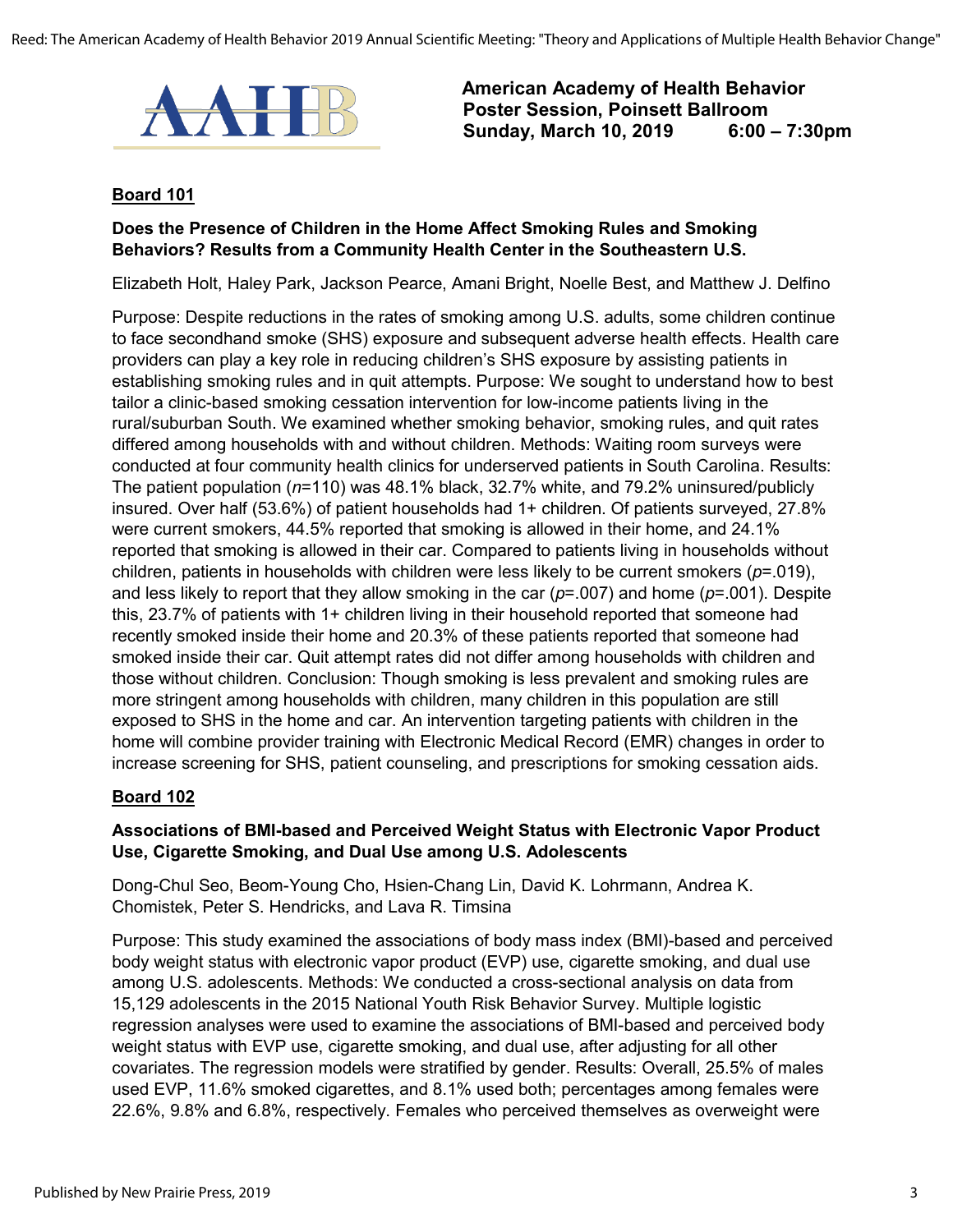

more likely than those who perceived themselves as normal weight to be current EVP users (adjusted odds ratio [AOR]: 1.09, 95% confidence interval [CI]: 1.01-1.19) and dual users (AOR: 1.23, 95% CI: 1.01-1.49). When compared to normal BMI-based category, males with obese BMI status were more likely to be current cigarette smokers (AOR: 1.61, 95% CI: 1.06-2.44). however, only females with overweight BMI status were more likely to be current smokers (AOR: 1.89, 95% CI: 1.25-2.86). Conclusions: Findings suggest that the influence of adolescents' body weight perceptions and BMI-based status should be accounted for when developing nicotine-containing product use prevention programs for adolescents. Specific strategies for influencing female adolescents who perceive themselves as overweight should be included to prevent emerging EVP and dual use.

# **Board 103**

#### **Associations of Subjective Social Status and Mindfulness with Readiness to Quit Smoking in Homeless Smokers**

Valentina Maza, Lorraine Reitzel, Tzu-An Chen, Darla E. Kendzor, and Michael S. Businelle

Purpose: In the United States, the prevalence of cigarette smoking among adults who are homeless is ~75%, about 5 times higher than the domiciled adult population in the United States. It is important to identify characteristics associated with greater readiness to quit smoking for intervention development and targeting. Factors associated with an increased readiness to quit smoking among domiciled smokers include greater community Subjective Social Status (SSS-C; relative ranking socially within a self-defined community) and mindfulness (awareness and connection with the present moment). However, it is unknown whether these associations generalize to homeless smokers. The current study redressed this gap. Methods: Participants were homeless adult smokers from Dallas, TX (*n*=161; 74.53% male). Self-report data were gathered via questionnaires administrated on a laptop. Hierarchical linear regressions were used to understand the association of SSS-C and mindfulness, respectively, and their interaction, on readiness to quit smoking controlling for age, sex, race, lifetime number of months homeless, cigarettes smoked per day, income, and educational achievement. Results: Results indicated that higher community social status was independently predictive of a greater desire to quit smoking (*p*<.0001), but neither mindfulness (*p*=.405) nor the interaction between SSS-C and mindfulness (*p*=.741) were significant. Conclusions: Targeting individuals with higher social status for smoking cessation services within limited service settings (e.g., shelters) may be advisable, based on likelihood of greater readiness to quit. Interventions to increase community social standing may engender a desire to quit among homeless adults, but definitive conclusions await future study. Unlike findings with domiciled adults, neither mindfulness nor the combination of low community social status and low mindfulness resulted in particularly low readiness to quit relative to low social status alone.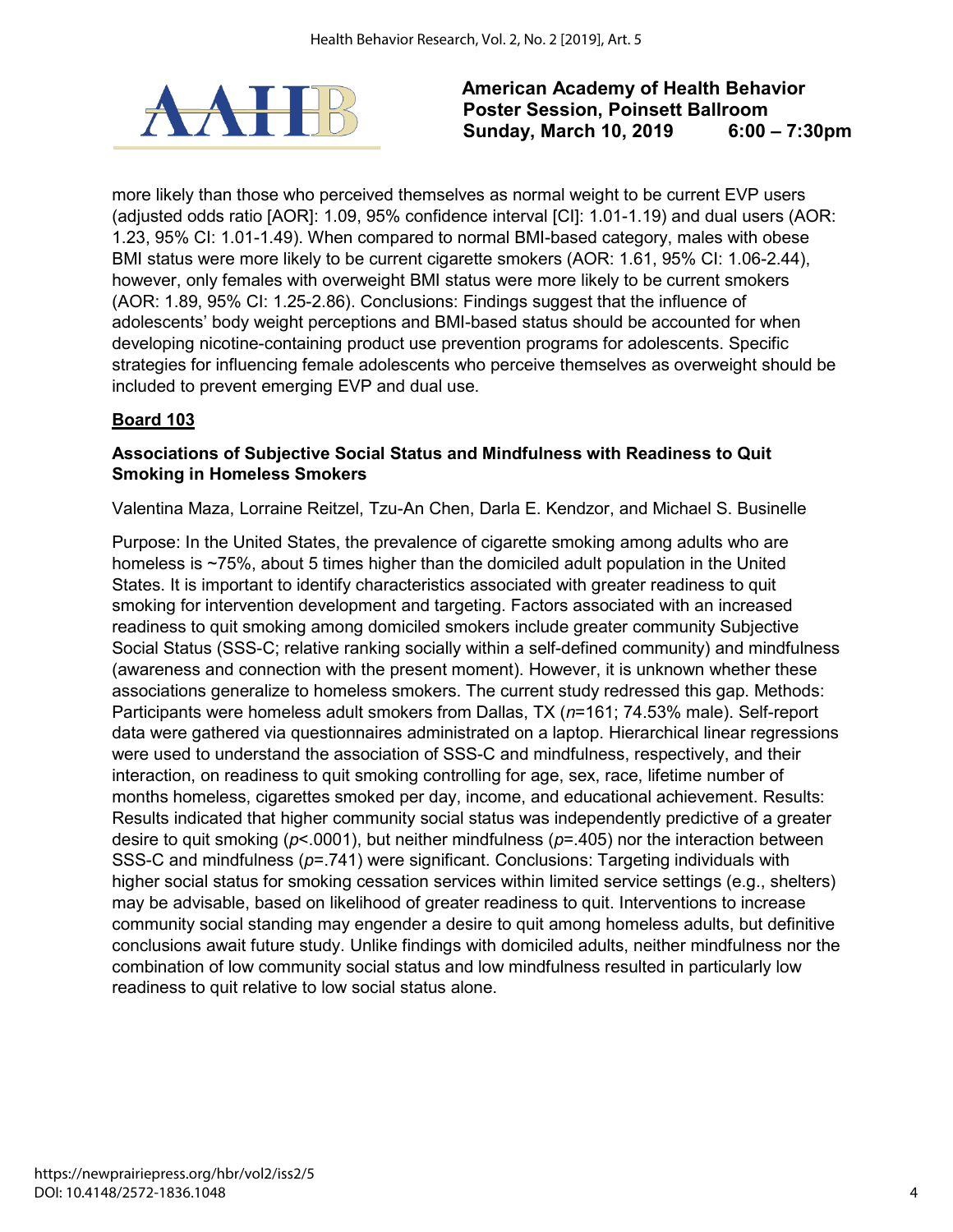

#### **Board 104**

#### **Vaping Behavior, Outcome Expectations, and Perceived Norms among College Students**

Anna Greer, Kerry D. Morgan, Jessica E. Samuolis, Gabrielle Diaz, Julianna Merighi, and Patrick Mahoney

Purpose: Vaping among young adults has increased substantially in recent years warranting further examination of this issue. We examined vaping behavior, outcome expectations, and perceived norms for vaping among 1,229 students attending a mid-sized, northeastern university. Methods: We administered a cross-sectional survey that included validated behavioral questions and scales for outcome expectations and perceived norms which demonstrated good internal consistency reliability (*α* >.80). We used SPSS for analysis, including descriptive, chi-square, and t-test statistics. Results: Student respondents were mostly white (81.1%), female (67.3%), and on average 19.73 years of age (*SD*=1.39). Almost 41% of respondents reported vaping in the prior 30 days (current user), 26.8% reported trying vaping but having no use in the past 30 days (occasional user), and 32.3% reported never trying vaping. The most common reasons for initating vape use among current and occasional users were 'I was curious' (74.2%, 75.1%), 'Friends use it" (65.8%, 65.0%), and 'Someone gave it to me at a party' (35.0%, 41.0%). Current (61.4%) and occasional users (62.4%) most often reported vaping when at parties; current users reported vaping in their campus dorm (*p*<.001), a friend's campus dorm (*p*=.024), in class (*p*<.001), and walking on campus (*p*<.001) more often than occasional users. Current users perceived vaping as more likely to control their appetite (*p*<.001), control their negative emotions (*p*<.001), and taste pleasant (*p*<.001) than occasional users. Current users perceived vaping as less likely to cause negative health outcomes than occasional users (*p*<.001). Current and occasional users had stronger perceived norms than never users that others would approve of them vaping (*p*<.001). Conclusions: This study highlights a need for multi-level strategies to reduce vaping among college students. Interventions should increase awareness about the risks of vaping, include peer-based interventions to foster health-promoting campus social environments, and explore the use of policies restricting campus vape use.

#### **Board 105**

#### **Using Susceptibility Measures to Prospectively Predict Current Use of Electronic Cigarettes among Adolescents**

#### Elizabeth Kwon and Dong-Chul Seo

Purpose: Preventing youth from using e-cigarettes is crucial given that e-cigarette use can lead to multiple unhealthy behaviors such as conventional cigarette smoking and other substance use. In order to inform prevention efforts, the present study examined determinants that affect youth current e-cigarette use including susceptibility measures, along with psychosocial, environmental, and behavioral factors. Methods: Wave 1 and Wave 2 of the Population Assessment of Tobacco and Health (PATH), nationally representative longitudinal panel datasets, were analyzed. Youth who were naïve to both conventional cigarettes and e-cigarettes (*n*=7578) were included in the study sample. Multivariable logistic regression was conducted to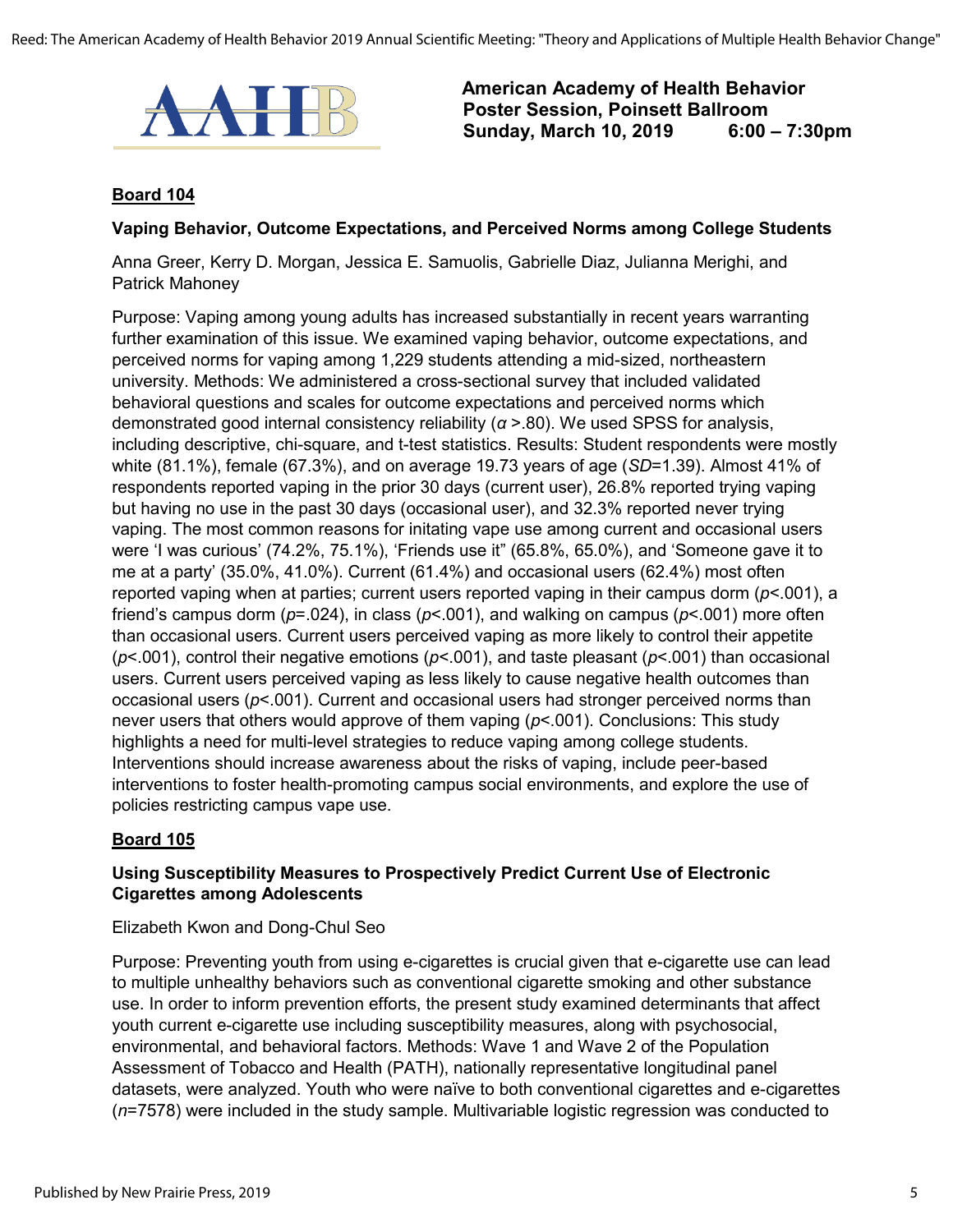

examine the determinants of youth current e-cigarette use. Results: Overall, 2.22% (*n*=168) of youth who were naïve to both conventional cigarettes and e-cigarettes at Wave 1 became current e-cigarette users at Wave 2. Susceptibility to e-cigarette use at Wave 1 was found to be a significant predictor of current e-cigarette use at Wave 2 (adjusted odds ratio [AOR]=2.68; 95% CI =1.92, 3.74). Youth who were unsusceptible to e-cigarette use at Wave 1 but became current users at Wave 2 were more likely to show a higher level of alcohol use, be a member of a modified family, be exposed to secondhand tobacco smoke, and have a higher level of psychological problems. Conclusions: The findings of the present study appear to support the predictive validity of the susceptibility to e-cigarette use measures as a significant predictor of future e-cigarette use. Thus, prevention efforts should benefit from using the susceptibility measures to identify youth with a higher risk of future e-cigarette use. Additionally, interventions should incorporate psychological and environmental factors to thwart e-cigarette use.

# **Board 106**

#### **Is E-cigarette Use a Gateway to Marijuana Use? Revisiting the Gateway Theory**

#### Su-Wei Wong and Hsien-Chang Lin

Purpose: E-cigarette use prevalence in the U.S. has increased rapidly in the past decade. It has been a concern that e-cigarette use may serve as a stepping-stone to other substance use. Based on Kandel's gateway theory, we hypothesized that e-cigarette use could lead to marijuana use among U.S. adults. Our study tested this hypothesis by examining the two conditions: 1) E-cigarette use is a gateway to marijuana use; and 2) marijuana use is not a gateway to e-cigarette use. Method: This was a retrospective longitudinal study. Adults aged 18- 64 years were extracted from the Population Assessment of Tobacco and Health survey Wave 1 (2013-2014) and Wave 2 (2014-2015) (unweighted *n*=23,772). Three stages of e-cigarette and marijuana use, including initiation, re-initiation, and persistence, were considered as outcomes. To test Condition 1, three logistic regressions were conducted to examine the associations between Wave 1 e-cigarette use and Wave 2 marijuana use (including initiation, re-initiation, and persistence. To test Condition 2, another three logistic regressions were conducted to examine the associations between Wave 1 marijuana use and Wave 2 e-cigarette use (including initiation, re-initiation, and persistence). Sociodemographic characteristics were controlled in all logistic regression models. Results: This study found Wave 1 e-cigarette use was not associated with Wave 2 marijuana use initiation, re-initiation, or persistence. Additionally, Wave 1 marijuana use was associated with Wave 2 e-cigarette use initiation (OR=1.52, *p* < .05). Conclusions: This study found no evidence to support the applicability of Kandel's gateway theory to the implication that e-cigarette use could be a gateway to marijuana use among U.S. adults. The mechanisms and behavioral characteristics, such as etiological and psychosocial factors, that may pertain to the development from e-cigarette use to other substance use should be further studied and explored to inform effective behavioral, educational, and policy interventions.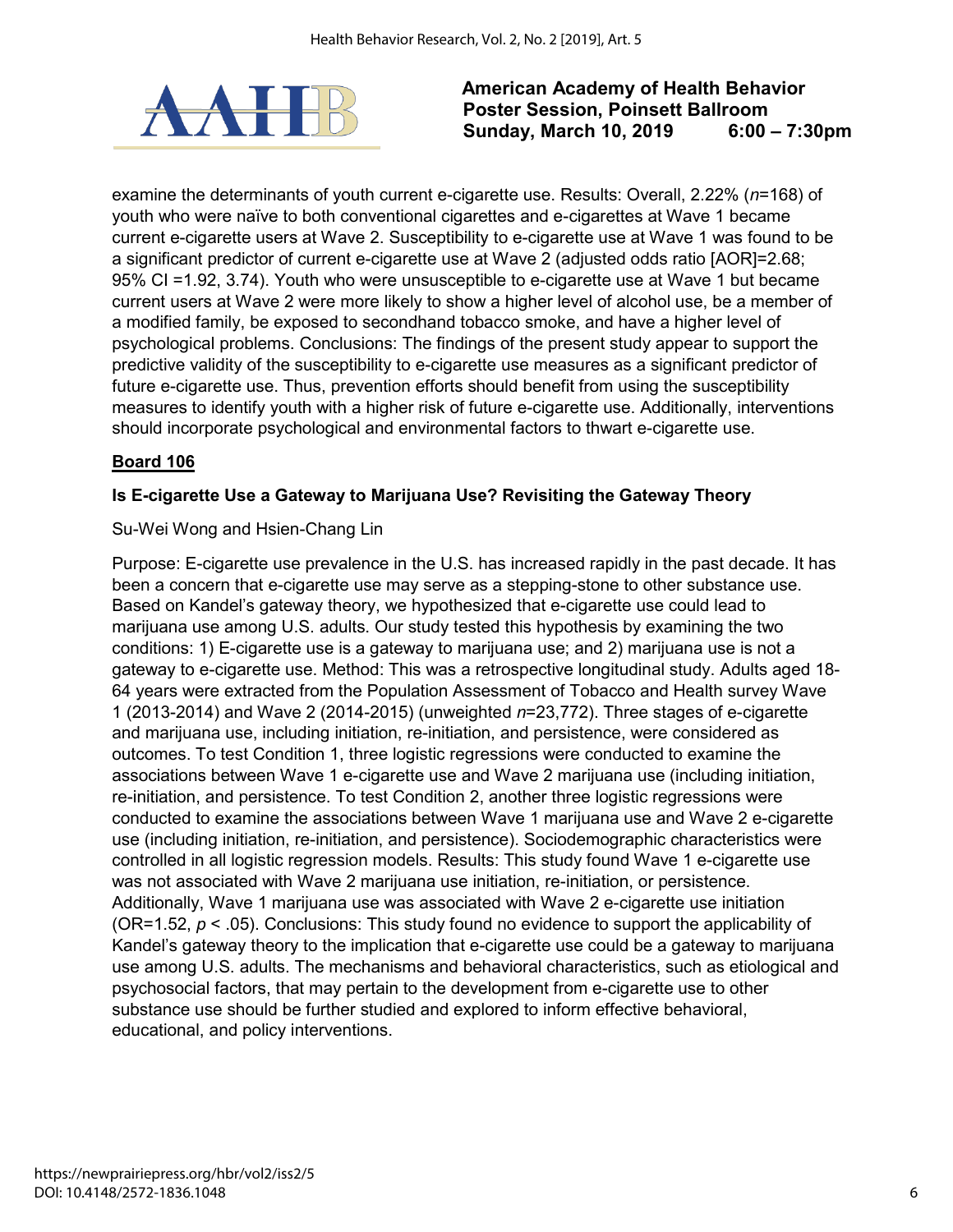

#### **Board 107**

#### **The Association of Place with Multiple Lifestyle Risk Factors among Rural Women: Smoking, Overweight/Obesity, and Physical Activity**

Devon Noonan, Richard Sloane, Amnazo Muhirwa, Jewel Scott, Tiffany Bice-Wigington, and Leigh Ann Simmons

Purpose: Rural women have higher rates of chronic disease associated with unhealthy lifestyle factors compared to their urban counterparts. Few studies have examined whether unhealthy lifestyle factors differ based on geographic region and rurality in this population. This study investigated the prevalence of individual and co-occurring smoking, BMI>25, and low levels of physical activity (PA) to determine whether rates differ by rurality and geographic region to inform future interventions. Methods: Data were from Rural Families Speak about Health, an 11 state, epidemiologic study of American women and their families (*n*=300) living in a rural county (Rural-Urban Continuum Code ≥ 4). Chi-square analysis and logistic regression were conducted to examine the association between geographic region (South, Midwest, Northeast and West), rurality (Rural-Urban Commuting Area [RUCA] 1-10), and the dependent ordinal behavioral lifestyle factor variable with four levels (no risk factors, one risk factor, two risk factors, three risk factors). Results: The South had the highest proportion of two or more risk factors (50%) compared to the Midwest (30%), Northeast (39%), and West (39%). The Midwest had significantly fewer risk factors compared to the South (OR:0.40 95% CI=0.20, 0.79). There were no significant differences between the South and other regions. In examining individual behaviors, the Midwest had significantly fewer people with high BMI (OR: 0.19 95% CI=0.86, 0.44), high levels of PA (OR: 3.3 95% CI= 1.5,7.4), and smoking (OR: 0.16 95% CI= 0.07-0.36) compared to the South. There were no differences in number of risk factors by RUCA. Conclusions: Regional differences exist in the co-occurrence of unhealthy factors among rural women. Population health interventions to address multiple behavioral risk should target regional areas, especially the rural South. Given no differences in lifestyle risk factors based on RUCA, county-level interventions for rural populations may be both adequate and cost-effective in addressing rural-urban health disparities.

#### **Board 108**

#### **Positive Perceptions and Expressions of #Vape Products on Twitter**

#### Matthew Kearney and Philip Massey

Purpose: To quantify sentiment and characterize themes among a random sample of Twitter posts mentioning "vape". Methods: Between April 11th and June 21st, 2018, we collected publicly available tweets containing the word "vape" (*n*=221,757) using Twitter API. We randomly sampled ~10% (*n*=22,071) to conduct sentiment analysis using R Studio's "SentimentAnalysis" package and content analysis using NVivo 12. Results: Tweets were overwhelmingly positive (82%). However, positive tweets were less likely to be retweeted, compared to negative tweets (OR=0.84; *p*<.001). The top four most salient categories of terms included: social use of vape products (e.g., #vapefam; 48.3% mentioned), sales and purchasing of vape products (e.g., #smokeshop; 38.4% mentioned), active use of vape products (e.g.,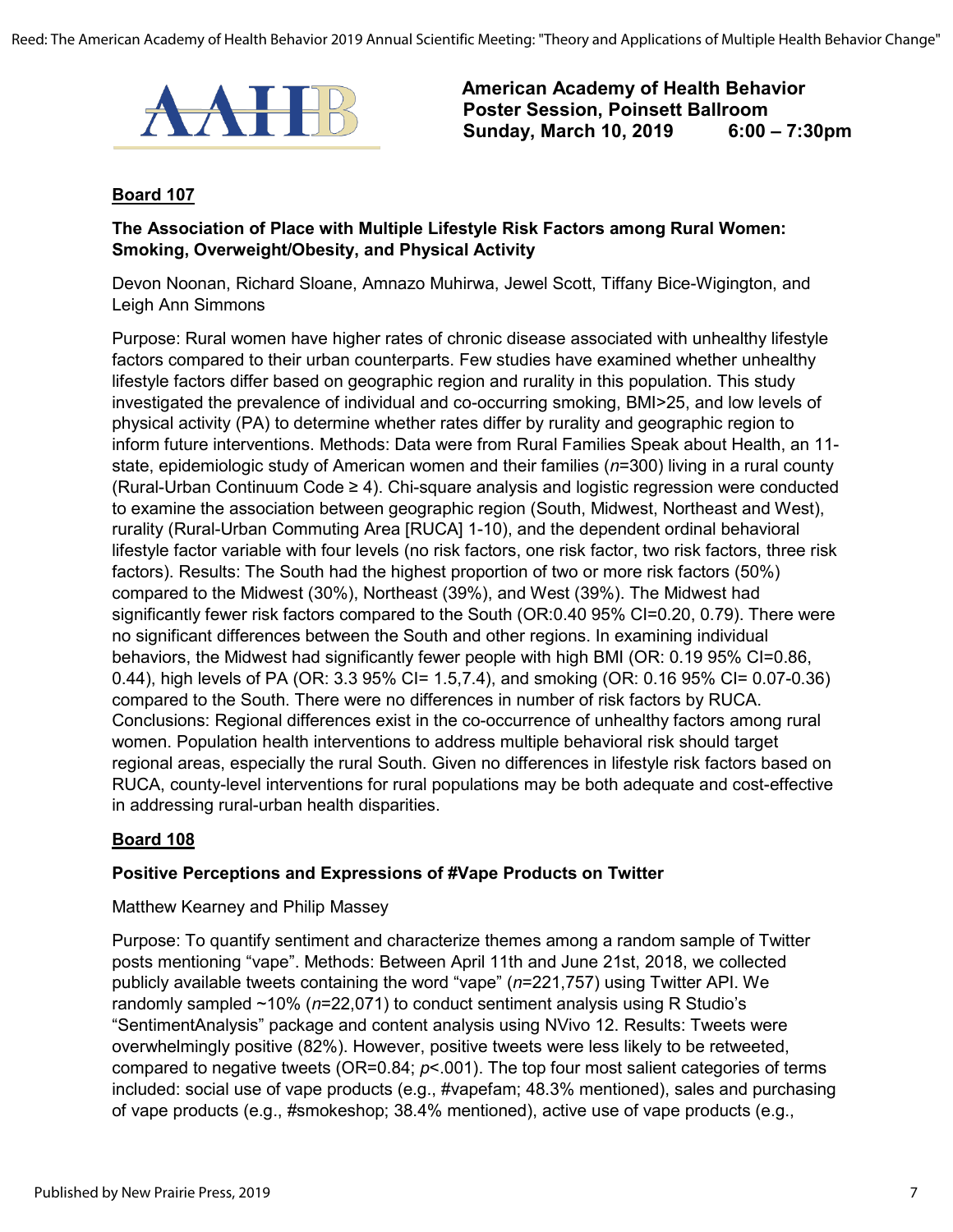

#vaping; 18.8%), and use of vape products for cannabidiol (e.g., #CBD; 9.3%). Few tweets mentioned tobacco/nicotineuse (3.4%) or use of vape products for smoking cessation (1.3%). Tweets discussing social use of vape products were nearly twice as likely to be retweeted compared to those not mentioning social use (OR=1.79; *p*<.001). Tweets mentioning cannabidiol were more than three times as likely to be retweeted compared to those not mentioning cannabidiol (OR=3.24; *p*<.001). Conclusion: Vape products are often framed as a harm reduction intervention to promote smoking cessation; however, the vast majority of tweets did not mention tobacco or nicotine. Rather, our analysis of relevant Twitter discourse illuminates the perceived positive benefits of using vape products, such as inclusion in a social network of other "vapers", as well as potential alternative uses, such as use of cannabidiol rather than nicotine. Our findings may present an opportunity to target vape-related social networks on Twitter, and potentially other social media platforms, for health communication campaigns that highlight the harms of vape products, and thus address the positivity bias we observed.

# **Board 109\***

#### **Perceptions of E-cigarette Safety among Pre-Adolescents and Young Adolescents from Low-income Families Living in the Midwest: A Mixed Methods Study**

Yumary Ruiz**\***, Lindley McDavid, Ellen Gundlach, Sanjna S. Vinze, Meghan H. McDonough, Rita Debate**\***, and Frank J. Snyder

Purpose: Electronic(e) cigarette use is growing among adolescents and pre-adolescents, despite declines in use of traditional combustible cigarettes. As e-cigarettes are marketed as a less harmful alternative to tobacco products, youth, who may not be susceptible to cigarette use, may be drawn to these products. This mixed methods study examined youths' perceptions related to e-cigarette safety and their beliefs about the safety of e-cigarettes compared to combustible cigarettes. Methods: Participants were 223 youth ages 8-14 (*M*age=10.71, SD=0.11, 65.9% males, 14.8% had tried e-cigarettes) from low-income families who reside in the Midwest. Survey data were analyzed using correlations and logistic regression. Semistructured interviews conducted with 41 youth ages 10-14 (*M*age=12.1, SD=1.12, 48.8% males, 17.1% had tried e-cigarettes) were thematically analyzed using a constructivist paradigm. Results: Logistic regression revealed that e-cigarette use is positively predicted by perceptions of e-cigarette safety (OR=4.48; 95% CI=1.51, 15.16; *p*=.008), peer e-cigarette use (OR=19.54; 95% CI=3.10, 123.01; *p*=.002), and parent e-cigarette use (OR=8.82; 95% CI=2.73, 28.51; *p*<.001). Youth's age and their perceptions of e-cigarette safety compared to combustible cigarettes were not significant. Youth perceive e-cigarettes as unsafe, and these findings were confirmed by interview data with youth reporting addiction and adverse health outcomes as key concerns. Participants also discussed circumstances under which youth learn about, access, or view e-cigarette usage. Supporting findings from the quantitative analysis, peers were relevant in influencing perceptions related to e-cigarette safety beliefs. Youth typically access ecigarettes from peers or parents, and public spaces, including parks, were identified as locations where youth see discarded e-cigarette equipment or peers using e-cigarettes. Conclusions: Study findings imply that e-cigarette preventive strategies prioritizing low-income youth should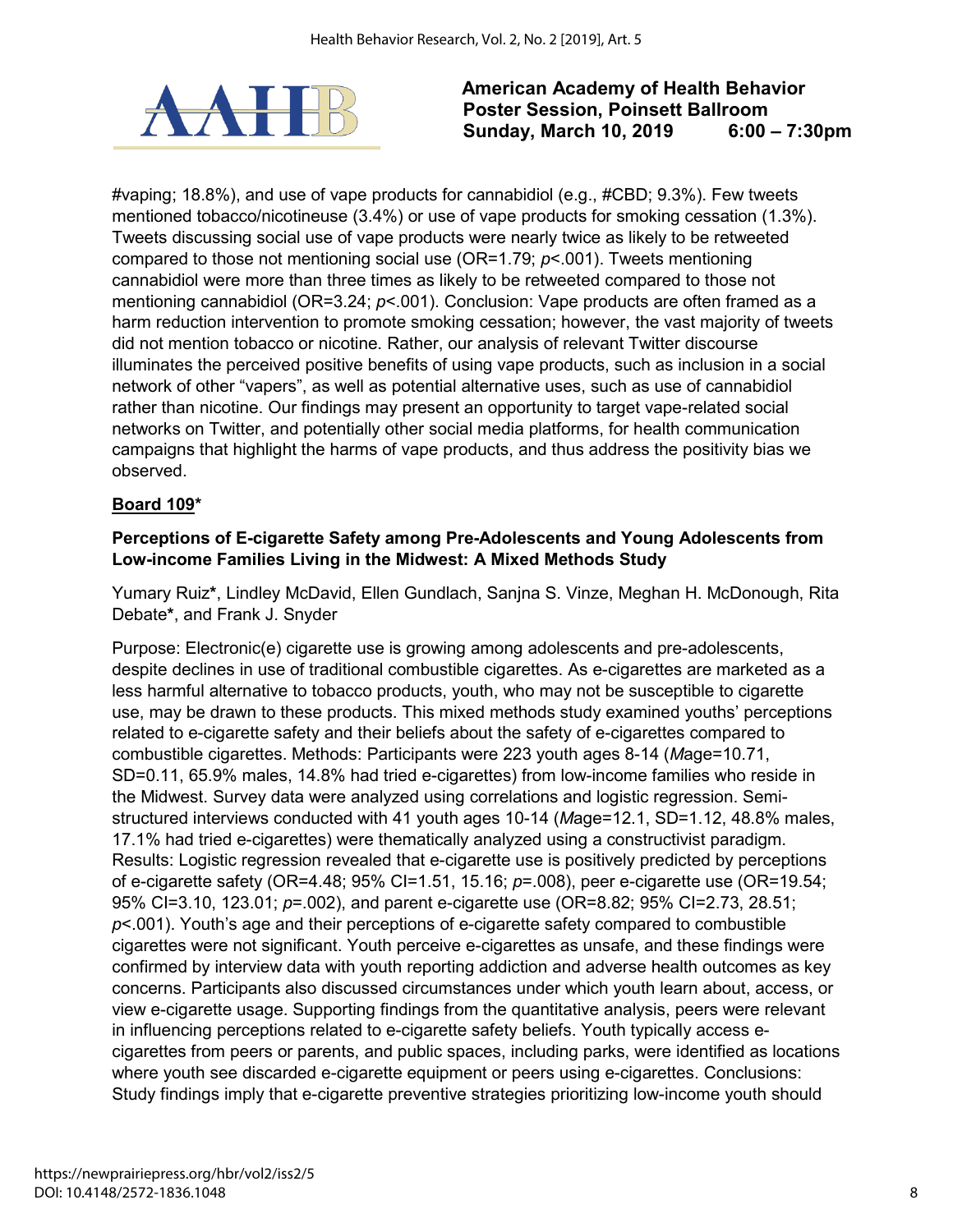

consider the critical role of peers and parents on youths' perceptions of e-cigarette safety and use.

**\***Research Scholars Mentoring Program

#### **Board 110\***

#### **News Coverage of the National Academies of Sciences, Engineering, and Medicine E-Cigarette Report**

Jessica King**\***, Binu Singh, Michael B. Steinberg, and Cristine Delnevo**\***

Purpose: In January 2018, the National Academies of Sciences, Engineering, and Medicine (NASEM) released a summary report on e-cigarettes and stated, "e-cigarettes cannot simply be categorized as either beneficial or harmful," concluding e-cigarettes may lead youth to start and adults to stop cigarette smoking. News articles are an important information source for the public; thus, this study examined news stories that covered the NASEM report using Agenda Setting Theory. Methods: We conducted a content analysis of NASEM-related news articles published in top circulating newspapers and wire services within the first week of its January 23rd release. Given the use of wire services to disseminate news stories to journalists, we identified duplicate as well as unique articles for content analysis. For each article, we recorded the title and primary source, and coded for a variety of topics, including prevalence of use, regulatory aspects of e-cigarettes, inclusion of health benefit or risk statements, and pros and cons related to use. We then weighted each unique article by the number of duplicate news stories as identified via google search. Results: We identified 50 articles, representing eight unique news stories. Most (80%) articles included information about FDA regulation, and 50% stated the health effects are unknown. Positive aspects discussed within articles included that ecigarettes are less risky than cigarettes (98%) and effective for smoking cessation (44%). Negative aspects included that: e-cigarettes are a gateway to other tobacco products (100%); nicotine is addictive or harmful (54%); explosions, fires, or other mechanical dangers can occur (54%); and flavors appeal to youth (14%). Conclusions: Although half of the articles presented balanced information, the focus of several was predominantly on negative aspects. Future research should continue to monitor news coverage about e-cigarettes to determine the information the public is exposed to regarding e-cigarettes.

**\***Research Scholars Mentoring Program

#### **Board 111**

#### **Internalizing and Externalizing Problems as Risk Factors for Initiation and Progression of E-cigarette and Combustible Cigarette Use in the U.S. Youth and Young Adult Population**

Hsien-Chang Lin, Yi-Han Hu, and Anne Buu

Purpose: Cross-sectional studies inspired a research hypothesis that e-cigarettes could recruit mentally healthier adolescents who may otherwise be less susceptible to cigarette use. Yet, evidence based on longitudinal data supporting this hypothesis is sparse. This study used longitudinal national survey data to examine the association between internalizing/externalizing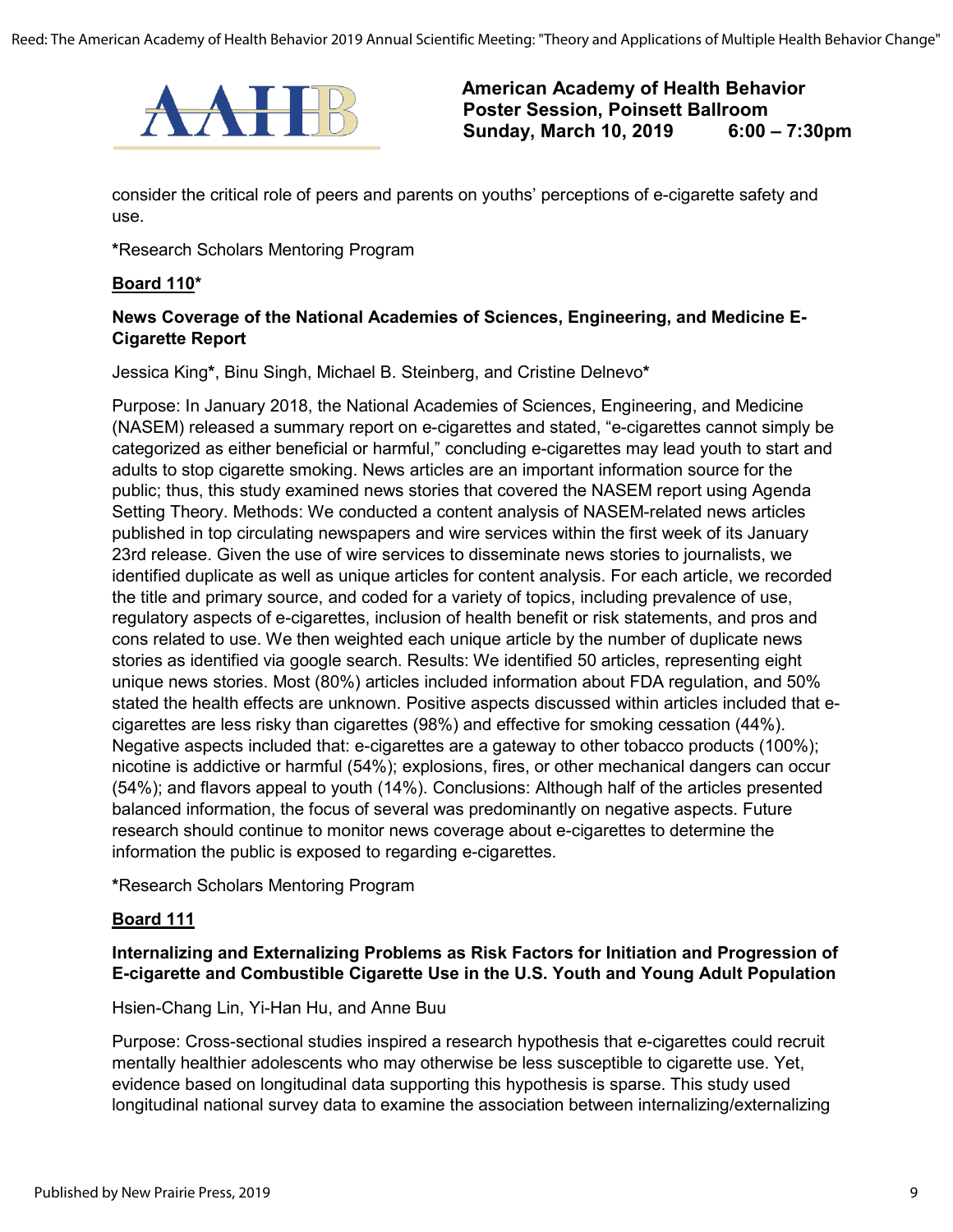

problems and initiation of exclusive e-cigarette use, exclusive cigarette use, or dual use. This study also extended the literature by investigating whether internalizing/externalizing problems were associated with progression to daily e-cigarette or cigarette use. Methods: For this study, we conducted secondary analysis on data from 8,374 youth and young adults (aged 12-24) participating in the Population Assessment of Tobacco and Health (PATH) Study Wave 1 (2013- 2014) and Wave 2 (2014-2015). Weighted multinomial logistic and logistic regression models were performed to investigate whether internalizing and externalizing problems were associated with initiation of e-cigarette/cigarette use and progression to daily use, respectively, controlling for other substance use and sociodemographic variables. Results: Higher internalizing of problems was associated with higher risk for not only initiation of e-cigarette use (OR=1.33, *p*<.01) but also progression to daily e-cigarette use (OR=1.28, *p*<.01). Externalizing problems was not significantly associated with either initiation or progression of cigarette or e-cigarette use, possibly due to the short follow-up period. Findings also suggested that young adults were more likely to initiate exclusive cigarette use than adolescents (OR=1.74, *p*<.05). Conclusions: The findings illustrate that youth and young adults with higher levels of internalizing of problems were more likely to not only experiment with e-cigarettes but also progress to daily use. Thus, intervention efforts may focus on this high-risk group to counteract the rising prevalence of ecigarette use and potential progression to risky tobacco use among young people. In addition, prospective longitudinal studies that characterize developmental trajectories of e-cigarette use from adolescence to young adulthood are particularly needed.

# **Board 112**

#### **Rethink Vape: Development and Evaluation of a Risk Communication Campaign for E-Cigarettes**

Kelli England Will, Ann L. Edwards, Amy C. Paulson, Paul T. Harrell, and Ellen P. Libby

Purpose: E-cigarettes are now the most common form of tobacco use among adolescents, and use is associated with increased risk of initiation of cigarette smoking. This project used a community-engaged research process to develop and pilot a risk communication campaign for teens. Methods: The research team worked with a 30-member Teen Advisory Council (TAC, comprised of adolescents) and a 19-member Expert Panel (EP, comprised of practitioners and scientists), employed survey (*n*=674) and focus group (3 rounds, 10 groups, *n*=82) methodologies, and hired a marketing company to review findings and partner on development of the campaign. Campaign concepts were developed, eliminated, and/or modified through an iterative process of feedback and refinement. Results: Teen ideas and preferences differed greatly from the favored concepts of the research and marketing teams, underscoring the importance of testing advertising with teen audiences. The final campaign, Rethink Vape, included video ads (https://bit.ly/2QMR8gH), a microsite (rethinkvape.org), and social media sites (@rethinkvape). Based on themes garnered in initial research, the campaign communicated three messages to teens: what's in the vapor, health risks, and connections to big tobacco. Prior to launch of the campaign, a randomized controlled 2(time) x 2(group) online experiment was conducted to evaluate the campaign (*n*=415). Repeated measures analyses of variance (ANOVA) indicated that vaping knowledge, perceptions of risk, and anti-vape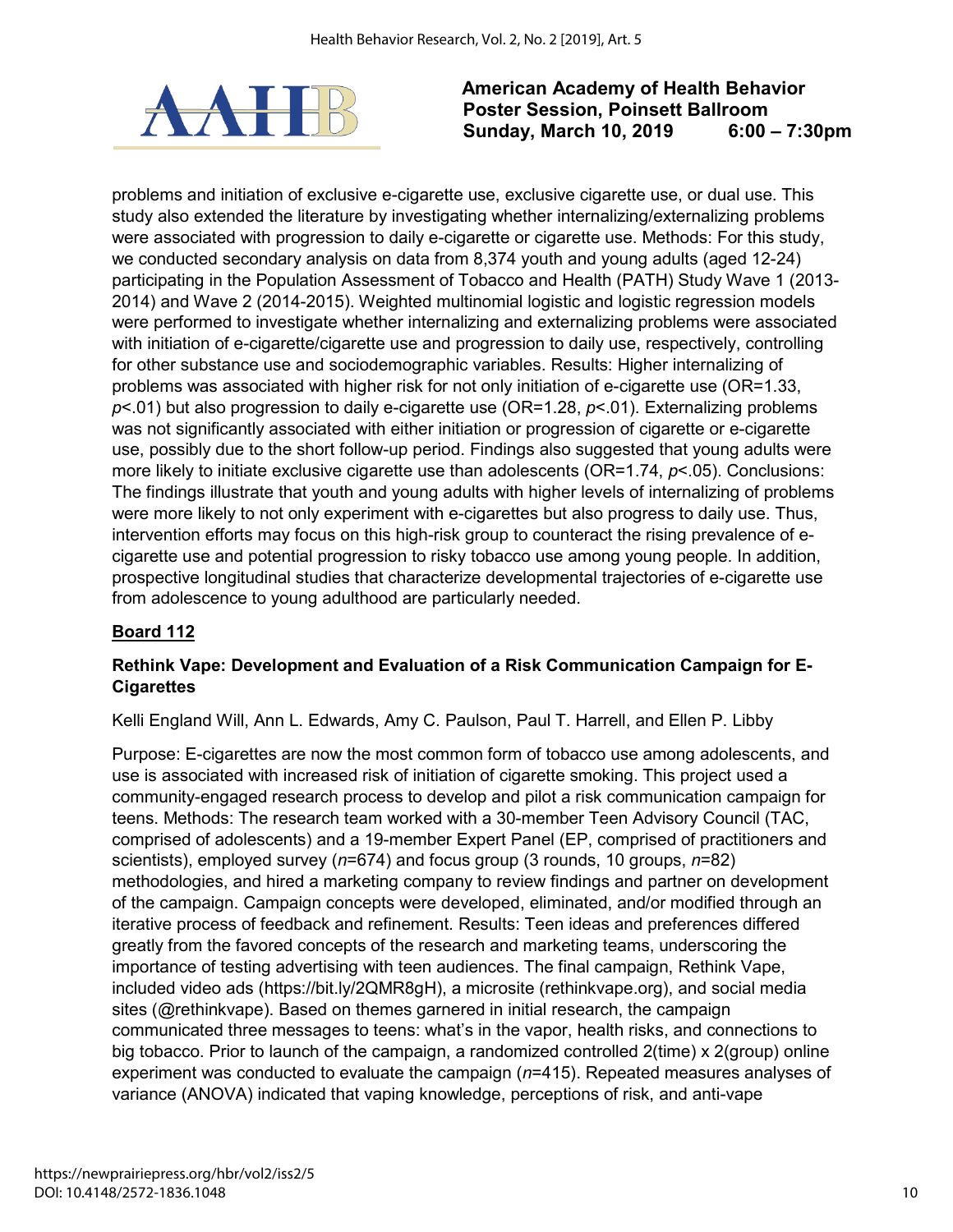

intentions significantly increased among teens viewing the Rethink Vape Materials compared to their own baseline, while control participants did not change. Following evaluation, the team launched a 6-week teen-targeted online media campaign with a targeted geo-fence radius to reach teen users in 95 middle and high schools in the region. The campaign delivered 3,838,465 impressions and 18,316 clicks over mobile app, Snapchat, YouTube, and Spotify platforms. The majority of placements exceeded industry standards, with mobile pre-roll and Snapchat as top performers. Conclusions: The e-cigarette campaign showed clear signs of effectiveness and scalability.

#### **Board 113**

#### **Can Supportive Messages Alone Influence Smoking-Related Outcomes? Findings from a Pilot Study on the Real-time Effects of Positive Cessation Messages**

Victoria Lambert, Stuart G. Ferguson, David Hammond, Jeff Niederdeppe, Hardin W. James, and James F. Thrasher

Purpose: Canada is the only country that uses cigarette package inserts that describe the benefits of quitting (i.e., response efficacy messages) and recommendations for quitting (i.e., self-efficacy messages). Theory and empirical evidence suggest that efficacy inserts may promote cessation-related outcomes in the presence of graphic health warning labels (HWLs), but the independent effects of efficacy inserts have not been assessed. The current study used ecological momentary assessment (EMA) to evaluate smokers' real-time responses to efficacy inserts. Methods: Twenty-three U.S. smokers were provided one week's supply of cigarettes with inserts and one week's supply without inserts and were randomly assigned to the order in which they were instructed to use the insert packs (i.e., inserts à no inserts vs. no inserts à inserts). For 14 consecutive days, participants used smartphones to answer brief surveys every time they opened a new pack and at three additional smoking occasions each day. Surveys assessed feeling toward smoking, desire and motivation to quit, self-efficacy to reduce smoking and to quit smoking, response efficacy, worry about smoking risks, and forgoing smoking in the prior 24 hours (asked once per day). Multilevel mixed-effects linear and logistic regression models compared responses during the insert period to the non-insert period, controlling for the order of insert week exposure. Results: The insert exposure week was associated with greater desire to quit (*β*=0.21, *p*=.012), motivation to quit (*β*=0.18, *p*=.001), self-efficacy to cut down (*β*=0.26, *p*<.001) and to quit (*β*=0.28, *p*<.000), and response efficacy (*β*=0.13, *p*=.012). Insert exposure was not significantly associated with forgoing cigarettes (OR=1.9, *p*=.2). Conclusion: Our results indicate that efficacy inserts influence cessation-related variables. Future research using larger samples and between-subject design should further assess the effects of efficacy inserts, including their synergy with HWLs on the outside of packs.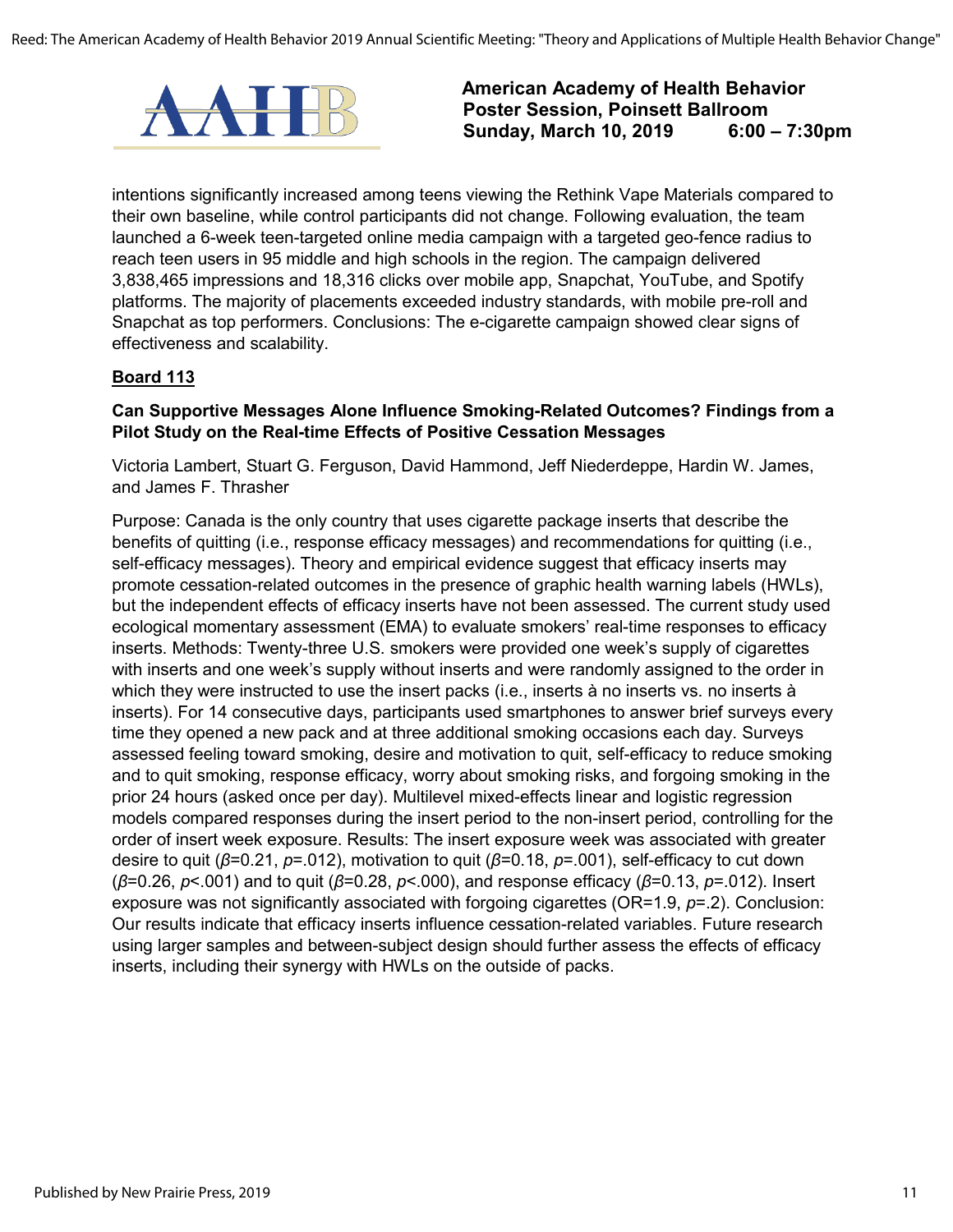

## **Board 114**

#### **Young Adults' Use of E-Cigarettes to Quit Smoking: A Reasoned Action Approach**

Page D. Dobbs, Amanda Wilkerson, Marshall Cheney, Kristen N. Jozkowski, and Tiffany Marcantonio

Purpose: Although quitting smoking has been reported as a primary reason for using electronic cigarettes (e-cigarettes), few have found e-cigarettes to significantly reduce cigarette smoking. To further investigate this behavior, we used an expanded version of the reasoned action approach (RAA) as the theoretical framework to 1) develop a theory-driven measure, and 2) test the constructs' (intention, experiential attitude, instrumental attitude, injunctive norm, descriptive norm, autonomy, and capacity) ability to predict intention to use e-cigarettes. Methods: A national sample of young adults (18 to 24 years) were recruited via Qualtrics Survey Company's participant pool to participate in one of two cross-sectional surveys to test the RAA measure. Study 1 (*n*=315) included an exploratory factor analysis (EFA) to examine the factor structure of the 48-item RAA measure. During Study 2 (*n*=315), a confirmatory factor analysis (CFA) confirmed the factor structure identified in Phase 1, and structural equation modeling (SEM) was used to test the theory's application. Results: During Phase 1, eight items were removed that did not meet pre-determined criteria (e.g., communalities less than 0.50, multiple factor loadings greater than 0.40). The final 40-item measure loaded onto six factors. RAA constructs, except capacity, were measured and were internally consistent (Cronbach's alpha from 0.89 to 0.97). After removal of one item, the CFA met acceptable model-fit and explained 43% of the variance in intention to use e-cigarettes to quit smoking cigarettes. Experiential attitude (*p*<.001) and injunctive norms ( $p$ <.01) significantly predicted behavioral intention. Conclusion: Participants using e-cigarettes for cessation purposes appear concerned with the experience (e.g., level of appeal) and social pressure of conforming with referent others' beliefs. Based on our findings, we recommend health educators and clinical providers inform young adult users, as well as their friends and family members, about e-cigarettes' safety and cessation effectiveness.

#### **Board 115**

#### **Patient E-Cigarette Decision Aid: A Feasibility Study**

Tyler Dorman, Christy Kollath-Cattano, Andrew Albano, Meenu Jindal, and Scott Strayer

Background: Given the increasing use of e-cigarettes among smokers and the uncertainties of their long-term risks and efficacy for smoking cessation, we developed an iPad-delivered decision aid with information about e-cigarettes and recommended cessation methods. In this study, we conducted usability testing of this decision aid, which was based on emerging scientific evidence and qualitative research with physicians. Methods: Eligible participants were current smokers, aged 18 and older who were recruited in family medicine clinics in two major health systems in South Carolina. At enrollment, patients answered a survey that categorized them into three groups, each of which received different information: Group 1. intending to quit and not currently using e-cigarettes (recommended nicotine replacement therapies and prescription medicines); Group 2. not intending to quit (potential benefits and risks of ecigarettes for harm reduction); Group 3. intending to quit and currently using e-cigarettes (both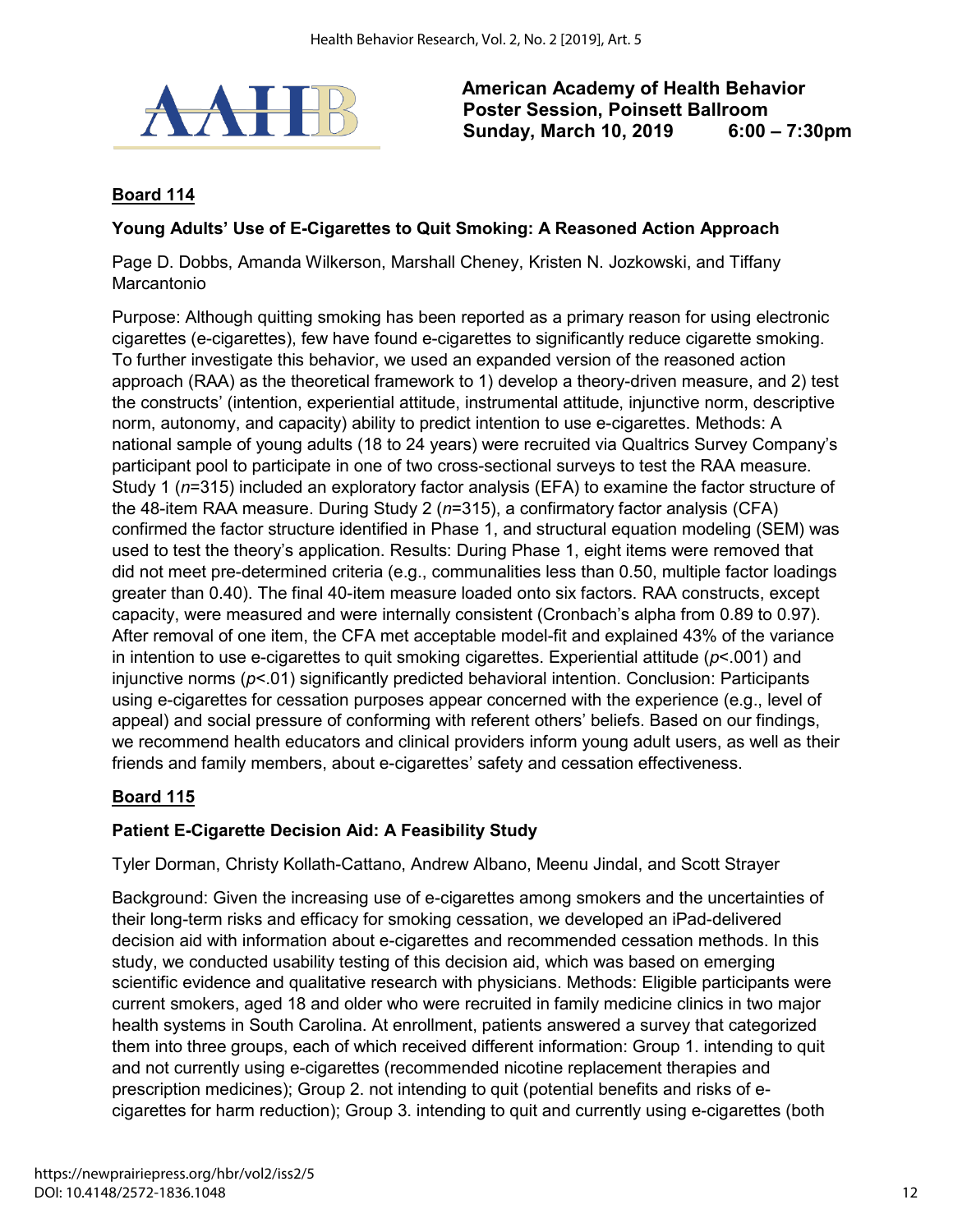

types of information). Afterwards, participants completed survey questions assessing usability (i.e., helpfulness, information clarity, amount of information). Results: Thirty-seven patients participated (group 1, *n*=18; group 2, *n*=12; group 3, *n*=7). Most (86%) found the amount of information presented "about right," very helpful (86%), and very clear (81%). A majority of participants also reported that the decision aid was at least "quite a bit" effective in helping: identify that a decision needed to be made (59%); weigh pros and cons of each cessation method (68%); and prepare for a decision to stop smoking (46%). No significant differences were found in these outcomes across the three groups. Conclusions: The results of this study indicate that most patients were satisfied with the tool. According to the results, it was effective for most participants in preparing them for a discussion with their physician as well as planning to quit. The content and format appeared equally useful across smoker groups.

# **Board 116**

#### **Analysis of South Carolina's Long-term Uninsured: Unmet Health Care Needs among Smokers**

#### Caitlin Torrence and Khoa Truong

Purpose: The purpose of this study was to explore the relationship between the cost of healthcare and smoking among SC's long-term uninsured (LTU) population with regard to seeking medical care when needed and filling prescriptions. Methods: Secondary data analysis of SC Long-Term Uninsured (LTU) Survey was conducted. Survey participants were uninsured SC residents between the ages of 18 and 64. LTU was defined as living without healthcare insurance for at least 24 months. Logistic regression was used to estimate effect sizes of smokers' vs non-smokers' likelihood of delaying care due to cost and/or not filling prescriptions when needed. Results: While only marginally significant ( $p=07$ ), uninsured smokers compared to uninsured non-smokers have a 1.33 increased odds of delaying medical care due to cost. Further, uninsured smokers are significantly more likely than uninsured non-smokers to cite cost as the reason for not filling a prescription (OR 1.42, *p*=.022, 95% CI 1.05-1.93). Uninsured smokers are more likely than uninsured non-smokers to report cost as the main reason for delaying care and not filling a prescription (OR 1.63, *p*=.01, 95% CI 1.1-2.4). Conclusions: While 20% of South Carolina residents report smoking, this percentage is amplified among participants in the SC LTU study. Forty-four percent of participants report smoking. The cost of care, regardless of how discretionary income is spent, is the reported main deterrent to seeking care. The long-term uninsured population is a highly vulnerable population. Among this population, those who smoke are more likely to report delaying health care when needed due to cost. They are also significantly more likely to report not filling prescription medications when needed because of the associated cost.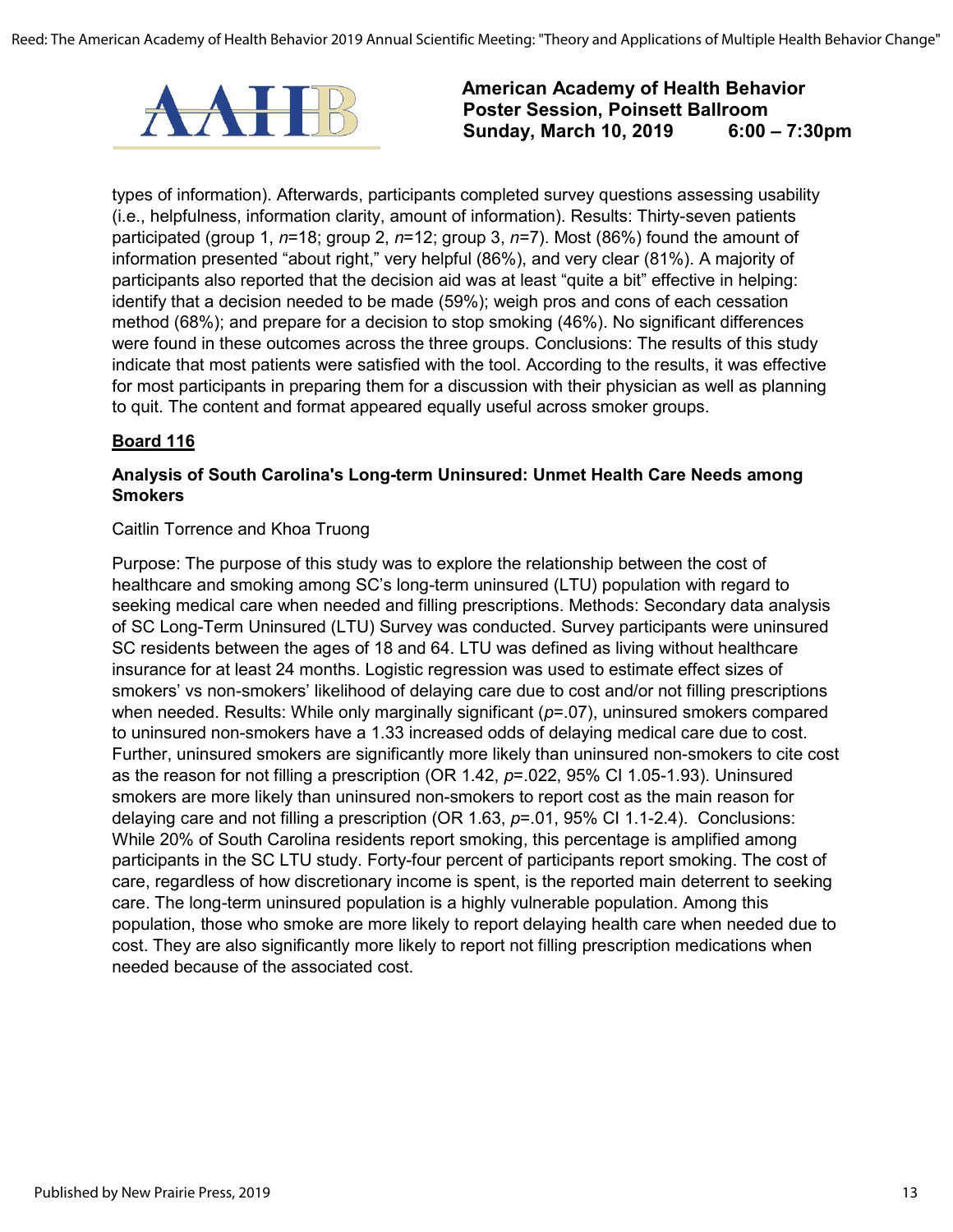

#### **Board 117**

#### **Exploring the Degree to which Opioids, Gateway Drugs, and Vaping are Associated with Risk of Substance Use Disorders in Adolescent Substance Users Ages 12 to 18**

Mikyoung Jun, Rachael D. Nolan, Jon Agley, Wasantha Parakrama Jayawardene, Dan Agley, and Ruth A. Gassman

Purpose: Adolescent substance use disorder (SUD) researchers continue to investigate the complex role played by 'gateway' drugs. The U.S. opioid epidemic and the rising prevalence of electronic vaping devices have complicated this work. This study used secondary analysis of the 2018 Indiana Youth Survey to test associations between potential predictive variables and risk of SUD as measured by the CRAFFT screening tool. Methods: Four-hundred-seven of 1,448 Indiana schools serving 6th to 12th grade students participated in the 2018 survey, yielding 112,240 valid cases. Students in grade 6, under age 12, and who reported no pastmonth use of any substance studied herein were excluded (eliminating 89,532 cases), as were 5,093 students who did not provide data for all model variables (final *n*=17,615). We used multivariable logistic regression to calculate adjusted odds ratios (AOR) for 'risk of SUD,' which was dummy-coded (CRAFFT<2 >= Low; CRAFFT≥2 = Elevated). Our independent variables were past-30-day use of heroin, prescription drugs, electronic vaping devices, and 'gateway' drugs (alcohol, cigarettes, and marijuana). We controlled for gender, age, race, mental health, and perceptions of peer approval, parental approval, drug availability, and personal safety. Results: 45.8% of substance-using adolescents (*n*=8,076) were at elevated risk of SUD. Few substance users specifically reported heroin use (0.3% - 0.5%). All variables but race and parental approval were significantly associated with risk of SUD. Adjusted odds of elevated risk included heroin (AOR=4.12, 1.53L–11.21U), marijuana (AOR=4.66, 4.31L–5.05U), alcohol (AOR=2.41, 2.23L–2.61U), electronic vaping (AOR=1.46, 1.35L–1.58U), and prescription drugs (AOR=2.29, 1.99L–2.64U). Conclusion: Although heroin use was strongly associated with risk of SUD, the prevalence rate was relatively low. Conversely, many adolescents reported using marijuana and alcohol, which yielded substantially increased odds of elevated risk. These data remind us not to ignore the fundamentals of adolescent substance prevention amidst the present epidemic.

#### **Board 118**

#### **Cannabidiol (CBD) Products: According to Pinterest, we have a miracle drug!**

Julie Williams Merten, Benjamin T. Gordon, and Calista Pappas

Purpose: Pinterest, a widely used social media platform to save and share online content, has shaped how people seek and share health information. Cannabidiol (CBD), a non-psychoactive component of cannabis is marketed as a potential treatment for many conditions and is now legally available for purchase. CBD has grown in popularity with the legalization of marijuana yet CBD is unregulated and many of the health claims are not scientifically proven. This study used directed content analysis to examine how CBD products were portrayed on Pinterest, a social media website used to bookmark online content. Methods: Using the search terms, cannabidiol and CBD, researchers sampled every fifth pin to collect 250 relevant pins. A codebook was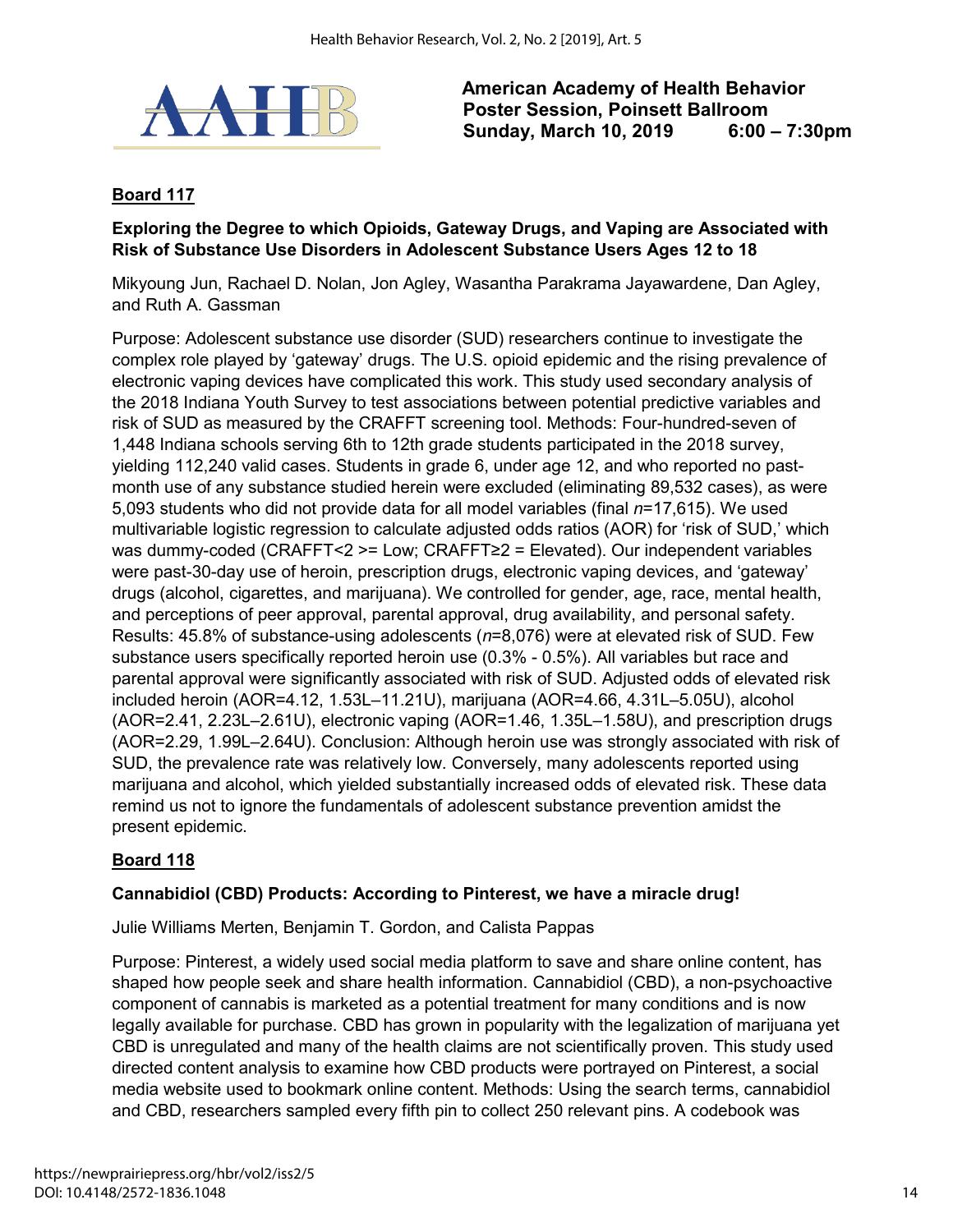

developed, pilot tested, and used to code pins. Two researchers coded pins and interrater reliability was established at 90%. Results: Of the 250 pins, the majority of pins (87.1%) positively portrayed CBD with 54.5% claiming a physical or mental benefit. Claims of multiple mental health benefits were made in in 34.1% of the pins including anxiety and depression relief. Physical health benefit claims were made in 44.7% of pins including pain management, inflammation, and improved sleep. Most pins did not address potential side effects (99.2%) or recommend dosage (79.5%). In this sample, user engagement was high with 86.5% of pins being saved and links to commercial sites selling CBD products (40.2%), personal blogs (31.1%), and social media accounts (24.2%). Conclusions: Social media is a powerful source of health information. However, there is evidence of unsupported health claims being propagated. This study revealed widespread acceptance of the use of CBD products to alleviate or treat medical conditions with minimal information from reliable public health sources represented. This presents an opportunity for public health professionals to proactively engage on social media.

#### **Board 119**

#### **The Role of Early Onset of Illicit Drug Use in Mediating Major Depressive Disorder in Opioid Misuse and Opioid Use Disorder among U.S. Adults**

#### Zhi Wang and Hsien-Chang Lin

Purpose: The opioid epidemic has been a public health concern in the U.S. Previous studies have found that major depressive disorder (MDD) is a significant predictor of opioid misuse while over 10% Americans have been diagnosed with MDD in their lifetime. However, the pathways through which MDD is associated with opioid misuse and opioid use disorder (OUD) remain unclear, which has limited the extent to which individuals with MDD could be prevented from misusing opioids and developing OUD. In order to reveal possible pathways for prevention efforts, this study examined how early onset of illicit drug use may mediate the aforementioned associations among U.S. adults. Methods: Adult respondents (*n*=36,309) from the National Epidemiologic Survey on Alcohol and Related Conditions-III (2012-2013) were included in this study. Two natural effect models with bootstrap variance estimation were utilized to conduct the mediation analyses that estimated the effects of early onset of illicit drug use (15 years or younger) on opioid misuse and OUD associated with MDD, controlling for sociodemographic characteristics and family illicit drug use history. Results: Respondents with MDD were more likely to be current opioid misusers and develop OUD (OR=1.83 and 2.48 respectively; *p*<.001), whereas significant proportions (64% and 45%, respectively) of such associations were mediated by early-onset status of illicit drug use (natural indirect effect: 1.18 and 1.21, respectively;  $p$ <.001). Conclusions: Findings of this study suggest that early onset of illicit drug use significantly mediates the relationship between MDD and opioid misuse/OUD. In order to prevent individuals with MDD from misusing opioids and developing OUD, MDD treatments should include educational interventions such as improving coping skills to prevent illicit drug use or delay onset of illicit drug use. Future studies are needed for designing and evaluating related interventions and to reveal other pathways that associate MDD with opioid misuse and OUD.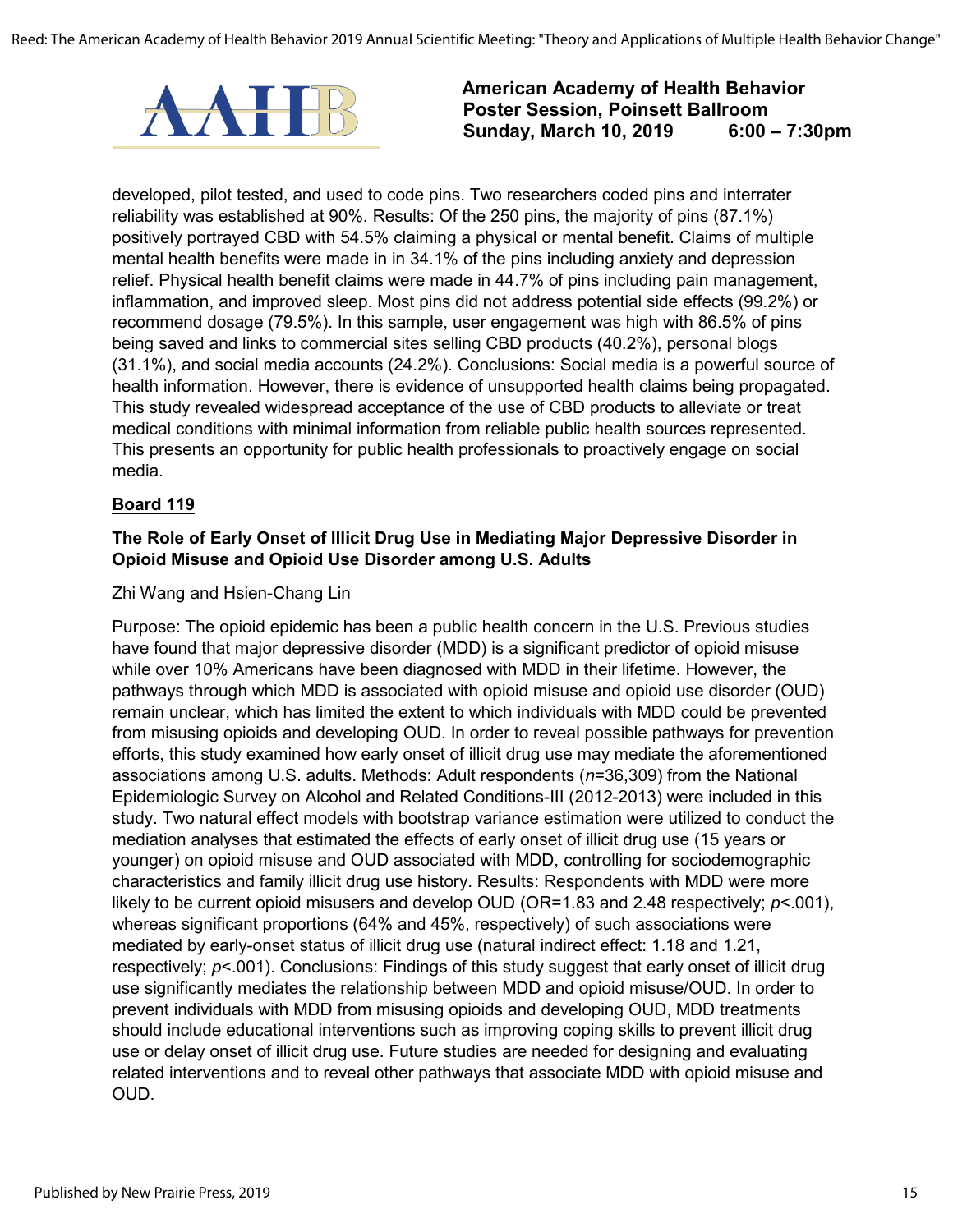

#### **Board 120**

#### **The Influence of Recreational Marijuana Use on Cardiovascular Reactivity to Laboratory Stressors**

Katie Dolphin, Andrew Carlin, and Kit Taura

According to the Reactivity Hypothesis, heightened cardiovascular reactivity to stress is related to a greater risk of developing cardiovascular disease (CVD). Smoking tobacco has been linked to increased reactivity, and this is one mechanism by which smoking may be related to increased risk of CVD; however, the influence of smoking marijuana on cardiovascular reactivity has not been explored. Given the recent legalization of recreational marijuana, that smoking is the most common way to use marijuana, and marijuana's potential stress-reducing properties, this relationship should be afforded further attention. Thus, the purpose of this study was to explore the influence of self-reported marijuana use on cardiovascular reactivity during exposure to laboratory stressors. Methods: Thirty healthy, college-age students were assigned to one of four groups based on self-reported marijuana use: 1) never; 2) monthly; 3) weekly; and 4) daily. To induce stress, all participants performed two tasks – public speaking and cold pressor – during which measurements of heart rate and blood pressure reactivity were taken. Results: Multilevel analyses revealed that self-reported marijuana use does not significantly impact cardiovascular reactivity ( $p$ =.195-.941), though the stress protocol was successful in eliciting the expected cardiovascular responses. There was a significant increase in heart rate (*p*=.05), systolic blood pressure (*p*< .001), and diastolic blood pressure (*p*= .001) during the public speaking task. There was also a significant increase in systolic blood pressure (*p*<.001) and diastolic blood pressure (*p*< .001) during the cold pressor task; however, there was no difference in heart rate between baseline and during the cold pressor task (*p*=.210). Conclusions: These results suggest that engaging in recreational marijuana use may not impact cardiovascular reactivity in a young, healthy population. Practical implications and directions for future research are discussed.

#### **Board 121**

#### **Deportation Fears and Barriers to Physical Activity among Immigrant Latino Adults**

Nadia Garcia Marroquin, Shreya Desai, Arleen Longoria, Rosenda Murillo, Hua Zhao, Ezemenari Obasi, Lorna McNeil, and Daphne C. Hernandez

Purpose: U.S. Latinos have the lowest rates of leisure-time physical activity (PA) of all racial/ethnic groups. In order to understand why this is the case, PA barriers must be understood. However, there is a dearth of studies examining the barriers related to PA among Latinos. Further, the current political climate has increased deportation fears, and these fears could magnify the barriers to physical activity. We conducted a pilot study to evaluate the association between deportation fears and PA barriers. Methods: Self-identifying Latino immigrants ages 21-35 participated in a cross-sectional pilot study at a community center in the South (*n*=40). Deportation fears were assessed using a 1-item question measuring the anxiety of deportation on a 5-point Likert scale from, "not at all worried" to "extremely worried." This item was created for this study based on the immigration stress subscale within the Hispanic Stress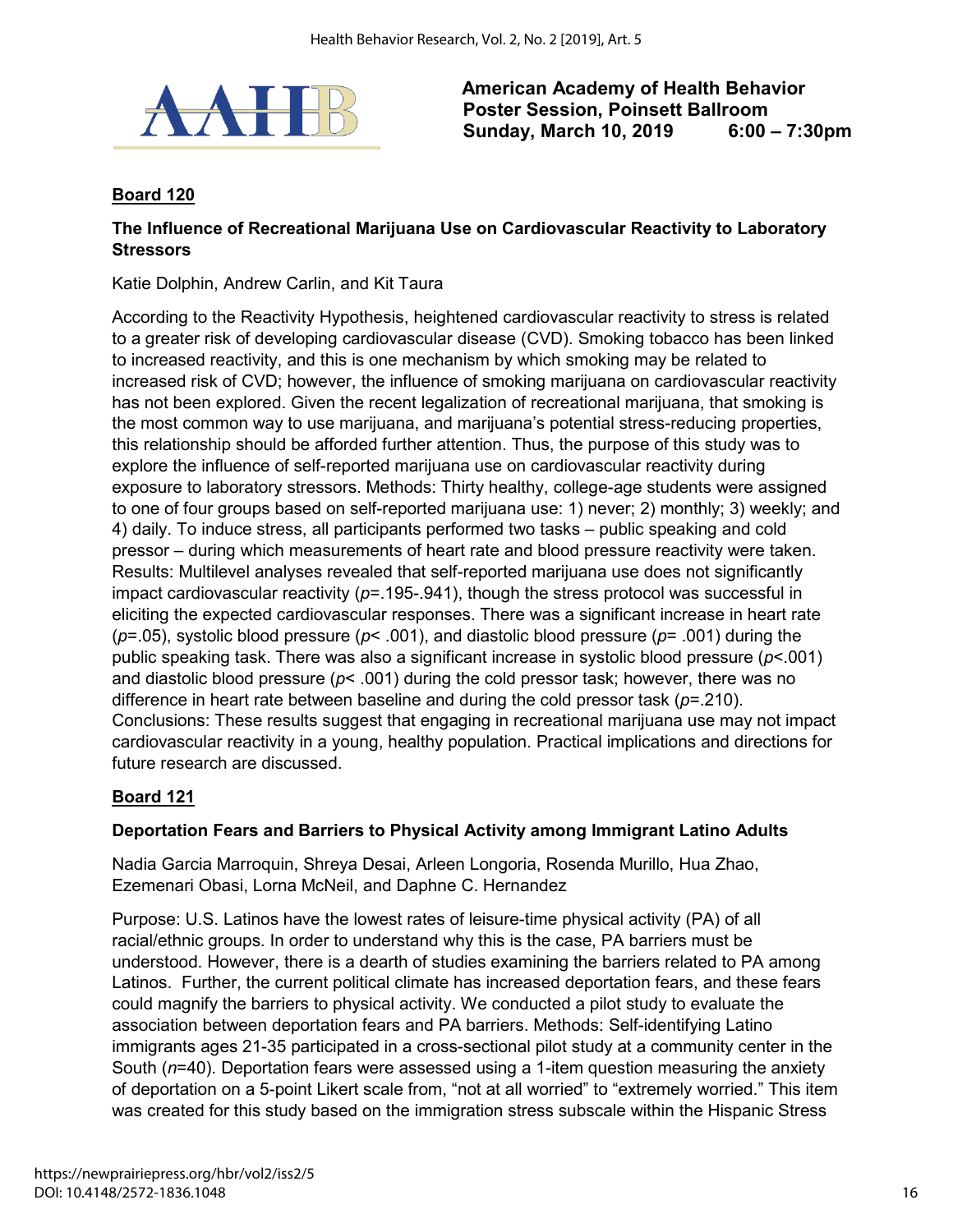

Inventory-2 (Cervantes et al., 2016). Barriers to PA were assessed using a 15-item subscale regarding perceived barriers to engaging in PA. Items were on a 5-point Likert scale from "never" to "very often." Items were summed with higher scores indicating greater perceived barriers to PA. Linear regression models were conducted to predict greater perceived barriers to PA as a function of deportation fears, controlling for age, education, employment, marital status, income, and years in the United States. Results: Adults were 30 years of age on average, from Mexico (68%), and living in the United States for about 12 years. Greater deportation fears (*β*=3.38, *p*<.05) predicted greater perceived barriers to PA. Conclusions: While our sample size is small and our design is cross-sectional, the findings suggest that heightened deportation fears could potentially magnify perceived PA barriers.

#### **Board 122**

#### **Hard Poly-drug Use Among High School Students in the U.S.**

#### Tamika Gilreath

Purpose: Poly-substance use is a public health concern for high school adolescents and has been found to be associated with myriad health and social problems. Few studies have examined patterns of co-occurring hard drug use. This study uses latent class analysis (LCA) to explore hard poly-drug use among high school youth. Methods: LCA was conducted using data from the 2017 Youth Risk Behavioral Surveillance System (*n*=14,765) to explore typologies of hard drug use (e.g., heroin, cocaine, prescription painkillers). Multinomial regression was used to explore the correlates of latent class membership (sex, grade, sexual orientation, and race/ethnicity). Results: Three latent classes were identified: Non-users (91% of the sample), Prescription drug users (7.4%), and Hard poly-drug users (1.5%). Non-heterosexual orientation was associated with increased odds of both drug using classes. Males had nearly four times the odds of being in the Hard drug vs. Non-user class compared to females (OR=3.78, 95% CI=2.33-6.14). Black youth were nearly twice as likely as White youth to be in the Hard drug vs. Non-user class (OR=1.81, CI=1.10-3.00). Conclusions: Only 1.5% of youth were likely to engage in hard poly-drug use. LGB youth were at higher risk for using multiple hard drugs compared to their heterosexual counterparts. Generally, black youth have been found to report lower rates of poly-substance use compared to their white counterparts (e.g., alcohol and tobacco). The increased likelihood of use amongst these vulnerable populations warrants further consideration.

#### **Board 123**

#### **Early Findings from Indiana's Opioid Use Disorder Prescriber ECHO (Extension for Community Healthcare Outcomes): Moving Knowledge, Not People**

Jon Agley, David Tidd, Zachary Adams, Leslie A. Hulvershorn, Ruth A. Gassman, Kaitlyn Reho, Kristen Kelley, and Joan Duwve

Purpose: The opioid epidemic in the United States has strained the small number of healthcare providers specializing in addictions. In Indiana, individuals with an opioid use disorder (OUD) often must travel 1-2 hours to access treatment. Project ECHO is a case-based tele-learning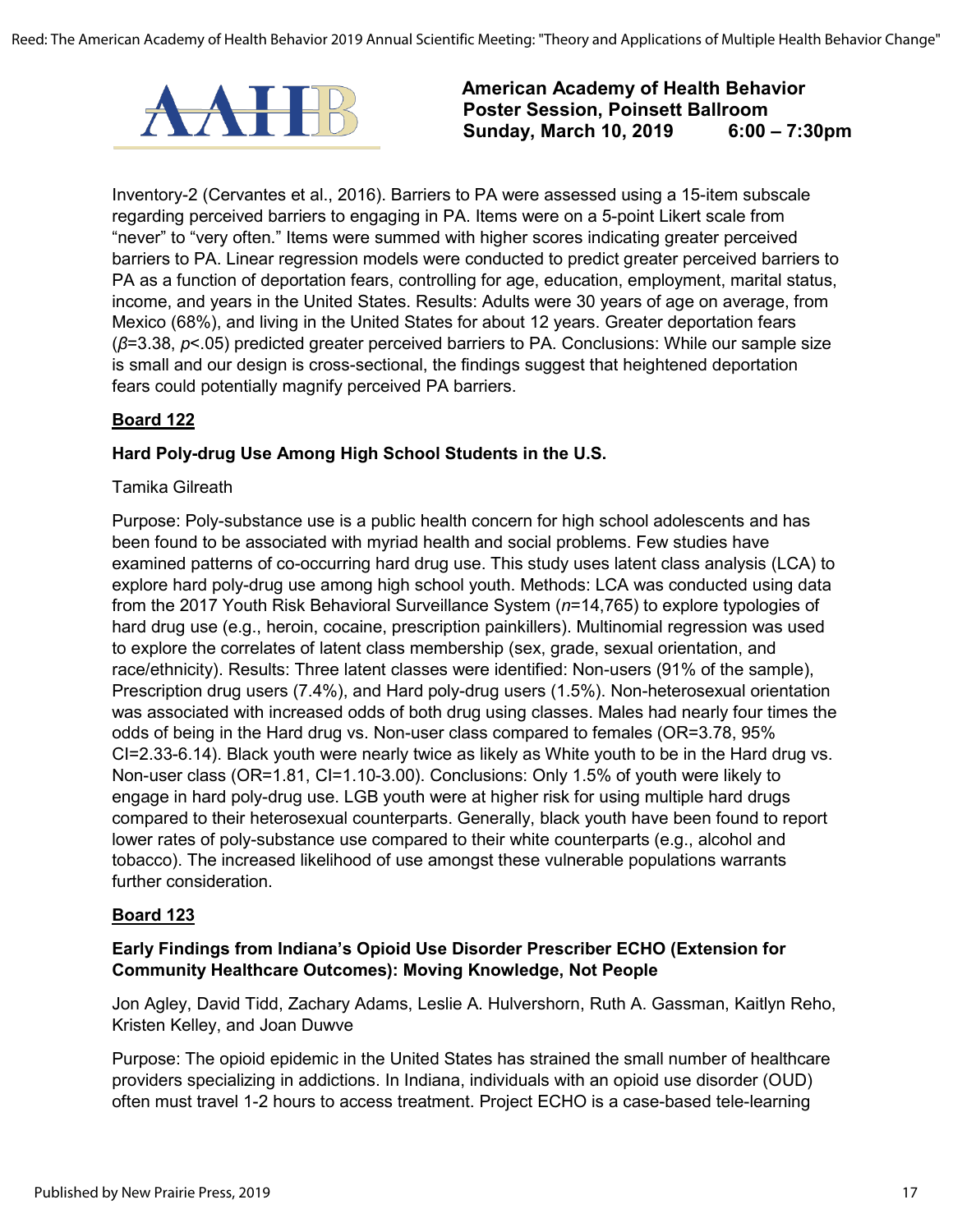

model developed by the University of New Mexico that may be a promising way to build treatment capacity. This study evaluates preliminary outcomes from Indiana's OUD Prescriber ECHO. Methods: Forty-three medical providers attended at least 1 ECHO session (*µ*=5.2 sessions). Of those, 38 completed a pre-test questionnaire and 21 completed a post-test questionnaire assessing objective case-response knowledge, self-reported counseling skills, confidence engaging in OUD prevention and treatment, and sociodemographic and qualitative data. We geocoded minutes of training across Indiana by zip code and assessed pre- and postchanges in participants using paired Student's T-tests or Wilcoxon tests. Results: Our first cohort attracted providers with diverse credentials, experience, and location. Self-rated confidence in performing OUD-related behaviors, such as 'educating patients and clients about opioid use disorder' (7-item scale), increased moderately and significantly (*t*=-2.88, *p*=.01, Cohen's D=0.68). We observed minimal improvement in case-based knowledge, from 81% to 87% (*t*=1.08, *p*=.30), and almost no change in self-reported counseling skills (e.g., *z*=0.00, *p*=1.00). Conclusions: Indiana's OUD Prescriber ECHO was associated with improved confidence in performing OUD-related behaviors. Knowledge scores did not increase, but improvement from a baseline mean above 80% may be unrealistic. Similarly, self-reported counseling skill remained static; objective self-assessment of skill in a new content area is difficult at baseline. Our evaluation used 'harmonized' questions from other ECHO clinics and had several associated limitations. Qualitative data suggest knowledge/skills are improving but not in a way captured by current evaluation questions. The OUD Prescriber ECHO model appears promising. Future work should use modified evaluative measures for knowledge and skill acquisition.

#### **Board 124**

#### **Sex Difference in Adverse Childhood Experiences, Mental Health Symptoms, and Associated Prescription Opioid Misuse: A Mediation Analysis**

Shichao Tang and Hsien-Chang Lin

Purpose: The number of opioid-related overdose deaths has increased dramatically. Studies have shown that adverse childhood experiences (ACEs) which include childhood abuse, neglect, and household challenges are associated with prescription opioid misuse, but few shed light on mechanisms and pathways through which ACEs are associated with opioid misuse. This study examined: 1) associations between ACEs and opioid misuse outcomes; 2) whether mental health symptoms (including internalizing and externalizing behaviors) mediate the associations; and 3) sex differences in the associations. Methods: This study used data from the National Epidemiological Survey on Alcohol and Related Conditions conducted in 2012-2013. Adults aged 18 or older were included (*n*=36,309). Weighted generalized structural equation modeling (GSEM) was used to conduct moderated-mediation analyses where sex moderated the associations between ACEs and opioid misuse outcomes mediated by mental health symptoms, controlling for sociodemographic characteristics. Results: Preliminary results demonstrate ACEs were associated with higher odds of ever or current opioid misuse, DSM-Vdiagnosed opioid use disorder, and early-onset status (< age 17) of opioid misuse (AORs range: 1.11-1.17; *p*<.001). The mediation analyses suggest the association between ACEs and ever or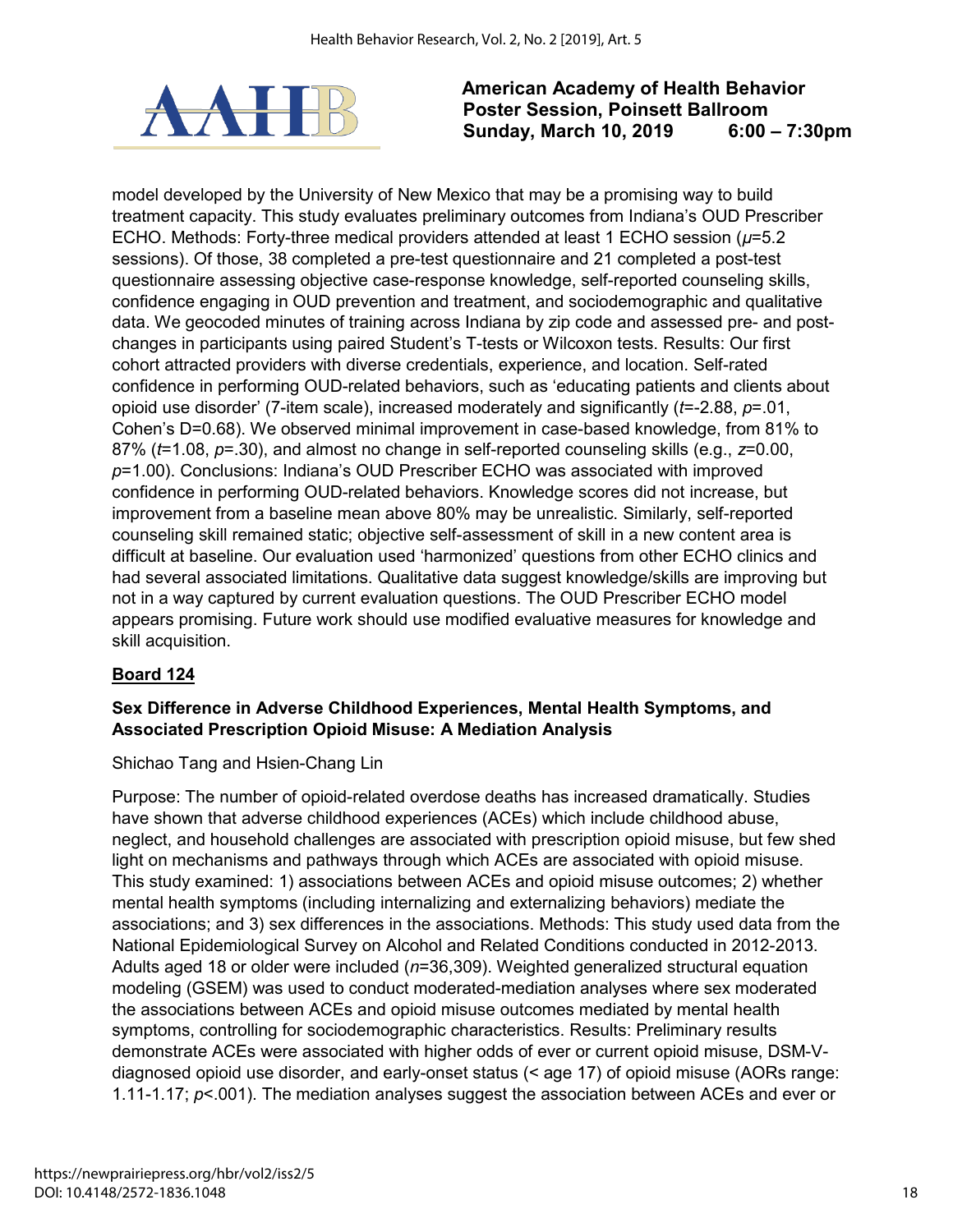

current opioid misuse, and opioid use disorder were partially mediated by internalizing and externalizing behaviors (indirect AORs range: 1.14-1.18; *p*<.001). Sex differences were found in the magnitudes of the aforementioned associations. Conclusions: Externalizing and internalizing mental health symptoms may serve as potential pathways through which ACEs are associated with opioid misuse. Although additional research is needed to understand the pathways, these results underscore the importance of reducing risk for mental health symptoms among individuals exposed to ACEs, which may in turn, reduce their risk for opioid misuse. Efforts to support safe, stable, and nurturing relationships and environments can prevent ACEs and may provide an upstream approach to reducing risk for opioid misuse.

#### **Board 125**

#### **Prediction of Opioid Misuse Among U.S. Adolescents using a Machine Learning Approach**

Dae-Hee Han, Dong-Chul Seo, and Shieun Lee

Purpose: This study evaluated prediction performance of 4 different machine learning (ML) techniques in predicting opioid misuse among U.S. adolescents. Methods: Data were drawn from the 2015-2016 National Survey on Drug Use and Health (*n*=22,530 adolescents, ages 12- 17 years). Prediction models were developed using 4 ML algorithms such as naïve bayes classifier, gradient boosting machine, distributed random forest, and neural networks (i.e., deep learning). These results were compared with those using the conventional statistical method of multivariable logistic regression models. The data were randomly divided into calibration and validation subsamples (70% vs. 30%), and all models were tested using ten-fold crossvalidation. The area under the curve (AUC) of the receiver operating characteristic (ROC) was used as a primary measure of prediction performance. The predictor variables were grouped into 4 main categories: (1) sociodemographic characteristics; (2) exposure to primary prevention programming and efforts; (3) youth experience with school, parents, and substance use; and (4) depression and mental health. Results: The overall rate of opioid misuse among U.S. adolescents was 3.84% (*n*=866). Of the four groups of predictor variables, youth experience with school, parents, and substance use showed the highest predictive power of opioid misuse based on its AUCs (0.701-0.803). In the full model with all the four groups of predictors, the neural networks model showed the best performance in prediction of opioid misuse (AUC: 0.817) followed by logistic regression (0.814), naïve bayes classifier (0.813), distributed random forest (0.798), and gradient boosting machine (0.733). Conclusions: Findings suggest that machine learning techniques are a promising technique especially in the prediction of outcomes with rare cases (i.e., extremely imbalanced) such as adolescent opioid misuse.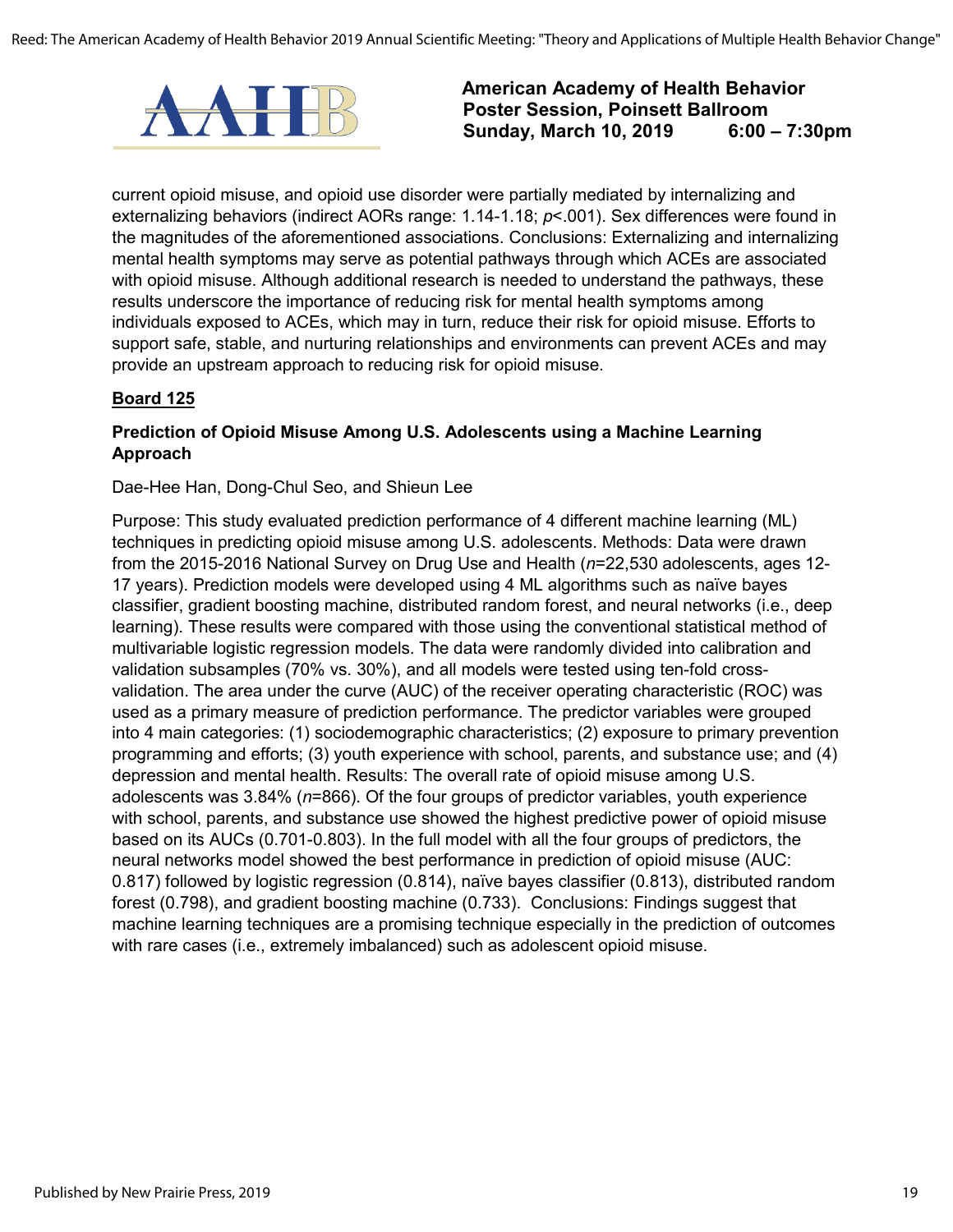

#### **Board 126**

#### **Risk and Protective Sociodemographic Factors in Opioid Misuse among Adults Over 25 Years Old in the U.S.**

Shieun Lee, Dong-Chul Seo, Angela Chow, and Dae-Hee Han

Purpose: Opioid misuse, which includes both use of heroin and misuse of prescription opioid pain relievers, has been an epidemic issue in recent years. It is important to examine risk and protective sociodemographic factors in opioid misuse in a recent nationally representative sample of U.S. adults. Methods: Data were drawn from the 2016 National Survey on Drug Use and Health (NSDUH). The analysis sample was noninstitutionalized individuals aged 26 or older who reported use of opioid pain reliever or heroin in the past year (*n*=10,620). Data were analyzed using SAS SURVEYFREQ and SURVEYLOGISTIC modules that account for complex survey design and weights. To minimize confounding, covariates such as other substance use were controlled in predicting the likelihood of experiencing opioid misuse. Results: Among the 10,620 individuals studied, 1,399 (11.1%) reported opioid misuse in the past year. More males (13.7%) than females (9.1%) reported opioid misuse (*p*<.0001). A gradient relationship was found in opioid misuse across age groups (24.2% for 26-29 years, 19.4% for 30-34 years, 12.4% for 35-49 years, 9.7% for 50-64 years, and 3.4% for 65+ years, *p*<.0001). A similar pattern was observed across education levels except for college degree or higher (13.7% for less than high school, 11.3% for high school diploma, 11.1% for some college, 8.8% for associate degree, and 10.9% for college degree or higher, *p*<.05). A follow-up multivariable logistic model indicated that being in older age group, being female, and having higher income independently buffered opioid misuse (*p*<.0001) but not education (*p*=.1511). Conclusions: Results indicate that individuals with low income and younger male adults should be prioritized in opioid misuse prevention and treatment programs. The protective effect of educational attainment against opioid misuse appears to be overshadowed by income disparities.

#### **Board 127**

#### **Investigating the Relationship between Social Structure and Sobriety in a Campus Recovery Program**

Meg Patterson, Alex Russell, Jordan Nelon, and Beth Lanning

Purpose: Encountered with an abstinence-hostile, pro-drinking environment, 40% of college students regularly engage in binge drinking and 20% meet criteria for an alcohol use disorder. This problem has remained consistent over the past decade, warranting further prevention, treatment, and recovery efforts on campuses. Many universities have begun establishing collegiate recovery communities (CRCs) - designed to support recovery from addiction, prevent relapse, and foster academic growth and sobriety through the facilitation of peer-to-peer social support. Because social support has been shown to protect college students from relapse, the purpose of this study was to investigate how network position impacts sobriety among college students active in a CRC. Methods: Participants in a CRC completed online surveys in the spring of 2018 (*n*=44, 72.7% white, 50% in recovery from alcohol/substances). Social Network Analysis assessed the relationship between length of sobriety and demographic variables,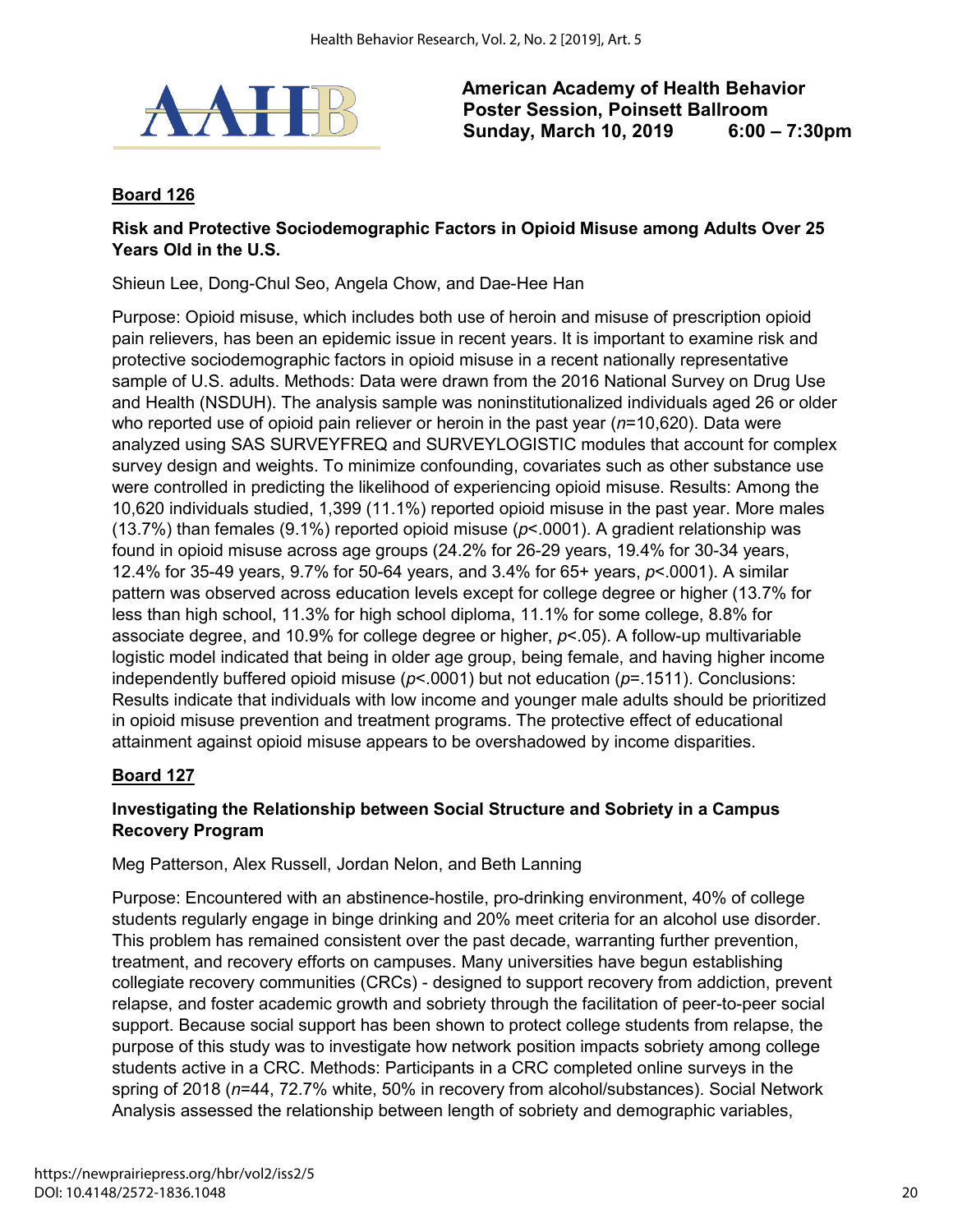

recovery type, mental health, time spent in the recovery program, and network variables. Descriptive and multivariate statistics were conducted using SPSS, and network measures were calculated using UCINET. Results: Regression analysis revealed a significant model (R<sup>2</sup>=.648, *p*<.004) predicting length of sobriety in this network. Two network measures, in-degree (*β*=1.006, *p*=.007) and betweenness (*β*=-.499, *p*=.047), were the only significant predictors in the model. Conclusions: Length of sobriety was related to students nominated more often by other CRC members (in-degree centrality) and those that served as gatekeepers in their CRC (betweenness). Thus, students who have been sober longer assume important positions within the CRC network. Providing opportunities for students with longer bouts of sobriety to lead in their CRC, as well as connecting them with students newer to recovery, can ultimately enhance length of sobriety for the entire network. This study supports the use of CRCs on college campuses by connecting involvement and relationship within the CRC with longer lengths of sobriety.

#### **Board 128**

#### **Alcohol-induced Blackouts and Rates of Sexual Assault among College Students**

#### Lauren Sherrard and Rose Marie Ward

Purpose: In approximately 50% of the sexual assaults, alcohol plays a significant role with either the victim and/or the perpetrator being intoxicated (Abbey, 2011). The prevalence of sexual assaults that occur during alcohol-induced blackouts is unknown. The purpose of this study was to analyze the rates of sexual assault during a reported alcohol-induced blackout. A second purpose is to examine factors (e.g., gender) that may relate to prevalence rates. Methods: Testa and colleagues' (2010) Revised Sexual Experience Survey (RSES) was adapted to assess sexual assault experiences during an alcohol-induced blackout. There were 227 total participants (55 male and 169 female students) who completed the online survey. Participants with a history of heavy episodic drinking were recruited for the study due to their increased likelihood of experiencing a blackout. Results: Approximately 82% of the sample had ever experienced an alcohol-induced blackout. Resulting prevalence and gender differences provide a baseline prevalence for alcohol-induced blackout sexual assault experiences. Approximately 28.2% (*n*=64) experienced some form of sexual assault whether it be unwanted sexual contact, attempted rape, or rape during a blackout. Individuals reporting a victimization experience, 53% (*n*=34) regained some memory from their blackout (i.e., fragmentary blackout) and 38% (*n*=24) had another individual tell them what happened. The women reported significantly higher rates of sexual assault with 12.8% experiencing rape while blacked out compared to none of the men reporting being raped while blacked out,  $\chi^2(n=224, 3)=12.43$ ,  $p=0.006$ . Unwanted sexual contact was reported by 0.4% of the men and 6.6% of the women. Conclusions: Initial evidence suggests that victimization experiences during an alcohol-induced blackout occur in almost 30% of students with heavy episodic drinking histories. Sexual assaults occurring during alcoholinduced blackouts present significant challenges to the examination of alcohol-related sexual assaults.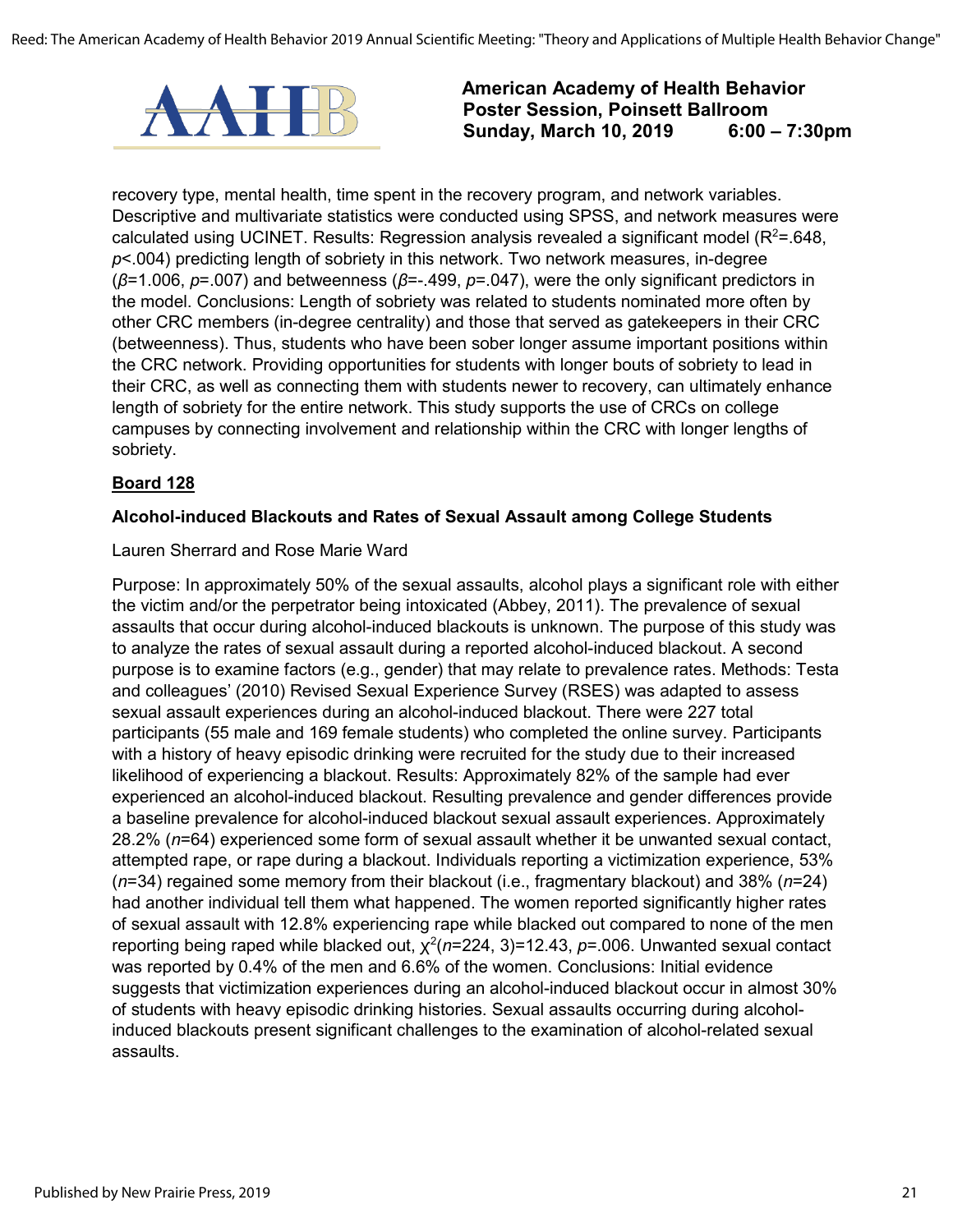

#### **Board 129**

#### **Smartphone-based Intelligent System: Using AI and Motion Sensors for Real-time Intervention During Heavy Alcohol Consumption Events**

Jackson Killian, Danielle Madden, Kevin Passino, and John D. Clapp

Purpose: Excessive alcohol consumption is an avoidable health risk, yet it causes a significant percentage of yearly deaths and injuries on college campuses. Few studies investigate delivering mobile interventions in real time during drinking events where interventions could reduce risks like drunk driving, alcohol poisoning, and violence. To address these shortcomings, we built an intelligent system capable of passively tracking smartphone accelerometer data to identify heavy drinking events in real time. Methods: We collected smartphone accelerometer readings and transdermal alcohol content (TAC) readings from 19 subjects participating in a field study. The TAC readings served as the ground truth when training the system to make classifications. The TAC sensors and smartphone accelerometers both provided noisy readings which were cleaned with the MATLAB signal processing toolbox. We then segmented the data into 10 second windows and extracted features known to change when humans lose control of their center-of-mass (i.e., become intoxicated). Results: We experimented with some feature extraction methods from sound recognition tasks and show that they provide a significant improvement in this task (up to 8% absolute accuracy gain in our case.) Finally, we built and trained several classifiers to call each window as a "sober walk" or "intoxicated walk", the best of which achieved a test accuracy of 75.04%. Conclusions: This result has promising implications for making classifications on noisy accelerometer data in the field and also offers multiple avenues for improvement. We plan to use our classifiers to build a mobile sobriety tracking application that will serve as a free, reliable, and widely adoptable application that tracks intoxication in real time, enabling development of effective real-time mobile-based interventions. The results and application will also benefit future studies as new sensor-bearing technologies become widely adopted.

#### **Board 130**

#### **Blacking out, Vomiting, and Underage Drinking: Examining First Time Consumption of Supersized Alcopops among Current College Students**

Matthew E. Rossheim, Kaylin M. Greene, Allison M. Yurasek, Adam E. Barry, Kwynn M. Gonzalez-Pons, Helen A. Zeraye, Candace Nelson, Ryan D. Treffers, Dennis L. Thombs, and David H. Jernigan

Purpose: Supersized alcopops are a class of sugar sweetened, ready-to-drink beverages with extraordinarily high alcohol-by-volume (abv). Among underage drinkers, Four Loko is the most commonly consumed brand of supersized alcopop. The Federal Trade Commission contends it is unsafe to consume a single supersized alcopop in one sitting. Yet no studies have investigated young people's experiences drinking supersized alcopops. The current study examined the prevalence, correlates, and alcohol-related consequences associated with firsttime Four Loko consumption. Methods: Undergraduate lifetime drinkers (*n*=1,036) attending public universities in Florida, Montana, and Virginia completed a classroom survey. Multivariable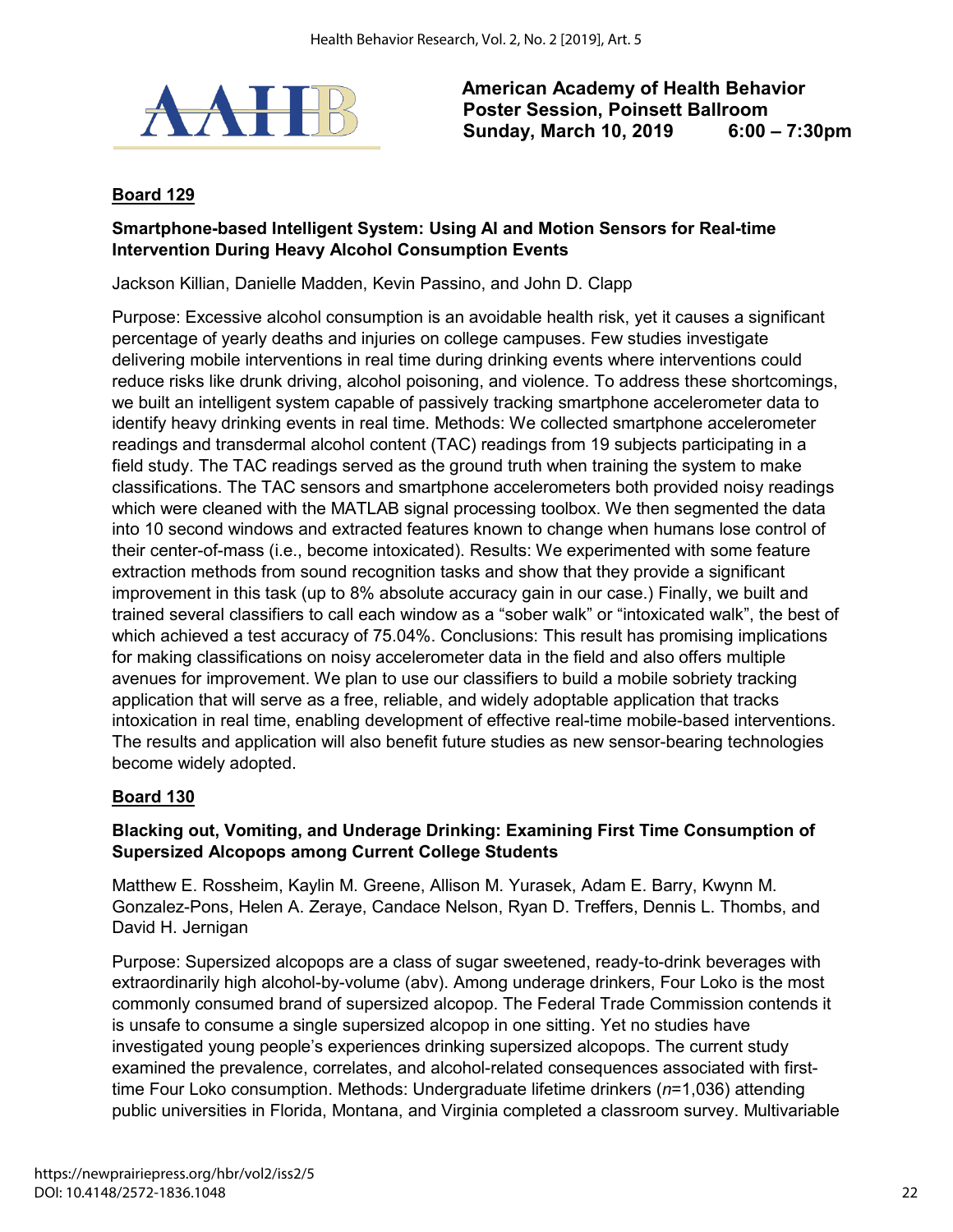

logistic regression models examined correlates and consequences. Results: Among student drinkers, 46% had previously consumed Four Loko (*n*=474). Although nearly one-half of consumers (40%) were of legal drinking age, the vast majority (93%) first drank the product before age 21. During their first Four Loko drinking episode, approximately 58% consumed at least one entire can and 10% drank two or more cans of the product. Being younger (OR=0.89), male (OR=6.5), and white (versus black; OR=4.7) were associated with greater odds of drinking at least one entire can of Four Loko (*p*<.05). Among those who finished at least one can, 34% blacked out and 18% vomited during that episode. The odds of blacking out were greater if the participant: drank at least one entire Four Loko can (OR=5.5), drank additional alcohol during that episode (OR=2.0), was female (OR=1.9), and was younger (OR=0.82). Compared to Montana, Florida and Virginia sell higher abv Four Loko; students in those states were more likely to black out (OR=1.9) and/or vomit (OR=2.0) drinking Four Loko. Conclusions: A large proportion of college students reported underage consumption of Four Loko, drinking the entire can (or more), and blacking out and/or vomiting during these drinking episodes. Improved regulations are needed to prevent underage consumption of these products.

#### **Board 131**

#### **Longitudinal Associations between Religiosity and Alcohol Initiation, Reinitiation of Use, and Persistent Drinking among a Nationally Representative Sample in the U.S.**

#### Yi-Han Hu, Alex Russell, Adam Barry, and Hsien-Chang Lin

Purpose: Individuals initiating alcohol consumption in adolescence are far more likely to develop problematic drinking patterns in adulthood and develop subsequent alcohol use disorders. Religiosity has been identified as a protective factor associated with delayed onset of alcohol use and less frequent drinking. These associations, however, are based on cross-sectional research that cannot indicate the variance in drinking patterns over time and period of life. This study examined a national adult sample to investigate the associations between religiosity and alcohol use behaviors over time, including when drinking initiation occurred, whether drinking ceased or re-occurred after initiation, and whether alcohol use was persistent over time. Methods: The National Epidemiologic Survey of Alcohol and Related Conditions Waves 1-2 were used. Wave 1 sample included 5,988 nonusers (at risk for initiation), 5,960 prior users (at risk for reinitiation), and 21,139 current drinkers (at risk for persistent, problematic use). The religiosity construct included assessments of importance and frequency of practice. Three weighted logistic regressions examined associations of religiosity with alcohol use initiation, reinitiation, and persistence, while controlling for baseline substance use and sociodemographic characteristics. Results: Compared to those not attending religious services, frequent attenders exhibited lower odds of initiating alcohol use, reinitiation after prior use, and persistent drinking (ORs=0.25, 0.50, 0.56, respectively; *p*<.01). Those identifying religious beliefs as very important exhibited lower odds of initiation and reinitiation of alcohol use (both ORs=0.61, *p*<.05). Conclusions: Religiosity plays an important role in preventing/delaying alcohol initiation, reinitiation into alcohol use, and persistence of alcohol consumption. In particular, the protective effect of religiosity seems dose-dependent. Incorporating religiosity aspects (e.g., meditation) into alcohol prevention and control programs may serve to increase protective effects. Future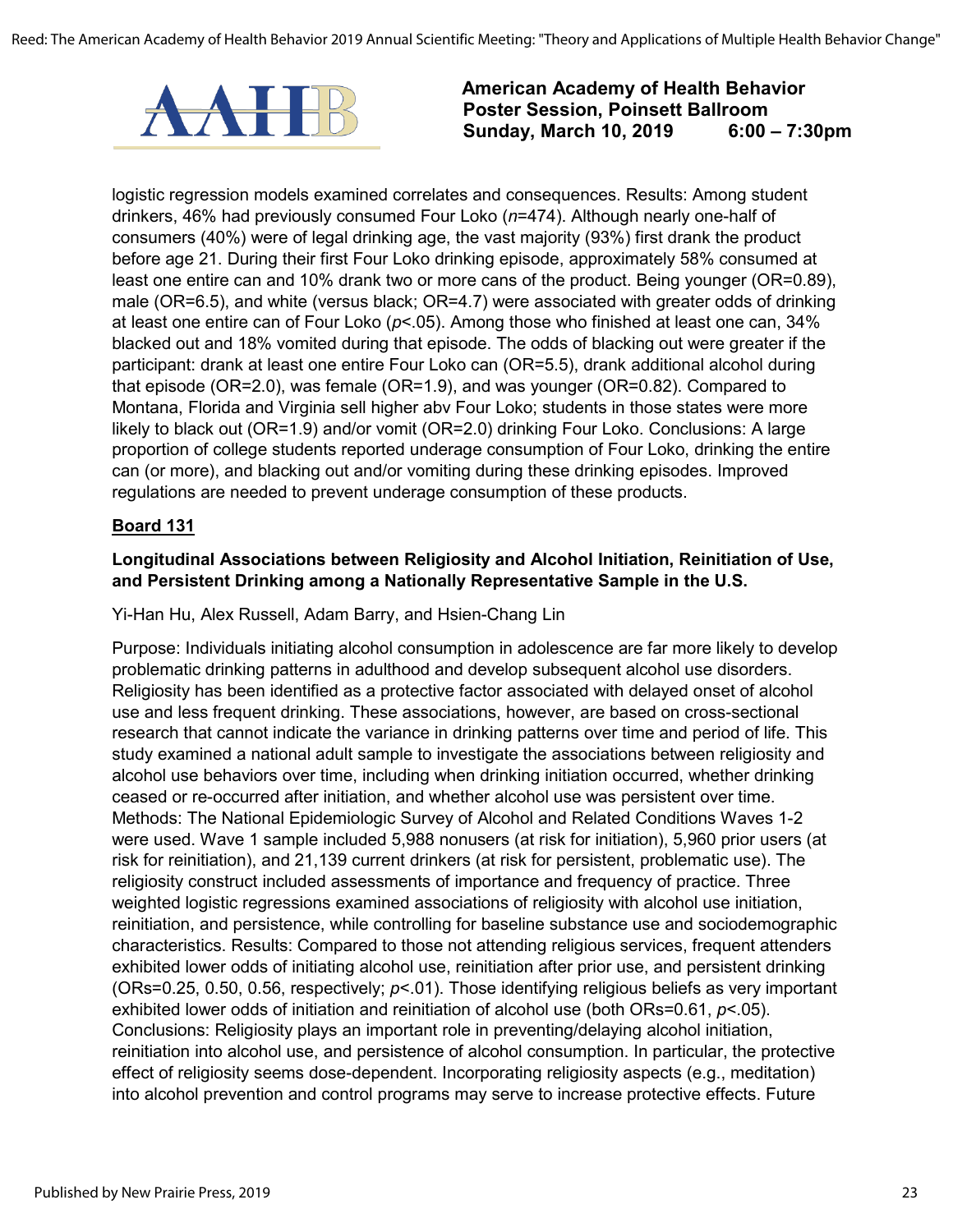

studies should seek to delineate what religiosity factors can be leveraged and embedded into secular prevention programs that can be delivered to youth and adolescents.

# **Board 132**

#### **College Students' Physical Activity, Diet, and Alcohol and Marijuana Use: Using Structural Equation Modeling to Assess Multiple Health Behaviors**

Elizabeth Sohns, Rose Marie Ward, and Jay Kimiecik

Purpose: College students typically fall short of public health guidelines for healthy diet and physical activity (PA), and a significant percentage engage in binge drinking and marijuana use. The purpose of the current study was to explore underlying psychosocial processes and motivation for engagement in these four health and risk behaviors. Specifically, it examined the association of general well-being (basic psychological needs [BPN], eudaimonia, subjective vitality, and life aspirations) with diet, PA, and substance use. Method: Students (*n*=363) completed online questionnaires measuring BPN, eudaimonic well-being, subjective vitality, and intrinsic and extrinsic life aspirations as well as diet, PA, and substance use. Results: The four health and risk behaviors were related, reflecting patterns of interaction or 'bundled' health behaviors. Bivariate correlations and structural equation modeling were used to assess the variable relationships. The global fit indices suggest the data fit the model,  $\chi^2(n=334,\,241)=0$ 504.65, *p*<.001, CFI=.96, TLI=.95, RMSEA=.057. BPN significantly predicted alcohol use, intrinsic and extrinsic life aspirations, subjective vitality, diet, and PA. To a lesser extent, eudaimonia predicted the previously mentioned outcomes besides alcohol use. Conclusions: BPN was significantly related to risk and health behaviors with eudaimonia exhibiting less of a role. In contrast to previous literature, BPN was positively related to drinking behavior and marijuana use. However, our findings suggest BPN may not only indirectly impact multiple health behaviors via subjective vitality and life aspirations, but also through a direct path. This potential dual impact of BPN complements research beginning to explore conscious and nonconscious mechanisms involved in behavior change processes. To be more successful, multiple health behavior interventions targeting college students should consider the role of general well-being processes involved in the motivation underlying sustainable behavior change.

#### **Board 133**

#### **Examining Alcohol-related Blackouts and Sexual Assault in the Context of Drinking to Cope**

Rose Marie Ward, Ying Guo, Shannon Speed, Lauren Sherrard, and Elizabeth Sohns

Purpose: Alcohol use and sexual behaviors are two health behaviors that have a complex relationship. Alcohol-related blackouts (ARBs) are a form of memory impairment due to heavy alcohol consumption. There is high frequency of ARB and sexual assaults (SA) among college students. The purpose of the current study is to examine ARB and SA in the context of drinking to cope. Methods: Undergraduates students (*n*=4430) were recruited for a multiple health behavior study. Participants were predominantly Caucasian and middle class; average age of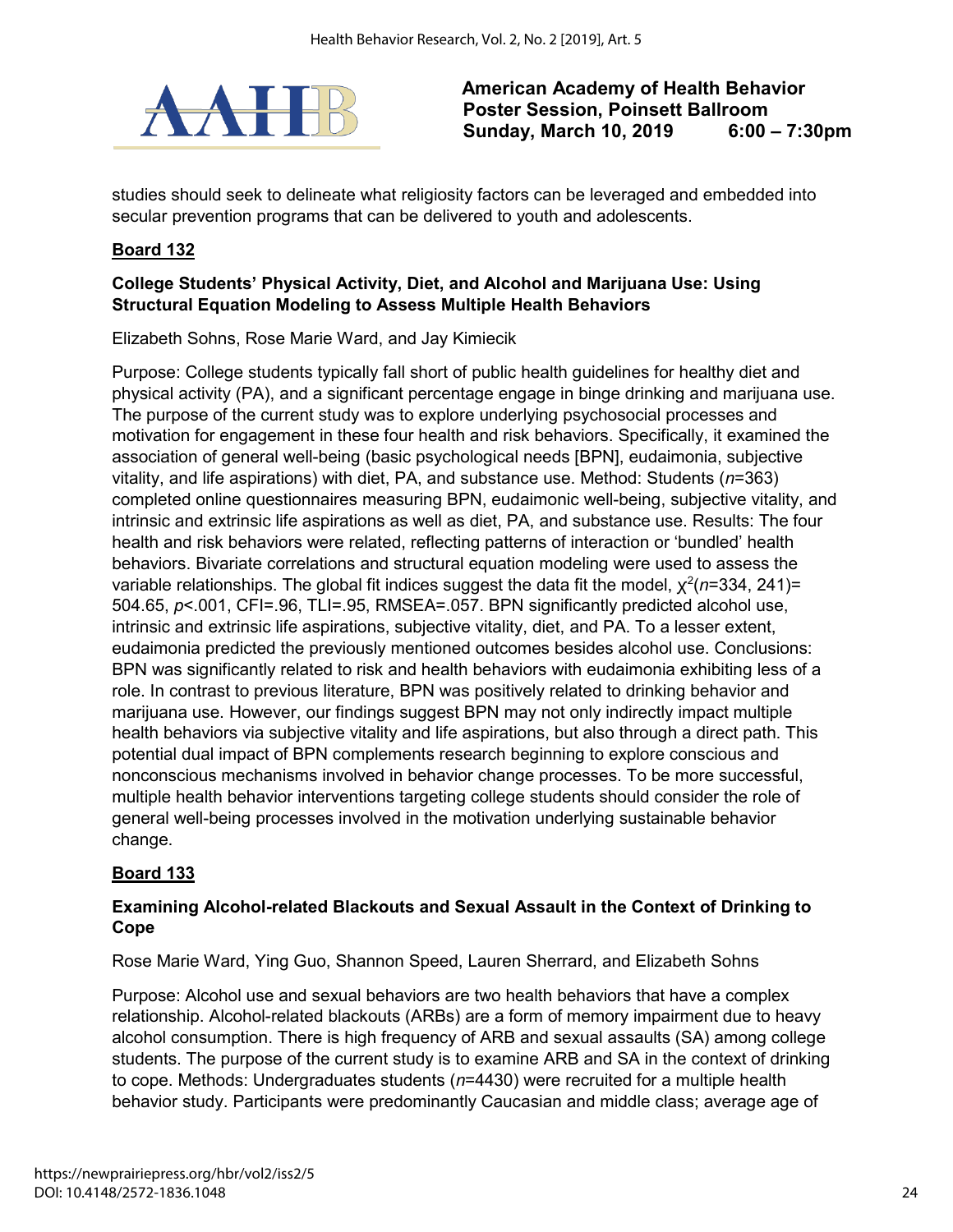

participants was 19.97 (SD=1.70). Results: Approximately half of the sample had a history of ARBs; 25% of women had a history of SA; less than 10% of men had a history of SA. Women, who reported rape or attempted rape experiences, were more likely to have a history of ARB use than non-victims,  $\chi^2$  (*n*=2266, 10)=267.83, *p*<.001. Men who have a history of rape, attempted rape, or unwanted sexual contact were more likely to have a history of ARB than nonvictims,  $\chi^2$  (*n*=1273, 10)=44.92, *p*<.001. A threeway ANOVA examined drinking to cope across gender identity, ARB history, and SA history (adjusted R<sup>2</sup>=.16). The threeway interaction was significant, *F*(8, 3334)=1.93, *p*=.05. Women with histories of ARB and some types of SA (rape and coercion) were more likely to report drinking to cope. The two-way interactions between SA history and gender, *F*(5, 3334)=2.34, *p*=.04, and between gender and ARB, *F*(2, 3334)=2.71, *p*=.01, were significant. People who have ARB and SA histories are more likely than non-victims to drink to cope. Conclusions: Students who experience ARB and SA are more likely to report drinking to cope. People who reported more severe types of SA were more likely to report experiencing an ARB than non-victims. Knowledge of the participant's ARB and SA history can inform health behavior interventions.

#### **Board 134**

#### **Evaluating the Effectiveness of a Peer-enforced Tobacco- and Smoke-free Policy at a Large Urban University**

#### Amy Gatto, Emily Walters, and Rita DeBate

Purpose: To evaluate the enforcement, opinions, and effectiveness of the University of South Florida's tobacco free policy one year following implementation. By assessing psychosocial and behavioral variables and using geographic information system (GIS) mapping this study sought to introduce a unique and effective way of evaluating college tobacco free policies. Methods: A cross-sectional survey was administered to students, faculty, and staff to assess knowledge of policy and resources, tobacco use observations, stage change regarding policy enforcement, self-efficacy to enforce, and policy impact on perceived campus tobacco use (*n*=5,242). Additionally, using ArcGIS Collector, volunteers collected geospatial data on current tobacco use following policy implementation and new signage. Results: Moderate knowledge of the current policy was observed with only 67.5% of respondents identifying the correct policy and low beliefs for policy enforcement as only 19.6% of respondents indicated policy enforcement. Approximately half (49.5%) of students, faculty, and staff identified that they were exposed to secondhand smoke following implementation and 74.3% witnessed tobacco use on campus. A majority of respondents were not currently approaching violators to remind them of the policy and did not intend to do so in the future. The mapping of observed violations revealed continued tobacco use on campus with 158 data points. The centralized mean and median suggested that tobacco-free policy violations occurred across campus, and the distributional analysis revealed no clear directional trends indicating noncompliance is not geographically limited, nor did it reflect former smoking areas. Conclusions: From both the geospatial and survey findings, the current policy reveals areas for improvement. With rapidly increasing numbers of smoke- and tobacco-free universities, new and innovative evaluation tools are needed so institution leaders can efficiently evaluate their implementation.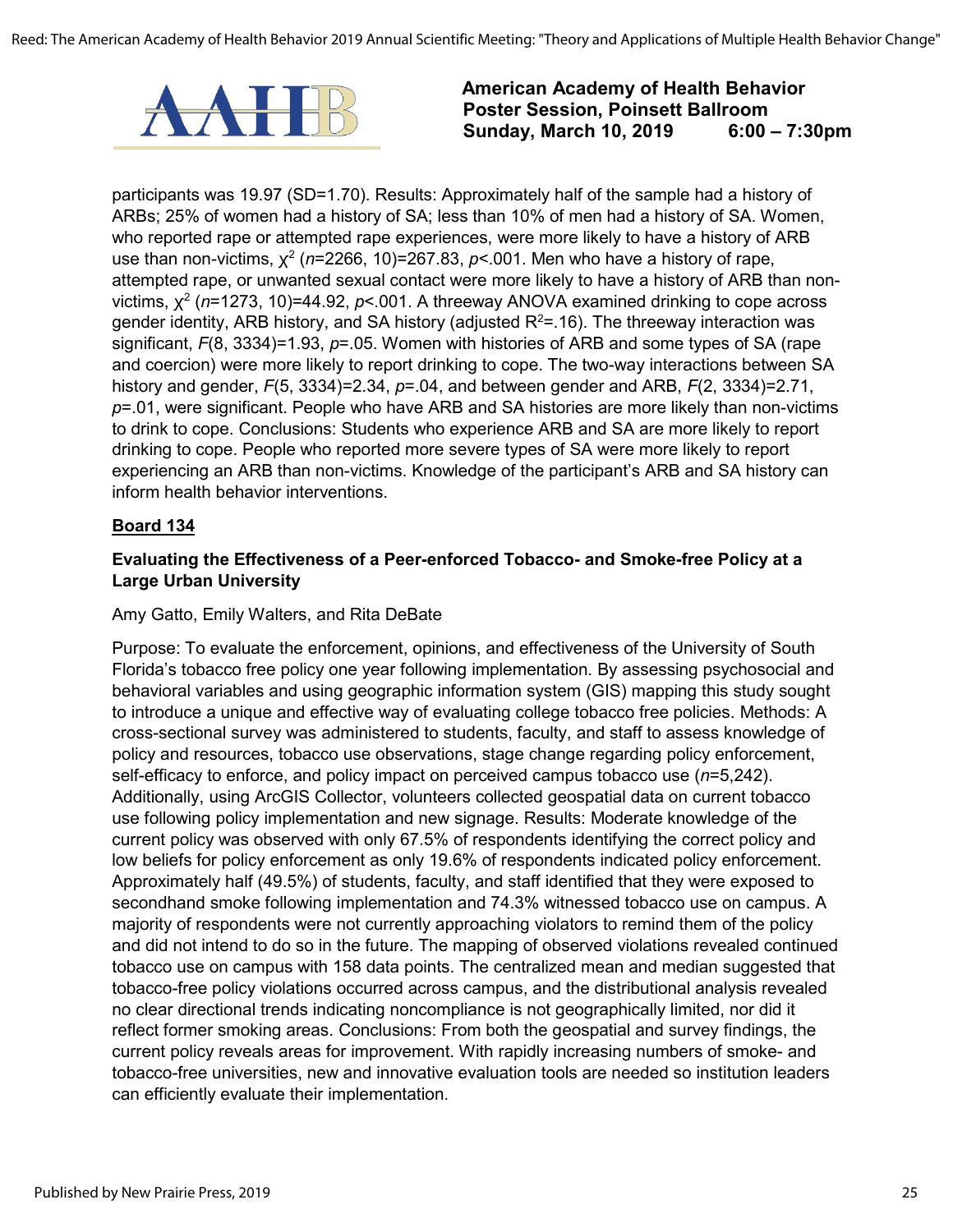

#### **Board 135**

#### **A Comparison of Knowledge Gained from Online versus In-person Delivery of Tobacco Dependence Education within Behavioral Health Centers**

Lorraine R. Reitzel, Kathy Le, Bryce Kyburz, Daniel P. O'Connor, Timothy Stacey, Isabel M. Leal, and Virmarie Correa-Fernandez

Purpose: Cigarette smoking is known to increase morbidity and mortality risk. While 14% of adults in Texas smoke, this rate ranges from 40-75% among behavioral health center clientele (individuals with mental and non-nicotine substance use diagnoses). Taking Texas Tobacco Free (TTTF) works to address knowledge and resource gaps in behavioral health clinics by providing education, cessation resources, training, and tobacco-free workplace policy implementation through multi-component programming (www.takingtexastobaccofree.com). TTTF's educational curriculum includes 1- or 2-hour educational sessions about tobacco use and cessation within this population, delivered to non-clinical staff and clinicians, respectively. These sessions were conducted either on site or via live webinar-based format. Here, we examine differences in knowledge gain by training format and illuminate lessons learned in the implementation of each modality to inform future dissemination and implementation efforts. Methods: Over 5,000 employees within hundreds of behavioral health centers across Texas participated in educational sessions. Educational session delivery modality was consistent within each local mental health authority (LMHA). A 10-item knowledge test was administered pre- and post-trainings. Data were clustered within LMHA for comparative analysis. Results: Knowledge increase was 24.1% for the on-site vs 23.9% for the webinar-based non-clinical staff trainings. Knowledge increase was 24.0% for the on-site vs 19.3% for the webinar-based clinician trainings. The difference between modalities in knowledge gained was statistically significant only for clinician trainings (*p*=.040); however, this was equivalent to <1 additional correct response on the test. Conclusion: When implementing a statewide tobacco control program within behavioral health centers, online tobacco dependence education offers financial savings over in-person education. Results suggest little sacrifice to knowledge increases among non-clinical staff for webinar-based education, and although compromises to knowledge gained by clinicians may exist, they may not be clinically significant. Each presentation modality had challenges and benefits, which are reviewed in conjunction with knowledge gain results.

#### **Board 136**

#### **Implementation and Tailoring of Tobacco Cessation Interventions within Behavioral Health Centers: A Qualitative Analysis**

Isabel M. Leal, Bryce Kyburz, Timothy Stacey, Virmarie Correa-Fernandez, Daniel P. O'Connor, and Lorraine R. Reitzel

Purpose: Despite the highest rates of tobacco consumption and tobacco-related morbidity and mortality, smokers with behavioral health disorders rarely receive tobacco dependence treatment within behavioral health settings. Taking Texas Tobacco Free (TTTF) targets this disparity by delivering a multi-component tobacco-free workplace program entailing staff education, clinician training, tobacco-free policy development and implementation, integration of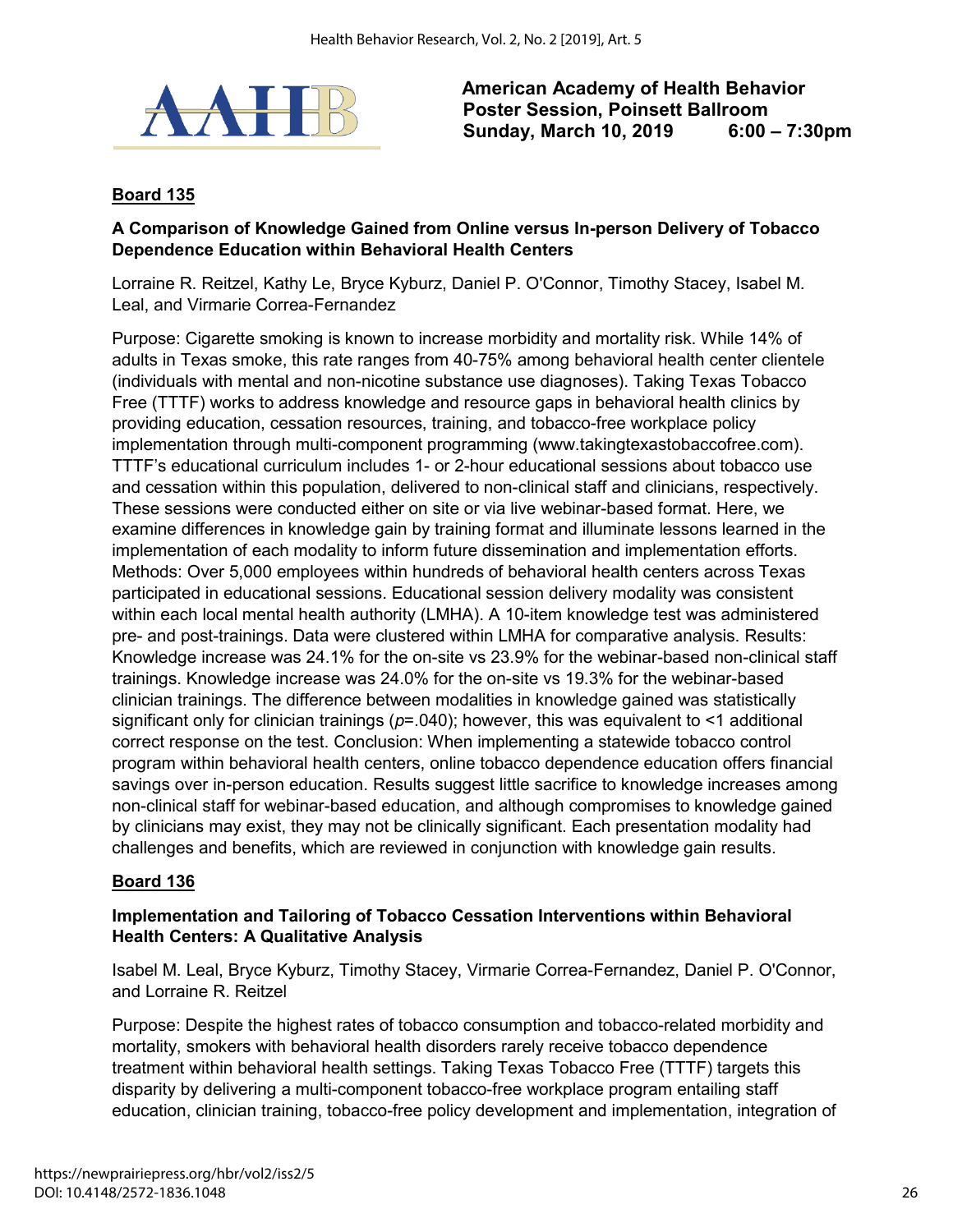

cessation services, and community outreach to behavioral health centers across Texas. Here, we identify contextual factors affecting adoption of interventions so as to tailor the program to participating centers and explain processes influencing program outcomes. Methods: An explorative and explanative qualitative study was undertaken from January – December 2017. Eight focus groups were conducted with clinicians, and separately clients, at 3 facilities, pre, mid, and post-implementation. Thematic analysis and constant comparison were used to code, categorize and summarize data into themes. Results: Data analysis yielded 5 themes impacting tobacco cessation efforts: 1) policy parameters and applicability; 2) organizational culture: values and practices; 3) tailoring program to community center; 4) staff attitudes towards clients; and 5) internal conflicts of addiction. Implementation barriers were multilevel, on the policy, organizational, community, interpersonal, and personal level. Findings were applied to tailor program strategies and materials to individual centers which facilitated uptake and supported ongoing maintenance and improvement. Processes affecting program outcomes were changes in center leadership commitment to implementation and lack of policy enforcement. Conclusions: Because behavior change is both affected by and affects various levels of influence, effective tobacco control is a multidimensional issue requiring adaptation to local contexts. Involving important stakeholders, including program adopters and recipients, is key to increasing program engagement, ownership, and successful implementation. These findings contribute to the development of flexible strategies and interventions tailored to the real-world contexts impacting tobacco cessation efforts of program partners, thus enhancing the effectiveness and sustainability of the TTTF program.

#### **Board 137**

#### **Physiological Determinants of Chronic Stress in Relation to Substance Use and Neighborhood Crime among African American Young Adults**

Christine Smith, Ann Chen, Sarah Childress, Sandra Yan, Krystal Christopher, Chaniqua Mazyck, and Ezemenari Obasi

Purpose: African Americans (AAs) are more likely to report greater levels of perceived stress (PSS) and are susceptible to suffering from chronic stress and the negative outcomes due to poorer environments they live in and daily stressors they experience due to racism, discrimination, and socioeconomic status. This study examines the effects of chronic stress, specifically the contribution of neighborhood crime and substance use in AAs, and how chronic stress manipulates overall cortisol levels and the cortisol awakening response (CAR). Results are examined on an area under the curve (AUC). Methods: Participants (*n*=241; *M*age=20.43, 72.03% female) were administered measures including self-reported neighborhood crime, substance use, and PSS. Study procedures included the provision of seven saliva samples for cortisol analysis (at wakeup, 30 and 90 minutes post-wakeup, 1:00PM, 2:30PM, 4:00PM, and pre-bedtime). Five measures of the repeated measures of cortisol awakening response (CAR) were computed for each individual. The measures using Area Under the cortisol Curve (i.e., AUC0, AUC1, and AUC7) were calculated by the trapezoid formula. Results: PSS was significantly negatively related to AUC0 (*p*=.020) and *M*Cortisol (*p*=.017), while daily alcohol use was positively correlated with AUC7 ( $p$ =.046). Results of multiple regression analyses showed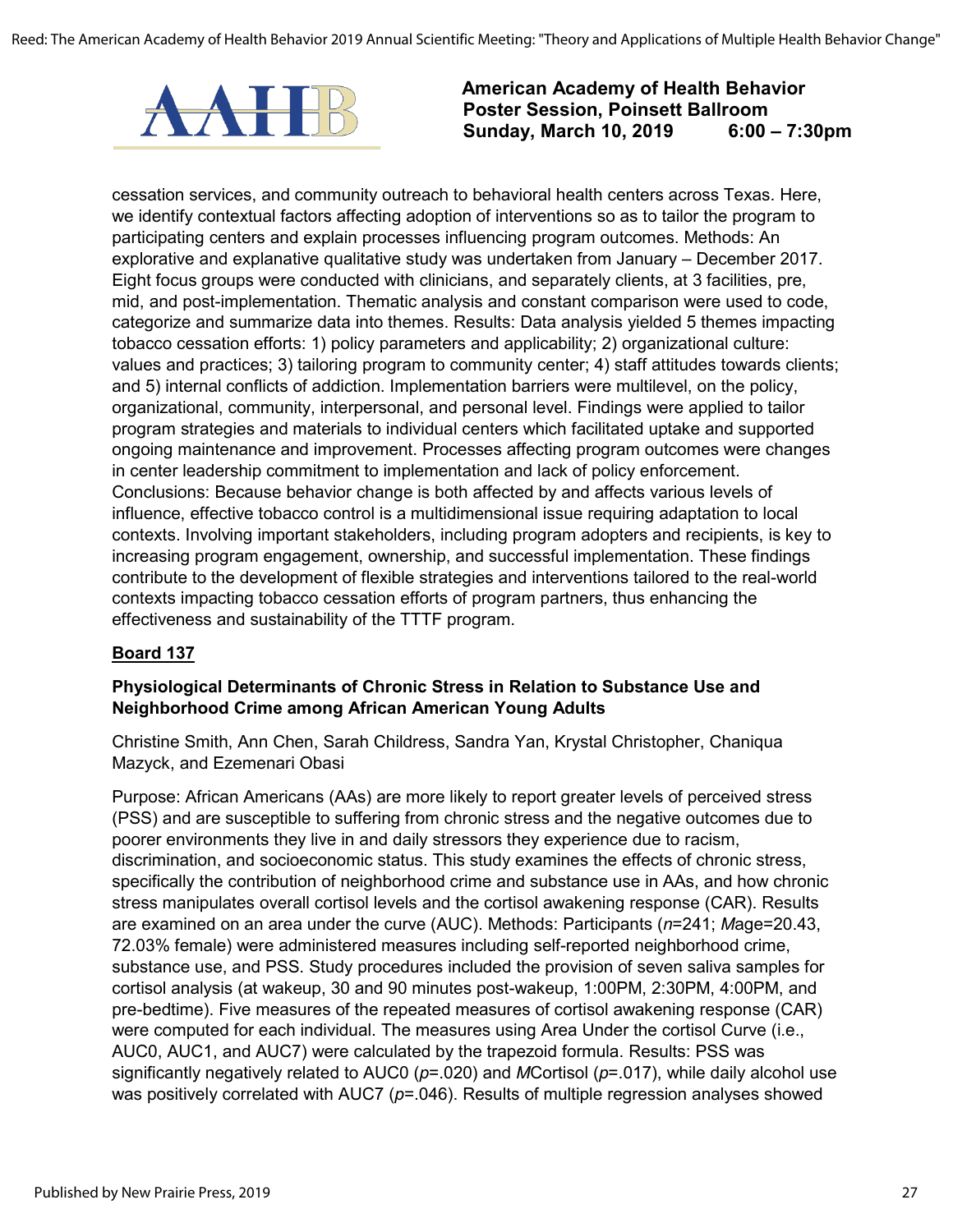

that PSS was a significant negative predictor for AUC0 (*p*=.020) and *M*Cortisol (*p*=.017), and daily drinking amount was a significant positive predictor (*p*=.040) for AUC7 after controlling for age and sex. Conclusions: As levels of PSS increased, the AUC and overall cortisol levels decreased. This association suggests those who experience high levels of PSS likely become 'resilient' to their environmental stressors that influence increased cortisol production. Daily alcohol use was associated with an increase in pre-bedtime cortisol levels, suggesting that excessive alcohol consumption influences stress symptomology and cortisol production, consistent with previous findings that high pre-bedtime cortisol is the greatest predictor of overall cortisol levels and stress.

#### **Board 138**

#### **"I do not stand alone": An Assessment of Social Support Types in an Online Peer Social Support Intervention to Improve ART Adherence**

Christina J. Sun, Thembekile Shato, Ashlynn Steinbaugh, Sharanya Pradeep, Ketzela Marsh, Rivet Amico, and Keith Horvath

Purpose: Approximately 1.1 million people live with HIV in the United States. Consistent adherence to antiretroviral therapy (ART) reduces excess morbidity and mortality; however, only 16%-42% of men who have sex with men (MSM) maintain suppressed viral load (VL). Social support is a key theoretical driver for improved ART and VL outcomes. The purpose is to describe supportive interactions about ART adherence, HIV care, and health care in an online intervention, called Thrive With Me (TWM). Methods: TWM is a theory-based virtual behavioral intervention that includes peer-to-peer communication, tailored ART and HIV information, and ART self-monitoring. MSM are encouraged to engage one another in asynchronous conversation. The topics are left to the participants' discretion. The first month of "upvoted" posts from the 200 intervention participants were double-coded and analyzed. Results: 1,751 posts were coded (intercoder reliability: 0.94). 10.7% of posts were focused on ART adherence (3.1%), HIV care (5.3%), and healthcare (2.3%). Among ART adherence, HIV care, and healthcare posts, informational (33.3%, 22.6%, and 30.0%, respectively) and emotional (1.9%, 4.3%, and 10.0%, respectively) support were provided. 24.1% and 50.0% of ART adherence posts were focused on adherence problems and strategies, respectively. 12.9%, 25.8%, and 23.7% of HIV care posts were focused on HIV lab results, medication side effects, and medication regimen changes, respectively. 95.0% and 70.0% of healthcare posts were focused on healthcare systems and providers, respectively. Conclusions: Adult MSM spontaneously sought and provided support relevant to ART adherence, HIV care, and health care. High levels of informational support and relatively low levels of emotional support were provided. These results may inform future trials to improve ART adherence and quality of life using existing or new social media platforms.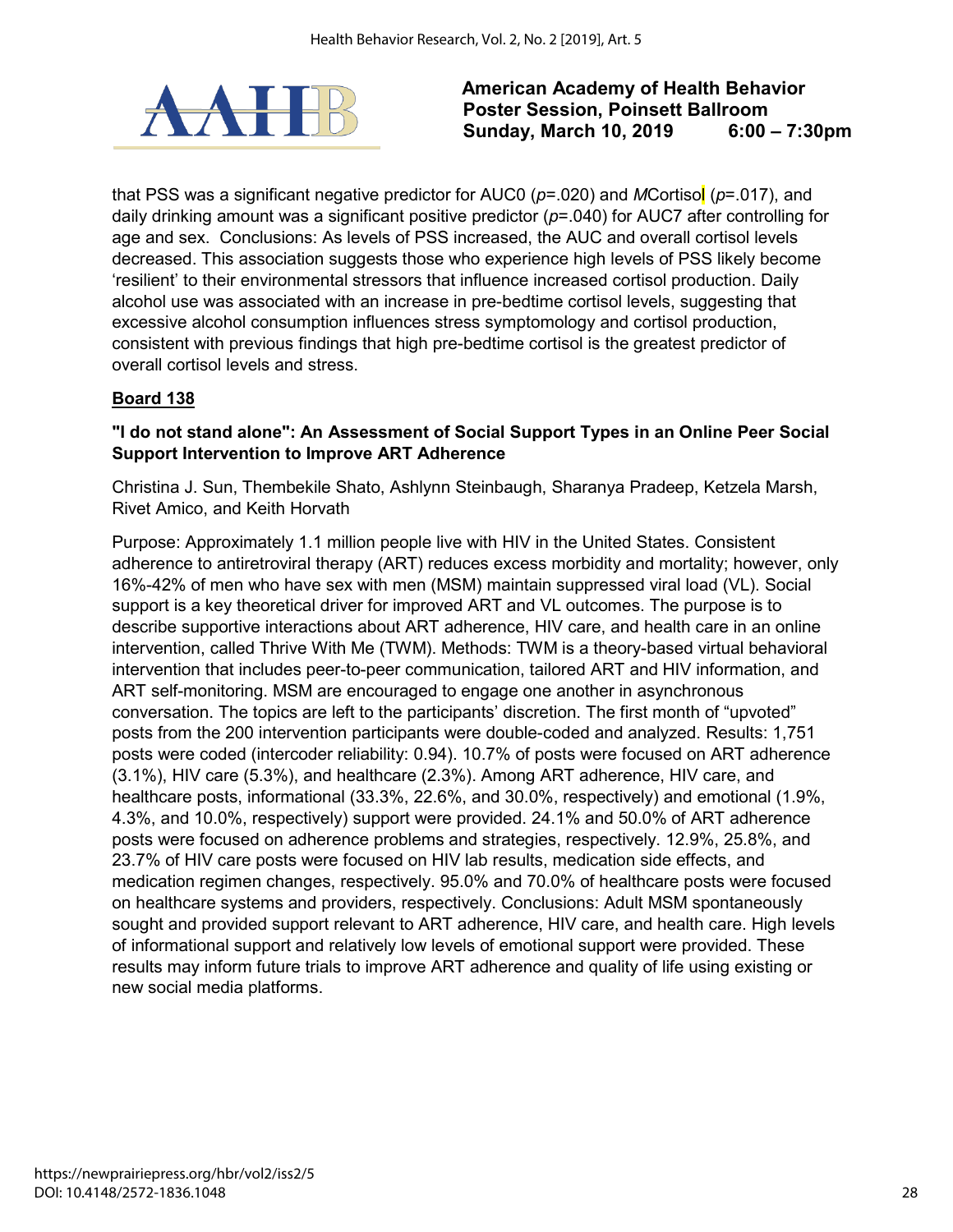Reed: The American Academy of Health Behavior 2019 Annual Scientific Meeting: "Theory and Applications of Multiple Health Behavior Change"



**American Academy of Health Behavior Poster Session, Poinsett Ballroom Sunday, March 10, 2019** 

#### **Board 139**

#### **Impact of Ambient Fine Particulate Matter Air Pollution on Health Behaviors: A Longitudinal Study of University Students in Beijing, China**

Ruopeng An and Hongjun Yu

Purpose: Poor air quality has become a national public health concern in China. This study examines the impact of ambient fine particulate matter (PM2.5) air pollution on health behaviors among college students in Beijing, China. Methods: Health surveys were repeatedly administered among 12,000 newly admitted students at Tsinghua University during 2012-2015 over their freshman year. Linear individual fixed-effect regressions were performed to estimate the impacts of ambient PM2.5 concentration on health behaviors among survey participants, adjusting for various time-variant individual characteristics and environmental measures. Results: Ambient PM2.5 concentration was found to be negatively associated with time spent on walking, vigorous physical activity, and sedentary behavior in the last week, but positively associated with time spent on nighttime/daytime sleep among survey participants. An increase in ambient PM2.5 concentration by one standard deviation (36.5  $\mu$ g/m<sup>3</sup>) was associated with a reduction in weekly total minutes of walking by 7.3 (95% confidence interval=5.3, 9.4), a reduction in weekly total minutes of vigorous physical activity by 10.1 (8.5, 11.7), and a reduction in daily average hours of sedentary behavior by 0.06 (0.02, 0.10), but an increase in daily average hours of nighttime/daytime sleep by 1.07 (1.04, 1.11). Conclusions: Ambient PM2.5 air pollution was inversely associated with physical activity level but positively associated with sleep duration among college students. Future studies are warranted to replicate study findings in other Chinese cities and universities, and policy interventions are urgently called for to reduce air pollution level in China's urban areas.

#### **Board 140**

#### **Post-traumatic Stress is Linked with Emergency Room Visits among Adults Receiving Homelessness Services**

Ashley Taylor, Julie Neisler, Tayma Machkhas, Michael S. Businelle, Darla E. Kendzor, and Lorraine R. Reitzel

Purpose: The prevalence of post-traumatic stress disorder (PTSD), a disorder commonly associated with frequent hospitalizations and emergency room visits, is known to be higher amongst the estimated 610,000 homeless individuals on any given night in the United States. Associations between PTSD and emergency care utilization among this population, however, are unknown. Here, we examine whether post-traumatic stress predicts emergency room visits and overnight treatment among adults receiving homelessness services. Methods: Adults recruited from 6 homeless-serving agencies in Oklahoma (*n*=595; 63.1% men, *M*age = 43.5+12; 68.1% uninsured; ~95% currently homeless) self-reported PTSD symptoms on the PC-PTSD Screen, a 4-item screening questionnaire assessing exposure to lifetime traumatic events yielding symptoms within the last month. Participants who answered "yes" to >3 items were coded PTSD positive. Participants also reported the number of times, over the past year, they had been treated in a hospital emergency room (0 vs. >1 time) and the number of days they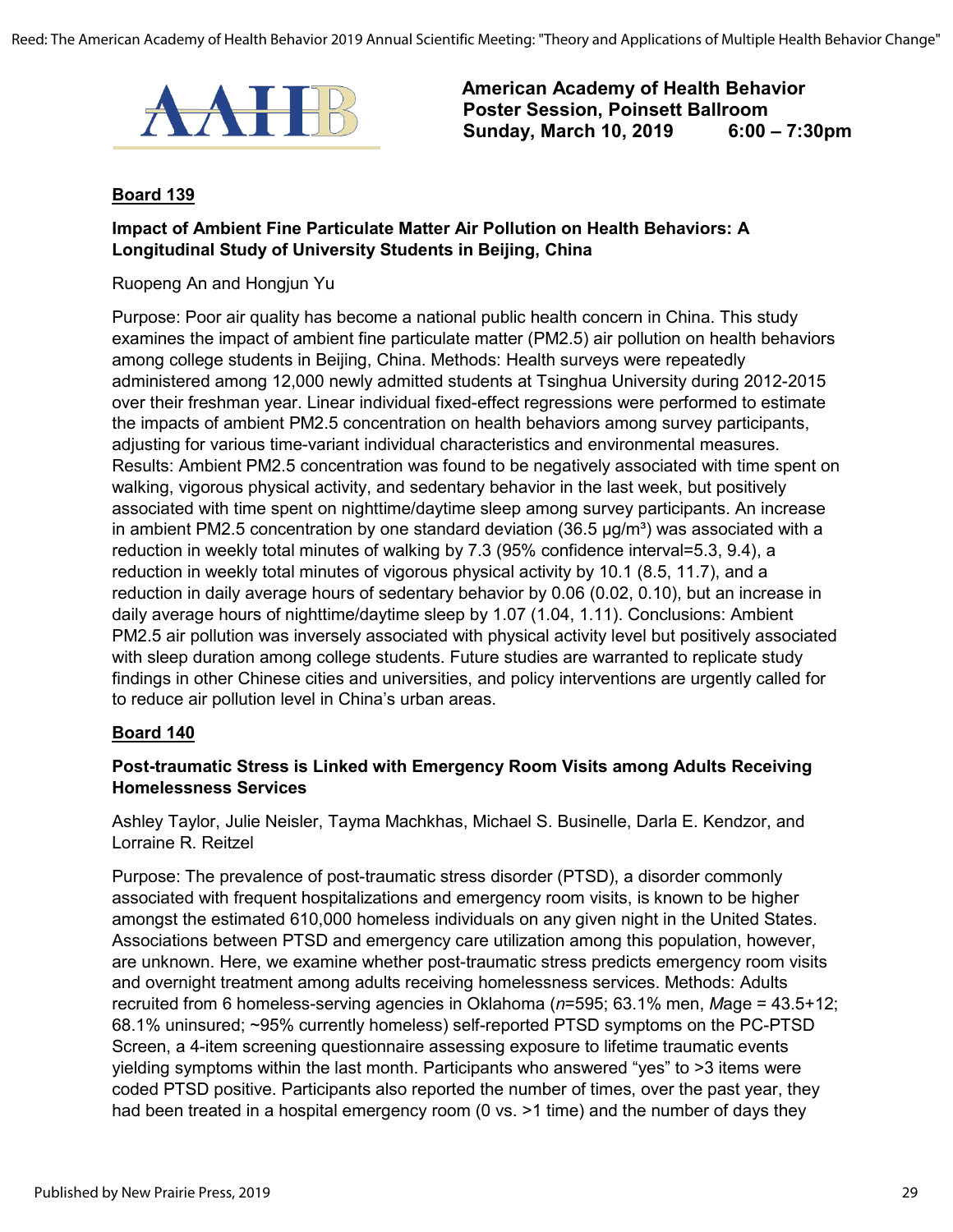

stayed overnight for treatment in a hospital (0 vs. > 1 day) for any presenting problem. Regression analyses were performed to examine whether PTSD history predicted ER visits and overnight treatment, respectively, controlling for age, sex, race, income, education, insurance status, and self-rated health. Results: Overall, 191 participants (32.1%) were PTSD positive, 57.8% were treated >1 times in a hospital ER, and 27.1% stayed overnight for treatment >1 days over the past year. In adjusted analyses, a positive PTSD screen predicted receiving treatment in a hospital ER (AOR=1.61; CI95=1.09, 2.37, *p*<.05), but not staying overnight for treatment at a hospital. Conclusions: Screening positive for PTSD predicted emergency room care utilization among this vulnerable group of predominantly homeless adults. Results suggest that individuals receiving services at shelters could benefit from proactive PTSD screenings and treatment resources provided within primary care settings, which may help to reduce emergency room visits.

# **Board 141**

#### **Eating Behaviors in Early Childhood: Lunch Time Observations with Preschool Students**

Laura J. Rolke, Jacqueline Forrester, Mackenzie R. Stuenkel, Kerry McKenzie, Sarah F. Griffin, and Kerry K. Sease

Purpose: In 2014, 12% of two to four-year-old Women Infant and Children (WIC) participants in South Carolina (SC) were obese. Preschool lunches are a well-situated environment where children of diverse backgrounds and family eating styles are provided with the same opportunity to eat a healthy lunch. The purpose of this study was to determine whether the lunch environment, specifically, the level of teacher and peer encouragement or discouragement, has an impact on the likelihood of children to try vegetables. Methods: Over two lunches in Fall 2018, 173 preschool students (300 total observations) were observed eating lunch at their SC Head Start site. Observers used a structured form to record how much students ate, as well as how children interacted with their food, with each other, and with their teachers. Observers took photographs of lunch plates before and after the children ate lunch. Four researchers reviewed lunch photos, observer notes, and independently scored how much of beets, Brussels sprouts, and carrots were eaten (92% agreement). Results: Qualitative analysis of observational notes produced nine categories of verbal interaction, which were later dichotomized for analysis. Mann-Whitney U tests were used to understand if social behaviors influenced how much a preschooler ate. Approximately 32% of the preschoolers tried beets, 27% tried Brussels sprouts, and 41% tried carrots. If positive comments were made by either the student or a student at their table, there were significant differences in the amount eaten of beets (*z*=-2.29, *p*=.02), Brussels sprouts (*z*=-4.6, *p*<.00), and carrots (*z*=-3.14, *p*<.01). However, teacher encouragement to try vegetables only showed significant differences in the amount eaten of beets (*z*=-3.44, *p*<.01) and Brussels sprouts (*z*=-3.6, *p*<.01). Conclusions: Findings suggest positive social interactions by teachers and peers about food impact the likelihood preschoolers will try and eat vegetables, particularly those less commonly recognized or eaten by children this age.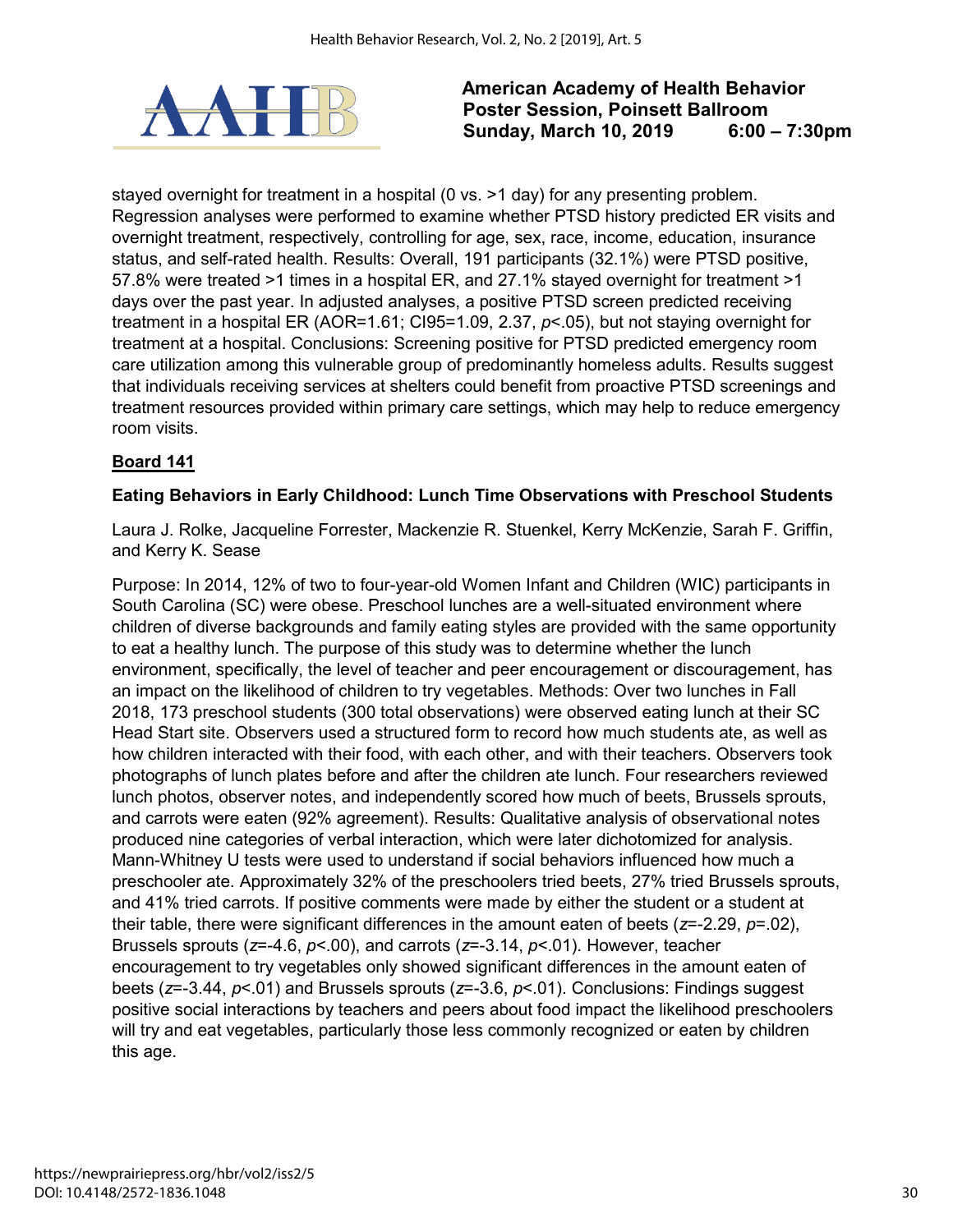

#### **Board 142**

#### **Analyses into Sociodemographic Variables Linked with Depressive Symptoms among U.S. adults.**

Nicole A. Khan, Ehikowoicho E. Idoko, Ann O. Amuta-Jimenez, and Idethia S. Harvey

Purpose: Depression, among other mental disorders, requires urgent public health attention due to its severe impact on individuals' quality of life. A progressive understanding of how social conditions and individual characteristics are associated with depression is critical for managing the dire resultant health outcomes. This study examined depression and depressive symptoms associated with sociodemographic variables. Methods: Secondary cross-sectional data from the nationally representative survey, 2017 Health Information National Trends Survey (*n*=3,285, male 1,303 and females=1,914), was used. Descriptive statistics and multiple linear regression analysis using SPSS 25.0 explored the factors associated with socio-demographic characteristics and depressive symptoms. After making jackknife survey adjustments, multiple linear regressions modelled all results. The demographic variables examined were age, gender, education level, marital status, income, and BMI. Depressive symptoms were analyzed by asking participants how often (daily to never) they feel 'little interest or pleasure in doing things', and 'feeling down, depressed or hopeless'. Results: The mean age of participants was 53 years. Based on sociodemographics characteristics, results indicated that individuals who were female (*β*=.052; *p*=.006), elderly (*β*=.107; *p*=.000), and married (*β*=.052; *p*=.014) were more likely to report depressive symptoms. In addition, the higher the level of education, the more likely participants reported being depressed (*β*=.066; *p*=.003). Finally, individuals within higher annual income ranges (*β* =.226; *p*=.000) and individuals with lower BMI (*β*=-.080; *p*=.000) reported more severe depressive symptoms. Conclusions: The biopsychosocial model may explain the interaction of specific demographic variables with depressive symptoms. Such understanding of how sociodemographics may influence predisposition to depression can be helpful in informing effective public health programs. For example, mental health education programs should consider marital status, gender, body image or age-specific programs in the design and implementation phases respectively.

#### **Board 143**

#### **Health Lifestyles and Suicidal Behaviors among Asian American Adolescents**

#### Yunyu Xiao and Wenhua Lu

Purpose: This study aims to identify the typologies of lifestyles and explore their associations with suicidal behaviors among a nationally representative sample of Asian American high school students. Methods: Data on 755 Asian American adolescents in grades 9-12 were obtained from the 2017 National Youth Risk Behaviour Survey (YRBS). Latent class analysis was conducted to identify homogeneous subgroups among 13 health behaviors, including diet, physical activities, sleep, and social media use. Suicidal behaviors were measured by three dichotomized variables on suicidal ideation, plan, and attempt. Multivariate multinomial logistic regression was conducted to explore the relationships between latent classes and suicidal behaviors, controlling for demographic profiles (e.g., age, gender) and psychological distress.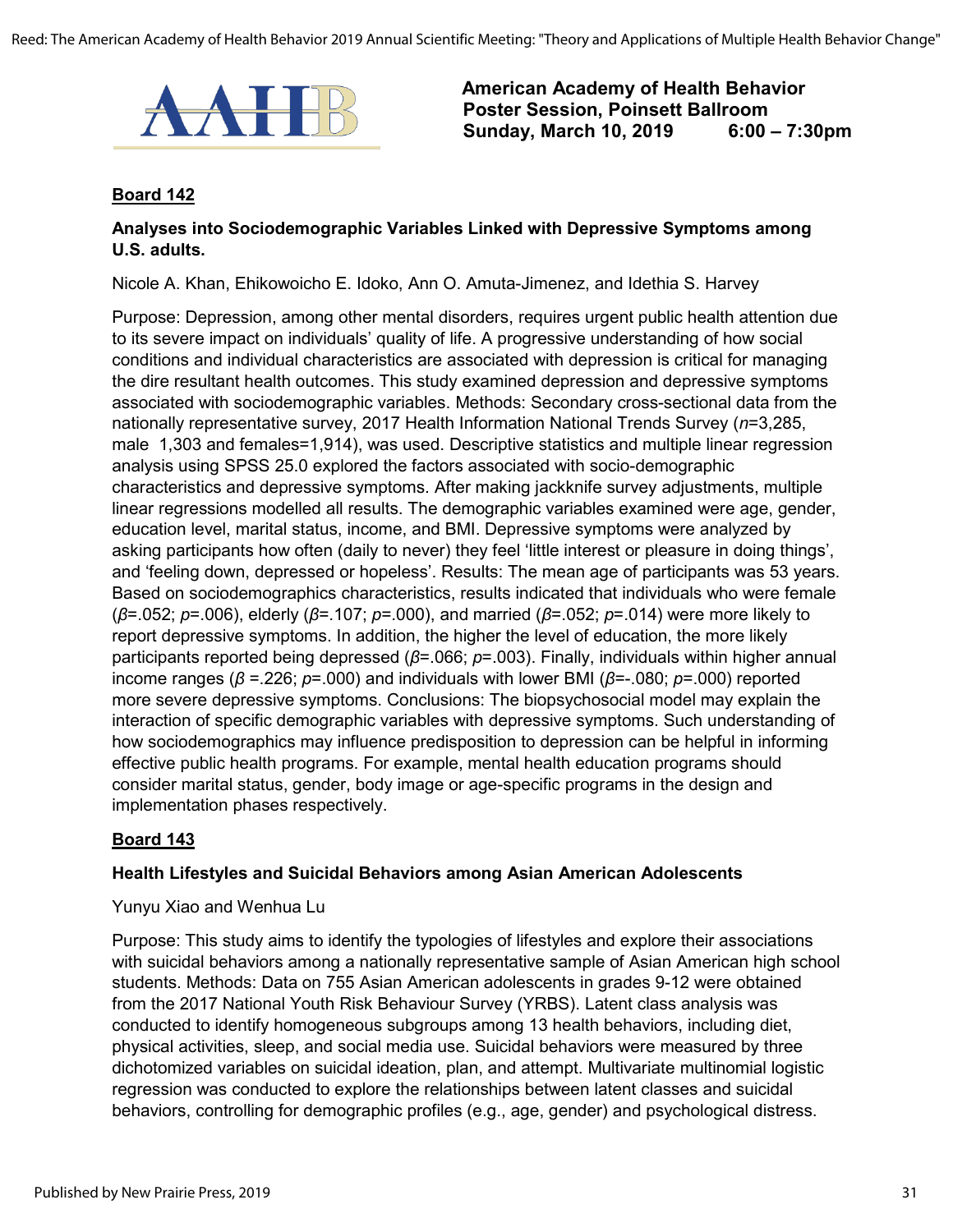

Results: Four classes of health lifestyles were identified. Class 1 ("Unhealthiest", 16.0%) engaged in most health risk behaviors (HRBs, e.g., not eating breakfast, infrequent exercise, insufficient sleep, high internet use). Class 2 (32.6%) engaged in physical activities frequently but had insufficient sleep and watched TV frequently. Class 3 (40.8%) had low engagement in HRBs but frequent Internet use. Class 4 ("Healthiest", 10.6%) had the lowest engagement in HRBs. Adolescents in Class 2 were more likely to attempt suicide (OR=14.56) relative to Class 1. Females were more likely to be in the Unhealthiest group (Class 1) than males (OR=6.13). Conclusions: Findings from this study reveal extensive gender disparities with regard to unhealthy lifestyles. Special attention should be paid to promote healthy lifestyles among female adolescents. Asian American youth with insufficient sleep and high media use emerge as a unique group at risk for suicidality. Identifying health lifestyle subgroups provides information on non-psychiatric risks of suicide among Asian American adolescents and constitutes a critical step for early prevention.

# **Board 144**

# **Perceptions of Informal Payments to Physicians among Chinese Patients and Health Care Providers**

#### Shinduk Lee, Wenxin Wang, David J. Washburn, and Jay E. Maddock

Purpose: Informal payments from patients to healthcare providers can be seen as an expression of gratitude, but they can also undermine the equal care principle and patients' trust in the healthcare system. Market-driven Chinese healthcare reforms during the late-20th century may have contributed to the rise in informal payments, called hongbao, while more recent reforms are attempting to reverse that trend. This study aims to examine Chinese patients' and healthcare providers' perceptions of hongbao and the characteristics of those who find the practice to be either ethical or unethical. Methods: Cross-sectional surveys were collected from patients (*n*=4733), doctors (*n*=1169), and nurses (*n*=1776) in 12 Chinese regional hospitals. The survey included participants' sociodemographic characteristics and perceptions about doctors receiving hongbao and patient-provider trust. Separate multi-level mixed effects models were conducted for patients, doctors, and nurses, to examine the factors contributing to their perception about whether doctors receiving hongbao was unethical. Results: The majority of patients (79%), doctors (73%), and nurses (86%) thought that it was unethical for doctors to receive hongbao. Patients (OR=1.3), doctors (OR=1.5), and nurses (OR=2.0) who believed that transparent hospital charges could promote patients' trust were significantly more likely to consider doctors receiving hongbao as unethical. Patients (OR=1.4) and doctors (OR=1.7) who perceived patient-doctor trust as good were also likely to consider doctors receiving hongbao as unethical. Furthermore, compared to doctors in departments of medicine, doctors in surgical departments (OR=0.6) were significantly less likely to think that receiving hongbao was unethical. In addition, age, sex, marital status, religion, and satisfaction with life were also significantly associated with participants' perception about hongbao. Conclusions: Multiple factors, including demographic factors, department culture, and attitudes toward patient-doctor or patient-hospital trust relationship, should be considered in designing and targeting policies or interventions for addressing informal payments in China's health system.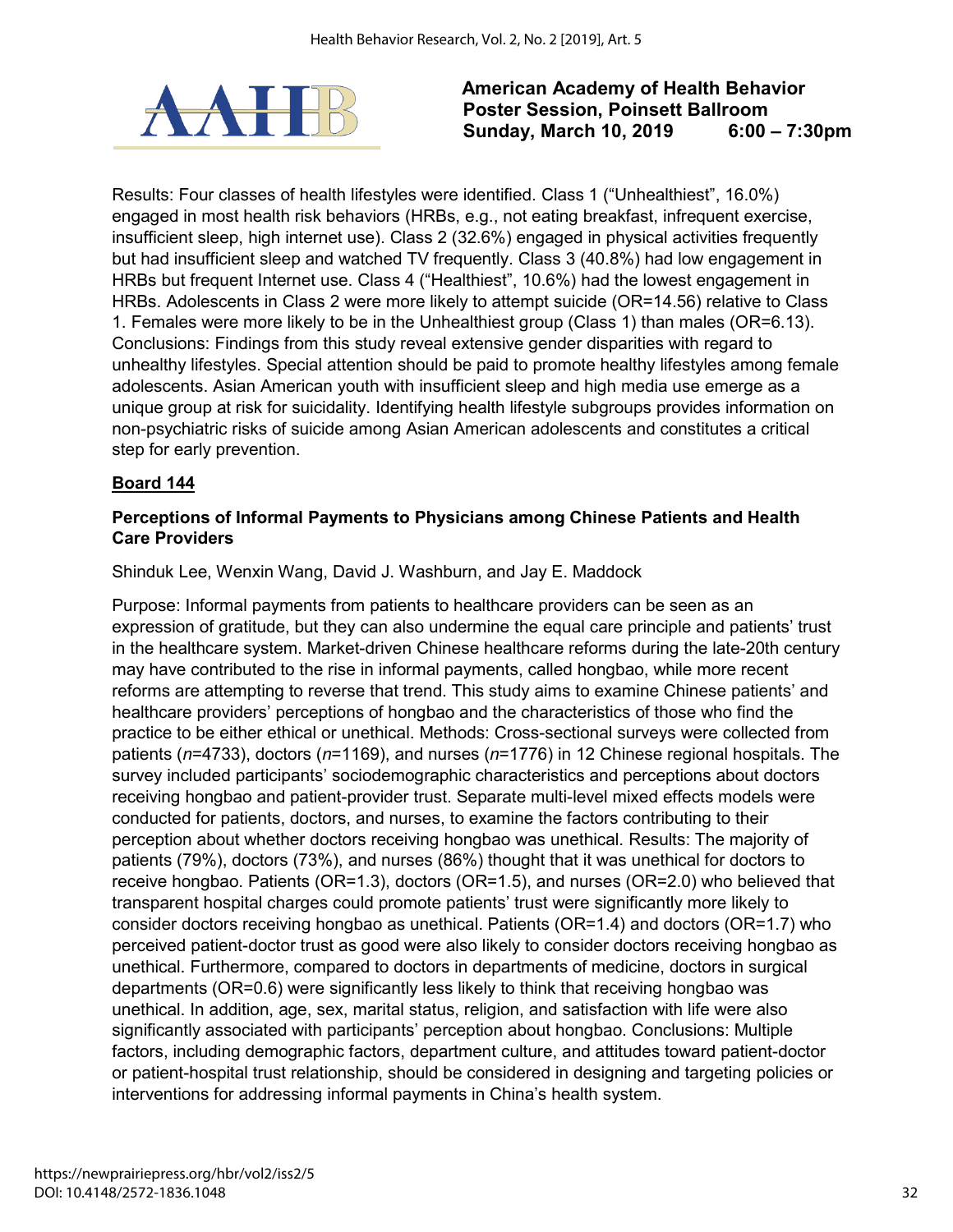

# **Board 201**

#### **Obesity and Short Sleep Duration Associations Depend on Age and Gender**

Adam Knowlden, Michael Grandner, Sara Nowakowski, and Megan Petrov

Purpose: Obesity and inadequate sleep in adults are both highly prevalent in the United States (US). In the US, 37.9% of adults are classified as obese, having a body mass index (BMI) ≥ 30 kg/m2. Stratified by sex, 35.2% of men and 40.5% of women meet the BMI cut-point for obesity. Similarly, sleep problems are commonplace, with an estimated 35.3% of men and women in the US receiving less than the recommended seven hours of sleep during a typical 24-hour period. Methods: 2013 Behavioral Risk Factor Surveillance System (*n*=385,054) data were analyzed for this study. Short sleep was operationalized as ≤ 6 hours; age was categorized into 5-year groupings, ranging from 18 to 80+. Body Mass Index (BMI) was based on self-reported height and weight  $(kg/m2)$ ; values  $\geq 30$  were classified as "obese". Logistic regression analyses were stratified by age and sex; for each age group, the sleep-by-sex interaction was evaluated. Results: The relationship between sleep duration and obesity differed by sex for nearly all age groups, except later adulthood. Short sleep was associated with greater obesity risk in men between the ages of 18 and 74, with Odds Ratios (ORs) ranging from 1.19 (both 18-25 and 70-74) to 1.41 (both 30-34 and 35-39). For women, short sleep was associated with obesity for ages 18-69, with ORs ranging from 1.23 (65-69) to 1.64 (30-34). Short sleep duration was more prevalent among men (37.92- 40.00%) than women (35.51-36.85%) between the ages of 25 and 49 (*p*<.0005). Conclusions: Both sexes had relatively equal prevalence rates of short sleep duration from ages 50 to 64, after which short sleep became more prevalent among women (27.65-28.53%) than men (20.91-26.75%) from ages 69 to 80+ (*p*<.0005). After adjustment for race/ethnicity, education, income, and smoking, these relationships were attenuated, but the pattern was maintained.

#### **Board 202**

# **Longitudinal Analysis of Socioecological Obesogenic Factors in a National Sample of U.S. Children**

Taeeung Kim, Dong-Chul Seo, and Hsien-Chang Lin

Purpose: Childhood obesity is a serious public health threat. Although many researchers have conducted research on socioecological determinants of childhood obesity, their longitudinal effects remain inconclusive especially among young children. This study examined socioecological factors and associated transitions of children's body mass index (BMI) status throughout children's kindergarten to elementary school years, using data from a national longitudinal sample. Methods: The baseline sample of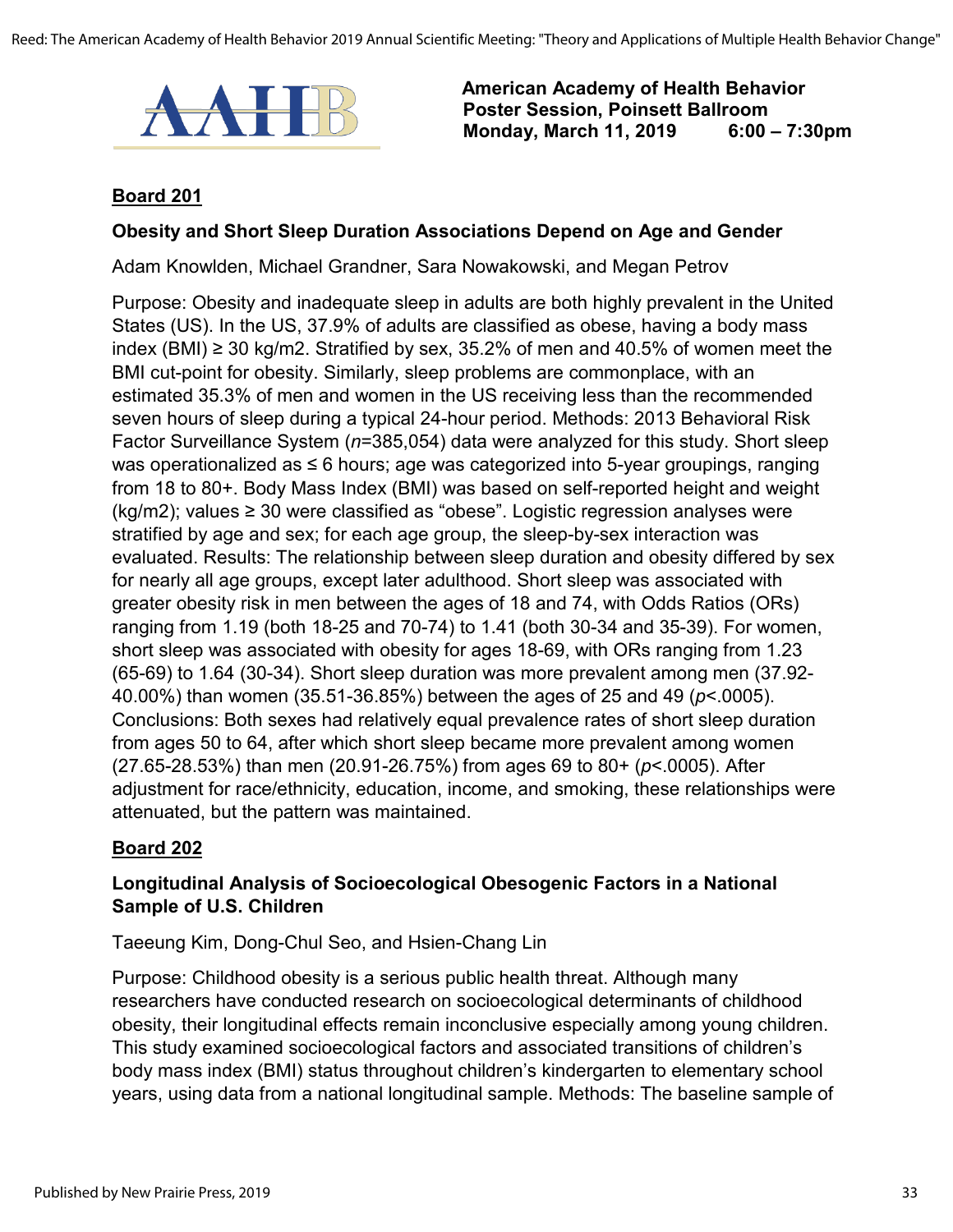

this study included 1,264 children (weighted *n*=379,297) extracted from the Early Childhood Longitudinal Study (baseline mean age: 5.24 years). The socioecological framework guided selection of socioecological obesogenic variables (e.g., family activity and parental involvement). Longitudinal ordered logistic regressions were performed to determine the associations between socioecological obesogenic variables and unhealthy/healthy changes in BMI status that captured transitions between healthy and unhealthy weight status (i.e., overweight, obesity, and severe obesity). Results: Children with Hispanic ethnicity and nonwhite race, less socioeconomic and environmental support, and living in households with fewer family members were more likely than their counterparts to have unhealthy BMI status changes over time (*p*<.05). Over the study period, girls were more likely than boys to experience transitions to unhealthy BMI status (*p*<.05). Conclusions: As hypothesized a priori, the findings of the current study affirmed multiple dimensions of how sociological obesogenic factors may influence children's BMI status changes in a longitudinal setting. In order to maintain children's long-term healthy weight, more attention should be paid to socioeconomic obesogenic factors surrounding children as well as individual determinants of obesity (e.g., being physically active and having well-balanced nutrition).

# **Board 203**

# **Modeling Feelings of Body Dissatisfaction within a Sorority Using Two Different Relationships**

# Tyler Prochnow, Megan S. Patterson, and M. Renée Umstattd Meyer

Purpose: Body dissatisfaction (BD), or negative perceptions toward one's own physical appearance, is reported by 91% of college age women. BD is linked to depression and a precursor and predisposing factor for disordered eating. BD is significantly impacted by social influences and comparisons. Social network analysis (SNA) is a theoretical framework and methodology that examines how individuals interact with and influence each other. Because college students are particularly influenced by their social networks, the purpose of this study was to use SNA to examine network, behavior, and health-related characteristics related to BD scores among members of a sorority using two relational networks. Methods: Sorority members (*n*=208, 87% white, 39.1% freshmen) were asked to nominate up to 5 members they felt closest to (close-to) and 5 members they spent the most time with (time-with) in their sorority. SNA assessed relationships between BD and BMI, compulsive exercise, grade classification, and network characteristics (e.g., degree or amount of connections). Descriptive statistics were conducted using SPSS, quadratic assignment procedure (QAP) analyses were conducted using UCINET. Results: QAP regression analysis revealed significant models for both "close-to" ( $R^2 = 404$ ) and "time-with" networks ( $R^2 = 400$ ). Compulsive exercise, BMI, grade classification, and degree centrality were statistically significant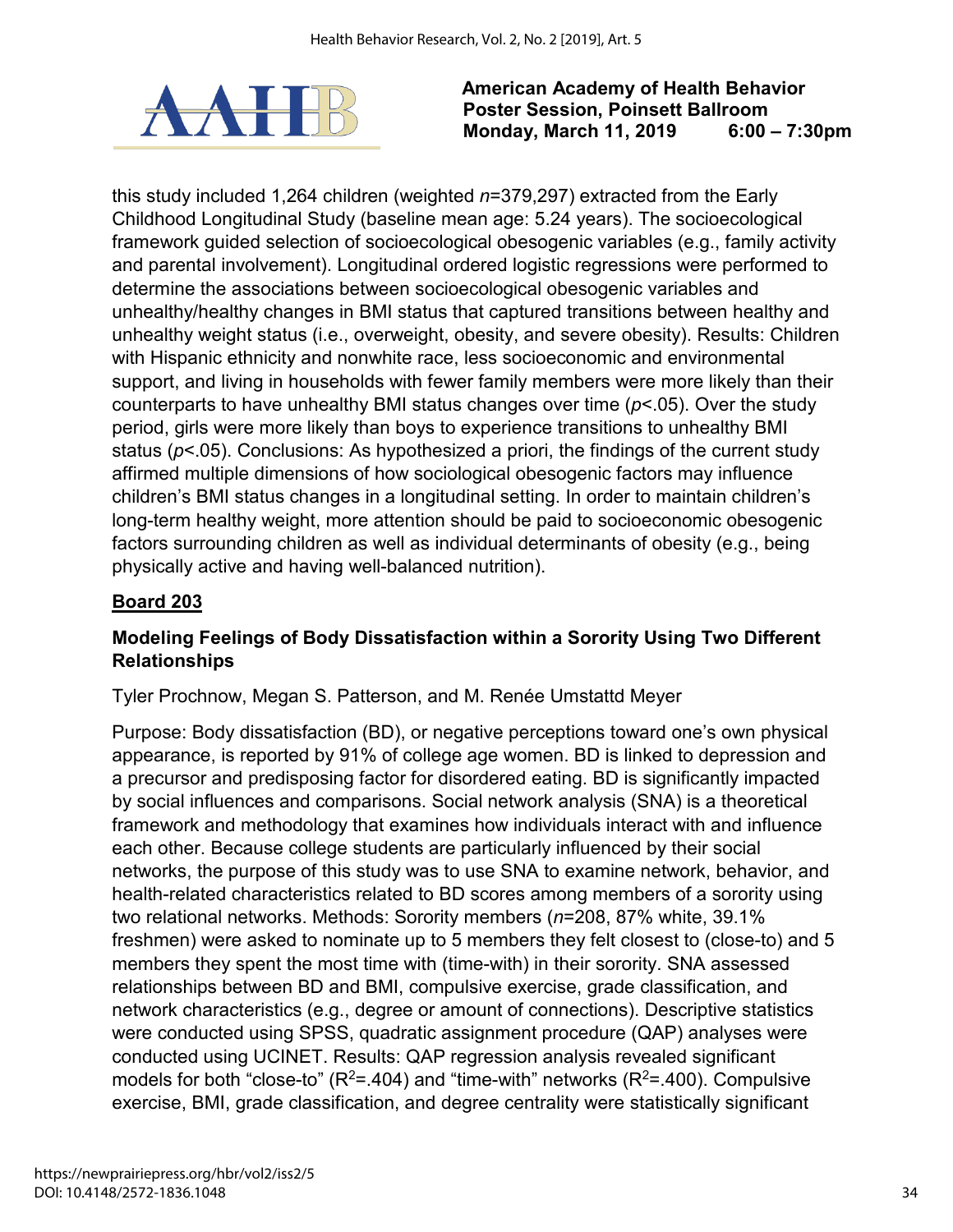

predictors for "close-to", while compulsive exercise, BMI, and closeness were significant predictors for "time-with". Close-to and time-with networks were correlated (*r*=.298). Conclusions: More close connections within a sorority may mean more social support to serve as a buffer for BD. Younger members with more close connections to older members tended to have higher BD suggesting upward comparisons. In both networks, members that were further from the center of the network tended to report greater BD. Researchers or practitioners looking to decrease BD among sororities should focus on fostering meaningful social connections among class similar peers, new member bonding experiences, and the impact of "big-little" mentoring.

## **Board 204**

### **Does Perceived Cardiovascular Risk align with Actual Risk in College-aged Adults?**

Elizabeth W. Holt, Anna Cass, Haley Park, Shaniece Criss, Kelly Frazier, and Scott Murr

Purpose: The college setting provides a unique opportunity to implement behavior change interventions for lifetime Cardiovascular (CV) risk reduction. Because 18-24 year olds are not routinely screened for dyslipidemia, are not typically targeted for interventions to reduce CV risk, and hold a clear "optimistic bias" regarding CV health, behavior change interventions can be challenging to implement in a college-aged population. We examined whether students' perception of CV risk aligns with their actual risk, measured via family history, physical activity, and biochemical and anthropometric measures. Methods: 194 students enrolled in a comprehensive wellness course completed an in-class survey, and data were linked to biochemical values from a fasting blood draw. Perceived CV risk was measured using the Perceived Risk of Heart Disease Scale (PRHDS), and height, weight, physical activity, family history, and cholesterol screening were collected via self-report. Biochemical values were classified according to standard clinical guidelines. Results: The majority (58.3%) of students reported they had never been screened or were unaware of previous screenings for dyslipidemia, 8.9% had a BMI ≥ 30, and 10.9% rated their overall health as poor or fair. Results from screening tests showed that 46.9% had 1 or more biochemical values (TC, HDL-C, LDL-C, Trig, and/or Gluc) outside of the "normal" range. Perceived CV risk did not differ by gender, race, amount of physical activity, and/or any of the biochemical measures. However, CV "dread risk" subscale scores were significantly higher among students reporting a family history of heart disease, among students with fair or poor self-rated health, among students with a BMI ≥ 30, and among upperclassmen (*p*<.05 for all comparisons). Conclusions: Among a college-aged population, perceived CV risk aligns with some but not all markers of actual risk. These results reveal key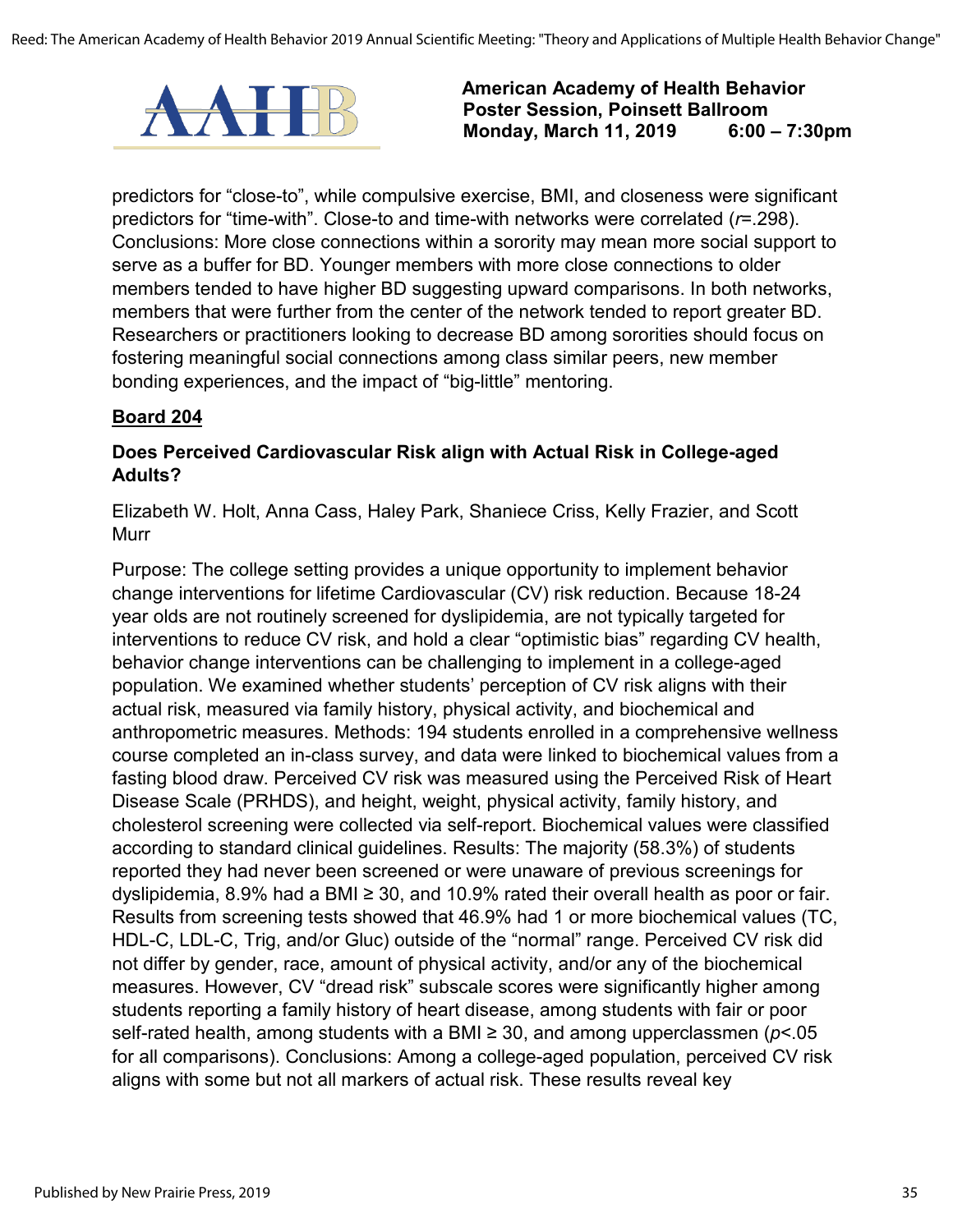

opportunities to increase not only awareness of CV risk but also the initiation and maintenance of health protective behaviors in young adults.

#### **Board 205**

### **Diabetes Development and Decline of Cognitive Function among U.S. Older Adults: Results from an 8-year Longitudinal Study**

Yi-Han Hu, Yen-Han Lee, and Hsien-Chang Lin

Purpose: Diabetes has been linked to declining cognitive function and increased risk of dementia. However, it remains unclear how diabetes development is associated with cognitive decline. This study investigated the development of two diabetic conditions, including pre-diabetic status and newly diagnosed diabetes, and the decline in cognitive function over time among U.S. older adults. Methods: A cohort of 7,067 cognitively healthy older adults aged 65 and over were drawn from the 2006-2014 Health and Retirement Study, including 3,271 diabetes-free, 1,781 pre-diabetic (HbA1c ranged 5.7- 6.4%), and 2,015 known diabetic participants at baseline. Two separate trajectories of cognitive function regarding diabetes progression were determined, including: 1) diabetes-free and pre-diabetic status to the first diabetes diagnosis, and 2) newly diagnosed and established diabetes status to the end of follow-up. Two multilevel models, adjusting for sociodemographic factors, were used to investigate the longitudinal association of pre-diabetic and newly diagnosed diabetic conditions with the aforementioned trajectories of cognitive function. Results: Participants with pre-diabetes had faster rates of decline in cognitive function than those with normal HbA1c (*β*=-0.04, *pβ*=-.14, *pβ*=0.84, *p*<.01). Conclusions: Pre-diabetic and diabetic conditions impair older adults' cognitive function over time; the rate of cognitive decline accelerates as prediabetes progresses to diabetes. Nevertheless, newly diagnosed diabetic patients have a slower rate of decline in cognitive function than known diabetic patients. Encouraging lifestyle changes among pre-diabetic older adults may prevent not only the development of diabetes but also cognitive function decline. Future studies for identifying protective factors and designing relevant medical or behavioral interventions that delay the decline in cognitive function of newly diagnosed diabetic older adults are warranted.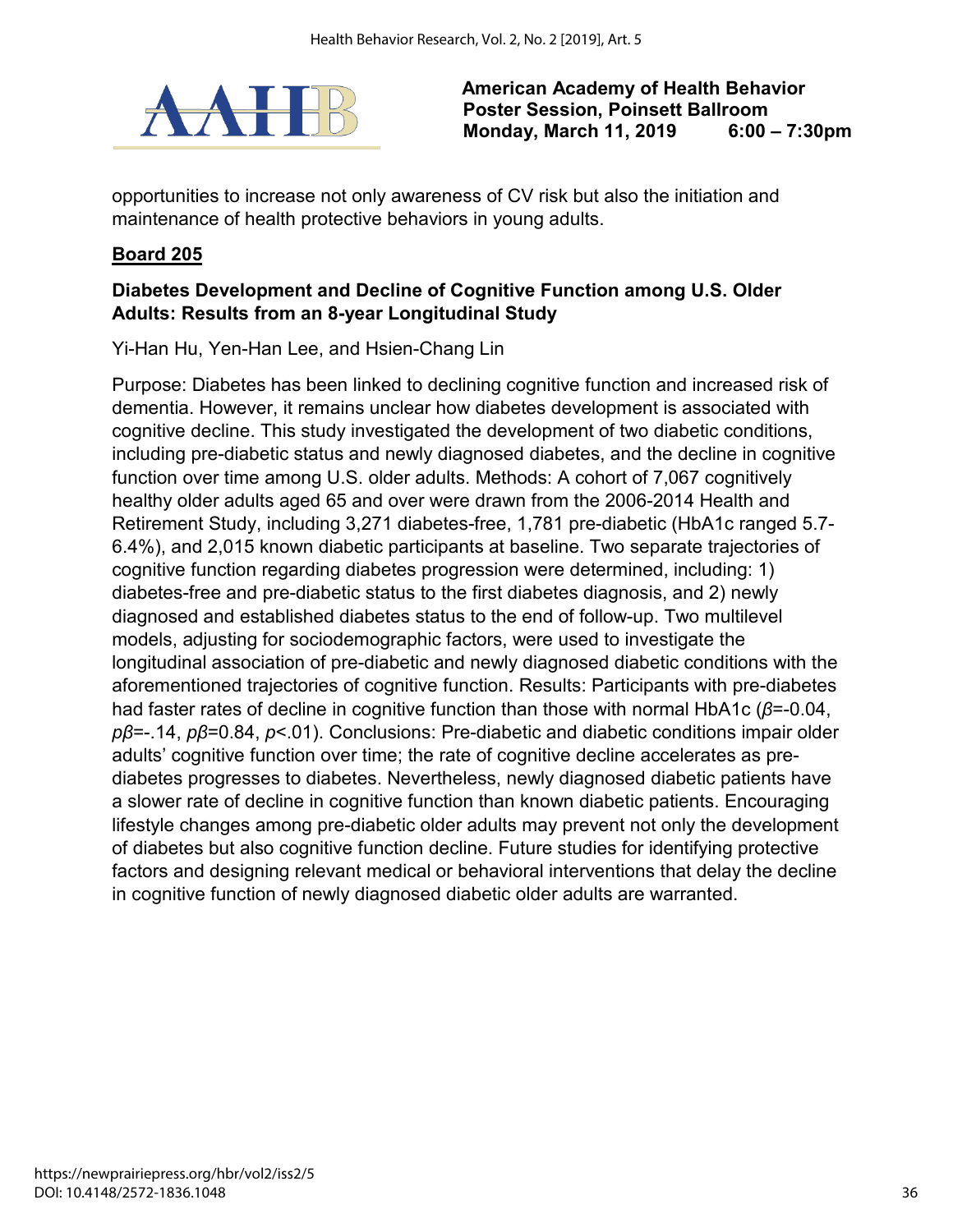

## **Board 206\***

#### **Effectiveness of a Diabetes Education Program among Adults with Type 2 Diabetes Living at the Texas-Mexico Border**

Matthew Lee Smith**\***, Lixian Zhong, Starr Flores, Joe Flores, Samuel D. Towne**\***, Shinduk Lee, and Marcia G. Ory

Purpose: With the rise of obesity in current years, the proportion of older adults living with diabetes is substantial and expected to increase in forthcoming years. Along the Texas-Mexico border, 20% of adults have diabetes and an additional 73% are at risk of developing it. Diabetes-related deaths in border counties are higher than rates in all non-border counties combined. This study examines the effectiveness of a diabetes education program (DEP) offered as part of Healthy South Texas, a state-legislated initiative to reduce health disparities in 27 counties in South Texas. Methods: Our DEP is an 8-hour interactive workshop taught in English and Spanish during one full day or four weekly sessions. After the workshop, participants receive quarterly lab work and continuing education with a health educator for one year. Data were collected from 5,333 DEP participants with Type 2 diabetes living in South Texas at five time points (baseline, 3-months, 6-months, 9-months, 12-months). A series of independent samples t-tests and linear mixed-model regression analyses were used to identify changes over time. Results: The majority of participants were ages 45-64 years (58%), female (60%), Hispanic (67%), and had a high school education or less (75%). At baseline, the average weight was 208.76 pounds, body mass index (BMI) was 34.46 kg/m2, and hemoglobin A1c was 8.57%. The most substantial reductions in weight, body mass index, and hemoglobin A1c were identified from baseline to 3-month follow-up (*p*<.0001); however, these initial reductions remained significant at 12-month follow-up (*p*<.05). Conclusion: Findings support the effectiveness of DEP with ongoing follow-up for sustained diabetes risk management. While such interventions foster clinicalcommunity collaboration and can improve patient adherence to recommended lifestyle behaviors, opportunities exist to complement DEP with other resources and services to enhance program benefits. Expansion efforts are currently underway to disseminate this program statewide.

**\***Research Scholars Mentoring Program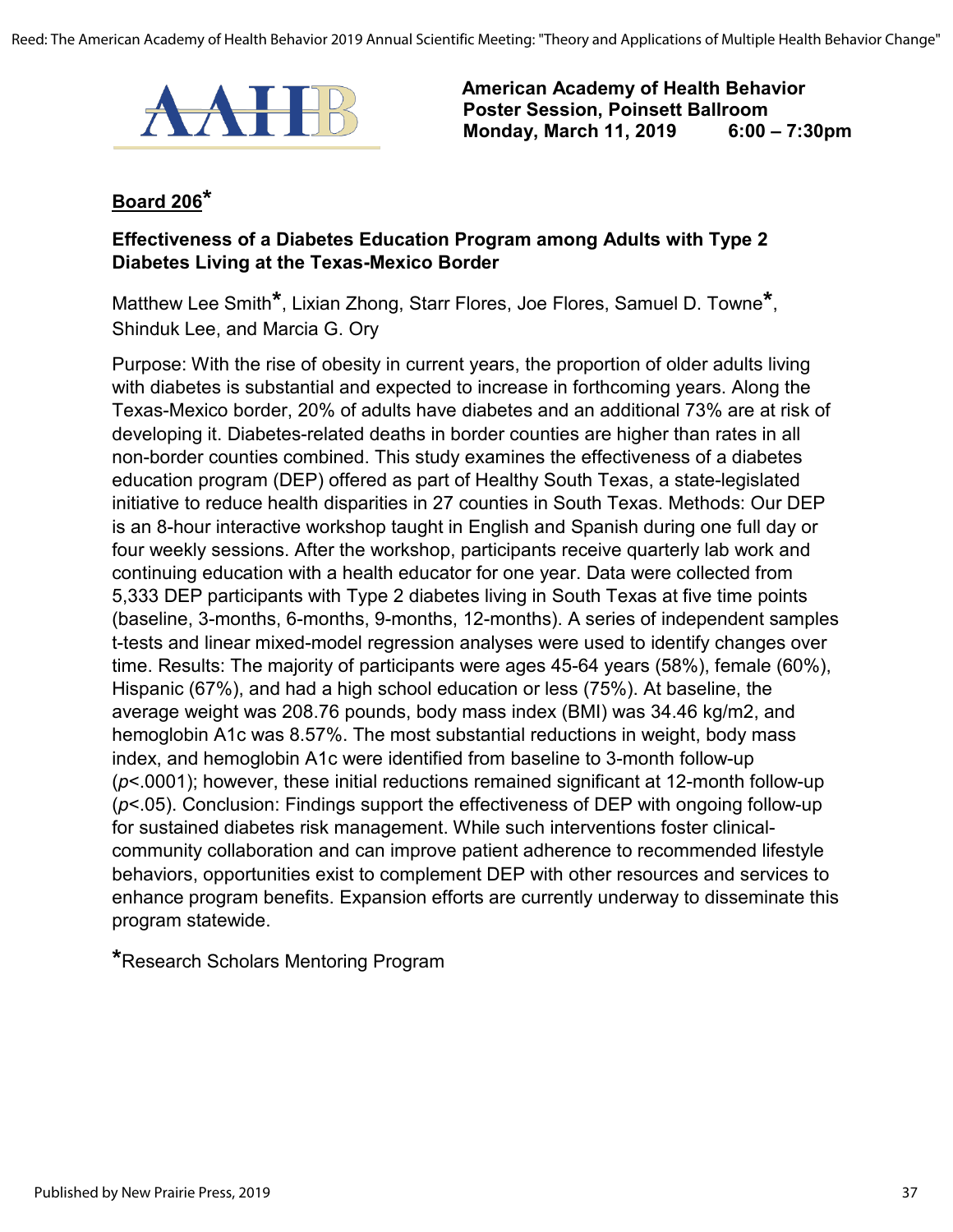

## **Board 207**

#### **Impact of Diabetes Distress on Hemoglobin A1c Levels in a Self-management Diabetes Intervention**

Nipa Kamdar, Amber Amspoker, LeChauncy Woodard, and Aandand D. Naik

Purpose: As prevalence of diabetes increases, helping individuals self-manage their diabetes is a priority. Empowering Patients in Chronic Care (EPIC) is behavioral-change intervention that encourages individuals with diabetes to set goals and action plans. EPIC is efficacious in improving hemoglobin A1c (HbA1c). A possible mechanism for improvement in HbA1c is through lowered diabetes distress. Diabetes distress consists of four subscales: emotional, physician-related, regime-related, and interpersonal distress. It impacts an individual's motivation for self-care behaviors. This study examined if EPIC (compared to usual care) improved HbA1c by reducing diabetes distress and or its subscales. Method: We randomized 280 participants with uncontrolled diabetes to receive EPIC or usual care at five Veteran Affairs primary care clinics. Diabetes distress (and its subscales) were measured using the 17-item Diabetes Distress Scale. We measured diabetes distress and HbA1c levels at baseline, postintervention, and 6 months post-intervention. We assessed mediation using multiple linear regression. We estimated indirect effects using 95% bootstrap confidence intervals generated in PROCESS on SPSS. Results: Participants were mostly men (94%) and 67.2 (*SD*=8.4) years old. At baseline, EPIC and usual care had no difference in diabetes distress (*t*(271)=0.35, *p*=.72) or HbA1c (*t*(278)=-0.31, *p*=.75). Controlling for baseline depression, diabetes distress, HbA1c, and insulin use, post-intervention diabetes distress partially mediated the relationship between treatment group and postintervention HbA1c (indirect effect=-0.12, 95%CI [-0.24, -0.03]). Regime-related distress was the only subscale that partially mediated the relationship between treatment group and post-intervention HbA1c (indirect effect=-0.14, 95%CI [-0.25, -0.05]). Conclusions: EPIC participants had a greater reduction in diabetes distress (specifically regimerelated distress) compared to usual care. This reduction contributed to a lower postintervention HbA1c. Future intervention should focus on assisting individuals to feel that they are capable of adhering to their treatment and lifestyle regime.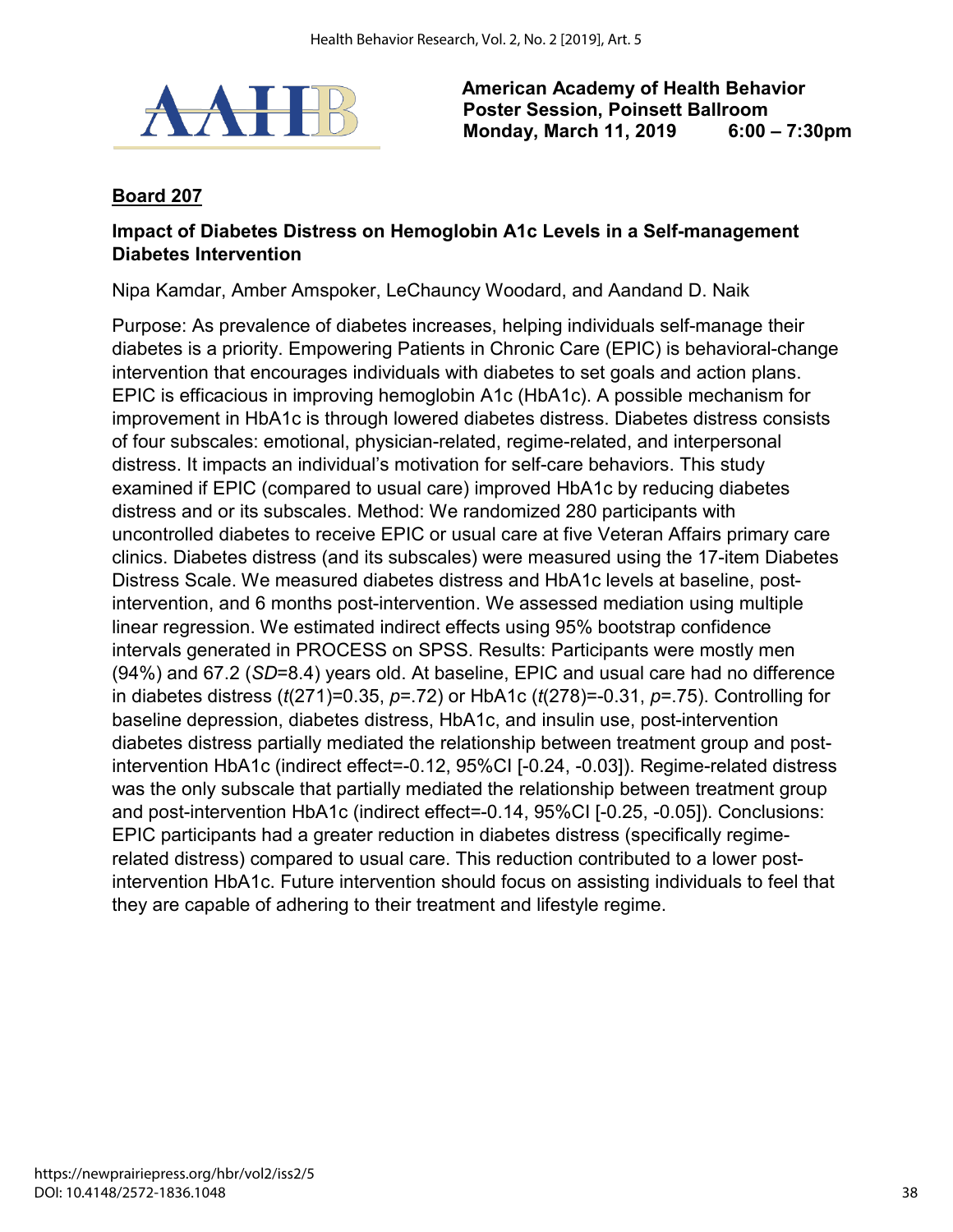

#### **Board 208**

#### **Are Women Willing to Make the Transition to Primary HPV Testing instead of Pap Testing?**

Erika L. Thompson, Sarah Matthes, Morgan O'Neal, Annalynn M. Galvin, and Ashvita Garg

Purpose: Revised US guidelines for cervical cancer screening provide the option of primary human papillomavirus (HPV) testing, Pap testing, or co-testing. Primary HPV testing has not yet been an option for women in the United States, and women may be reluctant to change screening method. HPV testing may provide more accurate screening for cervical cancer. The objective of this study is to assess information, motivation, and behavioral skills associated with willingness to receive an HPV test instead of a Pap test among women. Methods: Women, ages 30-65 years, without a hysterectomy, completed an online survey in June 2018 (*n*=812). The Information, Motivation, and Behavioral Skills (IMB) model was used to measure predictors of willingness for HPV testing. The outcome variable was willingness to receive the HPV test every 5 years instead of the Pap test every 3 years (yes/no). A stepwise logistic regression model was used to estimate IMB factors associated with willingness for an HPV test, using SAS 9.4. Results: Over half of the sample (57.3%) were willing to receive the HPV test. Significant motivating factors included: confidence in the test (OR=1.59, 95%CI 1.09-2.33) and less frequent discomfort (OR=1.58, 95%CI 1.02-2.45). Negative attributes (i.e., tempted to not see physician in off years; concern about test accuracy) of the HPV test were inversely related to willingness. Women were significantly more willing to get the HPV test if a provider recommended it (OR=3.13, 95%CI 1.89-5.18). Enabling factors associated with willingness for the HPV test were learning more about the test and ease of scheduling. Conclusion: Emphasizing positive attributes of HPV testing compared to Pap testing may promote the use of this screening technique as this guideline transition takes place. Adoption of this guideline change has the potential to reduce cervical cancer cases nationally.

#### **Board 209**

### **"One man's fight to wipe HPV off the face of the planet" – The Power of Personal Narrative in Online News**

Philip Massey, Elad Yom-Tov, Matthew Kearney, Preethi Selvan, and Amy Leader

Purpose: To describe potential exposure to online stories about the human papillomavirus (HPV) vaccine in a major U.S. city. Methods: Using data from Bing queries, we identified the 20 most viewed online news websites in Philadelphia Metro zip codes (including Camden, NJ). From January 1, 2017 – May 1, 2018 we searched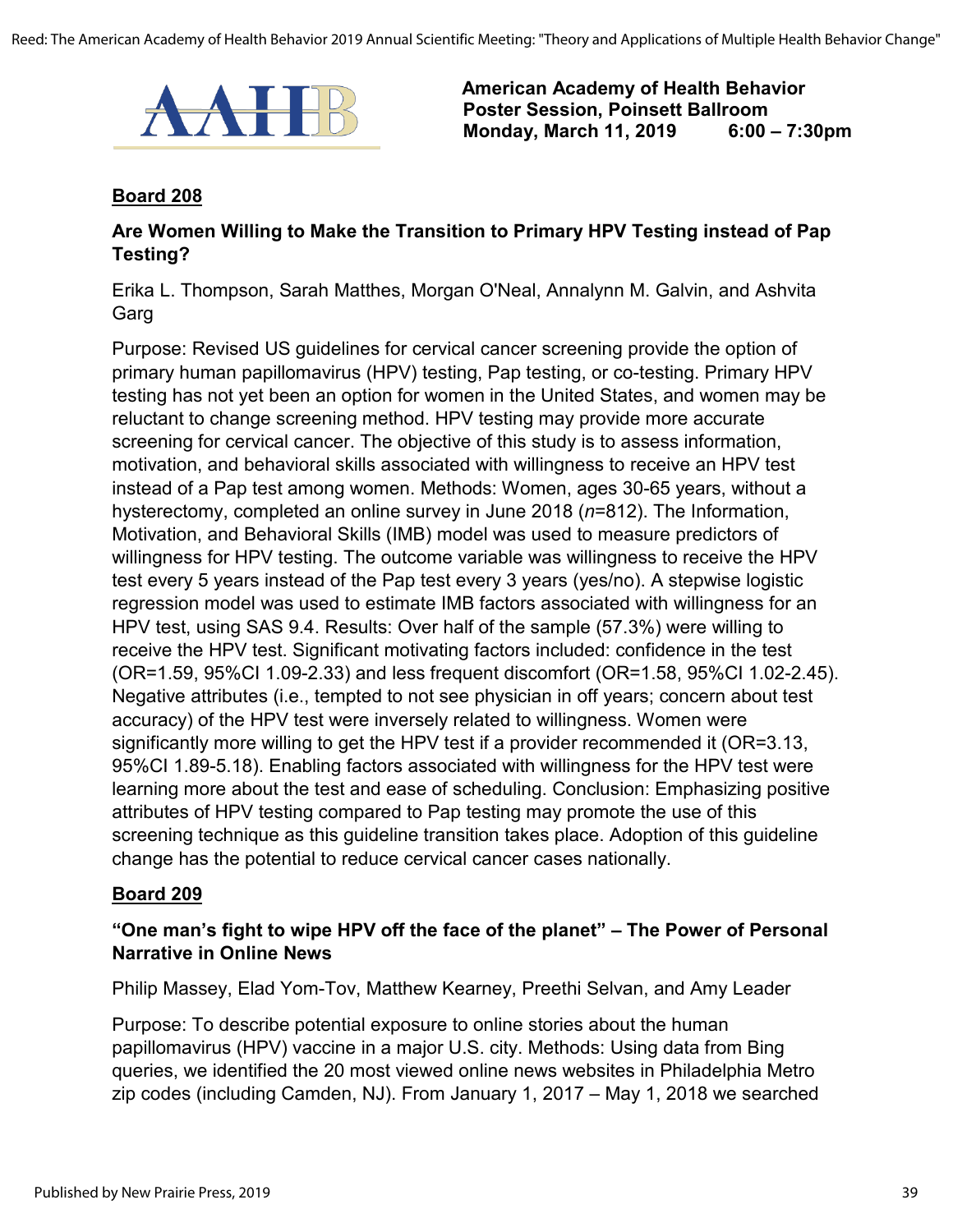

all titles of stories published on these 20 websites that included any of the keywords: HPV, vaccine, or Gardasil. We analyzed the number of articles by site, title, and keyword. Results: From the 20 most viewed websites in the Philadelphia Metro area (national=16 – e.g., MSN.com and abcnews.com; local=4 – e.g., philly.com and abc6.com), 2,575 online articles were collected over a 16-month period. Of these, 5.6% of the articles were related to HPV (*n*=145), representing 76 unique stories. Of the 76 stories, 23 were published on more than one online source. The most accessed story was entitled, "One man's fight to wipe HPV off the face of the planet" (*n*=11 websites February 2018), followed by "1 in 9 men in US infected with oral HPV" (*n*=10 websites October 2017) and "1 in 4 US men have cancer-linked HPV genital infections (*n*=9 websites January 2017). All three stories focused on men, HPV infection, and cancer. Conclusions: Understanding drivers of news coverage can help public health researchers and practitioners better communicate and frame health information to the lay audience. Given that the most accessed online story about the HPV vaccine was a personal story, we should continue to leverage the power of narrative when disseminating information about HPV and the vaccine via websites, blogs, and social media. More research is needed to develop and evaluate methods for building a narrative around scientific evidence, through storytelling and discourse, tapping into emotion, transportation, and identification.

## **Board 210**

## **Assessment of Written and Multimedia-based Cultural Components Included in Culturally Tailored, Evidence-based Adolescent Pregnancy Prevention Curricula**

Sarah Maness, Shristi Bhchhibhoya, and Marshall Cheney

Purpose: Adolescent pregnancy is at historic lows, but minorities remain disproportionately affected. Cultural tailoring of adolescent pregnancy prevention programs has been utilized as a way to reduce these disparities. However, little research has explored the depth and consistency of cultural tailoring. This study explored how cultural components are included in evidence-based adolescent pregnancy prevention programs. Methods: This study qualitatively assessed curricula of federally supported evidence-based adolescent pregnancy prevention programs specifically tailored for African American and/or Hispanic youth (¡Cuidate!, Project Image, Sisters Saving Sisters, SiHLE, HORIZONS, and Aban Aya). Curricula were obtained and a codebook was created using concepts from past literature on strategies for cultural tailoring. Patterns were analyzed within and between programs by two independent coders. Coders met to discuss themes and areas of disagreement. Results: Cultural components fell into five major themes: cultural art forms, traditions, history, community, and language. Four programs incorporated multimedia with African American or Hispanic actors and culturally-tailored music and/or language. The most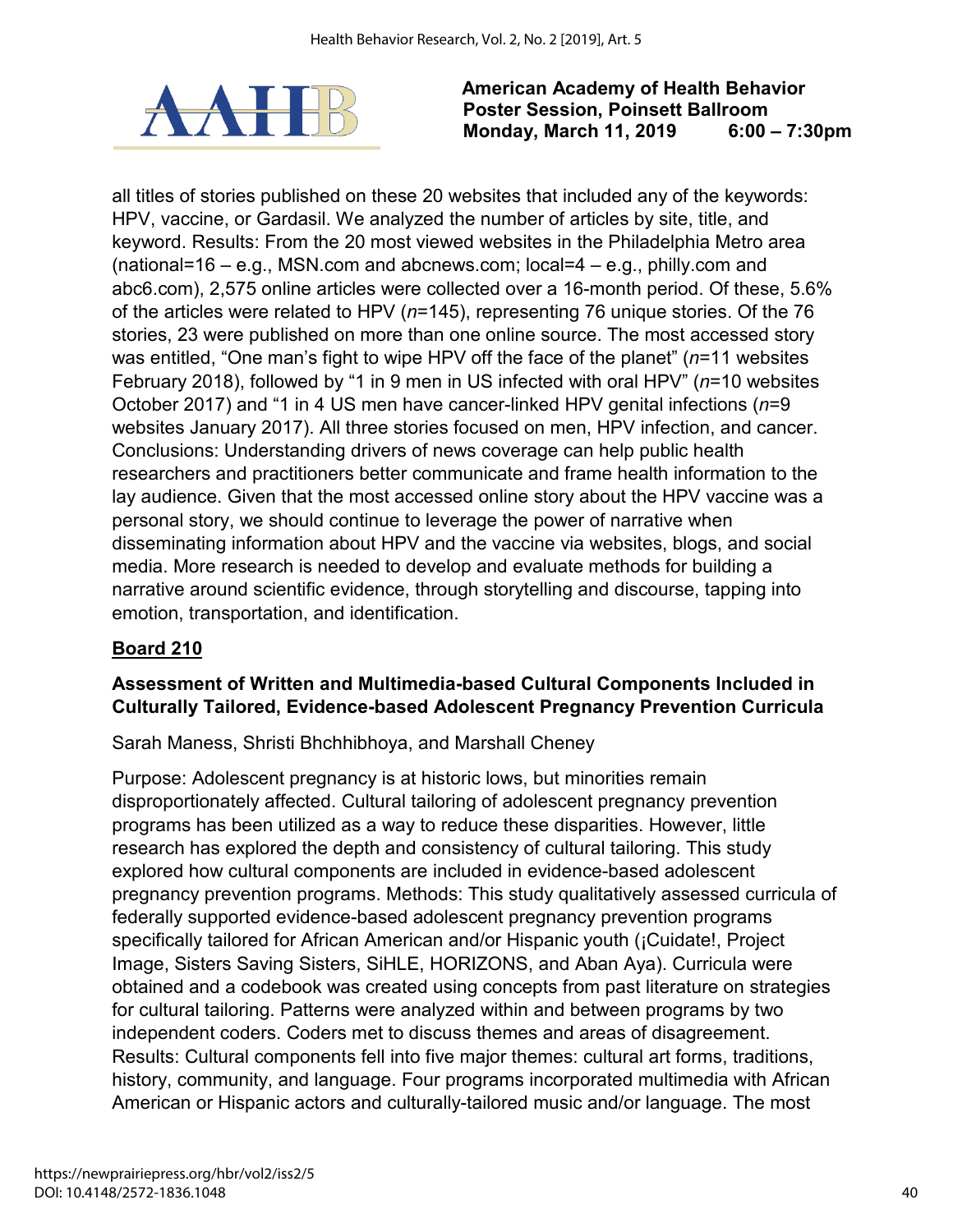

commonly included area was traditions (i.e., values, pride). Across programs, content differed in frequency and topic areas. For example, two programs extensively included elements of cultural history (i.e., historical knowledge, racism), while four added Swahili or Spanish words in the English-based curriculum. Conclusions: Variations exist in the cultural components both within and between adolescent pregnancy prevention programs in terms of topics and depth of instruction. The majority of programs were developed over a decade ago and it is not clear how often cultural components within programs should be updated to maintain relevance for changing trends among adolescent populations. All programs are evidence-based, however, little information is published regarding how cultural components affect program outcomes, which future research should assess. While curricula are often proprietary, transparency is recommended about program development processes of cultural tailoring.

### **Board 211**

## **Enhancing Prenatal Attachment to Reduce Maternal Health Behavior Risks Associated with Unintended Pregnancies**

Karina M. Shreffler, Stacy Tiemeyer, Lucia Ciciolla, and Julie Croff

Purpose: Approximately 45% of pregnancies in the U.S. are unintended. Adverse birth outcomes, including preterm birth and low birthweight, are more common for unintended pregnancies due to a variety of factors including inadequate prenatal care and greater exposure to harmful substances. Prenatal attachment—lower among women with unintended pregnancies—has been linked to maternal health behaviors during pregnancy. The purpose of this study was to assess the effectiveness of an intervention, "BLOOM (Baby and Mom, connected by Love, Openness, and Opportunity)," designed to promote prenatal attachment among women who experienced an unintended pregnancy through the use of at-home fetal Doppler monitors. Methods: Forty pregnant women with unintended pregnancies were randomly assigned to one of four conditions: Doppler only; mindfulness exercises only; both Doppler and mindfulness; or control group with no intervention. Pre- and post-tests assessing prenatal attachment and health-related behaviors during pregnancy were conducted at the beginning and end of the two-week intervention. Results: Doppler use significantly increased maternal self-reported prenatal attachment across the two-week period. The greatest gains in prenatal attachment were for women who were assigned to the Doppler and mindfulness group. Conclusions: At-home Doppler use is an effective strategy to increase prenatal attachment among women with unintended pregnancies. These findings have critical implications for maternal health behaviors during pregnancy.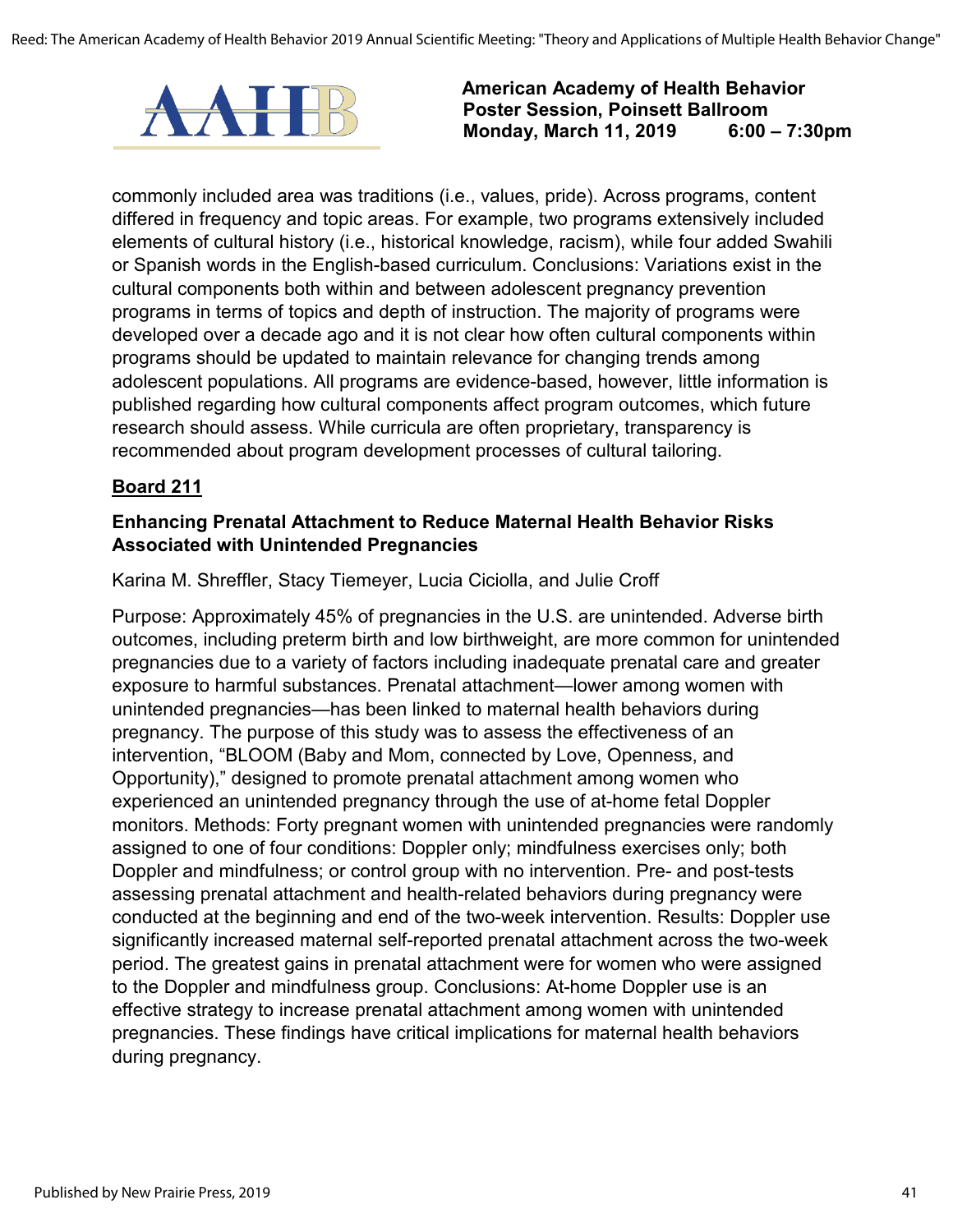

## **Board 212**

### **Consistency of Reported Barriers for Colorectal Cancer among Adults Who Have Never Been Screened**

Cherie Conley, Amanda Dillard, Constance Johnson, John Updegraff, and Isaac Lipkus

Purpose: To assess, among adults ages 50-75 who have never been screened for colorectal cancer (CRC), the consistency between their reported barriers for screening at baseline and at a six-month follow-up. Methods: A nationally representative sample of 560 participants recruited from GfK's Knowledge Panel completed a baseline and a sixmonth post-baseline survey. At baseline, participants were asked what may prohibit them from having CRC screening; at follow-up, participants who did not obtain screening were asked what kept them from doing so. Results: Among participants who completed both assessments (*n*=400), 362(90.5%) did not get screened. Reporting 'no barriers'(*n*=28) at baseline predicted getting any form of CRC screening (OR=3.667, CI= 1.445, 9.303). Overall, 79% of individuals who did not screen reported a different barrier at follow-up compared to baseline. At baseline, participants identified 27 barriers, which were categorized into structural (e.g., transportation issues), patient-level (e.g., not motivated to screen), patient fears (e.g., fear of procedure), and health system (e.g., not recommended by a doctor) barriers. From baseline to follow-up, there was a significant increase in structural (17% to 26%, *p*=.0003) and patient level (23% to 35%, *p*=<.0001) barriers, a significant decrease in patient fears (17% to 12%, *p*=.033) and no significant change in health system barriers (5% to 6%, *p*=.843). Conclusions: Individuals often reported different barriers at baseline and at follow-up. Structural barriers and patient factors were reported more often at follow up. Among people who have never been screened, population-based interventions should focus on addressing structural and patient-level barriers. More research is needed to help adults who have never been screened achieve greater insight into their barriers for screening to design more efficacious tailored interventions to increase screening.

## **Board 213**

## **Predicted Prevalence of Oral Human Papillomavirus (HPV) by Periodontitis Status and HPV Vaccination Status**

Justin T. McDaniel, Joan Davis, Robert McDermott, Izaak Maxfield, and Kombe Kapatamoyo

Purpose: Risk for oral HPV has been shown to increase when an individual is diagnosed with periodontitis and does not receive the HPV vaccination. The purpose of the present study, given a paucity of literature on the topic, was to examine differences in oral HPV prevalence among adults based on HPV vaccination status and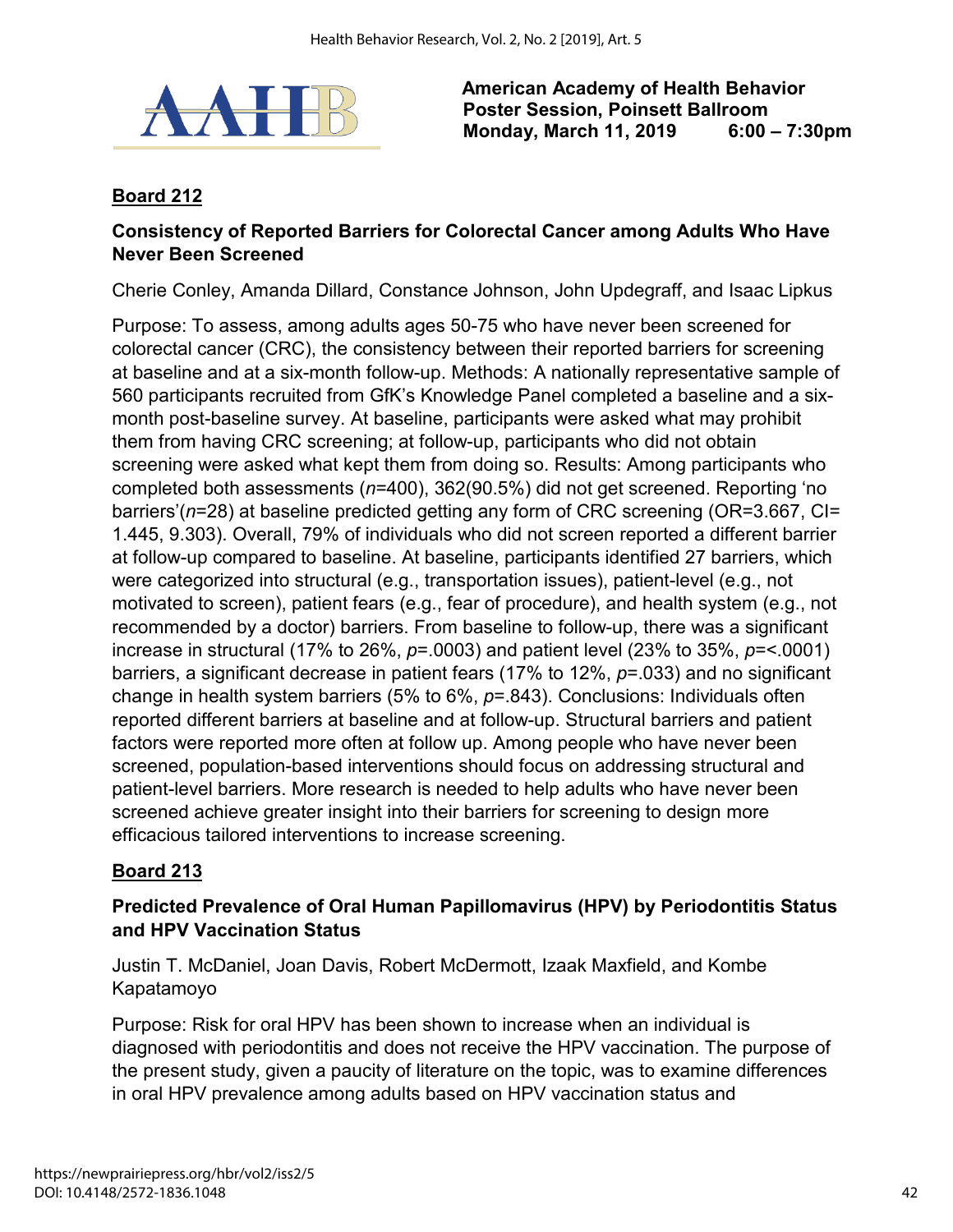

periodontitis status. Methods: Data from the 2011-2012 and 2013-2014 National Health and Nutrition Examination Surveys (*n*=822) were retrieved in order to predict prevalence of oral HPV in 24 separate demographic groups (age by sex by race) based on the following characteristics: HPV vaccination status and periodontitis status. A multiple logistic regression model, controlling for gender, age, race, smoking behavior, alcohol consumption, and sexual partners, was calculated in order to generate prevalence estimates. Results: Median predicted oral HPV prevalence rates per 1,000 across 24 demographic groups in 2011-2012 were highest among non-vaccinated individuals with periodontitis (median [ $\tilde{x}$ ]=34.13, interquartile range [IQR] = 105.66), followed by nonvaccinated individuals without periodontitis  $(X=23.94, IQR=76.25)$ , vaccinated individuals with periodontitis ( $\tilde{x}=23.05$ , IQR=73.60), and vaccinated individuals without periodontitis (x=16.12, IQR=52.49). Median predicted oral HPV prevalence rates per 1,000 across 24 demographic groups in 2013-2014 were highest among non-vaccinated individuals with periodontitis ( $\tilde{x}$ =10.46, IQR=34.63), followed by non-vaccinated individuals without periodontitis ( $\tilde{x}$ =7.29, IQR=24.35), vaccinated individuals with periodontitis ( $\tilde{x}$ =7.01, IQR=23.45), and vaccinated individuals without periodontitis  $(x=4.88, IQR=16.41)$ . Conclusion: Interventions that integrate primary care and dental care are needed, given increased risk for oral HPV among unvaccinated individuals with periodontitis. In particular, dental clinics should consider the inclusion of a medical care provider to administer HPV vaccination after routine dental cleanings.

## **Board 215**

## **Examining the Association Between Physical Symptoms and Exercise During Pregnancy**

Ashley A. Taylor, Tracey A. Ledoux, Pamela D. Berens, and Anitra Beasley

Purpose: According to the American College of Obstetricians and Gynecologists, it is recommended that pregnant women get at least 150 minutes of exercise per week. Benefits of exercise during pregnancy include healthy weight gain promotion and decreased risk of gestational diabetes, preeclampsia, and cesarean delivery. Approximately 75% of women who are pregnant do not get the recommended amount of weekly exercise, despite its added benefits and many women experience symptoms of nausea, vomiting, heartburn, and/or constipation during pregnancy. Here we examine the association between these physical symptoms and exercise during pregnancy, as these symptoms may interfere with the ability to exercise. Methods: Pregnant women in their 3rd trimester (*n*=292, *M*age=29.2+5.7) completed a one-time survey administered in prenatal clinic waiting rooms. Using items from the Pregnancy Risk Assessment Monitoring System (PRAMS), participants reported whether they consistently exercised 3 or more days per week during the 12 months prior to becoming pregnant and whether they have exercised 3 or more days per week since becoming pregnant (characterized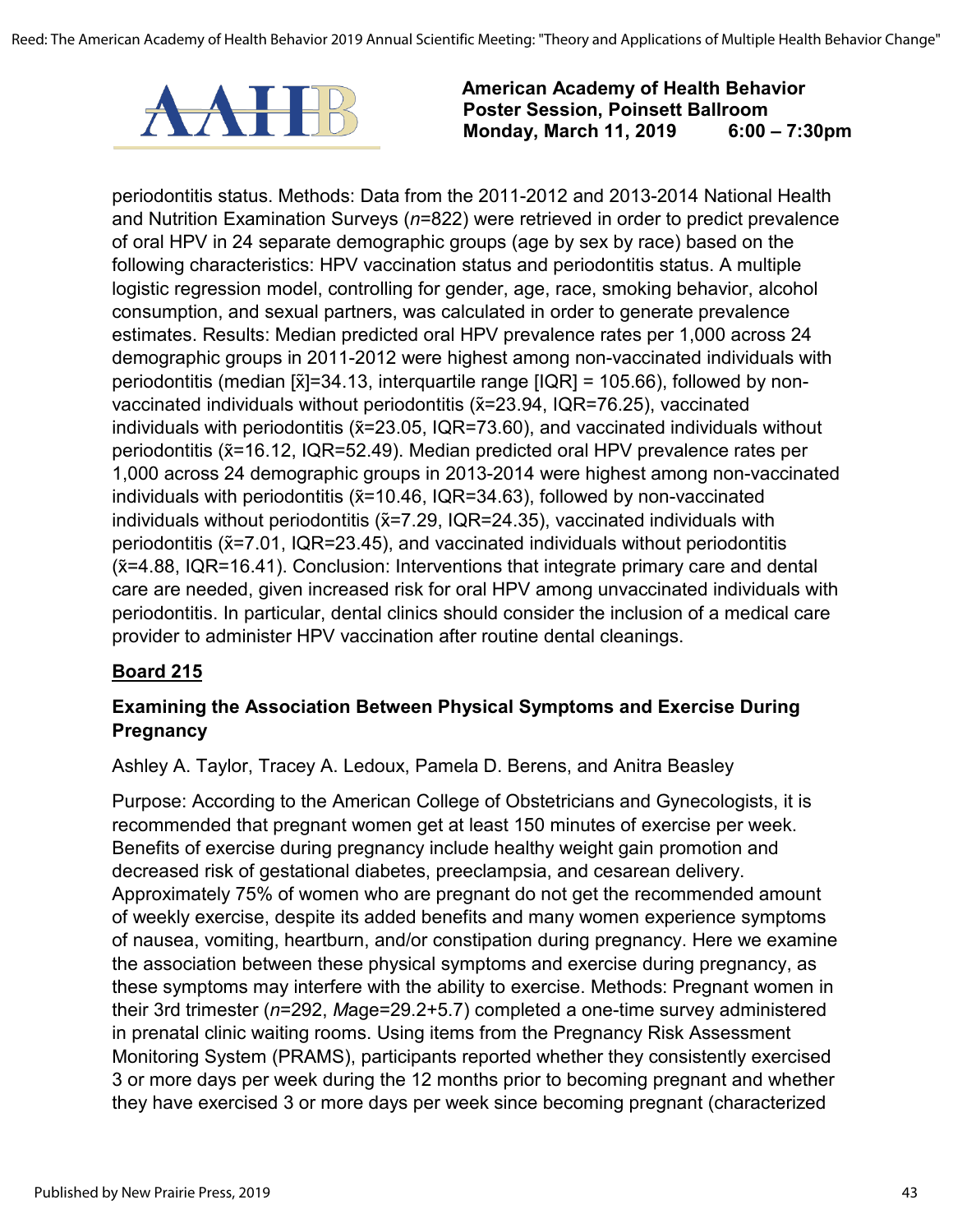

yes or no). Additionally, participants were asked to report physical symptoms of nausea, vomiting, heartburn, constipation, or none experienced during pregnancy (categorized yes or no). Logistic regression analyses were performed to examine the associations between exercise during pregnancy and physical symptoms, controlling for prepregnancy exercise. Results: Overall, 43% of our sample reported pre-pregnancy exercise and 29% reported exercising during pregnancy. Findings revealed a significant association between experiencing heartburn during pregnancy and exercising during pregnancy when controlling for pre-pregnancy exercise. The odds of exercising during pregnancy was 0.53 lower (95%CI [0.30,0.92], *p*<.05) if the participant experienced heartburn. Conclusions: Heartburn was the only physical symptom found to be associated with a lower likelihood of exercising during pregnancy. Future research aimed at mitigating heartburn may help to increase the likelihood of exercising during pregnancy.

## **Board 216**

### **Perceived Living Environment and Stress Levels among Sheltered Homeless Men and Women**

Chisom Odoh, Shaili Bhavsar, Tzu-An Chen, Julie Neisler, Michael S. Businelle, Darla E. Kendzor, and Lorraine R. Reitzel

Purpose: In shelter settings, homeless individuals often congregate and sleep in proximity to one another, with limited secure places for belongings, a living environment that may engender perceived vulnerability to victimization. Fear of victimization and mistrust of others in the shelter environment may result in greater stress, particularly for women who may be comparatively more vulnerable to victimization relative to men. On the other hand, high levels of social cohesiveness among peers could result in less stress. Here, we aim to examine the associations between fear/mistrust, social cohesion, and stress among sheltered homeless adults, and explore moderation by sex. Methods: Data were from a convenience sample of adults from a homeless shelter in Dallas, TX (*n*=238, Male=74%, White=31%, *M*age=45.2±10.9). Participants completed the Fear & Mistrust scale, the Social Cohesion & Trust scale, and the Urban Life Stressors Scale. Linear regressions were used to measure associations between the living environment variables and stress, adjusted for age, race, and sex. Moderation was assessed with an interaction term. Results: Fear and mistrust was positively associated with stress (*β*=0.54, *p*<.001). Conclusions: Stress is associated with undesirable health outcomes that can further exacerbate the known health disparities experienced by homeless individuals. In this shelter environment, fear and mistrust was associated with stress in ways that did not differ between women and men. Thus, although more research is needed, results suggest that interventions aimed at reducing fear and mistrust within a shelter setting may reduce stress for both male and female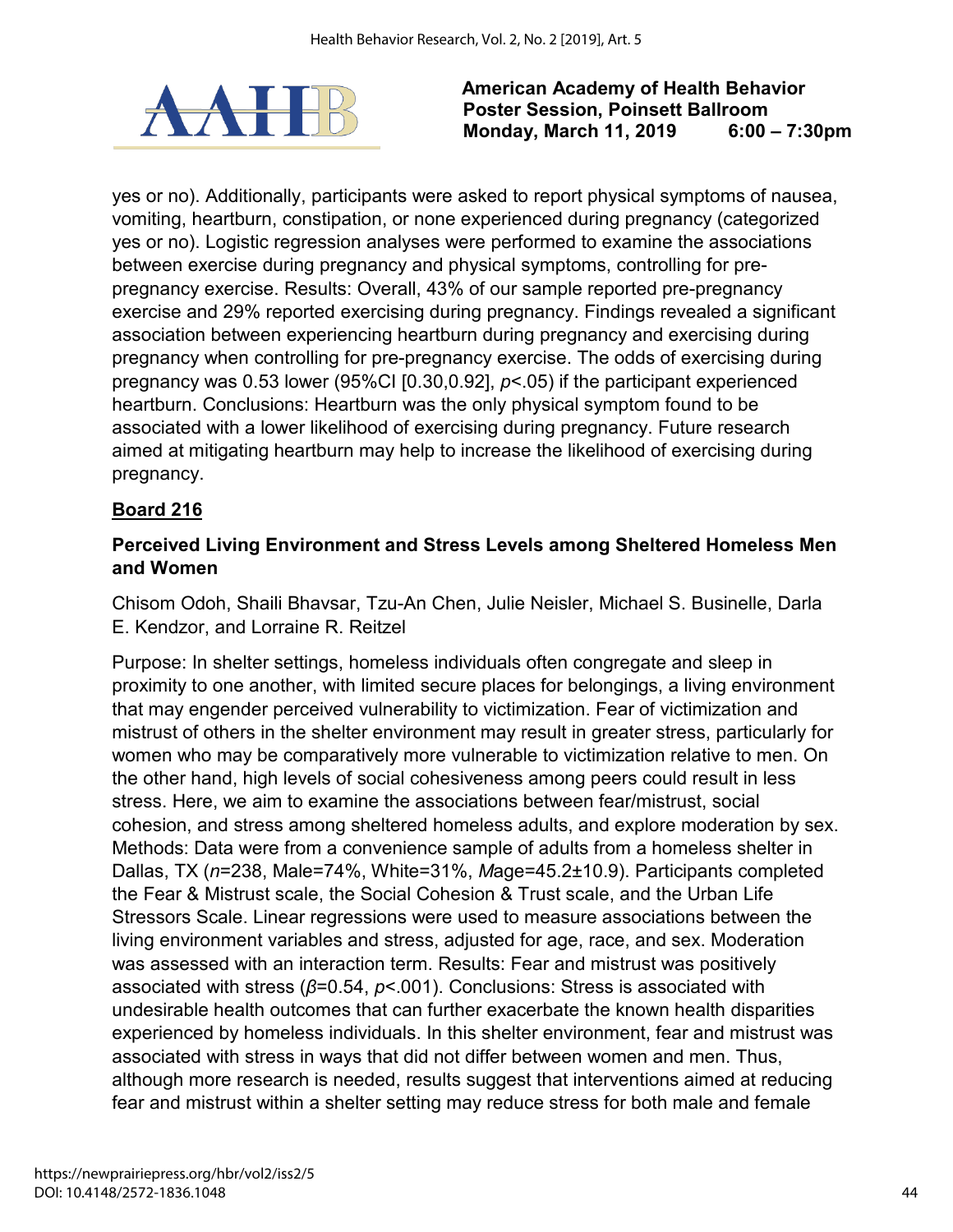

guests. Increasing social cohesion among guests, however, does not appear to be a promising avenue for reduction of stress. Future research should investigate environmental sources of fear and mistrust to provide further direction for interventions.

#### **Board 218**

#### **Nature Contact in the Home and Stress: The Impact of Flowers on Perceived Stress among Women**

Erin Largo-Wight, Hana Kusumoto, Michael M. Binder, Peter S. Wludyka, Stephanie Hooper, and Julie W. Merten

Purpose: There is a growing recognition that built environments with contact with nature impact stress and well-being. This experimental study was designed to examine the effect of an emerging type of nature contact – flowers. Methods: A representative sample of 170 women (ages 18-65) completed stress-related surveys including the Perceived Stress Questionnaire (PSQ) and mood surveys for 12 consecutive days. The women were blindly randomized into one of the following groups: flower delivery (*n*=58), candle delivery (*n*=55), and no delivery control (*n*=57). The comparison (candle) group and flower group received their "thank you gift" at home on day five or six of the study – both gifts were prepared and delivered by a local florist and represented similar value. Results: There were no significant differences in baseline stress or demographic variables among groups. Each group had lower PSQ stress scores at posttest and there were no significant differences in stress reduction among the groups, but the flower stress reduction values were approaching statistical significance (*p*=.0825). The flower group had significantly greater stress reduction after the delivery than the comparison gift group (*p*=.0457; 95%CI: 0.06-6.3). There were no significant differences or trends in daily mood changes among the groups. Women in the flower group reported statistically better mood ( $p = 0334$ ;  $\chi^2 = 10.45$ ) and enjoyment ( $p = 0089$ ;  $\chi^2 = 13.55$ ) compared to the comparison candle group in a post-only perception survey. Discussion: Findings suggest flowers reduce stress more than candles and respondents believe they significantly impact their mood and enjoyment. These findings are consistent with environmental restoration theories and are important because passive environmental exposure to nature does not require effort (like other stress reduction approaches) to reduce stress. Indoor nature contact is an innovative, simple public health solution to stress and stress-related health issues.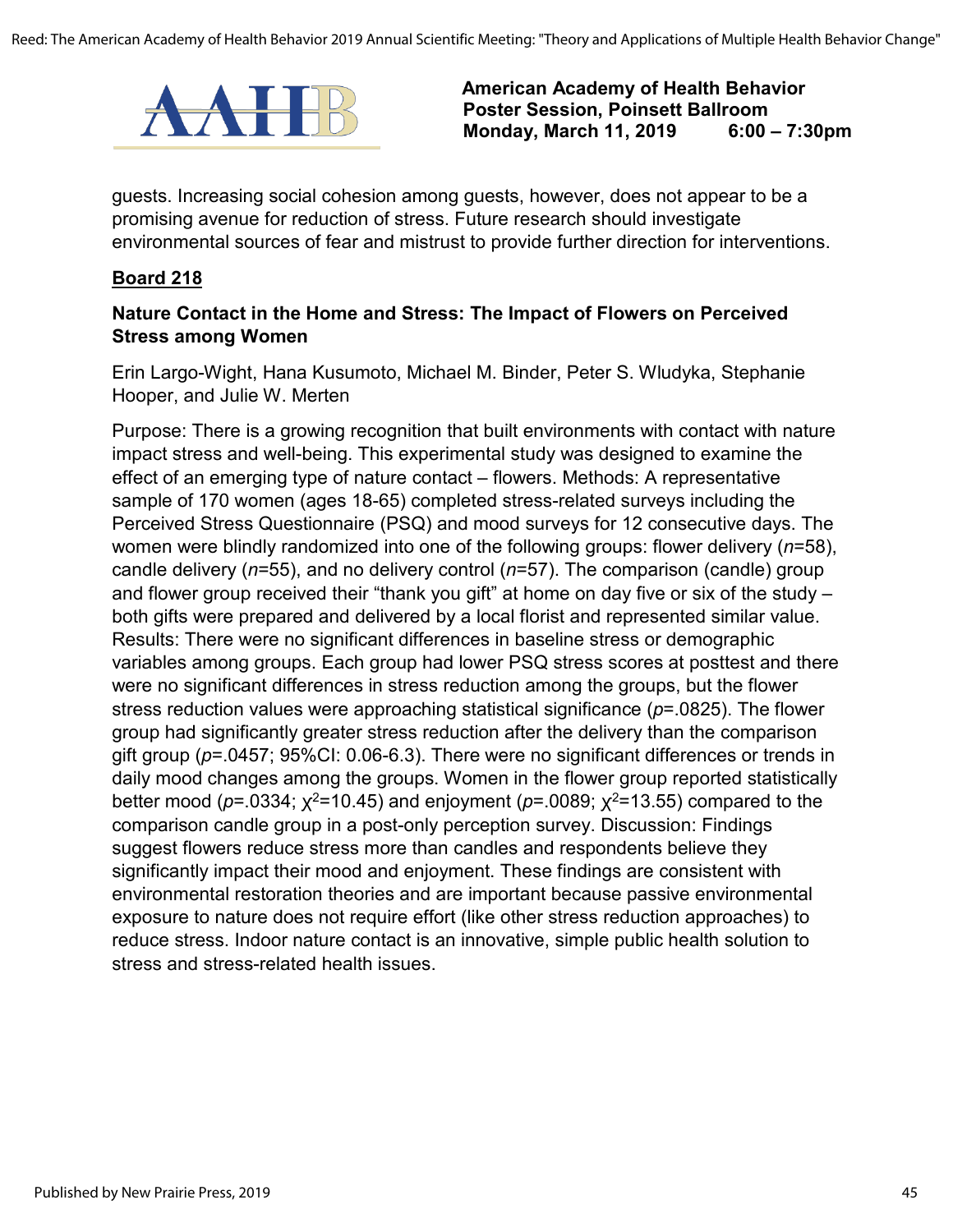

## **Board 219**

## **"They really helped me destigmatize it…it's okay to go get help:" Social Factors Influencing University Students' Decisions to Seek Mental Health Counseling in a University Setting**

Alexandra R. Budenz and Philip Massey

Purpose:To examine the ways in which social factors influence university students' decisions to seek university-based mental health counseling. Methods: We conducted qualitative one-on-one interviews with 21 undergraduate and graduate students attending a private, Mid-Atlantic university in the United States who were accessing the university counseling center at the time of the study. We developed an interview guide to explore social factors influencing participants' decisions to seek counseling and analyzed interview data using inductive coding. Results: Most participants reported that social factors influenced their decisions to seek university-based counseling and that family, friends, partners, and online/social media acquaintances were the primary social influences in this decision. Nine participants disclosed that mental health-related stigma from family, friends, culture, or the wider society acted as barriers to care-seeking, and that stigma often delayed entry into counseling. Fourteen participants expressed that their decisions to seek counseling had also been indirectly influenced by social factors citing, for example, observations of positive counseling outcomes among both in-person and social media acquaintances and fears of overburdening loved ones with their mental health concerns as motivating factors to seek counseling. Finally, nine participants reported that counseling recommendations from influential social contacts, both in person and on social media, were integral to their decisions to seek counseling. Conclusion: A myriad of social factors influence university students' decisions to seek university-based counseling, which can serve as either barriers or facilitators to careseeking. Additionally, counseling recommendations from both in-person and social media contacts can positively impact students' decisions to seek counseling. These findings demonstrate opportunities for university counseling centers and student organizations to leverage the influence of online and in-person social networks to increase university-based counseling utilization by encouraging students to engage in stigma reduction efforts, to share successful counseling experiences, and to give personal recommendations for university-based counseling.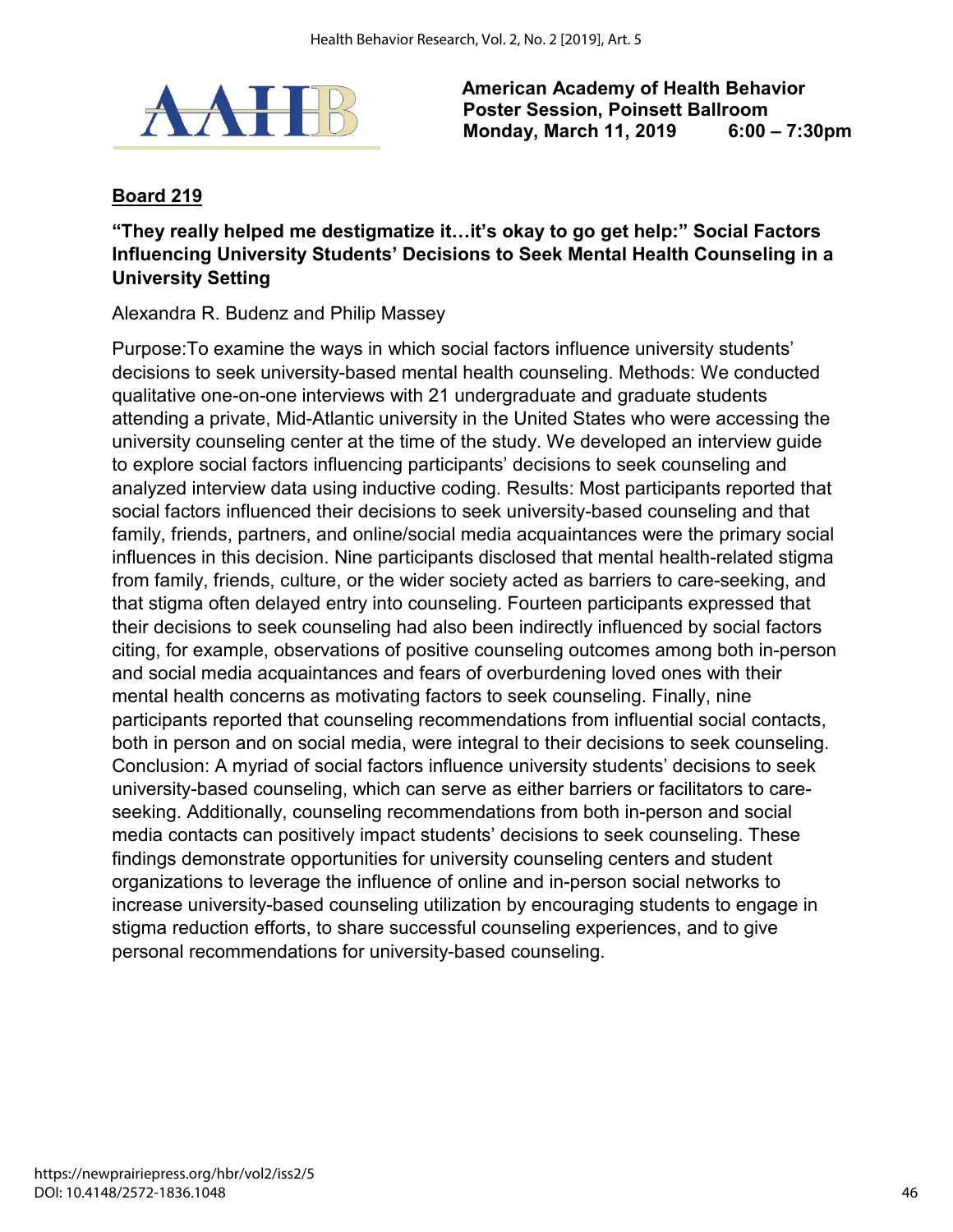

#### **Board 220**

### **Behavior Change Techniques Used in Theory of Planned Behavior Physical Activity Interventions amongst Older Adults: A Systematic Review**

Valerie Senkowski, Clara Gannon, and Paul Branscum

Purpose: The Theory of Planned Behavior (TPB) has long been used to guide development of health promotion interventions, however little is known about how interventions target theory constructs. The purpose of this systematic review was to determine behavior change techniques (BCTs) used and theoretical constructs targeted in TPB-based interventions to increase physical activity among older adults. Methods: The PRISMA guidelines were used to conduct this systematic review. Using 5 databases (e.g., Medline), 7 interventions (three RCT, three quasi-experimental, one *n*of-1) from four countries (US, UK, AU, NL) were found and included in the final review. Researchers independently coded BCTs using the Behaviour Change Technique Taxonomy (BCTTv1), a hierarchical taxonomy of 93 behavior change techniques. Results: The number of unique BCTs used in each intervention ranged from 4 to 15. The most frequently coded BCTs included "Goal setting" (*n*=5 studies), "Action Planning" (*n*=5 studies) and "Credible Source" (*n*=5 studies). Seven interventions targeted the TPB construct perceived behavioral control, five targeted intentions, five targeted attitudes, and only one targeted subjective norms. In three articles the proposed relationships between BCTs and the intended target constructs could be identified (e.g., self-monitoring (BCT) was used to target attitudes (target construct)), while in four articles the relationships were unclear, either because they were not reported or the relationships were reported in aggregate (e.g., the program affected the target constructs). Conclusions: Physical activity interventions among older adults can vary widely in the techniques used to promote changes in behaviors or psychosocial determinants of behaviors. When interventions target multiple theoretical constructs using multiple BCTs, it is important to report relationships between specific BCTs and constructs so that the underlying mechanisms of interventions can be understood. Only 26 BCTs were found in these interventions, which indicates there are intervention opportunities to evaluate less commonly used techniques with this population.

#### **Board 221**

## **The Longitudinal Association of Psychological Resources with Chronic Conditions and the Mediating Roles of Allostatic Load and Health Behaviors**

Jihun Woo, H. Matthew Lehrer, Erum Whyne, and Mary Steinhardt

Purpose: Research suggests beneficial associations between psychological resources and chronic conditions. It is important to examine the mechanisms underlying such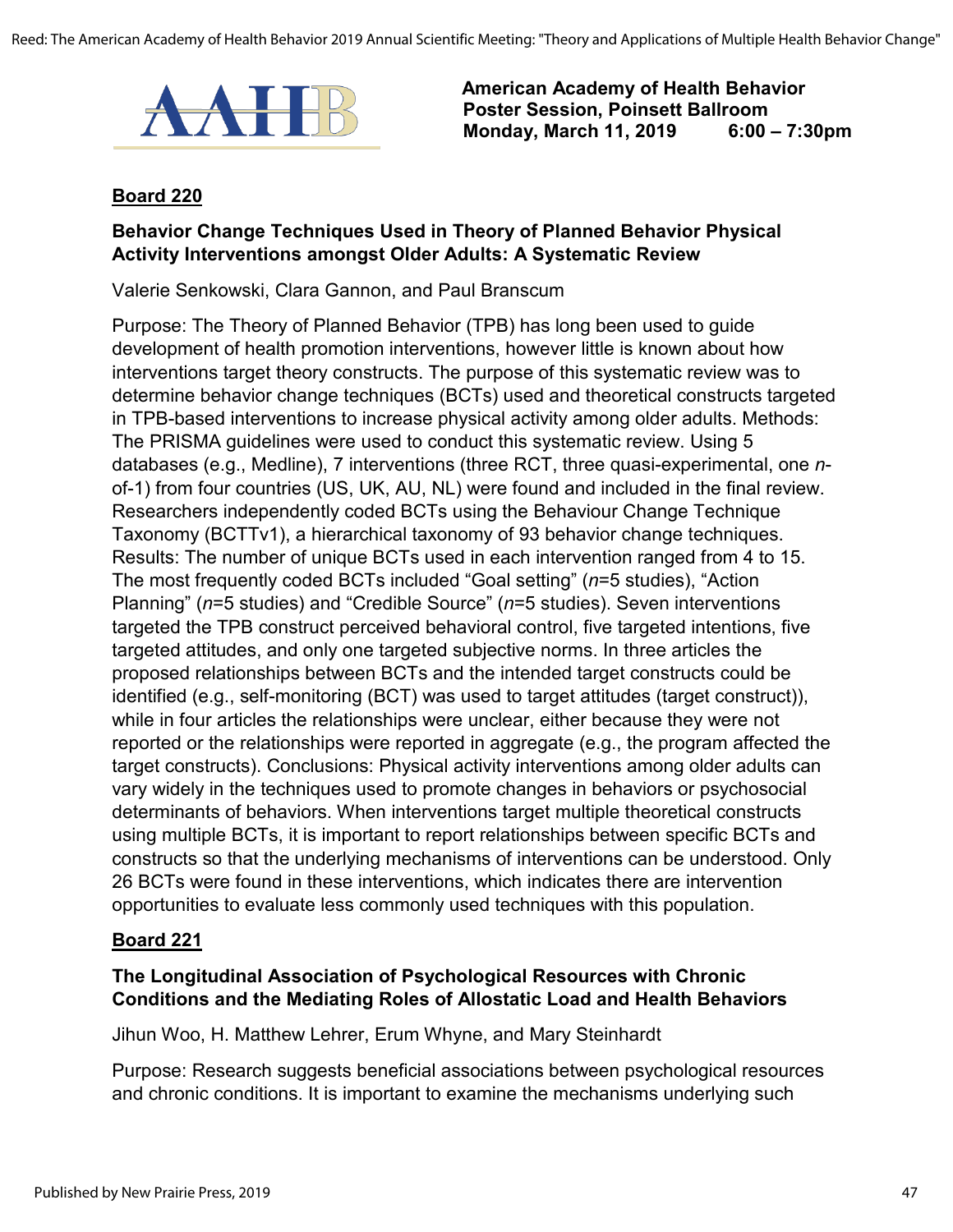

associations. The purpose of this study is to investigate the longitudinal association of psychological resources with the prevalence of chronic conditions, and the mediating roles of allostatic load and health behaviors. Methods: Participants (*n*=850) from the Midlife in the United States (MIDUS) cohort completed psychological resource surveys, biomarker data collection, and a health assessment over the course of 10 years. Structural equation modeling tested the direct association of psychological resources (baseline) with chronic conditions (7-10 years follow-up), and indirect associations via allostatic load and health behaviors. Psychological resources (a latent composite variable), health behavior index (smoking, exercise, sleep, alcohol intake, fruit/vegetable intake), allostatic load (composite of 23 biomarkers), and chronic conditions (sum of diabetes, hypertension, anxiety/depression, stroke, joint/bone problems, heart conditions) were included in the model. Age, sex, race, and education were controlled for. Results: Psychological resources were negatively associated with chronic conditions directly (*b*=-.219, *p*<.001). Psychological resources were negatively associated with allostatic load ( $b$ =-.075,  $p$ <.05), and positively associated with health behaviors (*ƅ*=.132, *p*<.001). Allostatic load was positively associated with chronic conditions (*ƅ*=.255, *p*<.001), but no association was found between health behaviors and chronic conditions ( $b$ =-.061,  $p$ =.060). Allostatic load partially mediated the association between psychological resources and chronic conditions (*ƅ*=-.019, *p*<.05), but health behaviors did not mediate the association (*ƅ*=-.008, *p*=.093). Conclusions: This study highlights the importance of psychological resources and their protective influence on chronic conditions, and the mediating role of allostatic load on the association between psychological resources and chronic conditions.

## **Board 222**

## **Evaluating Mental Health First Aid (MHFA) among University Faculty & Staff**

Jessica Garcia, Amy Gatto, Jennifer Bleck, and Rita DeBate

Purpose: Mental Health First Aid (MHFA) is a training program aimed at improving participants' abilities to approach, support, and aid those in distress of mental health (MH) issues and increasing help-seeking behaviors. This study evaluated the effectiveness of the MHFA training program among faculty and staff at a large urban university. Methods: A longitudinal, pre-, post-, and 3-month follow-up study design was used to assess the impact of MHFA training on 120 faculty and staff participants. Using an adapted version of the Mental Health Beliefs and Literacy Scale (MBLS), grounded in the Unified Theory of Behavior Change framework, the following constructs were assessed: 1) attitudes and beliefs on difficulty, reward, and positivity of MHFA, 2) personal and perceived social beliefs on MHFA and MH problems, 3) self-efficacy in respect to confidence and control, 4) behavioral intention, 5) knowledge of MH issues, 6) cues to action, 7) behavior, and 8) perceived behavioral change. Results: Preliminary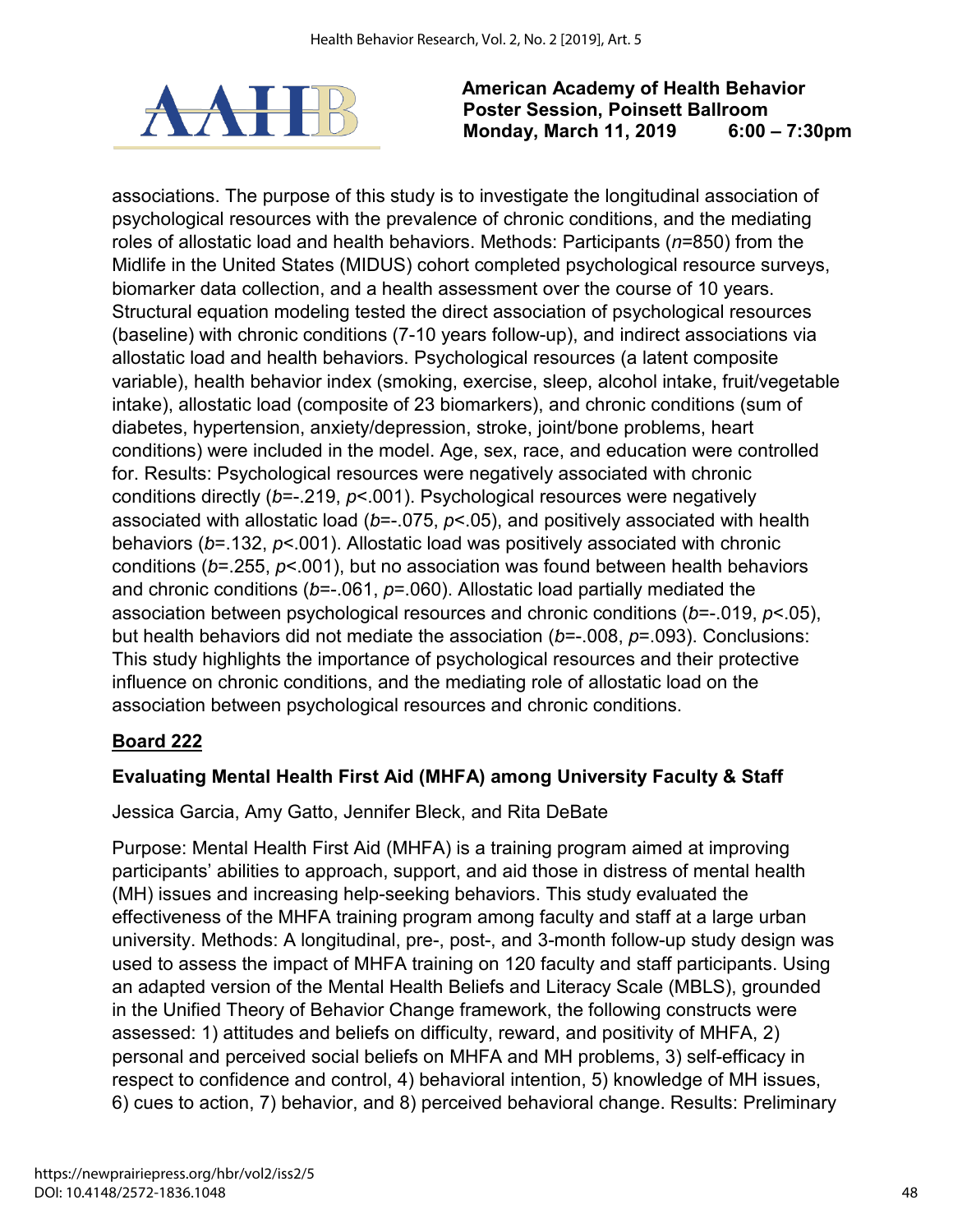

analysis revealed statistically significant improvements across several outcomes, including personal beliefs towards performing MHFA (*p*=.014) and individuals with MH illness (*p*=.046). In regards to MHFA actions, perceptions of difficulty level (*p*=.006), belief in positive results (*p*=.001), and perceptions of reward (*p*=.017) had significant positive changes after training. Participants indicated improvement in self-efficacy, specifically in self-confidence to perform MHFA actions (*p*=.001) and control over those actions (*p*=.026). Significant increases in the intent to use helping behaviors (*p*=.021) were observed. From pre- to post-test, participants felt MHFA was less difficult, more rewarding, and more likely to produce positive results. Participants held greater positivity towards MHFA and MH illness and confidence in their ability to help others in distress upon completion. Conclusions: MHFA is an effective MH intervention with numerous benefits. It has the potential to positively impact the response to MH issues among college students.

### **Board 223**

### **An Examination of Depressive Symptoms among Caregivers Versus Noncaregivers: Results from the 2017 Health Information National Trends Survey.**

Ehikowoicho E. Idoko, Ann O. Amuta-Jimenez, and Idethia S. Harvey

Purpose: Caring for one or more dependents can sometimes translate into caregiver stress followed by adverse health outcomes. The stress endured by a caregiver very often leads to depressive symptoms that may be overlooked in the caring process and thus subject to further deterioration in the absence of help-seeking. This study intended to compare the likelihood of caregivers versus non-caregivers to report depressive symptoms. Methods: Data from the 2017 Health Information National Trends Survey (HINTS), a nationally representative survey, were used. Depressive symptoms (dependent variable) were analyzed on a 4-point Likert scale: how often (daily to never) they feel 'little interest or pleasure in doing things,' and 'feeling down, depressed or hopeless.' Caregiving status (independent variable) was operationalized as either caring for a child, a friend, relative, or not caring for anyone. Sociodemographic variables were controlled for in all analyses. After making jackknife survey adjustments, multiple linear regressions were modeled. Results: The sample (*n*=3,285) consisted of 1,303 males and 1,914 females. Mean age of participants was 53 years. Caregiving for a child positively influenced depressive symptoms (*β*=0.313, *p*=.024), while caring for a spouse (*β*=0.153, *p*=.355) and friend or non-relative (*β*=-0.172,) did not have a statistically significant relationship with depressive symptoms. Caring for no one showed a strong negative association with depressive symptoms (*β*=-0.400, *p*<.000). Conclusion: Caregivers of one or more children were more likely to report depressive symptoms than those who were not providing care to anyone, leading to the inference that wholesomeness of the family unit should be prioritized when delivering health programs.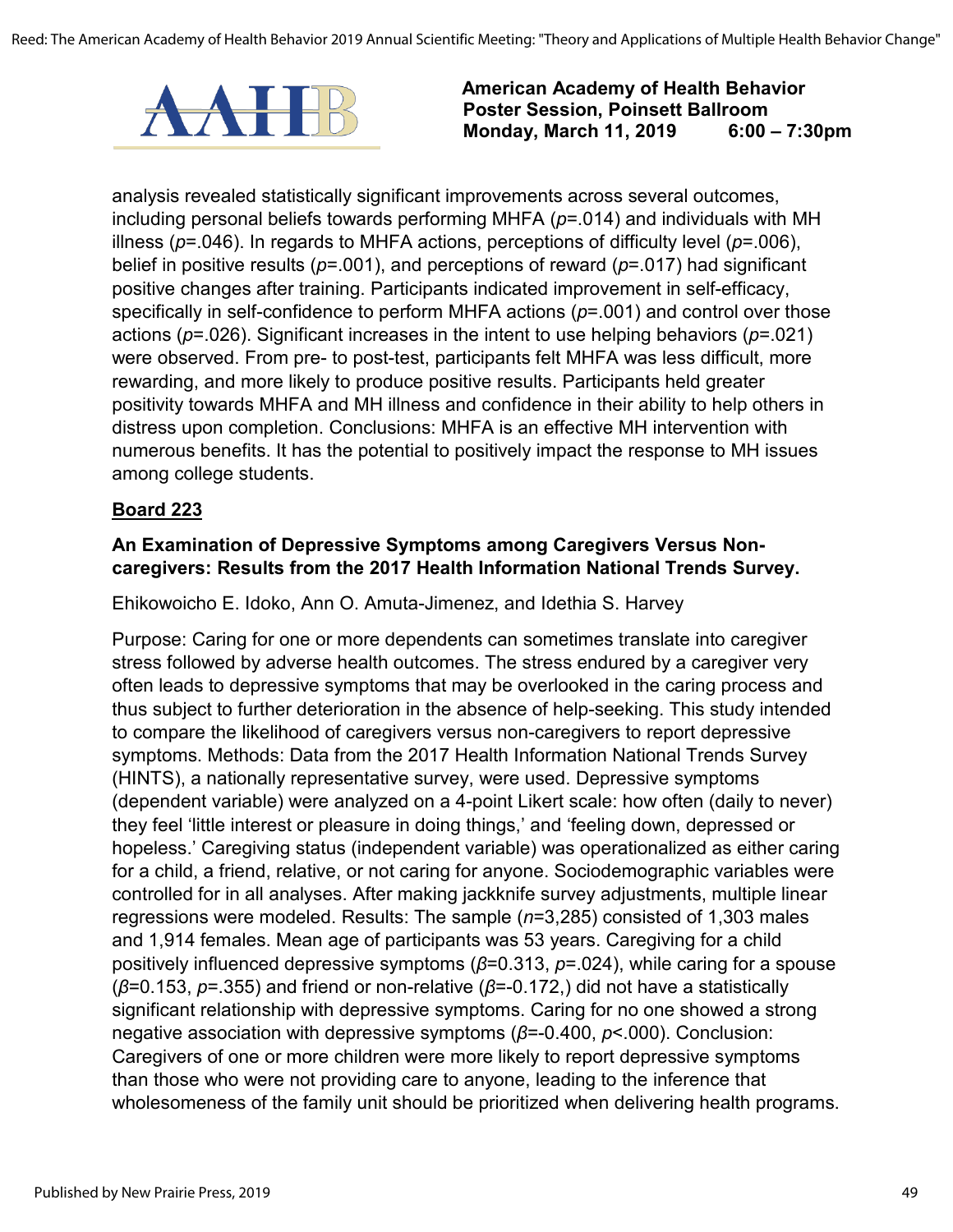

Consequences of caregiving, such as depression, should not be minimized. More specifically, policies governing community health/mental health programs should ensure that coping skills' education and counseling for caregivers be made more available and accessible.

## **Board 224**

## **Examining The Relationship Between Peripheral Nerve Impairment And Depressive Symptomology**

Gabriel A. Benavidez, Kelly R. Ylitalo, and Jackson O. Griggs

Purpose: Peripheral nerve impairment (PNI) is well understood as one of the most common complications of diabetes mellitus, but emerging evidence suggests that one in ten adults without diabetes may have PNI as well. Common symptoms of PNI, like numbness and burning pain, can have deleterious impacts on health-related quality of life. The purpose of this study was to measure the association between PNI symptoms and depressive symptoms among patients with and without diabetes mellitus. Methods: Patients of a large, federally-qualified health center were administered the 15-item Michigan Neuropathy Screening Instrument (MNSI) and the 8-item patient health questionnaire depression scale (PHQ-8). Patients with an MNSI score ≥4 were categorized as symptomatic of PNI and patients with a PHQ-8 score ≥10 were considered to have current depression. Logistic regression was used to analyze the relationship between PNI and depressive symptoms, in the total sample population and stratified by diabetes status. Results: 406 patients (72.2% female, 27.8% male) were included in the final analysis. There were no statistically significant differences by diabetes status in PNI symptom (Diabetes=61.8%; No diabetes=55.4%; *p*=.20) or in depression status (Diabetes=37.6%; No diabetes =36.6%; *p*=.83). After adjustment for covariates, PNI was significantly associated with clinical depression (OR=3.52; 95%CI: 1.73, 7.16) among the total sample population. After stratifying by diabetes status, PNI remained significantly associated with clinical depression only among individuals without diabetes mellitus (OR=4.81; 95%CI: 1.87, 12.36). Conclusions: Over half of patients with and without diabetes reported at least 4 symptoms of peripheral neuropathy. PNI may be an underappreciated risk factor for the development of depression, especially among populations without diabetes who have not been traditionally screened for PNI. More work is needed to understand the etiology and potential utility of intervention for depression symptoms among patients with neuropathy.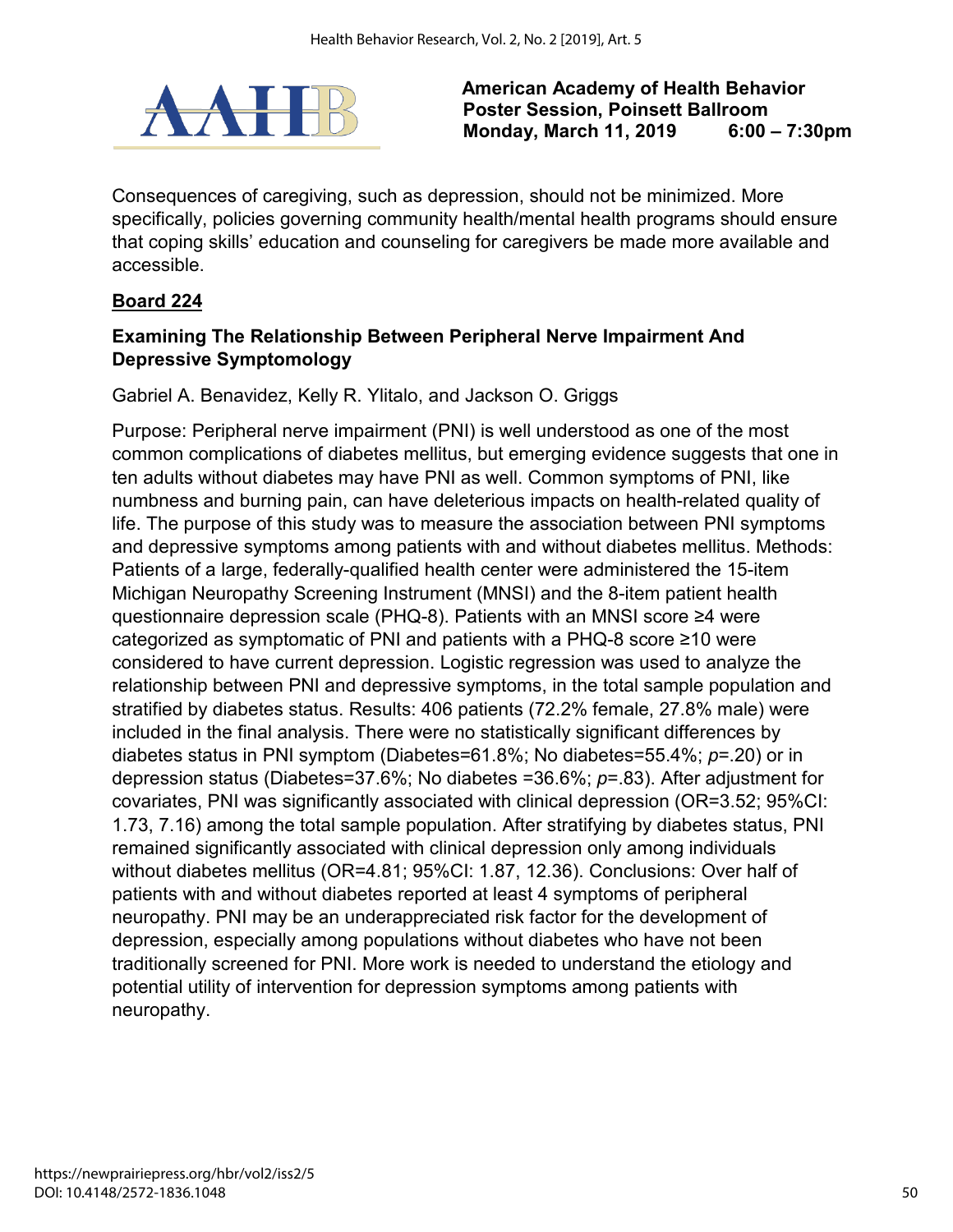

#### **Board 225**

### **Influence of Social and Emotional Support on Feelings of Depression among U.S. Adults: Implications for Mental Health Programs**

Nicole A. Khan, Ehikowoicho E. Idoko, Ann O. Amuta-Jimenez, and Idethia S. Harvey

Purpose: Characterized by an overwhelming sense of sadness, hopelessness, and apathy, depression interferes with life on a day-to-day basis. The quality of social and emotional support provided for and received by an individual can protect against the development of depression. Most studies have focused on convenience and/or nonrepresentative samples. Therefore, this study aimed to examine the influence of social and emotional support on depressive symptoms among a nationally representative sample of U.S. adults. Methods: Secondary cross-sectional data from the 2017 Health Information National Trends Survey (*n*=3,285, males=1,303 and females=1,914) were used. Descriptive statistics, multiple linear regression, and hierarchical regression examined the factors associated with depressive symptoms (dependent variable) and social and emotional support (independent variables). Sociodemographic variables were controlled for in all analyses. Results: Mean age of participants was 53 years. Less emotional (*β*=-0.135, *p*<.000) and less social (*β*=-0.122, *p*<.001) support were associated with higher reported depressive symptoms respectively. In step one, demographics alone predicted 30% of the variance in depressive symptoms. Emotional and social support was later added in step 2 and the variance increased to 34%. The *F* change was statistically significant (*p*<.001). Conclusions: Social and emotional support are a vital part of mental health. Research shows that social isolation plays a significant role in morbidity and mortality, which is in line with the results. The less socially connected and emotionally supported individuals feel, the more severe depressive symptoms they report. These findings are helpful for planning and implementing mental health education programs that emphasize the building of social capital within communities that will go toward prevention and management of depression.

#### **Board 226**

### **Psychometric Properties of a Mental Health Literacy Scale among College Students**

Emily Walters, Amy Gatto, Jennifer Bleck, and Rita Debate

Purpose: To date, there are few tested and validated scales to assess mental health literacy.The purpose of this study was to evaluate the psychometric properties of a mental health literacy (MHL) scale being utilized to evaluate an interactive online health literacy module, called Kognito, among college students. Methods: During Summer 2018, new incoming students completed Kognito and its accompanying pre/post-tests.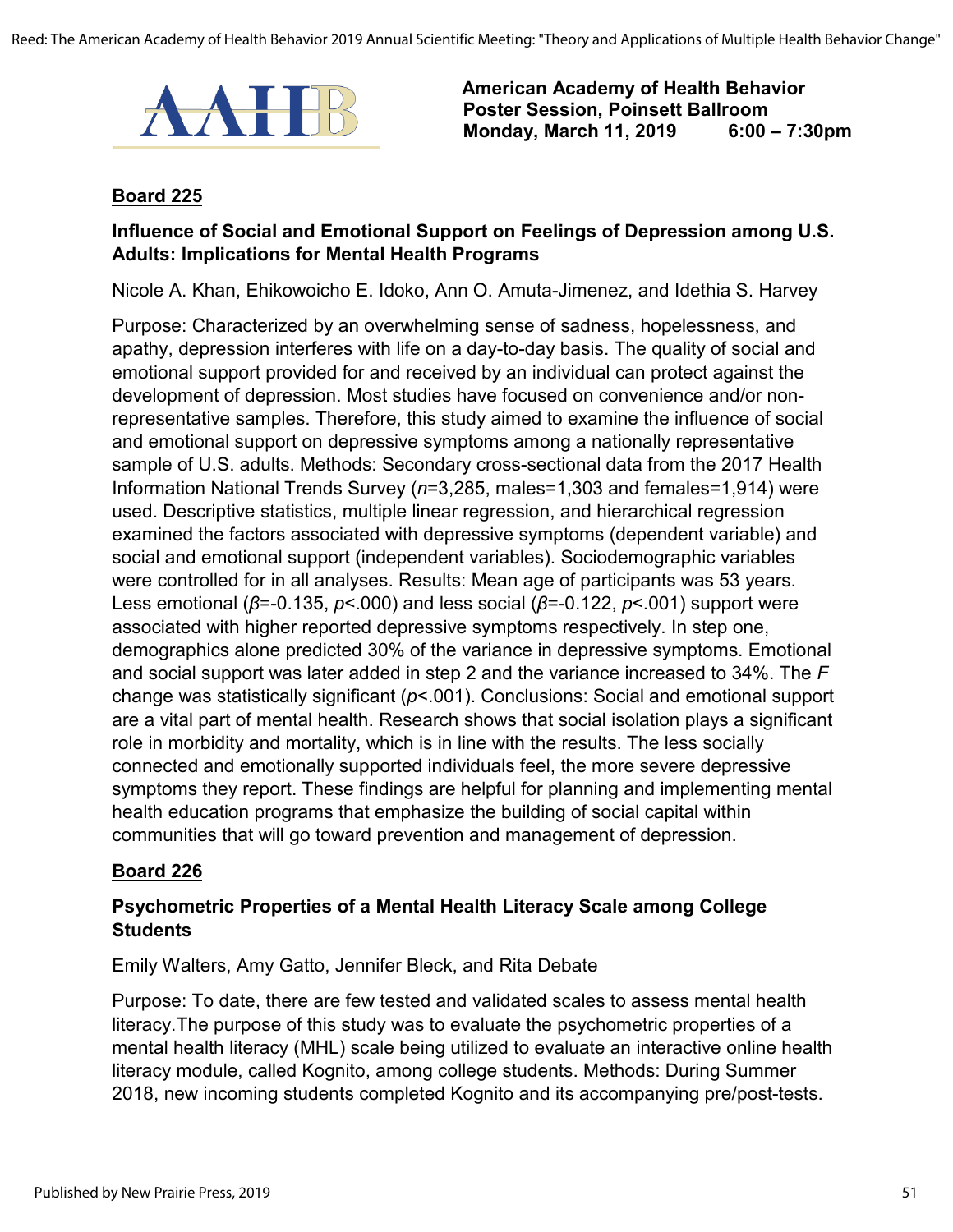

The questionnaire consisted of a 24-item Likert scale measuring the components of MHL, with higher scores indicating higher levels of MHL. Total MHL was measured as a composite score of five factors: knowledge of mental illness (5 items), beliefs about mental illness (5 items), knowledge of support resources (5 items), behavioral intentions toward seeking and recommending help (4 items), and self-efficacy for recognizing, approaching, and discussing mental illness (5 items). Reliability analysis and exploratory factor analysis were conducted. Results: Analysis of the 24 items indicated a good Cronbach's Alpha (*α*=0.90) and a five-factor structure that accounted for 60.01% of the total variance. Factors generally aligned with hypothesized constructs and had adequate reliability (*α*=0.76 – 0.92). The construct of behavioral intentions did not have adequate reliability (*α*=0.65) and the items failed to load onto a single factor. Removal of the behavioral intention items resulted in a five-factor scale accounting for 65.76% of the total variance and comparable reliability (*α*=0.89). Conclusions: The MHL scale used to assess Kognito was found to be reliable and adequately assessed the intended constructs. However, issues regarding behavioral intention items were identified, suggesting that the scale does not adequately measure this construct. Additional modifications to this scale are needed to improve the assessment of behavioral intention. The development and psychometric assessment of this scale can be used for MHL program evaluation among college students.

## **Board 227**

## **Mental Health Service Use among Asian American Youth: What are the Barriers and Facilitators?**

Wenhua Lu, In Young Lee, and Anderson Sung Min Yoon

Purpose: In contrast to the myth of "the model minority", growing evidence indicates that Asian American (AA) youth are at higher risk for mental disorders, including depression and anxiety, but least likely to seek out help for professional mental health services among all racial/ethnic youth groups. This study aims to understand the help-seeking behavior of AA youth with mental illness and investigate factors impeding or facilitating their use of professional mental health services. Methods: Focus group discussions and face-to-face interviews were conducted with 50 participants in two outpatient mental health clinics in NYC, including adolescents who are currently receiving mental health services for their mental illness (*n*=16), their parents (*n*=18), and bilingual clinicians serving mainly AA families (*n*=16). Interviews were audio-recorded, transcribed verbatim, and coded thematically using Nvivo 12. Results: Participants in this study identified multiple barriers that uniquely influenced AA youth's attendance and adherence to mental health services, including parents' concerns and stigma around treatment history and record, unrealistic expectations for treatment, cultural mistrust in clinicians' expertise, as well as stigma or "losing face" in the small ethnic community.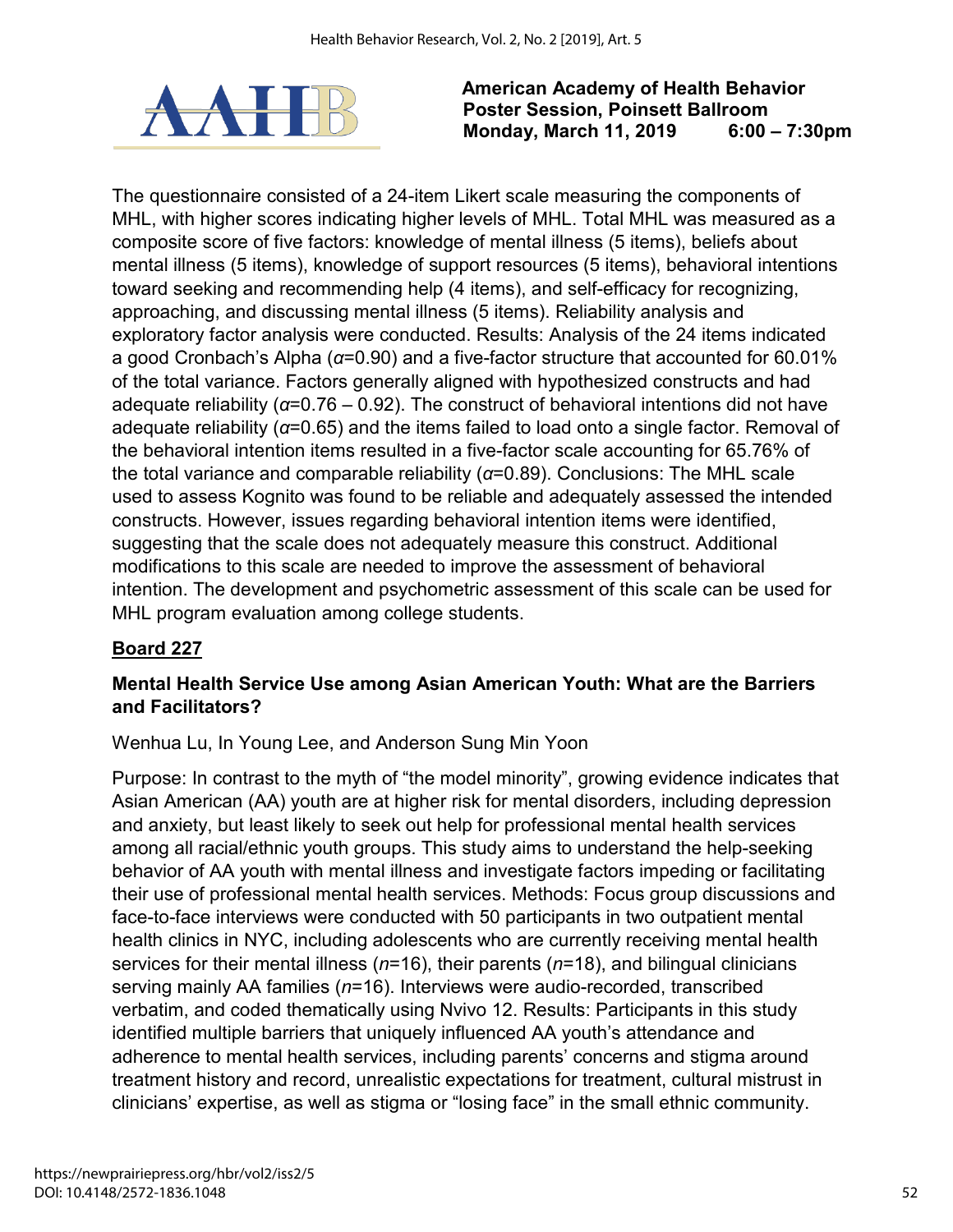

Adolescents' privacy/confidentiality concerns, non-compliance/resistance to treatment, misconceptions of medication use, and logistic barriers such as transportation and schedule conflict with school or extra-curricular activities were further identified as barriers to treatment. In regard to facilitators, participants highlighted the importance of school and teacher referral, normalizing mental health service use, goal-setting and rapport and trust-building at an early stage in the treatment, as well as working alliance and commitment from both youth and their parents for the treatment. Conclusions: Culturally sensitive psychoeducation is needed to normalize mental health treatments in Asian American communities. Expanded service capacity and community outreach programs that meet particular social service needs of low-income Asian American families hold promise for engaging them into treatment.

#### **Board 228**

#### **"Our health isn't taken seriously": Formative Research to Develop a Strengthsbased HIV Prevention mHealth Intervention for Transgender Women**

Christina J. Sun, Kirsten Anderson, Liat Mayer, Tamara Kuhn, and Charles Klein

Purpose: HIV has severely impacted transgender women in the United States (US); yet there is only one transgender-specific program in CDC's Compendium of Evidencebased Interventions and Best Practices for HIV. mHealth offers a promising strategy for addressing the unmet HIV prevention and sexual health needs of transgender women. The purpose of this research is to determine the framing strategies, content, and format and functionality preferences for an HIV prevention mHealth intervention designed specifically for transgender communities. Methods: We conducted 4 focus groups and 20 in-depth interviews with transgender women. Focus groups and interviews were audiorecorded and transcribed. Transcripts were [doub] and data were analyzed using a grounded theory method. Results: A total of 57 racially diverse transgender women from nine different states in the West, South/Southeast, Northeast, and Midwest United States participated. Structural factors, mental health and substance abuse/sobriety are seen as more pressing life issues than HIV and sexual health. Transitioning is the most common transgender health need, and finding culturally competent health care remains a challenge for many transgender women. There is a need to expand PrEP (preexposure prophylaxis) awareness and situate PrEP within the realities of transgender women's lives. Connecting with other transgender women is valued but can be challenging. We propose 22 activities and app features that would meet transgender women's needs and priorities. Conclusions: A strengths-based mHealth approach may be an effective means to frame HIV and sexual health promotion within the broader context of transgender women's lives and support connection to people, services, and resources.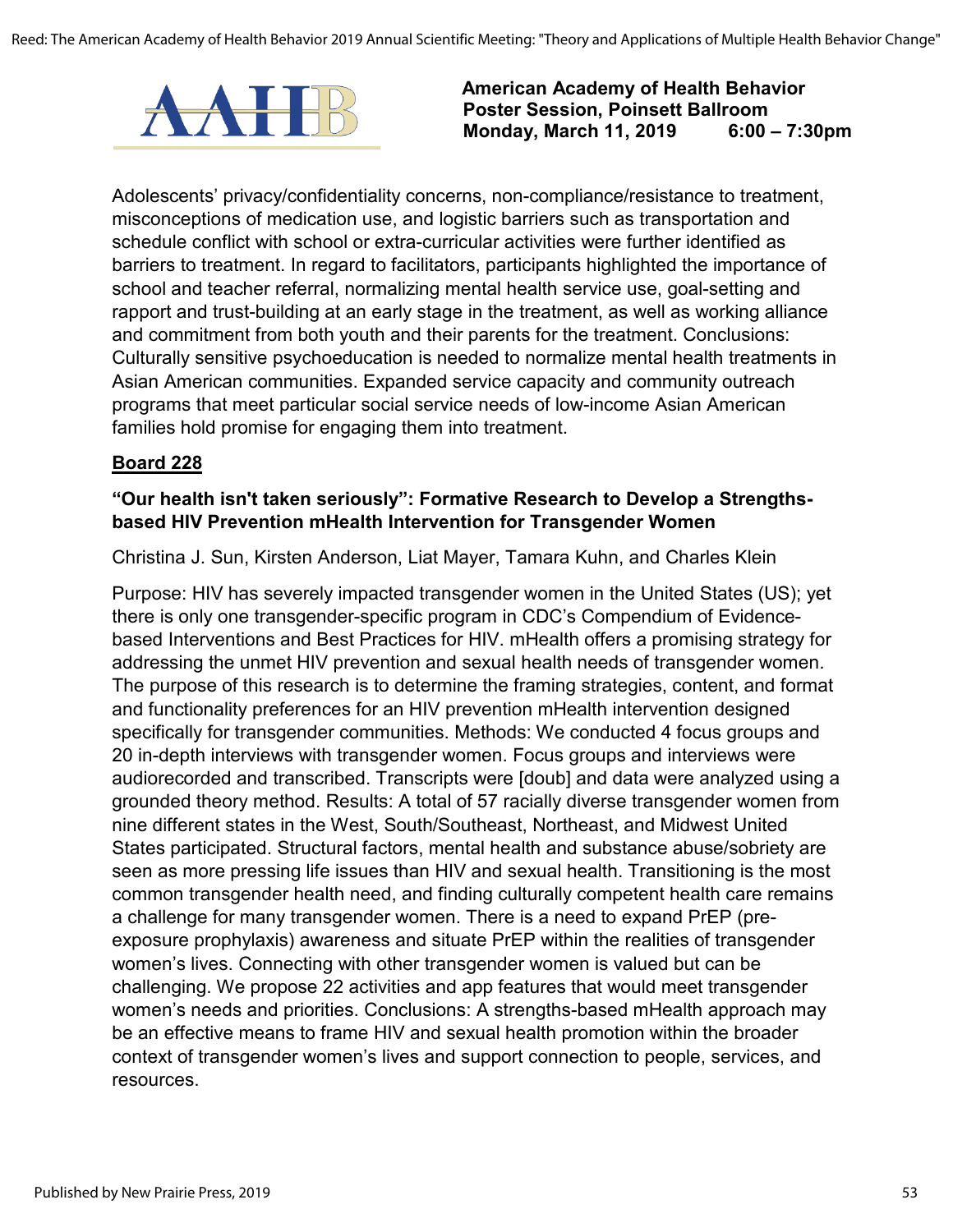

## **Board 229**

#### **Cumulative Health Risk Behaviors, Future Orientation, and Mental Health among Adolescents**

#### Yunyu Xiao

Purpose: This study aimed to examine the level of cumulative health risk behaviors (HRBs) and its association with mental health among adolescents using a nationally representative sample. Methods: Data from 4,899 adolescents aged 10 to 19 years from Wave I-II of the National Longitudinal Study of Adolescent Health (Wave I-II) were used. A Cumulative HRBs index was computed based on 14 HRBs under five lifestyle activities: dietary pattern, physical activity, sleep, social media use, and safety behaviors. Multiple linear and logistic regression models were used to analyse the associations among cumulative HRB index, future orientation, and adolescent mental health, adjusting for sociodemographic variables and social support across contexts. Complex survey design was accounted for by employing sampling weights and clustering. Results: Black adolescents had a significantly higher level of cumulative HRBs than their white (*β*=0.71) and Hispanic (*β*=0.29) counterparts. Increased cumulative HRBs index was also associated with older (*β*=0.09) and male (*β*=0.26) adolescents. Cumulative HRBs was associated with higher risk of depression (*β*=0.36), suicidal ideation (OR=1.07), and suicide attempt (OR=1.25), after accounting for all covariates. Lower future orientation was found among adolescents with high scores in cumulative HRBs (*β*=-0.04). The interaction between cumulative HRBs and future orientation significantly affected suicidal behaviour, suggesting that higher future orientation could buffer the negative impact of cumulative HRBs on adolescent suicidality. Conclusions: Findings of this study identify significant disparities in HRBs across different racial, age, and gender groups. Special attention should be paid to black, older, and male adolescents when promoting multiple health behaviors. Future orientation mitigated the negative impact of cumulative HRBs on adolescent mental health, which indicates that multiple health behaviour change interventions could benefit by incorporating elements that nurture future orientation.

### **Board 231**

### **Social Network Risks and Multiple Health Behaviors among Adolescents: The Moderating Role of Future Orientation**

Yunyu Xiao and Wenhua Lu

Purpose: This study aimed to examine the relationship between social network risks and multiple health behaviors among adolescents, with a special focus on the moderating effect of future orientation. Methods: Using a sample of 4,899 adolescents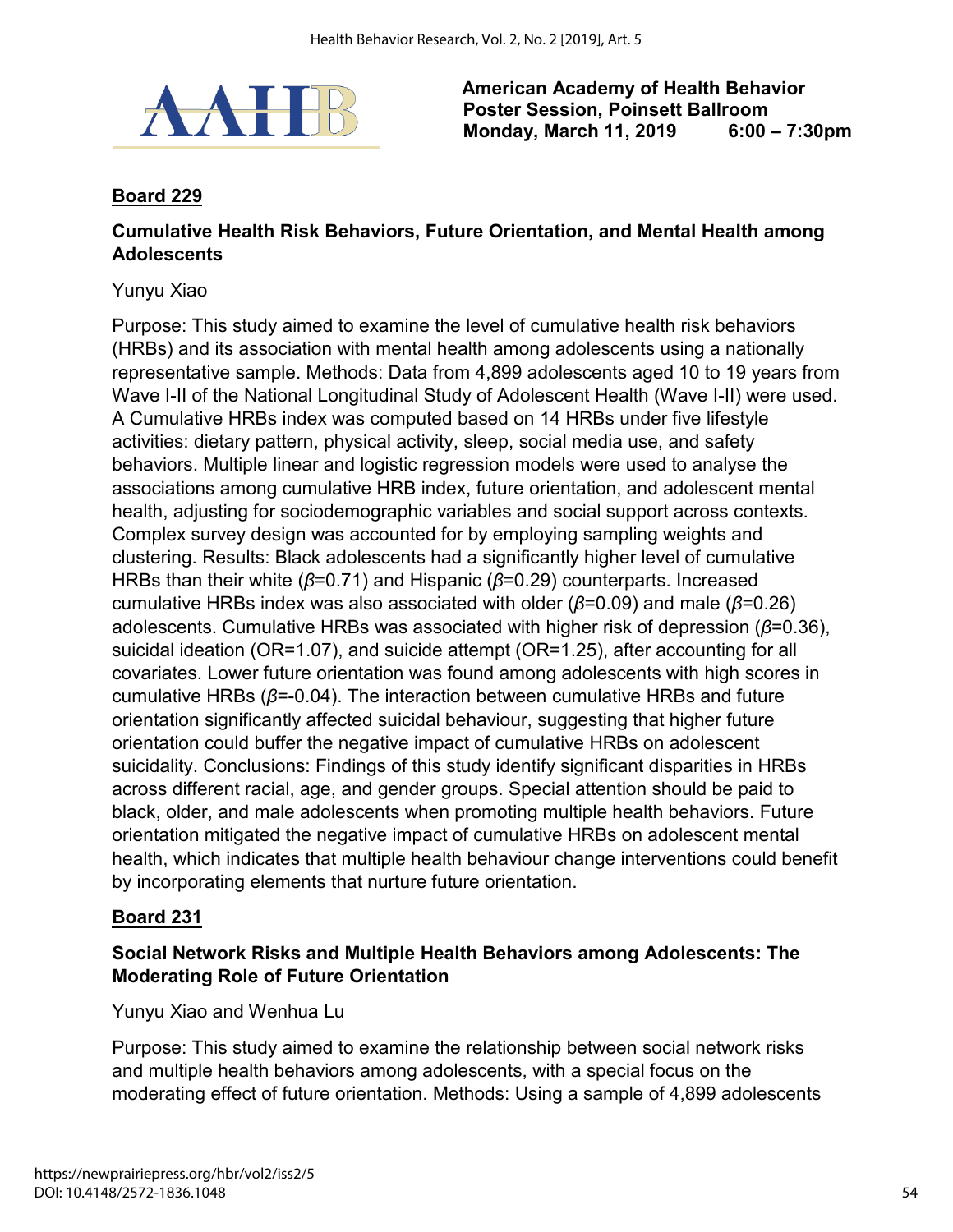

in 7th-12th grades from the National Longitudinal Study of Adolescent Health (Wave I-II), this study examined the independent and interactive effects of social network risks (e.g., family detachment, peer rejection, school disconnectedness, low neighborhood support) and future orientation on adolescent multiple health behaviors, including diet, physical activity, drunk drinking, sleep, and social media use. Multivariable logistic regression analyses were conducted, controlling for sociodemographic characteristics and adolescent depressive symptoms. Clustering effect and sampling weights were further adjusted to ensure that the sample was nationally representative and the statistical inferences were appropriate. Results: Results provided evidence that adolescents exposed to social network risks had more health risk behaviors (HRBs), such as not eating breakfast (OR=2.28), lack of physical activity (OR=1.63), drunk driving (OR=3.00), and high screen time (OR=1.92). In contrast, adolescents with higher levels of future orientation reported fewer HRBs, particularly in dietary and safety behaviors. Several significant interaction effects were found between adolescent future orientation and social network risks. Specifically, negative associations were found between peer rejection and drunk driving (OR=0.12) and between peer prejudice and intake of fruits/vegetables (OR=0.27) in adolescents with high future orientation. Conclusions: Findings of this study implicate the role of future orientation on mitigating the link between social network risks and HRBs. Higher levels of future orientation could significantly reduce HRBs through buffering the negative impact of social network risks, particularly among peer networks. Incorporating future orientation in multiple health behaviour change interventions could improve the efficacy and effectiveness of programming, especially for adolescents in disadvantaged social network environments.

#### **Board 232**

## **Elementary School Students' Exercise Intention and Behavior in Taipei City: Application of The Theory of Planned Behavior**

Tzung-Shiang Ou, Pi-Hsia Lee, and Hsien-Chang Lin

Purpose: Physical inactivity among elementary school students in Taiwan has been a pertinent concern. However, determinants of students' exercise behaviors and intention in Taiwan remains understudied in the extant literature. The purpose of this study was to apply the Theory of Planned Behavior to examine factors that determined the intended and actual behaviors of regular exercise among elementary school students in Taipei City, Taiwan. Methods: This study applied the Theory of Planned Behavior to guide construct and variable selection. A total of 1,084 fourth grade elementary school students in 11 schools in Taipei City were surveyed during November to December, 2014, of which 1,074 provided valid responses. A follow-up evaluation was conducted six months later where 1,064 students provided valid responses and were included in the final analysis. Linear and logistic regressions were conducted to examine factors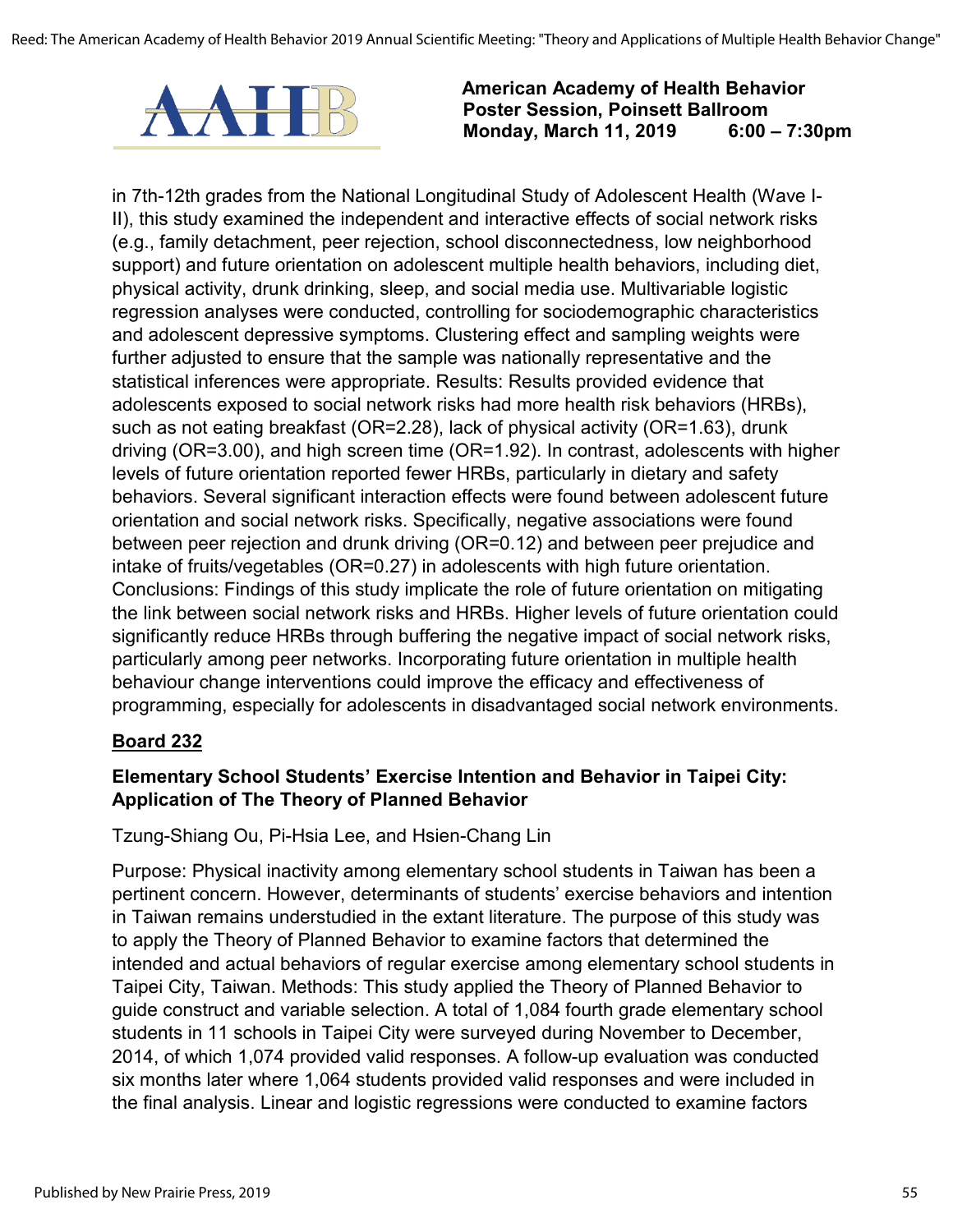

associated with the intended and actual exercise behaviors, controlling for sociodemographic factors. Results: Among the final study sample (*n*=1,064), 84.2% had a positive exercise intention, and 32.3% engaged in regular exercise. Attitudes toward the behavior, subjective norms, and perceived behavioral control were all positively associated with behavioral intentions (*β*=.21, *p*<.001; *β*=.05, *p*<.05; *β*=.55, *p*<.001, respectively). Additionally, behavioral intention was an immediate determinant of regular exercise behavior (OR=2.63, *p*<.001), while perceived behavioral control was associated with regular exercise behaviors (OR=1.84, *p*<.001). Conclusion: The Theory of Planned Behavior constructs, such as attitudes toward exercise behavior, subjective norms, and perceived behavioral control, had considerably predictive power of exercise intention and behaviors among elementary school students in Taipei City, Taiwan. The results can be provided as evidence and a reference for the government, schools, and health educators when making physical education curricula as well as designing exercise promotion programs to help elementary school students engage in regular exercise behaviors.

# **Board 233**

## **Multiple Behavioral Risk, Adverse Social Exposures, and Elevated Blood Pressure in Young Black Females**

Jewel Scott, Susan Silva, and Leigh Ann Simmons

Purpose: The prevalence of hypertension in black females is 46%, which is higher than all other females living in the United States. Behavioral responses to adverse social exposures (e.g., social isolation, discrimination) may contribute to disparate prevalence of hypertension in young black females. The objective of this study was to explore multiple risk behaviors and social exposures as potential indicators of increased risk for hypertension among black females to identify possible pathways for intervention. Methods: Subjects were 668 black females, ages 24-32, participating in the National Longitudinal Study of Adolescent to Adult Health. Health behaviors included sleep, diet, physical activity, and tobacco use, while social exposures included child abuse, discrimination, perceived stress, and social isolation. Blood pressures were measured and participants were classified as having hypertension or not using national guidelines. Bivariate and multivariable logistic regression was used to identify behavioral risk subgroups among those with and without hypertension. Results: Among the young women, 17% were classified as hypertensive. In bivariate analyses, sleeping more than nine hours and high perceived discrimination predicted hypertension. Having multiple risky health behaviors was not predictive of having hypertension (*p*=.11). In multivariable analyses, hypertension was associated with higher body mass index (OR=5.2, *p*<.0001), long sleep duration (OR=2.6, *p*<.004), and perceived discrimination (OR=1.6, *p*= 0.05). Conclusions: Hypertension is a significant public health issue among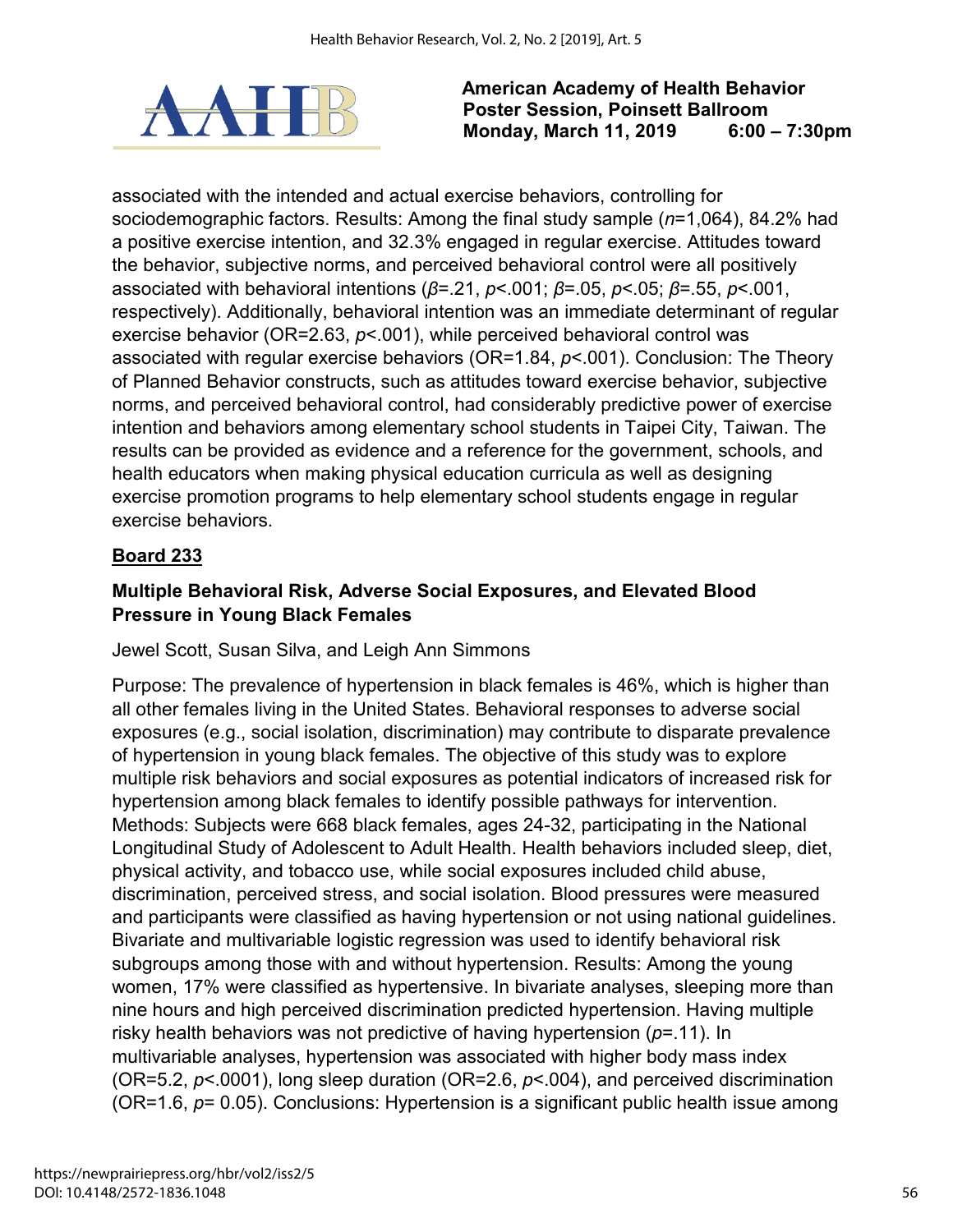

young black females. Although multiple health behaviors did not predict hypertension, the extremely high odds ratio for elevated weight suggests that BMI may be acting as a proxy for the typical behavioral risks (e.g., diet and exercise) associated with hypertension. Understanding how behavioral responses to race- and sex-based stress may influence sleep and other health behaviors may aid in the development of tailored interventions to reduce morbidity and mortality associated with hypertension in black females.

### **Board 234**

### **Does Participating in Aerobic Physical Activity Impact Determinants of Participating in Muscle Strengthening Physical Activity? A Multiple Behavior Analysis**

#### Anthony McGaughey, Paul Branscum, and Grace Fairchild

Purpose: Aerobic physical activity (PA) and muscle strengthening PA are ideal behaviors for multiple behavior change interventions, given that they are interrelated, yet distinct, and provide unique benefits. Since rates of aerobic PA participation are almost double that of muscle strengthening PA, the purpose of this study was to evaluate differences in theory-based determinants of muscle strengthening PA between those meeting and not meeting aerobic PA guidelines. Methods: College students at a southwestern university completed a survey measuring constructs from the Reasoned Action Approach (i.e., intentions, attitudes, perceived norms, and perceived behavioral control (PBC)), and participation in aerobic and muscle strengthening PA. Regression models were created for students meeting (*n*=270) and not meeting (*n*=172) aerobic PA guidelines. Results: Participants meeting aerobic PA guidelines reported significantly more days per week engaged in muscle strengthening PA (*m*=2.89 +/-2.0) than participants not meeting aerobic PA guidelines (*m*=2.06 +/-1.9) (*p*<.001, *d*=0.42). Regression models showed that attitudes, perceived norms, and PBC explained a substantial amount of the variance of intentions for both groups [meeting (45.5%); not meeting (59.7%)], however, PBC moderated the relationship between intentions and muscle strengthening PA for those not meeting cardio PA recommendations, but this was not observed for those meeting cardio PA guidelines. Conclusions: Results from this study showed there are different theory-based determinants for muscle strengthening PA, based on an individual's participation in aerobic PA, which translates to a need for different intervention approaches and strategies for each group. To promote muscle strengthening PA among students not meeting aerobic PA recommendations, implementational interventions are likely needed to build PBC (i.e., capability, skills, and self-efficacy), while for students meeting aerobic PA recommendations motivational interventions are warranted to create favorable intentions and attitudes.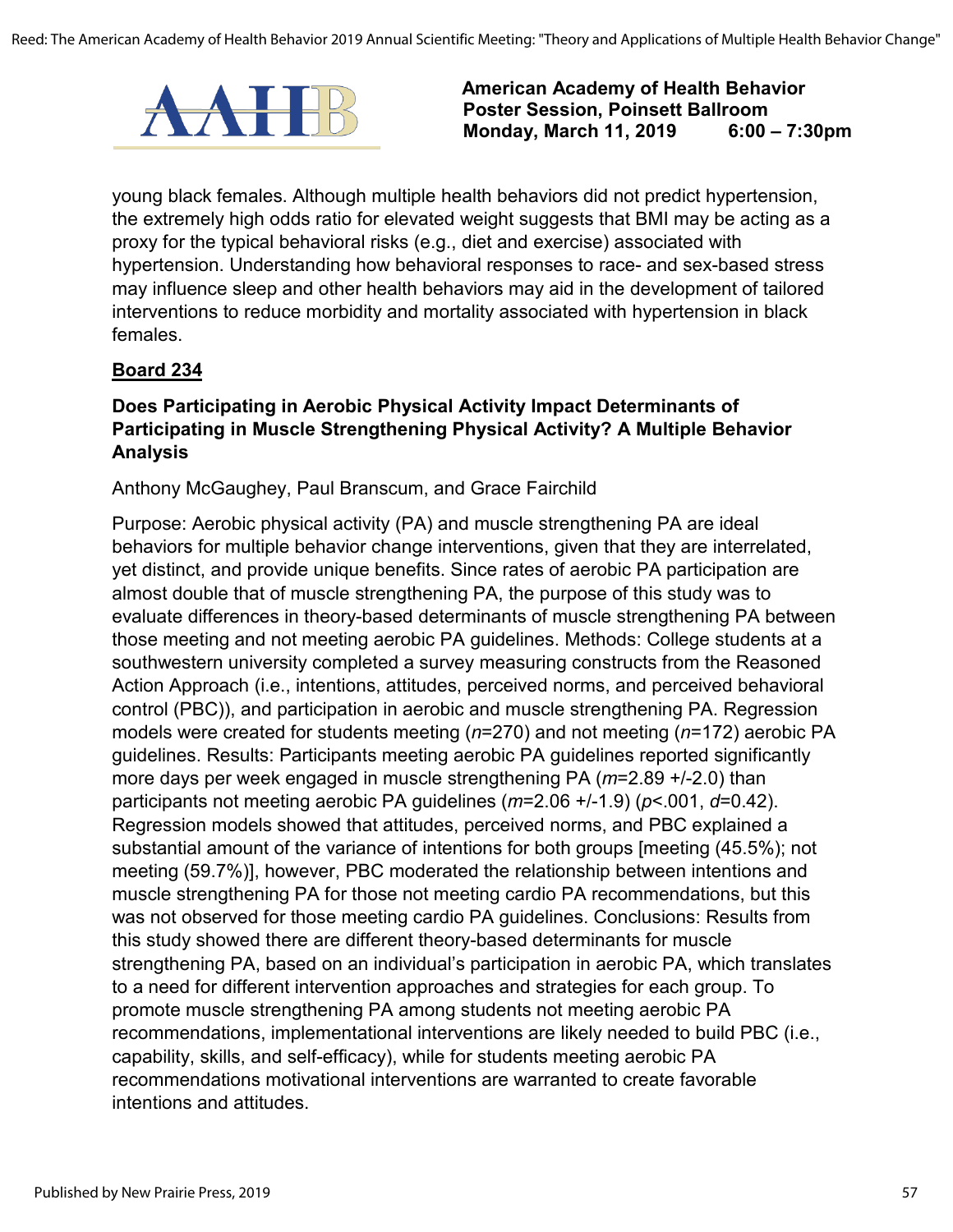

## **Board 235**

### **Distracted Street-crossing in College Students: Application of the Theory of Planned Behavior**

Andrew J. Piazza, Adam Knowlden, Elizabeth E. Hibberd, James Leeper, Angelia Paschal, Stuart Usdan, and Amanda Wilkerson

Purpose: The purpose of this study was to utilize the theory of planned behavior (TPB) to examine college students' behavioral intention to cross the street on campus while using a mobile device. Methods: Questionnaire data were collected from undergraduate college students between the ages of 18 and 24 attending a Southeastern university. Questionnaire development involved a literature review, face and content validity assessment by an expert panel, readability and comprehensibility assessment by pilot test, stability/reliability assessment by test-retest, and internal consistency assessment using Cronbach's alpha. Construct validity of the TPB for predicting behavioral intention to cross the street on campus while using a mobile device was assessed using linear regression analyses. Results: The final sample of 480 was majority non-Hispanic (96.3%; *n*=462), white (76.0%; *n*=365), and female (68.5%; *n*=329). Mean age was 20.18 (SD=1.50). The TPB constructs of attitude toward the behavior (*β*=.395, *p*<.001), subjective norm (*β*=.328, *p*<.001), and perceived behavioral control (*β*=.158, *p*<.001) were significant predictors of behavioral intention and explained 48.4% of the variance. Conclusions: Attitude toward the behavior was the strongest predictor of behavioral intention. Such a questionnaire can be used in the design and evaluation of TPB-based interventions to decrease distracted mobile device use while crossing the street among college students. In this population, interventions could utilize strategies to increase negative attitudes toward using a mobile device while crossing the street on campus. Future investigation using the TPB should attempt to measure actual behavior and interventions should include an evaluation component.

### **Board 236**

## **Movement in Middle School – Application of the Transtheoretical Model in Assessing Physical Activity Barriers and Behaviors**

Laura J. Rolke, Kerry A. Howard, Jacqueline Forrester, Sarah F. Griffin, Tracy Waters, and Kerry K. Sease

Purpose: The CDC recommends that youth ages 6 to 17 years should do 60 minutes or more of moderate-to-vigorous physical activity daily. Daily physical activity has been shown to reduce the risk of developing chronic diseases, reduce symptoms of depression and anxiety, improve cognitive performance, and improve classroom behaviors in children and adolescents. While the benefits of physical activity are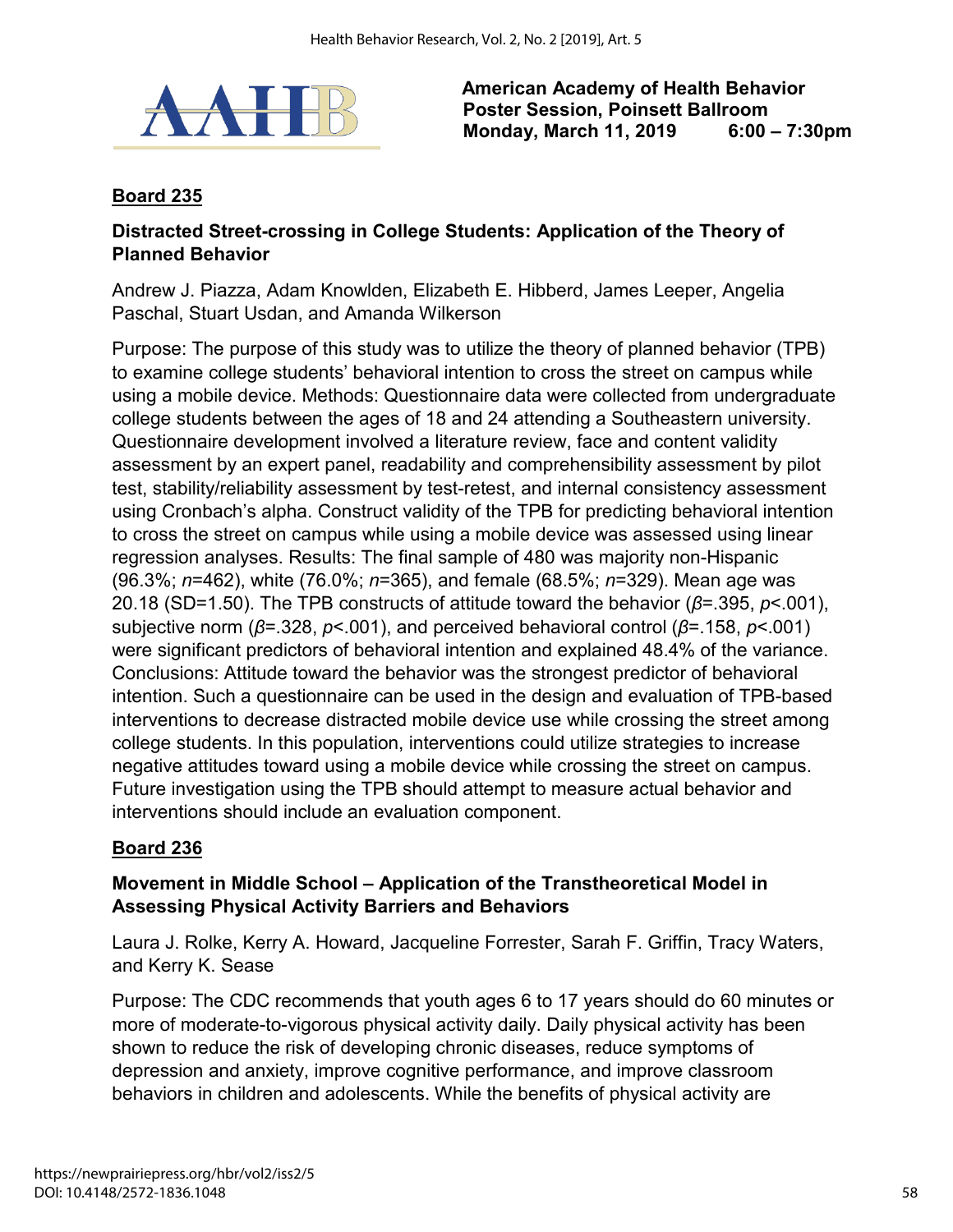

numerous, many children and adolescents do not meet the daily physical activity recommendation. The transtheoretical model (TTM) is an integrative behavior change model that identifies stages of readiness to meeting a behavior change goal. Each stage assesses current behaviors, as well as intention and self-efficacy to make the behavior change. A random sample of 1,436 students from eight middle schools in a public school district in South Carolina completed a comprehensive education and wellbeing survey, including physical activity questions, in Fall 2018. Students were categorized into one of the five TTM stages based on self-report daily physical attainment in the last seven days and follow-up questions assessing intention and/or maintenance. Logistic regression was used to assess the relationship between TTM stage, self-efficacy, and overall self-reported physical and mental health. TTM stage distribution is: 117 (8.2%) precontemplation, 521 (36.3%) contemplation, 479 (33.4%) preparation, 141 (9.8%) action, and 178 (12.4%) maintenance. Compared to students in other stages, students in the precontemplation stage were significantly more likely to report they are unable to do physical activity when sad or stressed (OR=7.4, *p*<.00) and in their neighborhood (OR=9.3, *p*<.00). Students in precontemplation and contemplation stages were more likely to report poor or fair mental health (OR=2.4, *p*<.00). These findings indicate that awareness and skill-based interventions emphasizing how physical activity can improve emotional health and strategies for addressing environmental barriers may be productive in helping youth move from precontemplation and contemplation to preparation and action.

### **Board 237**

### **Healthy Food Options Contributed by International Food Markets (IFMs) in Jefferson County, Kentucky**

Diana K. Stojda, Rebecca Hollenbach, V. Faye Jones, Muriel J. Harris, Jessica M. Klein, Nana Owusu Kwarteng, and Chisom Odoh

Purpose: To characterize IFMs in Jefferson County by determining whether healthy foods are available (e.g., vegetables, fruits, whole grains, protein); visualizing the presence of IFMs in community areas and designated food deserts by national origin and diversity. Methods: Eighty IFMs in Jefferson County were identified and invited to participate in a food availability study. Current food availability was assessed using the Harvard Healthy Eating Plate form (HHEP) and the Food Environment Audit for Diverse Neighborhoods (FEAD-N). Healthy Food Option scores (HFO) using the HHEP, and Total Products scores (TP) from the FEAD-N were computed. Geospatial relationships of IFMs, food desert areas, race/ethnicity, and Simpson's Diversity Index were mapped using ArcGIS, and distributions of HFO and TP scores were analyzed using SAS 9.4. Results: Sixty stores agreed to participate and were still open for business. HFO scores ranged from three to five, with 86.7% having all five healthy food groups. The range of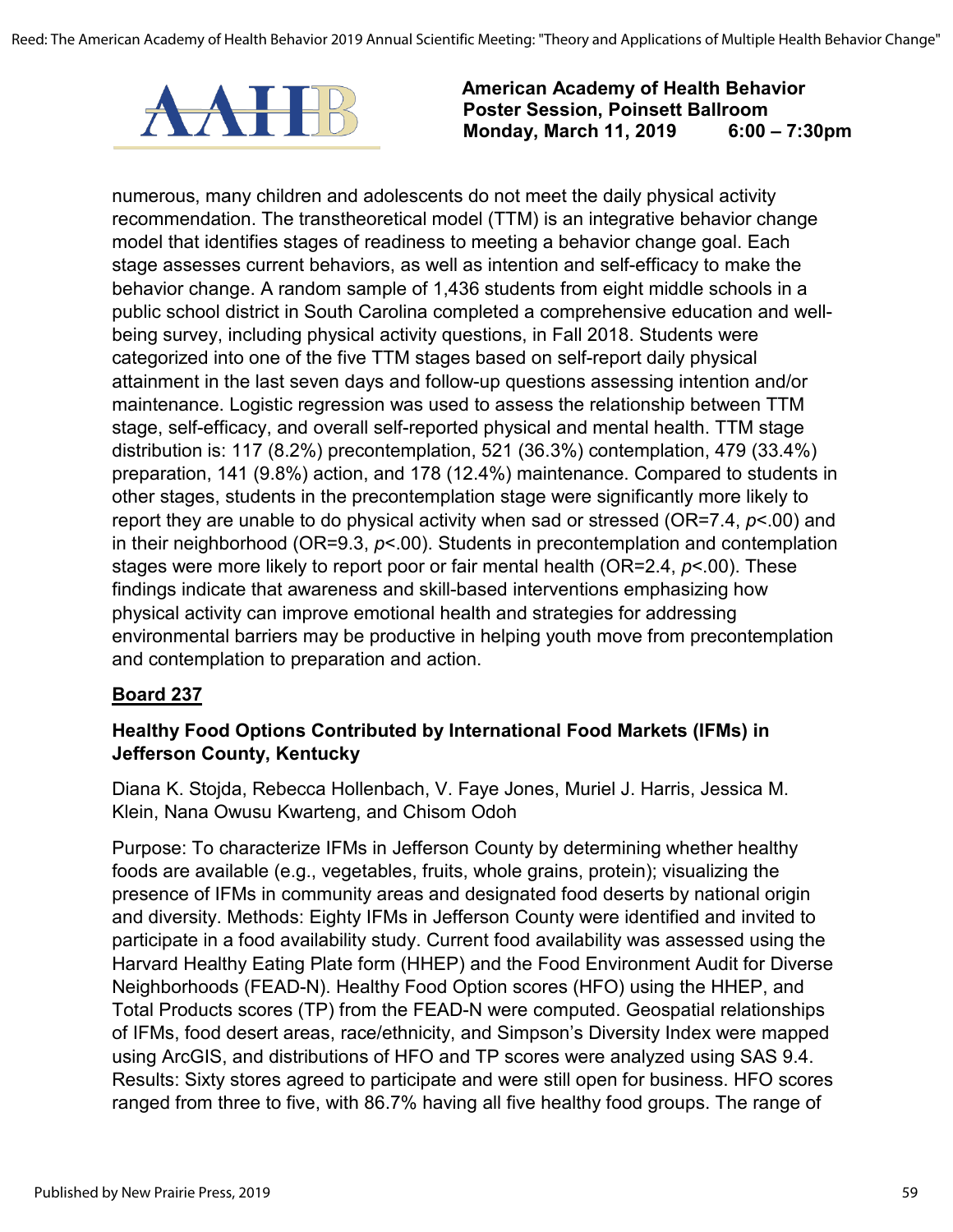

the average TP scores (TPmax=204) from all IFMs was 82, with a median of 26.8 (IQR=16). Stratifying TP scores by food category showed that fresh produce made up the largest proportion; of the five stores where produce-specific TP scores were approximately 30% of the total number of fresh produce on the FEAD-N (TPmaxproduce=132), four were Hispanic/Latino. Finally, IFMs were highly concentrated in four community areas that include subsections designated by the USDA as being low income and/or low access areas for fresh foods, including Southwest Core and Iroquois Park. Conclusions: IFMs may provide healthy products to all members of the community. However, there is a relatively low concentration of IFMs in areas with a high proportion of racial/ethnic minorities, reducing the likelihood that they could meet their basic nutritional needs.

## **Board 238**

### **Examining the Relationship between Health-related Quality of Life and Diet in Healthy Adults**

Sahar S. Eshtehardi, Lorraine R. Reitzel, Ann Chen, Lorra Garey, and Darla E. Kendzor

Purpose: While health-related quality of life (HRQoL) is gaining recognition as an important patient-reported outcome, it may also be associated with health-promoting dietary behaviors among healthy individuals. Little is known about the association of HRQoL and fruit and vegetable intake in samples of healthy adults; this information may be valuable for healthcare providers and researchers. The purpose of this study was to evaluate the association between HRQoL and fruit and vegetable consumption in a low income, racially/ethnically diverse community sample of adults. Methods: Data from 238 adults (*M*age=43.9±12.8, 52% African American, 67% female, 39% uninsured, 65% ≤\$40,000 annual family income) participating in a mHealth study aimed at reducing sedentary behaviors were analyzed to evaluate the influence of overall HRQoL on fruit/vegetable consumption. The number of self-reported poor physical and mental health days in a 30-day period characterized suboptimal HRQoL. The total number of self-reported servings of fruits and vegetables, excluding French fries, per day, was used to measure fruit and vegetable consumption. Results: Negative binomial regression models were applied to evaluate differences of respective HRQoL variables and fruit/vegetable consumption in the sample. Analyses adjusted for age, sex, race/ethnicity, martial status, employment status, income, and educational level indicated that fewer days of poor self-reported mental (*p*=.004), but not physical (*p*=.158), health was associated with greater fruit/vegetable consumption. Conclusions: Feeling good emotionally was associated with greater fruit and vegetable intake among a low income sample. Although not directly measured in this study, results may suggest the potential for behavioral health intervention to enhance health-promoting dietary behaviors. Healthy dietary behaviors, in turn, may ultimately prevent premature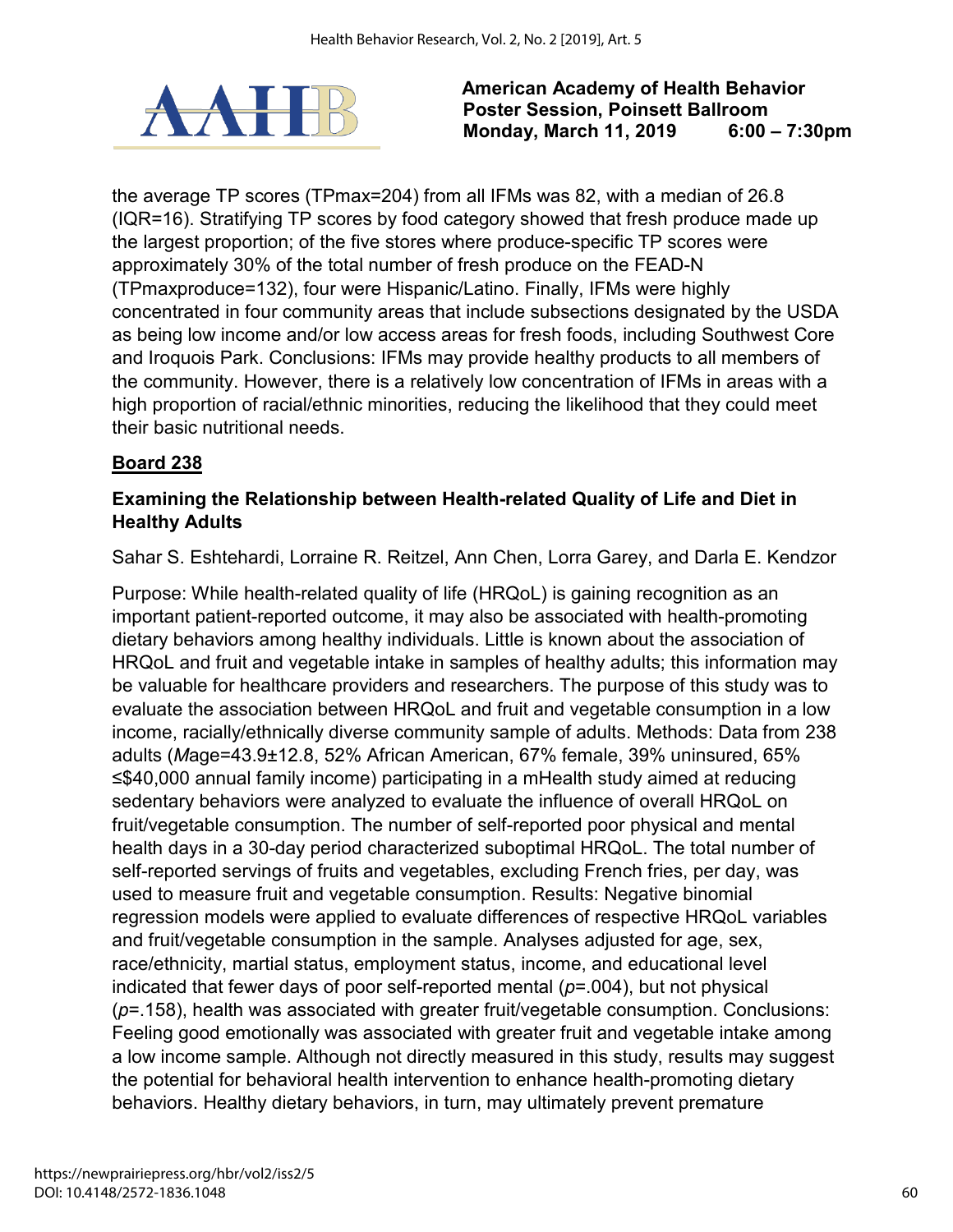

morbidity and mortality among low income community samples. Work assessing the longitudinal impact of overall behavioral health wellness on all aspects of healthy dietary consumption are needed to delineate future directions in this area.

#### **Board 239**

### **African American Adults' Perceived Benefits and Barriers to a Vegan Diet in a Short-term Dietary Intervention**

Cynthia Horton Dias, Anthony E. Crimarco, and Gabrielle Turner-McGrievy

Purpose: Vegan diets offer many health benefits, however cultural food preferences are important to consider for understanding African American (AA) adults' preferences for adopting a plant-based diet. The purpose of this study was to evaluate if eating at local vegan soul food restaurants helped increase perceived benefits and reduce perceived barriers to adopting a vegan diet more so than preparing vegan meals at home among AA adults living in the South. Methods: Non-vegan, AA adult participants (mean age 43.7±12.1 years, BMI 36.6±9.1 kg/m2, 100% AA, and 89% female) were randomly assigned to either a Restaurant (*n*=13; gift cards to local vegan soul food restaurants) or Grocery group (*n*=15; gift cards to grocery stores). Participants were provided counseling and materials for vegan soul food recipes and were asked to follow a vegan diet for three weeks. Participants completed a perceived barriers and benefits for plantbased diets questionnaire (5-point scale, 5=high barriers or benefits) at baseline and follow-up. T-tests for differences in barriers/benefits were conducted, controlling for baseline scores. Results: At follow-up, Restaurant group participants had higher perceived barriers in two areas: 1) indigestion (Grocery: 1.9±1.0 and Restaurant: 2.9±1.1, *p*=.04) and 2) concerns that vegan foods are low in iron (Grocery: 2.0±0.8 and Restaurant: 2.8±1.0, *p*=.03). Grocery group participants had higher scores for perceiving a vegan diet as making them more "fit" (Grocery: 4.4±0.5 and Restaurant: 3.8±0.9, *p*=.03). For the combined sample, there were significant decreases in 11 perceived barriers and significant increases in 2 perceived benefits. Conclusions: Culturally-tailored, short-term dietary interventions can improve perceptions for adopting a vegan diet among AA adults in the South. Further, encouraging vegan cooking at home can decrease perceived barriers related to indigestion and iron content of plant foods, and increase perceived benefits of fitness more than eating at vegan restaurants.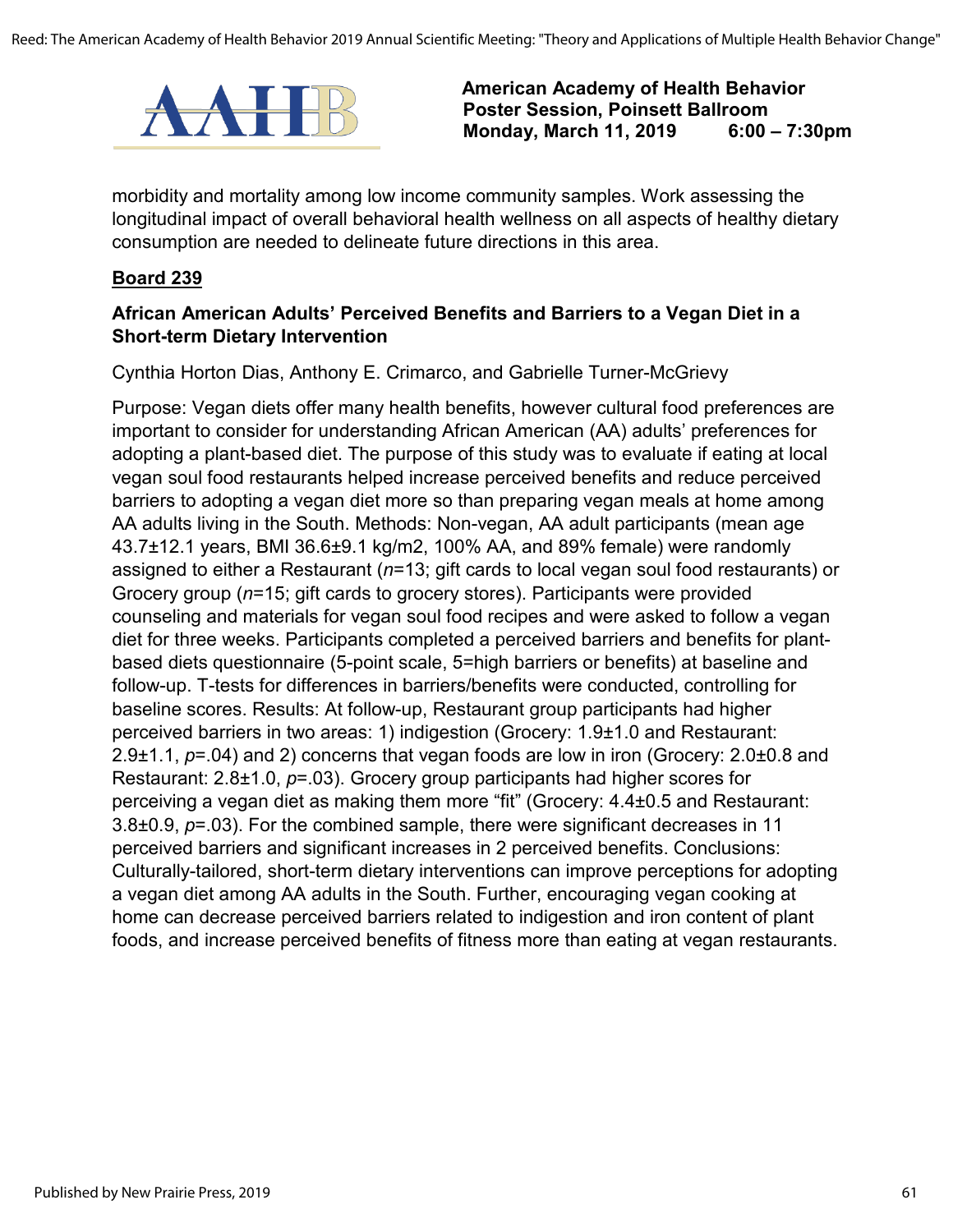

## **Board 240**

## **Co-associations between Maternal Monitoring of Fruit and Vegetable Intake and Sugar-sweetened Beverage Consumption among a Sample of Low-income Hispanic Mothers**

Paul Branscum, Karina Lora, and Daphne C. Hernandez

Purpose: The etiology of obesity is complex, and a growing body of research suggests that multiple behavior change interventions have a stronger impact than single behavior change interventions. Two behaviors related to childhood obesity in the Hispanic community are a lack of fruit and vegetable (FV) intake and high sugar-sweetened beverage (SSB) consumption. The purpose of this study was to evaluate theory-based determinants of monitoring practices of Hispanic mothers, using theoretical antecedents from two behaviors: those related to FV and SSB consumption. The Reasoned Action Approach was used as a theoretical framework. Methods: A valid and reliable survey was distributed to Hispanic mothers (*n*=238) of 2 to 5-year-old children, evaluating monitoring practices, intentions, attitudes, perceived norms, and perceived behavioral control (PBC) related to FV and SSB consumption. Two models were constructed using structural equation modeling, by allowing attitudes, perceived norms, and PBC of both behaviors to predict intentions for both behaviors, and PBC and intentions to predict monitoring practices of FV and SSB. Results: Both models had adequate fit [FV (CFI=0.973; GFI=0.980; RMSEA=0.121); SSB (CFI=0.994; GFI=0.993; RMSEA=0.066)]. PBC for both FV and SSB monitoring significantly predicted monitoring for SSB, while FV intentions was the only significant predictor for monitoring of FV. Conclusions: Results from this study provide evidence that among Hispanic mothers, monitoring behaviors related to the development of childhood obesity influence each other. It also appears that to promote SSB monitoring, more implementational strategies (i.e., skills-based interventions) are warranted, while to promote FV monitoring, more motivational strategies are warranted.

### **Board 241**

## **Food Insecurity Predicts Heavier Weight Preferences among White and Hispanic Women and Men, but Not among Black Women or Men**

### Layton Reesor and Daphne C. Hernandez

Purpose: While research suggests that food insecurity (FI) and obesity co-exit, it is unknown whether a heavier weight status is preferred by FI individuals. It is possible that FI individuals view a heavier body composition as protective against their inconsistent access to adequate nutrition. Therefore they may desire a heavier body composition. Also, weight preferences have been shown to differ by sex and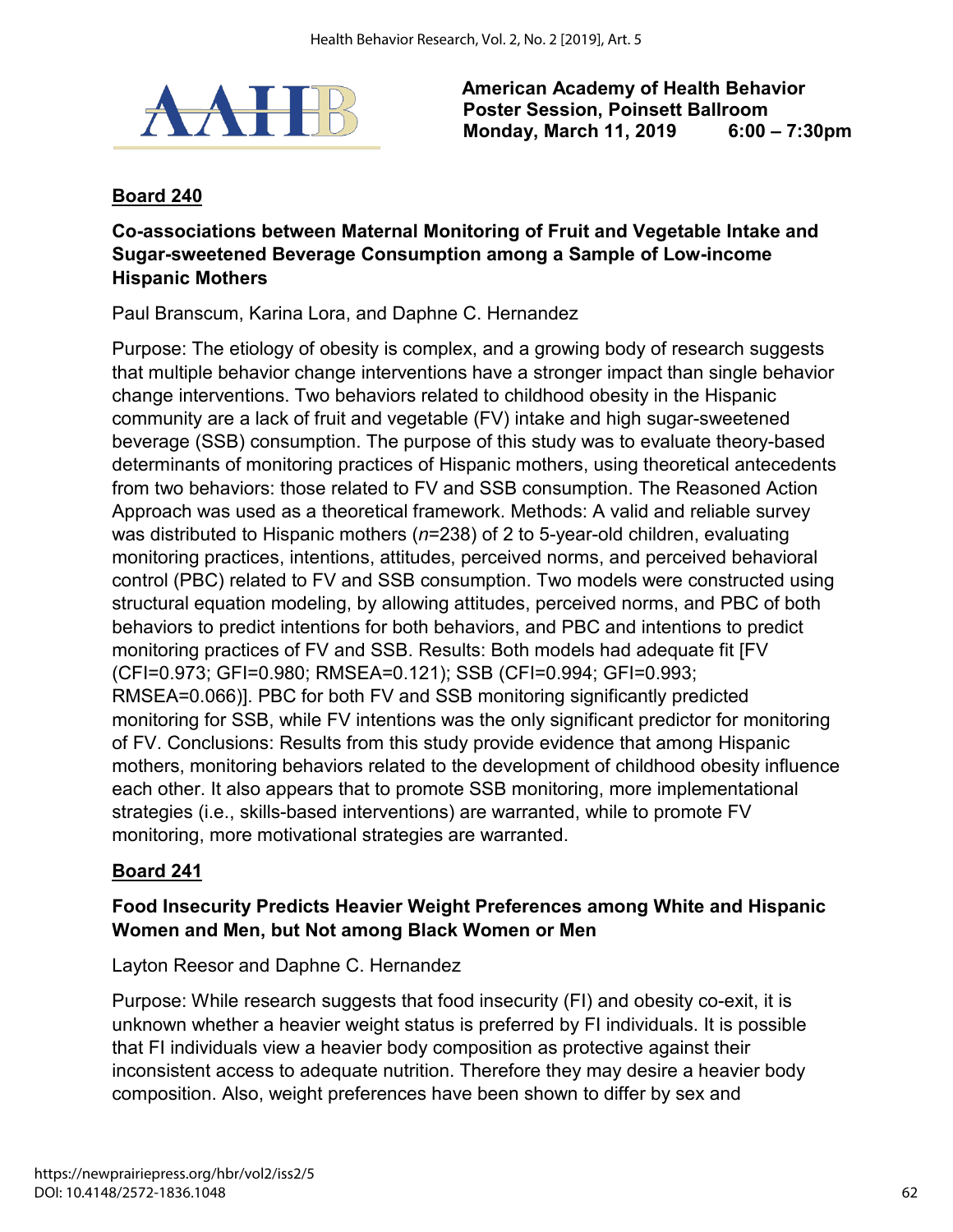

race/ethnicity. The purpose of this study is to evaluate whether FI is related to heavier weight preference and whether this relationship differs by sex and race/ethnicity. Methods: Using the National Health and Nutrition Examination Survey (2005-2014), non-aging adults (ages 20-59) most at risk for food insecurity (Federal Poverty Level (FPL)< 3.00%) with complete data on target variables were included (*n*=4,719 women; 4,164 men). Logistic regression analyses were conducted to evaluate whether FI predicted heavier weight preference. Models were stratified by race/ethnicity and sex and controlled for weight status, age, nativity, relationship status, education, employment, income, and health insurance. Results: Among women, FI was associated with increased odds of desiring to be heavier among whites (OR=2.15; 95%CI 1.12 – 4.11) and Hispanics (OR=1.98; 95%CI 1.16 – 3.37) but not among blacks (OR=1.40; 95%CI 0.83 – 2.34). Among men, FI was associated with increased odds of desiring to be heavier among whites (OR=1.91; 95%CI 1.35 – 2.71) and Hispanics (OR=1.59; 95%CI 1.02 – 2.49) but not among blacks (OR=0.85; 95%CI 0.57 – 1.26). Conclusions: FI was a significant predictor of heavier weight preference among white and Hispanic women and men, but not among black women or men. Those who desire a heavier body composition may engage in more obesogenic behaviors. Health care practitioners need to address weight preferences when providing weight management education to food insecure white and Hispanic individuals.

### **Board 242**

### **Connecticut Policymakers Do Not Perceive Tobacco as an Important Community Issue**

#### Anna Greer and Ann-Uriel Knausenberger

Purpose: Tobacco use is a significant issue in Connecticut (CT). Over the last 18 years, however, CT has spent less than 1% of the dollars provided annually from the tobacco Master Settlement Agreement on smoking cessation services. In order to gauge readiness for policy change to address this issue, we examined state representatives' and senators' (hereafter, elected officials) and municipal health directors' perceived importance of tobacco in the context of 22 other community issues in CT. Methods: For this cross-sectional study, 74 elected officials (40.7% response rate) and 47 health directors (62.7% response rate) completed a questionnaire to rate their perceived importance for 23 community issues, including tobacco. Chi-square tests were used to examine associations between perceived importance of tobacco (important/not important) and respondent type (elected official/health director). Results: Compared to elected officials, health directors more often perceived tobacco to be an issue of importance with 70.2% of health directors and 30.0% of elected officials perceiving tobacco to be an issue of importance in CT (*p*<.001). Neither group perceived this issue to be one of the three most important issues in CT. Health directors perceived drug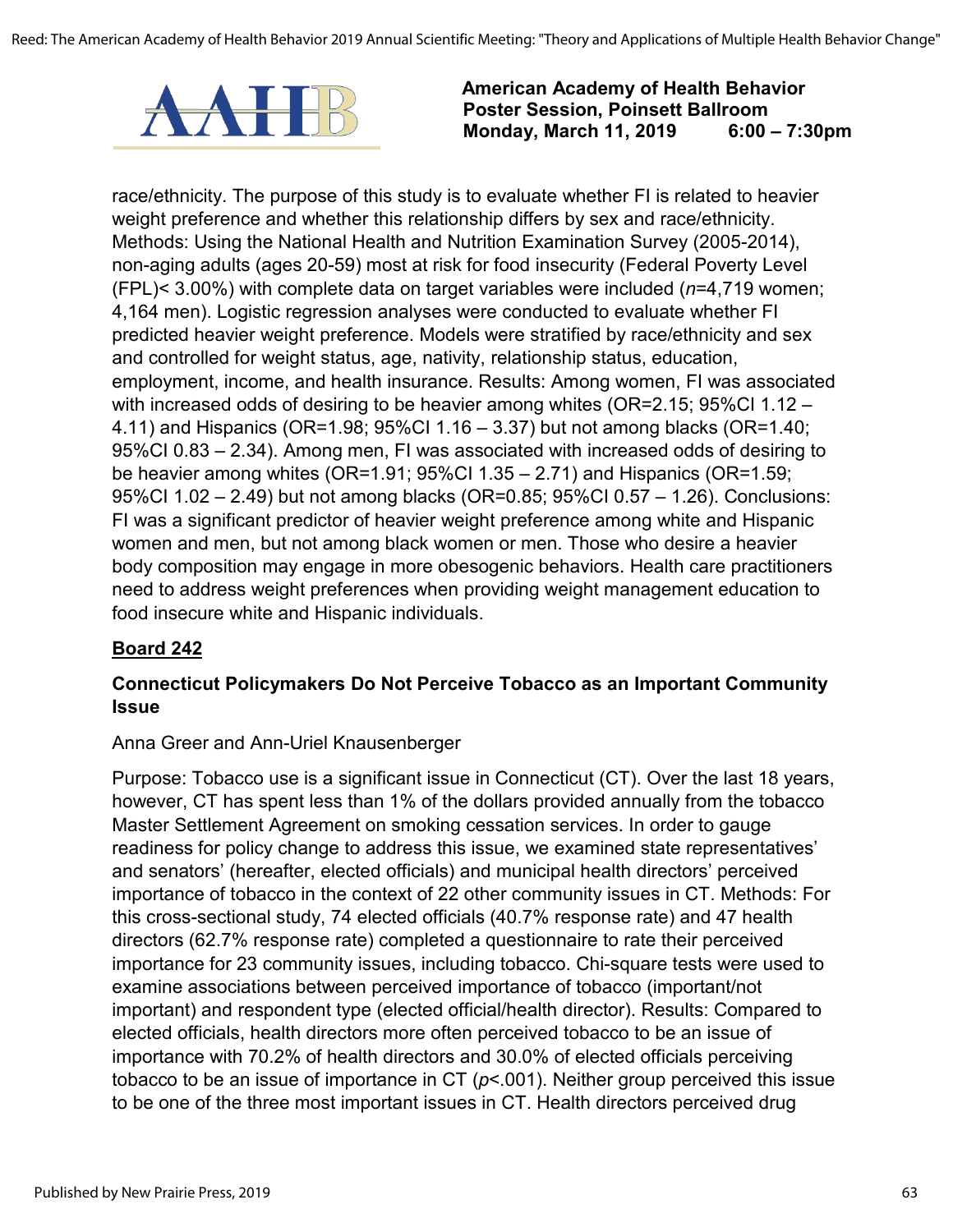

abuse (100.0%), obesity (97.8%), and high taxes (83.0%) as most important and elected officials perceived lack of good jobs (93.2%), drug abuse (90.5%), and cost of living (81.4%) as most important. Conclusions: In CT, health directors more often perceive tobacco use as an important issue than do elected officials. Efforts to develop tobacco policy in CT must include education about the relative importance of tobacco as a community issue in CT.

## **Board 243**

### **Rapid Consumption of Supersized Alcopops: An Examination of YouTube Videos**

Matthew E. Rossheim, Kwynn M. Gonzalez-Pons, Dennis L. Thombs, David H. Jernigan, Adam E. Barry, Ryan D. Treffers, Kaylin M. Greene, and Allison M. Yurasek

Purpose: Supersized alcopops (e.g., Four Loko) are a class of high alcohol-by-volume (abv) sugar sweetened, ready-to-drink beverages. The Federal Trade Commission contends that consuming a single supersized alcopop in one sitting is unsafe, given that they contain roughly five standard drinks. Alcohol intoxication is impacted not only by total alcohol consumed, but also speed of ingestion. However, research has yet to examine whether people consume an entire can of these products, how rapidly they consume them, and the context in which these drinking episodes occur. Methods: Two coders examined 161 user-generated YouTube videos. Videos were identified using the search terms "four loko" and "4 loko" in combination with: "chug," "shotgun," "funnel," and "bong." The analysis sample was comprised of 116 supersized alcopop chugging instances. Results: The sample was mostly male (98%). All events took place either inside a residence (73%) or outdoors (27%). One in seven of these videos depicted drinking while alone. Most chug attempts involved one can; however roughly 1 in 12 (8.6%) involved consuming multiple Four Lokos in one drinking event. Most chug attempts were successful (overall 91%). Each of the 106 successful chug attempts – including the nine instances involving two or three Four Lokos – took less than two minutes to complete. BAC estimates (based on sex, drinks consumed, drinking duration, and estimated body weight) ranged from 0.06 to 0.35 g/dL. Conclusions: There are many publicly available videos portraying high-risk drinking of supersized alcopops. These videos depict people consuming an entire can (or multiple cans) of supersized alcopop within a very short duration of time. These high-risk drinking models may have disinhibitory effects on viewers. Better regulation of supersized alcopops is needed to prevent hazardous consumption among young people, and better regulation of social media content is needed to prevent modeling of risky drinking behaviors to youth.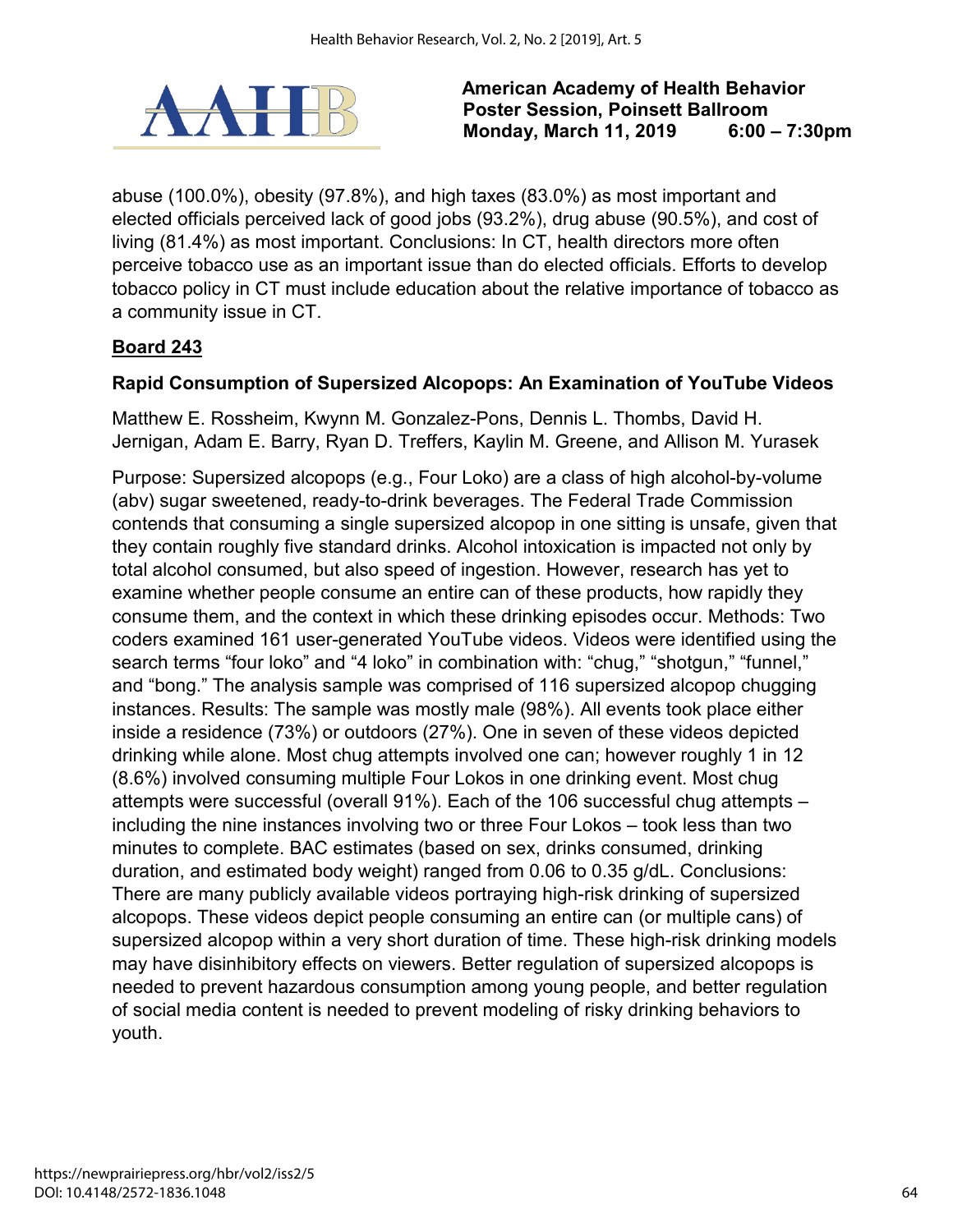

#### **Board 244**

## **The Role of Perceived E-cigarette Harmfulness in Mediating the Association between E-cigarette Relative Advantages and Use Behaviors among U.S. Young Adults**

Su-Wei Wong and Hsien-Chang Lin

Purpose: E-cigarette use among U.S. young adults is prevalent. Manufacturers and retailers claim e-cigarettes to be more affordable, more socially acceptable, and less addictive than cigarettes, which has predominated young adults' understanding of the relative advantages of e-cigarettes. However, the potential harm of e-cigarettes was not adequately informed. Although studies have shown that perceptions of e-cigarettes are associated with e-cigarette use, the mechanisms that associate e-cigarette perception and use remain unclear. This study examined these associations and how perceived ecigarette harmfulness plays a role as a mediator. Method: This study adapted the Health Belief Model as the conceptual framework to guide construct and variable selection. Current young adult e-cigarette users aged 18-24 (*n*=963) were extracted from the Population Assessment of Tobacco and Health survey Wave 1 (2013-2014) and Wave 2 (2014-2015). Mediation analyses using natural effect models with bootstrap variance estimation were conducted to examine the associations between e-cigarette relative advantages at Wave 1 and current e-cigarette use status and frequency at Wave 2, mediated by perceived e-cigarette harmfulness. Results: Participants considering e-cigarettes to be relatively advantageous at baseline had higher odds of later e-cigarette use status (OR=1.31, *p*<.01) and higher past-month use frequency (*β*=1.54, *p*<.001). Perceived harmfulness mediated the aforementioned associations (indirect effect to use status: OR=1.24, *p*<.001; indirect effect to past-month use frequency: *β*=1.27, *p*<.001). Conclusions: Perceived relative advantages of e-cigarettes are associated with higher odds of e-cigarette use and higher use frequency, where perceived harmfulness mediates these associations. While young adults have obtained disproportionately more information about the advantages of e-cigarettes from manufacturers and retailers, policies (e.g., warning label requirements) and educational interventions (e.g., awareness campaigns) that enhance the understanding of ecigarettes' harmfulness are needed. Future studies that investigate the longitudinal effects of e-cigarette use on health outcomes are warranted.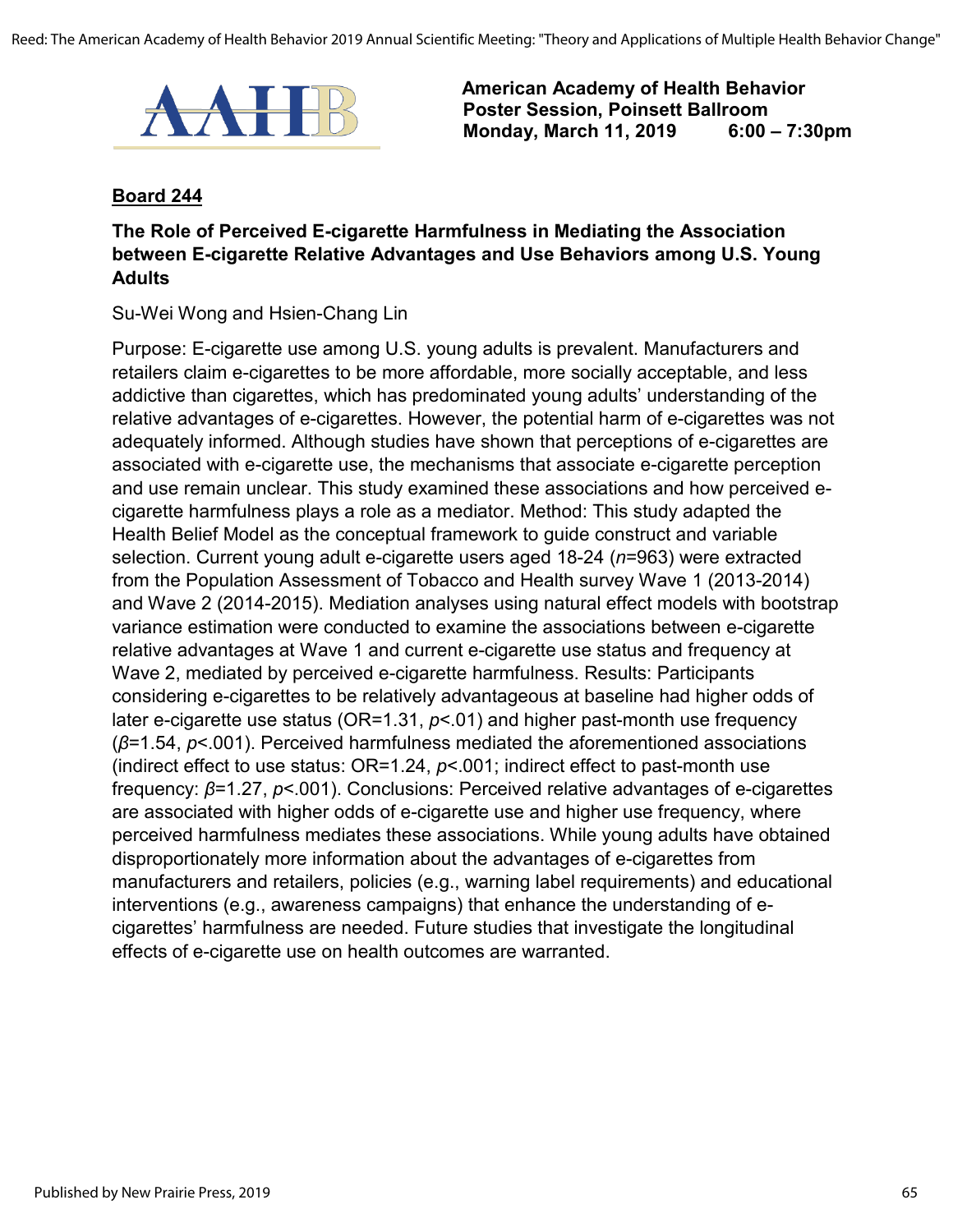

# **Board 301\***

#### **Pinterest Homemade Sunscreens: A Recipe for Sunburn**

Julie Williams Merten**\***, Kristi J. Roberts, Jessica L. King, and Lara B. McKenzie**\***

Purpose: Social media, specifically Pinterest with more than 175 million users, has changed the way people seek and share health information. Recent consumer interest in natural personal care products has led to an increase of shared recipes for homemade products including sunscreen. Homemade sunscreen products are risky because they are not regulated or tested for efficacy like commercial sunscreens. With rising skin cancer rates, the use of effective broadband sunscreen is critical to protect the skin from UV radiation and reduce incidence of skin cancer. This study used directed content analysis to examine how homemade sunscreens were portrayed on Pinterest, a social media website used to bookmark online content. Methods: Using the search terms *homemade sunscreen* and *natural sunscreen,* researchers sampled every fifth pin to collect 189 relevant pins. A codebook was developed, pilot tested, and used to code pins. Two researchers coded pins and interrater reliability was established at 90%. Results: Of the 189 pins, the majority of pins (95.2%) positively portrayed the effectiveness of homemade sunscreens and 68.3% recommended recipes for homemade sunscreens that offered insufficient UV radiation protection (defined as not being broad spectrum and below SPF of 15). Sun Protection Factor (SPF) claims were made in 33.3% of pins with a range of SPF 2 to SPF 50. In this sample of pins, 41.8% of pins had been saved by other users ranging from one to more than 21,000 times. Conclusions: Social media is a powerful source of health information. However, there is evidence of misleading and potentially dangerous sunscreen information being propagated. This study revealed widespread interest in and acceptance of insufficient sun protection information. There was minimal information from reliable public health sources represented. Pinterest and the interest in homemade recipes for sunscreen present an opportunity for public health professionals to engage on social media.

**\***Research Scholars Mentoring Program

### **Board 302**

#### **The Federal Trade Commission's Mandated Labeling Fails to Inform Consumers**

Matthew E. Rossheim, Allison M. Yurasek, Kaylin M. Greene, Kwynn M. Gonzalez-Pons, Adam E. Barry, Candace Nelson, Helen A. Zeraye, Ryan D. Treffers, Dennis L. Thombs, and David H. Jernigan

Purpose: Four Loko is a ready-to-drink beverage with high alcohol-by-volume (abv). In 2013, the Federal Trade Commission (FTC) mandated the addition of an alcohol facts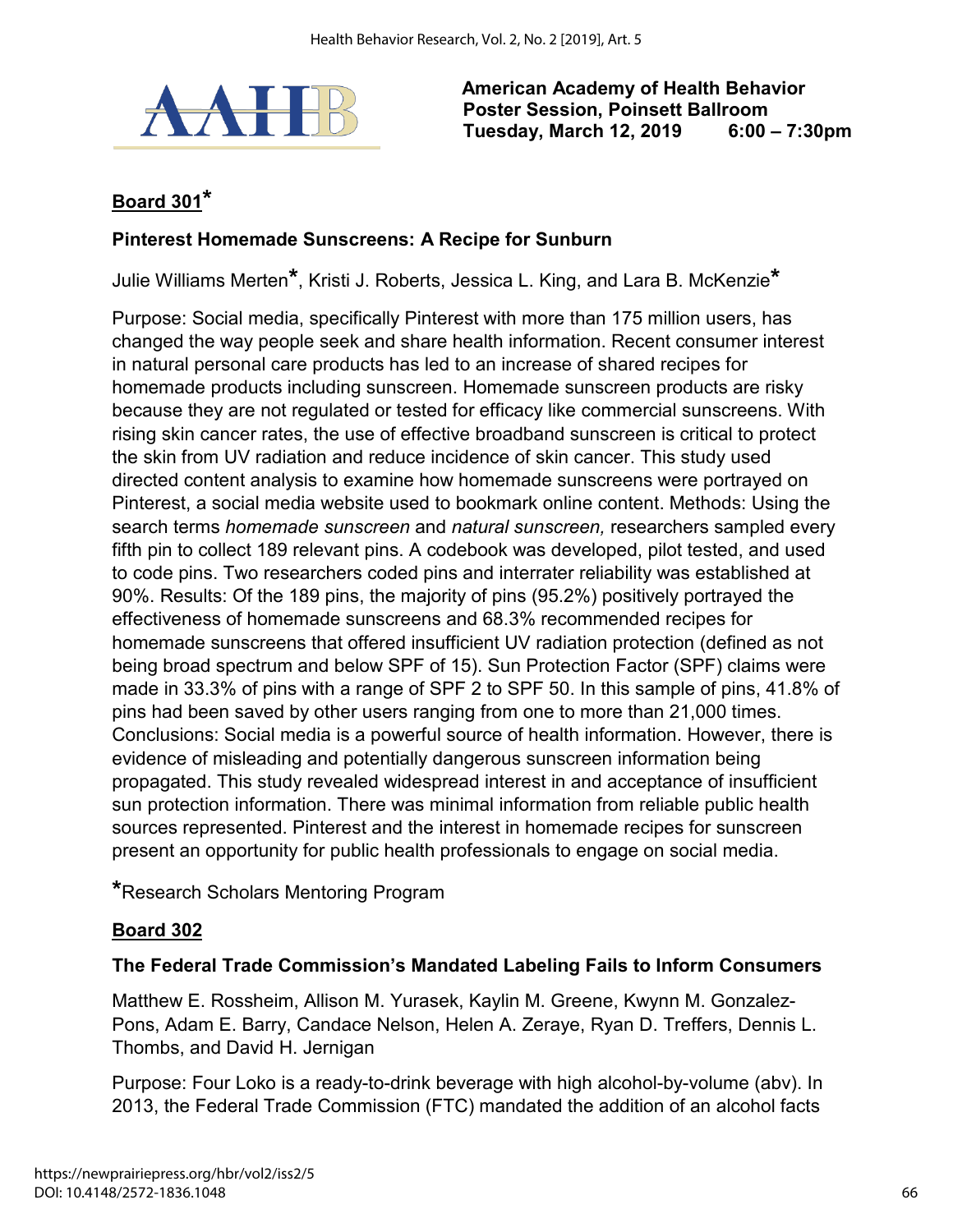

label on Four Loko to delineate the number of standard drinks in the product. However, this information is presented as "servings per container," which may be unclear. The current study examined whether college students understand the mandated labeling and can accurately estimate the number of standard drinks in each can. Methods: Classroom surveys were administered to undergraduate student drinkers in three states. Respondents (*n*=872) were provided an empty 23.5 ounce Four Loko can and asked to determine the number of standard drinks it contained, in regular beer (e.g., Budweiser) equivalents. In Florida and Virginia, Watermelon Four Loko contains 4.7 standard alcoholic drinks; whereas in Montana it contains 3.2 standard alcoholic drinks. Results: Across Florida and Virginia, more than 40% of respondents underestimated the alcohol content of Four Loko by two or more standard drinks, whereas fewer than 5% in Montana did. In logistic regression analysis, the following were associated with greater odds of underestimating Four Loko's alcohol content by at least two standard alcoholic drinks: being female (OR=2.8), having never seen or heard of Four Loko before (OR=2.9), having never consumed Four Loko before (OR=1.6), and residing in Florida or Virginia (therefore being presented with a higher abv version; OR=17.0). Similar findings were observed for the sub-sample of students who reported past consumption of Four Loko. Discussion: Findings suggest that college students significantly underestimate the alcohol content of Four Loko, despite bearing the FTC required product labeling intended to communicate this information. Consumers appear to be estimating alcohol content based on the volume of the product rather than its abv or labeling. Thus, limiting the abv could improve consumers' estimation of alcohol content.

## **Board 303\***

## **An Ecological Exploration of Factors Influencing University Employees' Use of Height-Adjustable Desks**

Amanda Wilkerson**\***, Shristi Bhchhibhoya, Adriana Dragicevic, and M. Renée Umstattd Meyer\*

Purpose: Prolonged time spent in sedentary behavior is recognized as a significant public health challenge. The workplace is one important context to address sedentary behavior since the majority of U.S. adults' time is spent in this setting. Research calls for the incorporation of an ecological perspective to investigate influences on sedentary behavior. Recent health behavior interventions have utilized environmental changes, including height-adjustable (i.e., sit-to-stand) desks to reduce sedentary behavior. However, minimal information is available concerning factors that impact use of heightadjustable desks outside of an intervention framework. This study used qualitative interviews to explore factors that facilitate or inhibit height-adjustable desk use in the workplace. Methods: Thirty-seven university employees (89% staff; 51% female) who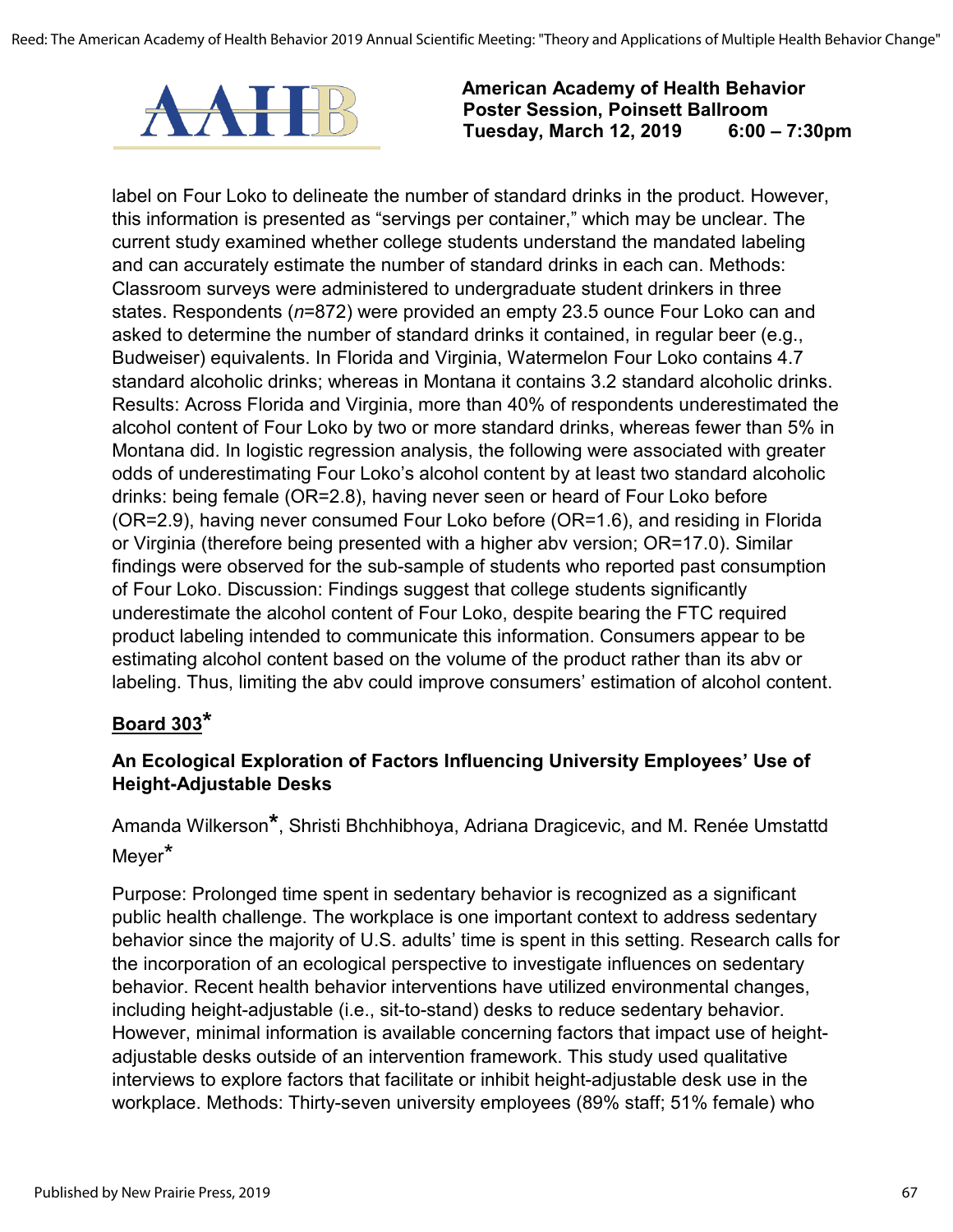

self-reported using a height-adjustable desk participated in individual interviews that examined workplace-related factors that influence use of height-adjustable desks. Interviews were audio-recorded, transcribed, and coded for themes using NVivo Version 11.4.3. Results: Participants identified barriers and facilitators impacting regular use of the device across multiple ecological levels. At the intrapersonal level, common facilitators included awareness about standing, reminders, body cues, and an established routine. Conversely, common barriers included forgetfulness, lack of knowledge, pain, and uncomfortable footwear. At the interpersonal level, co-worker use of a standing desk and co-worker social support were facilitators; whereas, the intimidation of standing in a professional setting was a barrier. At the institutional level, access to height-adjustable desks at work and a wellness culture in the workplace were identified as common facilitating factors. However, the built environment (i.e., desk space, office furniture), job demands, and cost emerged as common institutional-level barriers. Conclusions: Findings from this study provide important insight for researchers and practitioners who are developing workplace interventions that incorporate heightadjustable desks. Researchers should consider factors identified in this study when creating intervention strategies to initiate and maintain use of these devices.

**\***Research Scholars Mentoring Program

# **Board 304\***

## **Health Behaviors among University Employees: Insights and Opportunities for Improvement**

Samuel D. Towne**\***, Yuxian Du, Matthew Lee Smith**\***, and Marcia G. Ory

Purpose: Understanding the health status of those working for large organizations with an international reach is of interest to several key stakeholders. Organizations with thousands of employees, such as universities, are of interest to several key stakeholders given approximately 3.9 million staff were employed in postsecondary institutions in 2010. Given the diversity of staff employed in university settings, we aimed to identify health-related outcomes of employees at a large university in the southern United States. Methods: We analyzed survey data collected through online surveys distributed to all benefits-eligible employees (*n*=1,249; response rate approx. 14%). We identified several health-related outcomes and sociodemographics. Descriptive statistics were used to describe survey results. Results: Overall, the largest age group were those aged 30-39 (26%) and 40-49 (25%), with approximately 71% female, and approximately 75% non-Hispanic white. Overall, approximately 23% made less than \$50,000 per year and 26.2% had less than a 4-year degree. Less than 1% were currently uninsured. In terms of selected health behaviors, we identified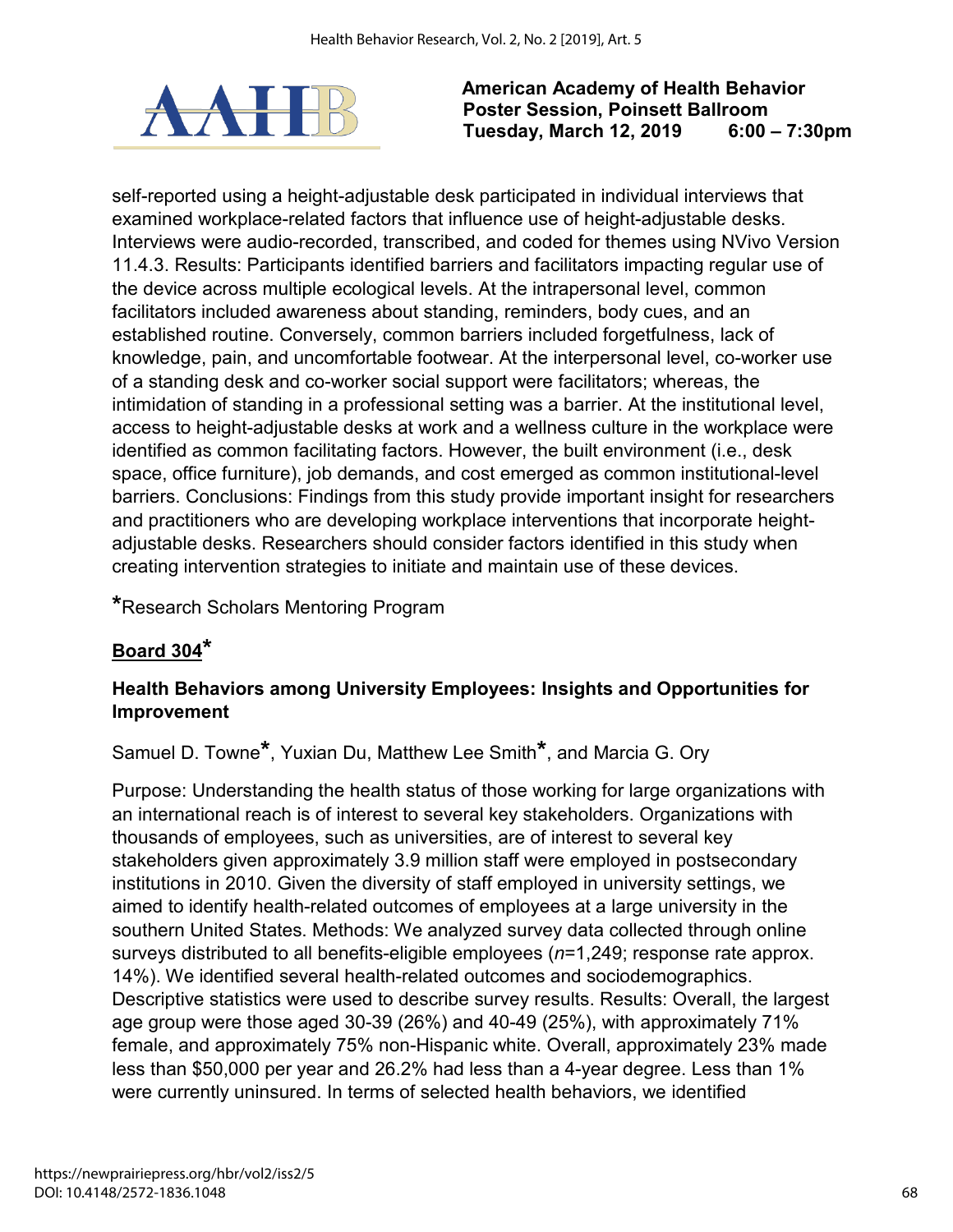

approximately 20% reported texting while driving at least some of the time, with nearly 100% reporting using a seatbelt often or always. In terms of health screening, approximately 73% reported getting their recommended health screenings often or always, while approximately 58% reported getting an annual flu vaccine often or always. Further, approximately 29% reported not knowing their last measured cholesterol levels and 15% did not know their last blood pressure measurement. Conclusions: These results suggest significant opportunities for improvement in terms of screening and flu vaccinations and being aware of one's last measured cholesterol and blood pressure levels. This is of interest, as even among a population with nearly 100% having healthcare insurance and with nearly three-quarters having at least a 4-year college degree, significant gaps in getting critical health-related preventative measures existed.

**\***Research Scholars Mentoring Program

### **Board 305**

### **A Chain Reaction: Middle Schoolers Reflect on their Social Environment through Acts of Kindness**

Sarah Griffin, Laura Rolke, Jackie Cassidy, Jacqueline Forrester, Kerry Sease, Mackenzie Stuenkel, Kerry Howard, and Megan Shropshire

Purpose: Social environments influence health behaviors through a myriad of social support activities and social norms that provide guidance about acceptable and unacceptable behaviors. We conducted a kindness chain activity to better understand how middle school students frame their social environment and describe what is considered socially supportive. Methods: In this activity, we asked students in three Title One middle schools in Greenville, SC to anonymously reflect on and acknowledge memorable acts of kindness that they witnessed or experienced in their school. They shared this information by writing a short description of the act(s) on a piece of paper that would become part of a kindness chain at their school. In total, 527 student answers were collected, representing 15% to 34% of students at each school. We conducted an inductive followed by a deductive thematic analysis based on social norms and social support theory. Results: Overwhelmingly, students described acts reflecting social norms of sharing, positive self-identity, and academic progress. Students predominantly described acts from other peers followed by acts from teachers and family members. Emotionally supportive actions included acts such as friends consoling them during times of sadness, friends listening to them, or someone sharing a smile on a bad day. Examples of appraisal support were friends telling each other they are smart, teachers encouraging them on an assignment, and peer comments about personal features or clothing. Tangible support was described in a wide variety of acts such as holding the door for someone, sharing a pencil or lunch money, or providing a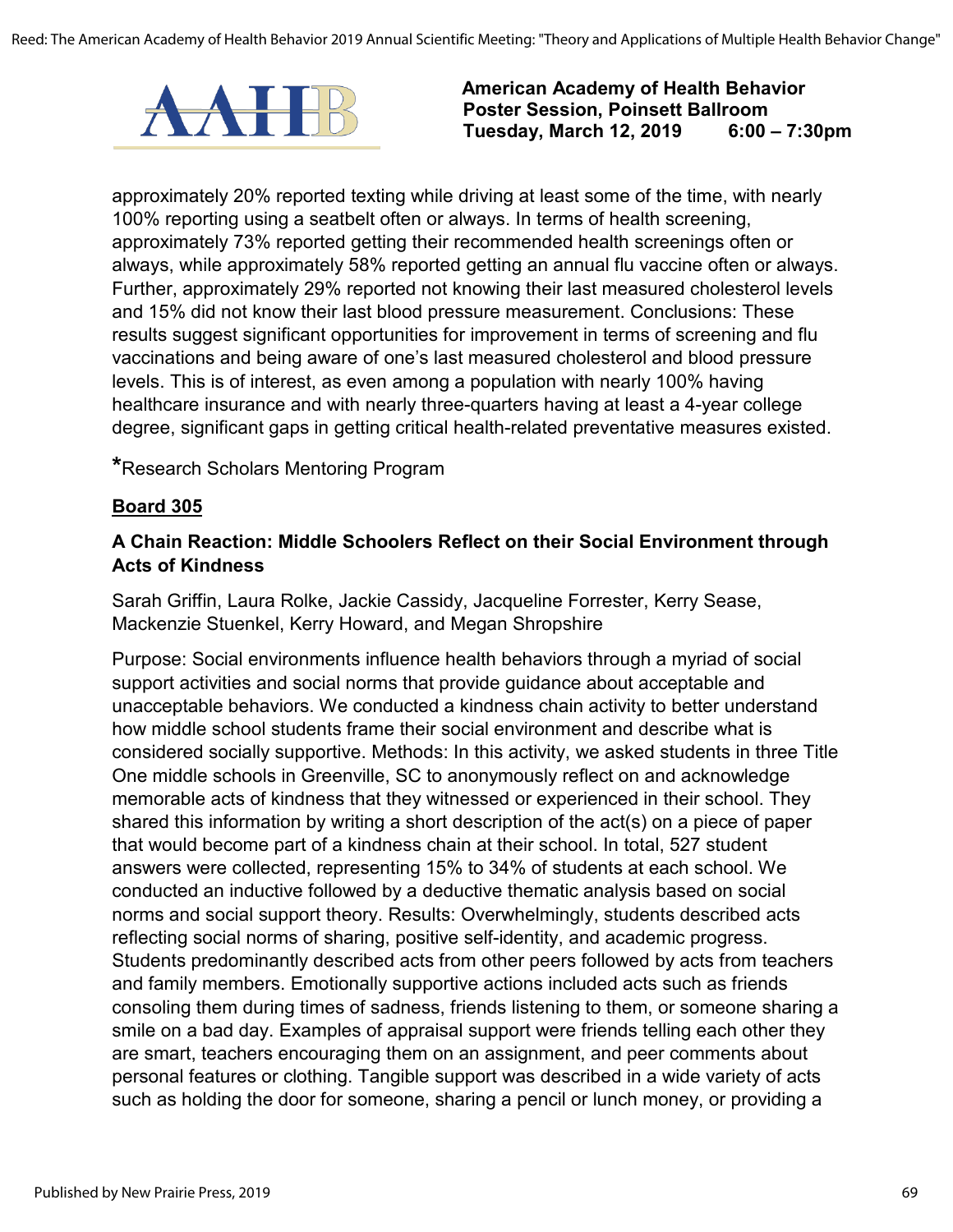

place to live. Finally, informational support was mostly focused on school work or how to navigate a social situation with a friend. Conclusions: Activities that help students voice their perceptions of social norms and acts of social support provide rich opportunities to learn about adolescent views and opportunities for adolescent self-reflection.

## **Board 306**

## **Differential Effects of Pain Relief and Patients' Attitudes on Patients' Satisfaction**

Shinduk Lee, Matthew L. Smith, Deborah V. Dahlke, Nicole Pardo, and Marcia G. Ory

Purpose: Perceived treatment effectiveness is considered as a key factor contributing to patient satisfaction. However, empirical studies show conflicting findings about the relationship between pain relief and patient satisfaction. There is a gap in our understanding regarding the relationship between pain relief and patient satisfaction. This study addresses this gap by examining the differential effects of pain relief on patient satisfaction based on patients' attitudes. Methods: Between November and December of 2017, a cross-sectional survey was collected from 203 adults (18 years or older). This study included participants who experienced any chronic pain during the past six months (*n*=178). Participants rated their satisfaction with pain care, pain relief, and patients' attitudes (treatment decision participation and confidence in their physicians). Multiple linear regression models were used to examine whether patients' attitudes moderated the effects of pain on patient satisfaction. All models were adjusted for age, education, and frequency of chronic pain. Based on the preliminary analyses (e.g., descriptive statistics, scatter plots, and bivariate correlation), separate models were performed for participants who reported low (median or lower) and high (greater than median) pain relief. Results: The majority were 55 years old or older (53%) and non-Hispanic white (97%). Among patients who reported low pain relief, pain relief (*β*=12.29, *p*<.001) and patients' confidence in their physicians (*β*=4.91, *p*=.031) were positively associated with patient satisfaction. Among patients who reported high pain relief, pain relief (*β*=4.40, *p*=.002) positively predicted patient satisfaction. Patients' confidence in their physicians positively moderated the effects of pain relief on patient satisfaction among patients who reported low pain relief (*β*=16.82, *p*=.006), but not among patients who reported high pain relief (*p*=.275). Discussion: This study suggests that interventions to improve patients' confidence in their physicians can enhance patient satisfaction, particularly among patients who do not experience much pain alleviation through their pain treatment.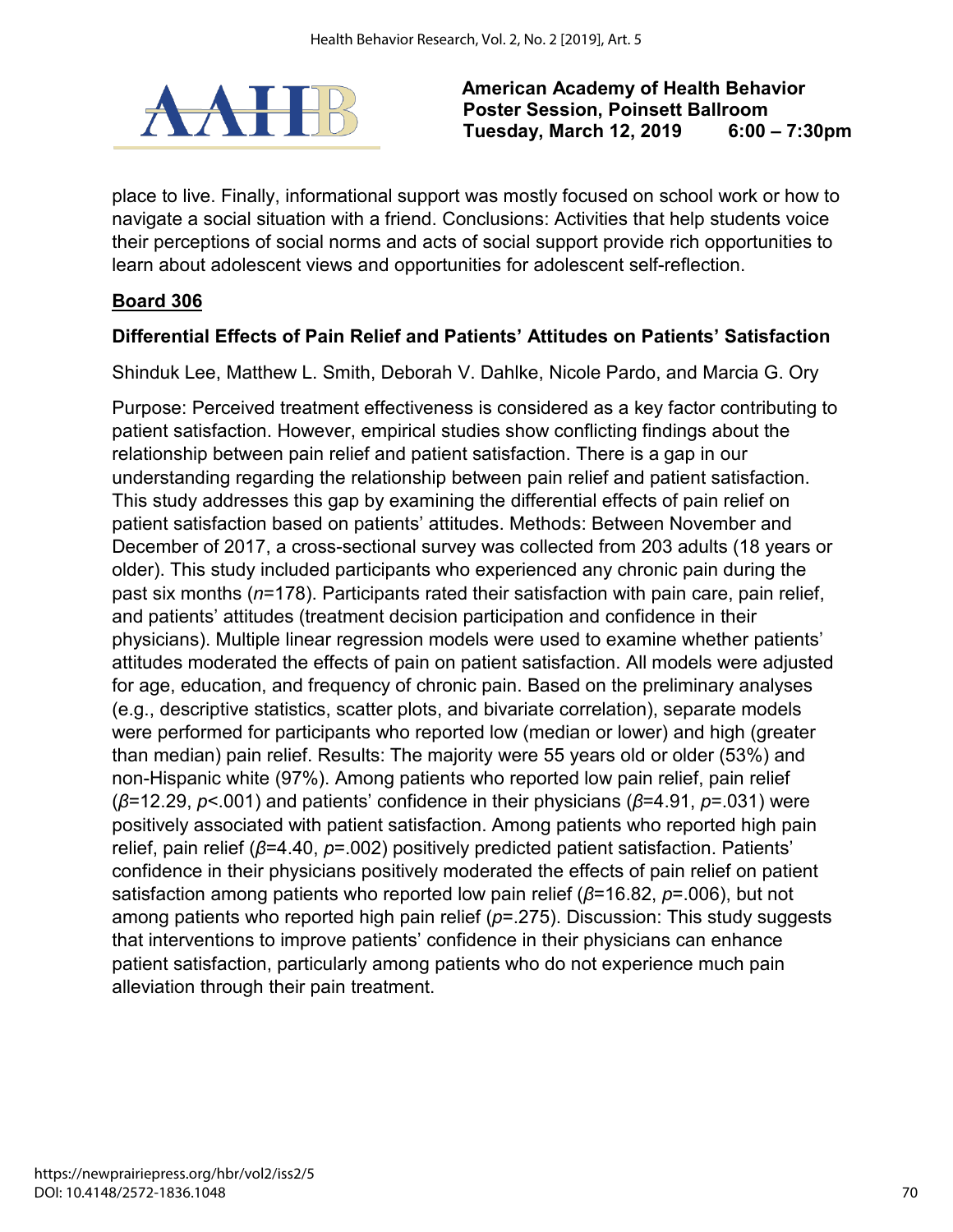

#### **Board 307\***

#### **Combating the Opioid Crisis with Non-pharmacological Pain Self-management Programs**

Matthew Lee Smith**\***, Marcia G. Ory, Angelica Herrera-Venson, Lixian Zhong, Shinduk Lee, Samuel D. Towne**\***, Kathleen Cameron, Kristie Kulinski, and Kate Lorig

Purpose: As the opioid crisis continues to plague older adults, community-based interventions are needed to help older adults manage chronic pain and reduce unnecessary pharmaceutical use. This study: (1) describes the Chronic Pain Self-Management Program (CPSMP) as a non-pharmacological solution to complement existing pain management strategies; and (2) assesses the national dissemination of CPSMP relative to opioid-related indicators by county. Method: Hosted over a 6-week period, CPSMP is a face-to-face, small group workshop that helps adults learn techniques to manage their pain and related symptoms. CPSMP data were collected as part of a larger federally-funded national dissemination of disease self-management programs. Data were collected by grantees and transferred to a national data repository. Opioid-related data were compiled from the CMS Medicare Part D Opioid Prescribing Tool and CDC Multiple Cause of Death database. Based on the national dissemination of CPSMP and reporting timelines for nation-wide opioid estimates, all data were limited between 2009 and 2016. Independent-samples t-tests helped assess CPSMP delivery by opioid prescription and death rates. Geographic information system (GIS) geospatially represented reach based on opioid-related indicators. Results: Overall, 4,798 CPSMP participants enrolled in 551 workshops across 34 states (249 counties). There were 5,600,068,636 opioid-related claims (prescriptions/refills) and 203,247 opioid-related deaths. Over 28% of deaths were among those ages 50+ (crude rate of 6.8 per 100,000). On average, opioid-related claims (*t*=-7.88, *p*<.001), prescription rates (*t*=-4.95, *p*<.001), and deaths (*t*=-7.46, *p*<.001) were significantly higher in counties that offered CPSMP relative to those that did not. Conclusions: Findings indicate that CPSMP is being delivered in larger communities that are disproportionately impacted by the opioid crisis. However, substantially more participation is needed to influence county-level opioid death rates. Efforts are needed to expand CPSMP dissemination as an alternative to pharmaceutical interventions for adults with chronic pain in community and healthcare settings.

**\***Research Scholars Mentoring Program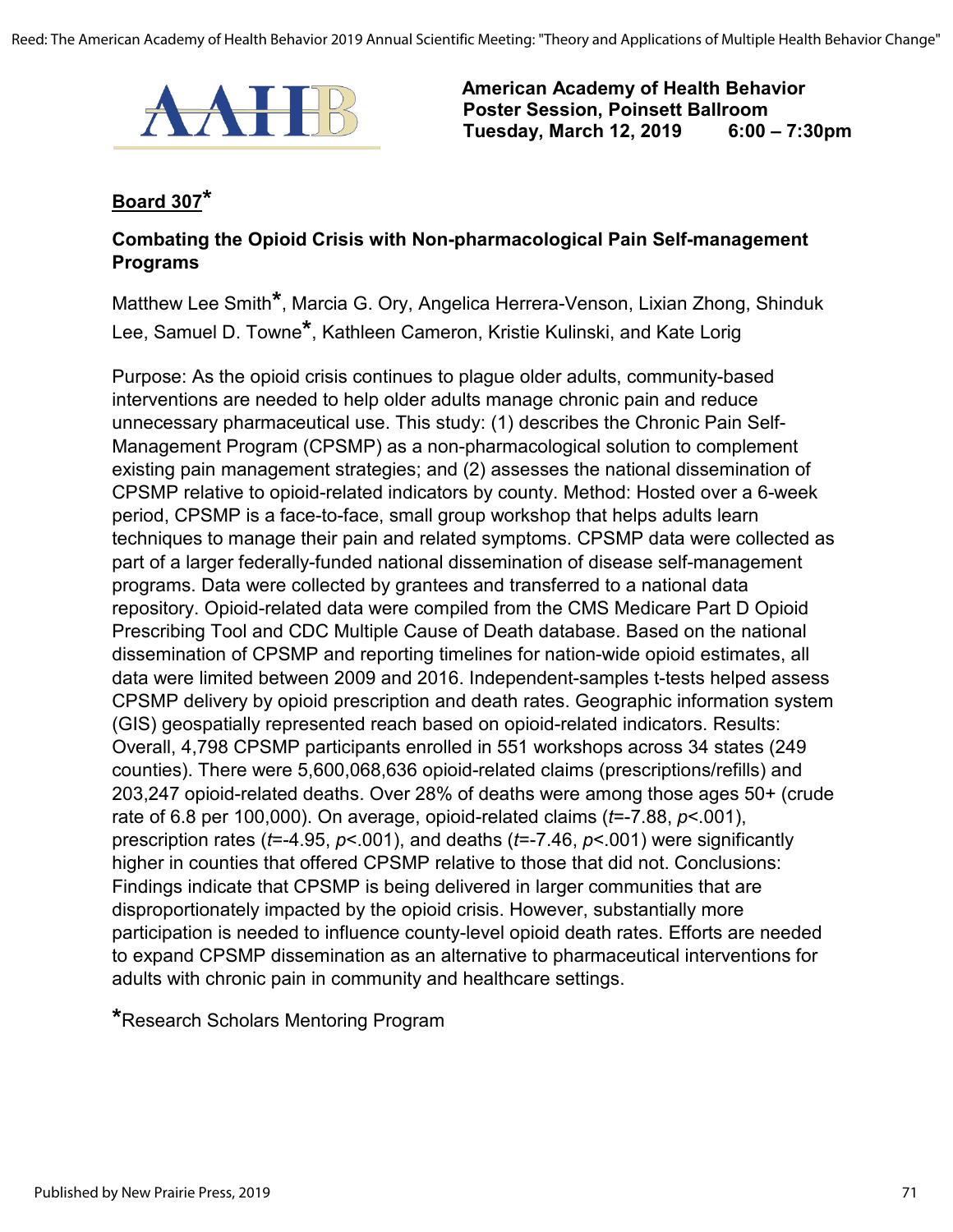

# **Board 308\*\***

#### **Electronic Cigarette Acquisition Means among Adolescent Daily Users**

Ashley L. Merianos**\*\***, Roman A. Jandarov, Jonathan D. Klein, and E. Melinda Mahabee-Gittens

Purpose: Electronic cigarette (e-cigarette) use has grown exponentially from 2011 to 2017, with 0.39 million middle school and 1.73 million high school students reporting past 30-day use. Examining where daily users acquire their e-cigarettes may help inform regulatory actions addressing adolescent initiation, use, and cessation of ecigarette product use. Our study aim was to examine the relationship between ecigarette acquisition means and daily e-cigarette use among U.S. adolescent current users. Methods: We conducted secondary analysis of the 2016 National Youth Tobacco Survey, a nationally representative survey of U.S. middle school and high school students, which included 1,579 youth who reported current e-cigarette use. Acquisition means included commercial (e.g., vape shop) and social (e.g., friends) sources. Multivariable logistic regression models were performed adjusting for sex, race/ethnicity, grade level, e-cigarette initiation age, and current flavoring use. Results: A total of 13.6% of participants reported current daily e-cigarette use. Compared to nondaily users, daily users were significantly more likely to acquire e-cigarettes from the following sources (*p*<.01): drug store (adjusted odds ratio [aOR]=5.2, 95% confidence interval [CI]=2.6-10.6), vape shop/store that only sells e-cigarettes (aOR=4.4, 95%CI=3.1-6.2), mall/shopping center kiosk or stand (aOR=3.3, 95%CI=1.7-6.3), gas station/convenience store (aOR=2.7, 95%CI=1.8-4.2), grocery store (aOR=2.7, 95%CI=1.2-5.9), or another place not listed (aOR=3.2, 95%CI=1.8-5.8). Daily users were also 2.5 times more likely (95%CI=1.6-3.9; *p*<.001) to acquire e-cigarettes from the Internet than nondaily users. Conversely, daily users were less likely to acquire ecigarettes from friends than nondaily users (aOR=0.3, 95%CI=0.2-0.4; *p*<.001). Conclusions: Daily users were more likely to acquire e-cigarettes from commercial or Internet sites and less likely to acquire e-cigarettes from friends than nondaily users. Local and state jurisdiction could reduce adolescent access by adopting 21 as the age of legal purchase, and restricting e-cigarette product availability sales from commercial and Internet sources.

**\*\***2019 Judy K. Black Early Career Research Award winner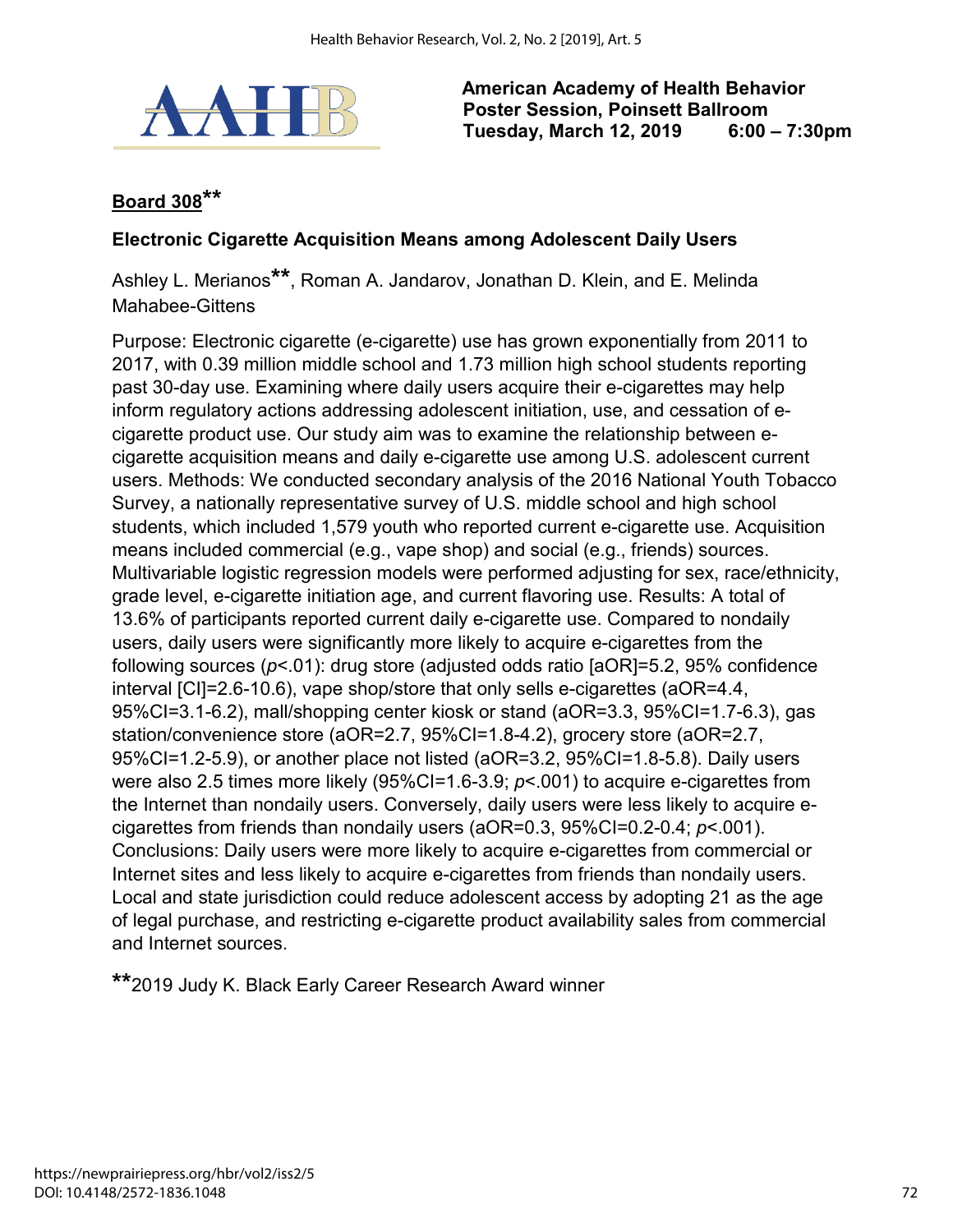

#### **Board 309**

### **Comparing American College and Noncollege Young Adults on E-cigarette Use Patterns Including Polysubstance Use and Reasons for Using E-cigarettes**

Yi-Han Hu, Anne Buu, Su-Wei Wong, and Hsien-Chang Lin

Purpose: The prevalence of e-cigarette use among young adults was the highest among overall population. College campuses provide a unique environment for exposure to alcohol, tobacco, e-cigarettes, and marijuana for college students. Existing literature on young adults' e-cigarette and polysubstance use has focused on college students but rarely compares them to their noncollege counterparts. This study examined the differences between college and noncollege groups on prevalence and patterns of e-cigarette and other substance use using data from a national survey. Methods: Young adults aged 18 to 24 (*n*=6,608) were extracted from the 2013-2014 Population Assessment of Tobacco and Health (PATH) Study. Independent samples ttests and chi-square tests were conducted to examine the group differences between the current college enrollees and the noncollege young adults in prevalence, patterns, perceptions, or reasons for e-cigarette use and polysubstance use. Results: Noncollege young adults had a higher prevalence of cigarette, e-cigarette, and marijuana use, whereas college students had a higher prevalence of alcohol use. Among current ecigarette users, college students had a higher prevalence of polysubstance use of alcohol and marijuana. College students used e-cigarettes for socializing purposes more. A higher percentage of noncollege e-cigarette users were affected by people in the media or public figures. Furthermore, a higher proportion of college students perceived e-cigarettes as less harmful than cigarettes, but the two groups were equally likely to use e-cigarettes as an alternative to quitting cigarette smoking. Conclusions: Differences in prevalence and patterns of e-cigarette and other substance use between college and noncollege groups do exist. The systematic comparison from this study highlights not only the common issues shared by these two young adult populations but also the uses of different substances and their determinants more specific to each population. Future interventions should target the social context of college life and reach out to noncollege young adults in workplaces.

### **Board 310**

### **The Mediating Role of Internalizing and Externalizing Behaviors in the Association between Childhood Neglect and Suicidal Behaviors**

#### Hsien-Chang Lin

Purpose: Childhood neglect is the most common type of child maltreatment although it receives less attention than childhood abuse by researchers and practitioners.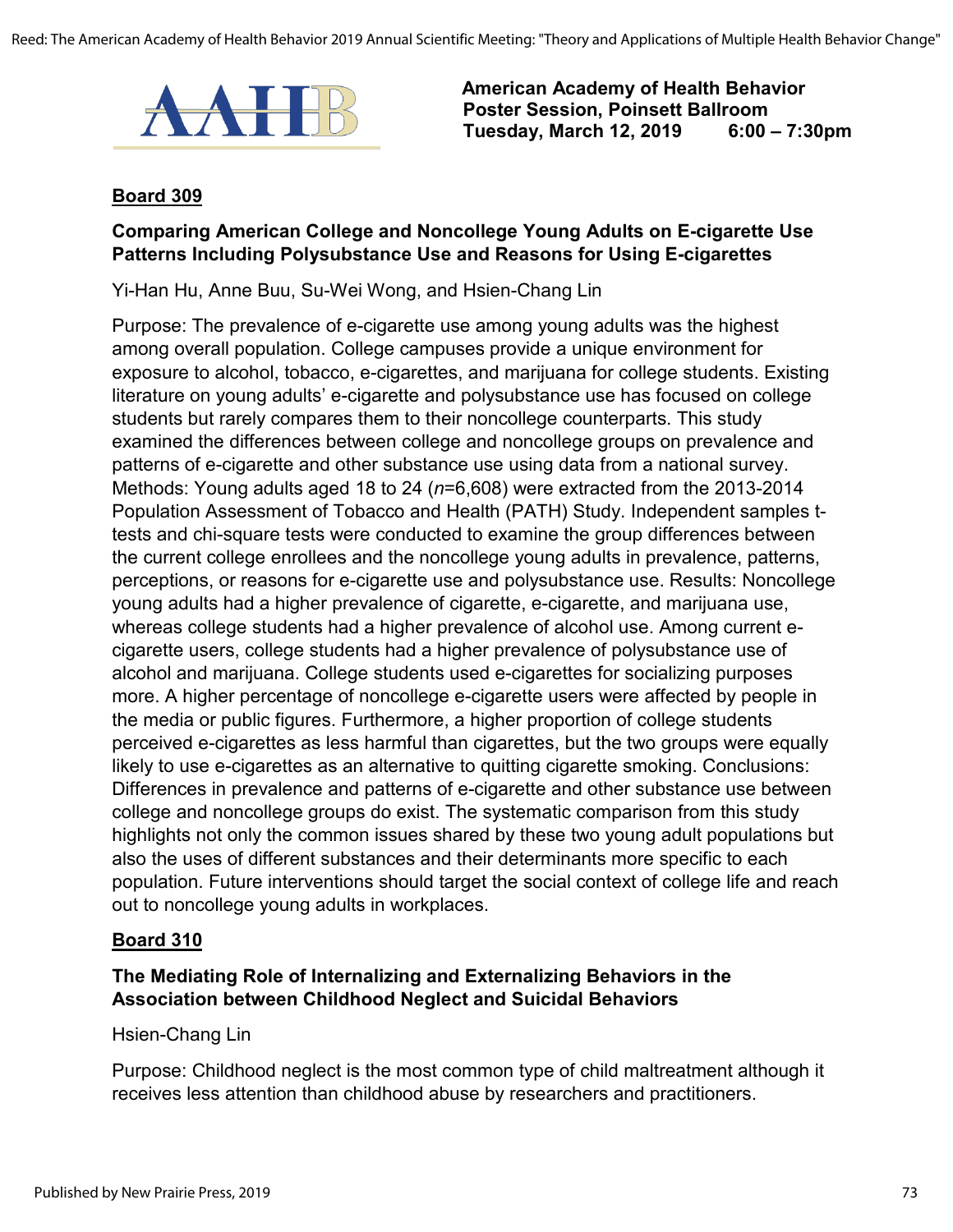

Childhood neglect could be more chronic and pervasive than childhood abuse and thus may bring more detrimental effects to mental health. Previous studies have shown that childhood neglect is associated with adulthood suicidal behaviors, but remaining unclear are the mechanisms of how they are associated. In this study, we focused on one possible pathway and examined how internalizing and externalizing behaviors mediate the association between childhood neglect and suicidal behaviors. Method: This study used data from the National Epidemiological Survey on Alcohol and Related Conditions Wave 3 conducted in 2012-2013. Adults aged 18 or older were included (*n*=36,309). Childhood neglect was assessed via both physical and emotional neglect. Weighted generalized structural equation modeling (GSEM) was used to conduct mediation analyses of the associations between childhood neglect and adulthood suicidal behaviors mediated by the internalizing and externalizing behaviors, controlling for sociodemographic factors. Results: Childhood emotional neglect was associated with higher odds of adulthood suicide attempts and suicide ideation (OR=1.58, 1.78, respectively; *p*<.001). Mediation analyses suggested that the association was partially mediated by internalizing and externalizing behaviors (AOR range: 1.70-3.08; *p*<.001). However, we did not find any significant associations between childhood physical neglect and any type of adulthood suicidal behaviors. Conclusions: Childhood emotional neglect is associated with higher risk of suicidal behaviors. Externalizing and internalizing behaviors mediate the aforementioned association. Efforts that prevent childhood emotional neglect may also help prevent adulthood suicidal behaviors. Additionally, interventions that help those who experience childhood emotional neglect to cope with mental health problems are needed to alleviate the detrimental effects of neglect that could lead to adulthood suicidal behaviors.

# **Board 311**

# **Walking Towards a Brighter Future: Evidence to Advocate for Improved Walk to School Corridors**

Anna Greer, Allison Martinez Carrasco, Drew Goldsman, and Ann-Uriel Knausenberger

Purpose: Bridgeport is the most populous, and one of the poorest, cities in Connecticut. Due to budget limitations, the Bridgeport Board of Education voted to increase the minimum distance requirement for high school busing service from one to two miles without any improvements to the walk-to-school infrastructure. Methods: We conducted participatory research to support fifteen youth leaders as they advocate for improvements to their walk-to-school environment. We visited twenty-one classrooms in Bridgeport's three high schools and used an interactive mapping process with students to identify the most-often used walk-to-school routes (3 routes/school). The youth leaders then examined the quality of these routes using the Microscale Audit of Pedestrian Streetscapes (MAPS). Youth also collected questionnaires from 187 peers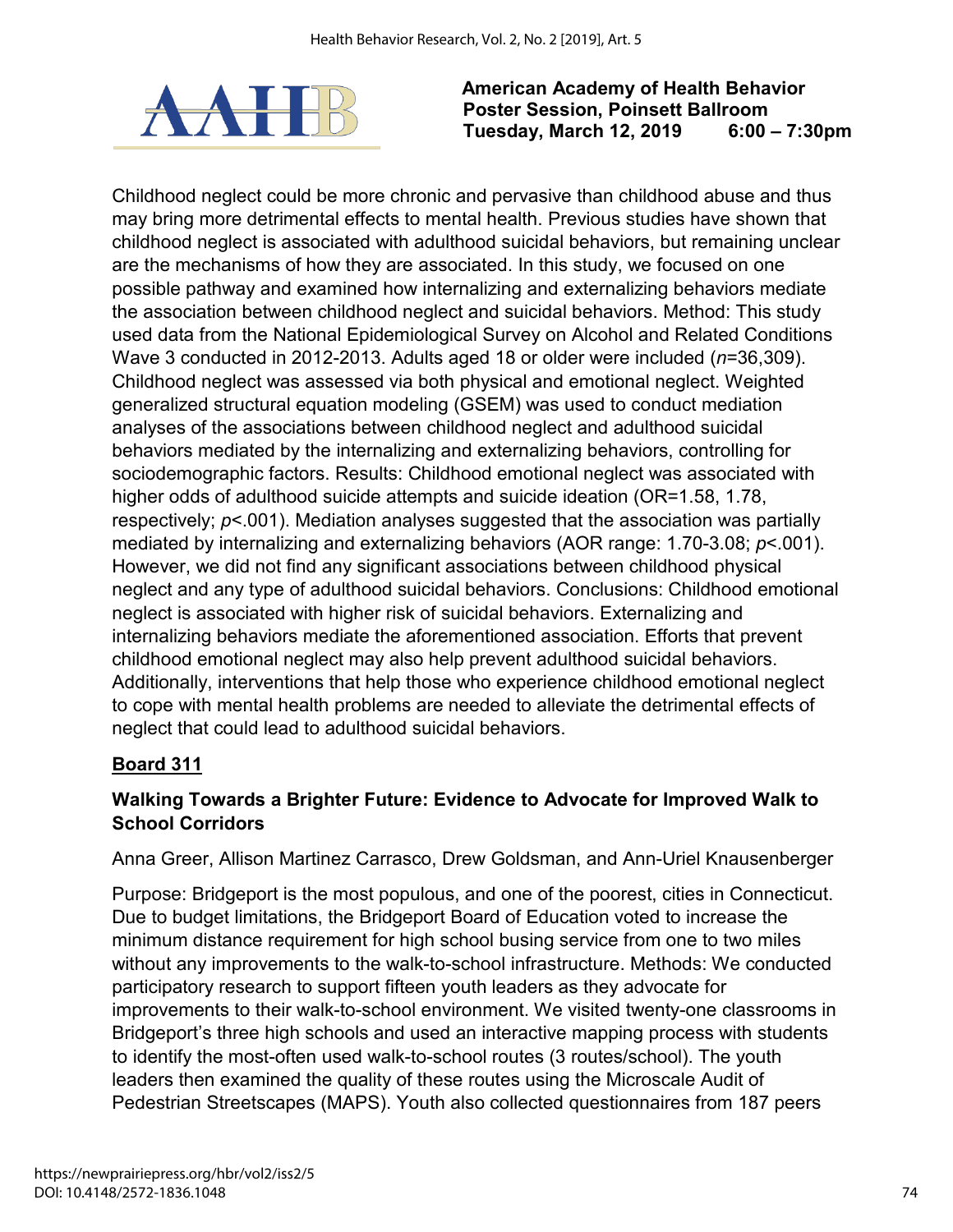

about their school travel experiences. Percentage scores (i.e., percent of total points earned) were calculated for each segment and crossing along the routes assessed. We used chi-square tests to examine associations between students' travel model and negative travel-related experiences. Results: Almost all segments (82%) and crossings (91%) examined received a failing grade (<64%). In addition, a greater proportion of students who walk/cycle/skate to school rather than ride in a motor vehicle reported feeling unsafe (*p*=.001), missing first period (*p*=.006), and lower grades (*p*=.001) due to travel-related challenges. Conclusions: School districts must create safe walk-to-school environments to ensure all students' right to travel to school in a safe and timely manner. Other municipalities might benefit from replicating the youth-led, participatory approach used in this study.

## **Board 312**

#### **The Impact of Group Exercise on Anxiety among College Students: An Egocentric Network Analysis**

Meg Patterson, Leah Gagnon, Jordan Nelon, Sydney Brown, and Aly Vukelich

Purpose: Anxiety disorders are the most common mental illness in the United States, affecting 40 million adults over the age of 18. Anxiety is disproportionately common in college populations, with 85% of students reporting feeling consistently overwhelmed, and 41.6% reporting anxiety as their top health concern. Exercise is known to help lower levels of depression and anxiety. Because social support and exercise, specifically group exercise, are related to improved anxiety, we aimed to conduct a social network analysis investigating whether group exercise participation and certain social connections impacted levels of anxiety in a sample of college students. Methods: An egocentric network analysis was conducted on a sample of undergraduate students at a private university in the southeastern United States (*n*=531). Demographic information, leisure-time physical activity, group exercise membership, depression, anxiety, stress, and overall happiness were collected for each participant. Results: Regression analyses (*R*2= .176, *F*=9.379, *p*<.0001) suggest that group exercise membership regardless of frequency of exercise (*β*=-.107, *p*=.026) and higher overall happiness scores (*β*=.338, *p*<.0001) were related to lower anxiety scores, while being a minority student (*β*=.098, *p*=.027), having personal networks composed of high exercisers (*β*=.099, *p*=.025), and being tightly connected to a parent (*β*=.089, *p*=.043) were related to higher anxiety scores in this sample of students. Conclusions: These findings are imformative for professionals working to reduce anxiety levels among students. Encouraging group exercise participation could be an effective way to combat rising levels of anxiety. Future research assessing the relationship between social ties and health outcomes is supported.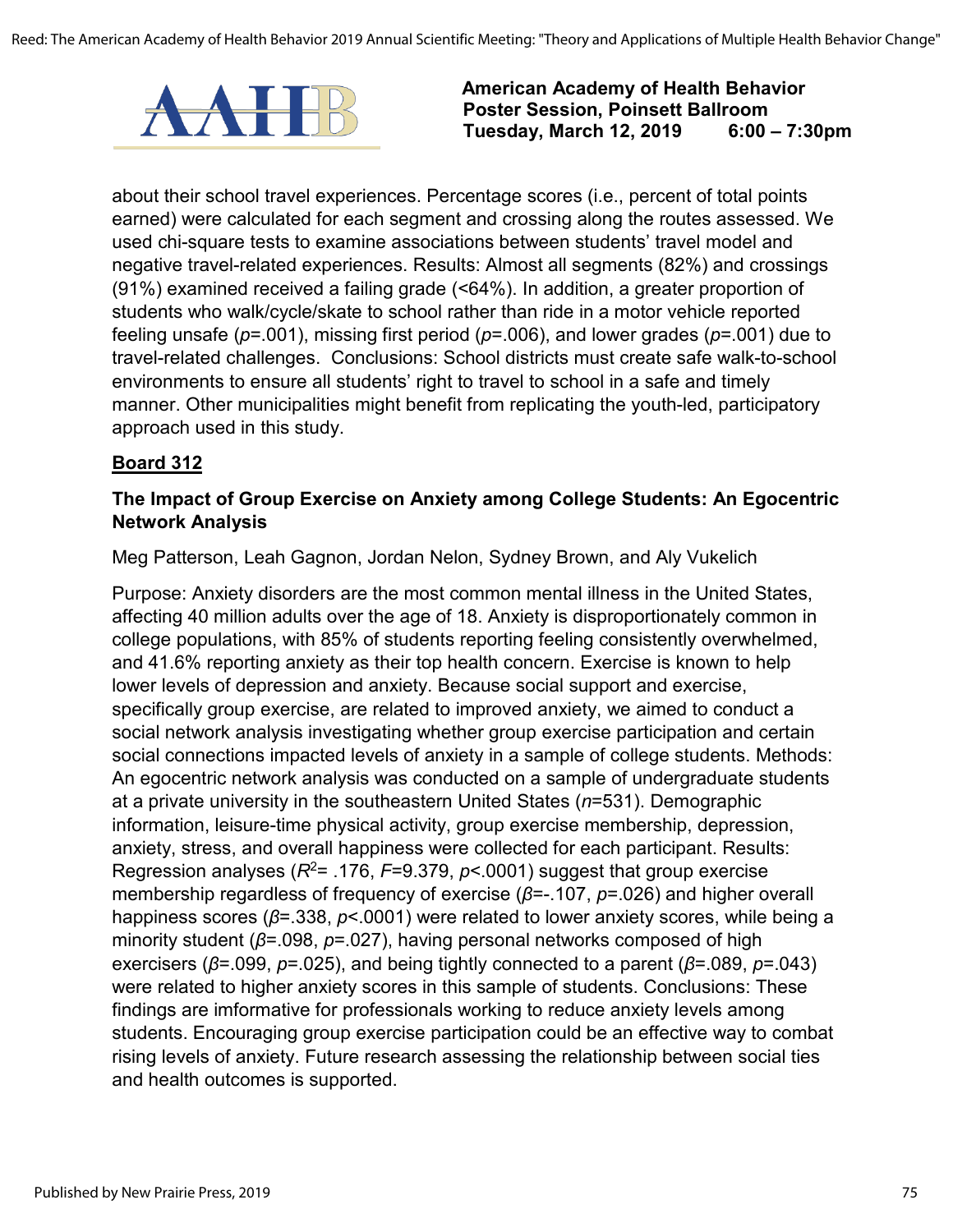

## **Board 313**

## **Are Fitness Instructors Feeling the Burn(out)? An investigation of Feelings of Burnout and Coping Strategies among Fitness Instructors**

Tyler Prochnow, Leslie Oglesby, and M. Renée Umstattd Meyer

Purpose: Occupational stress and burnout have been linked to negative health and occupational outcomes. In human service professions burnout is characterized by emotional exhaustion, depersonalization of clients, and feelings of reduced personal accomplishment. Demand for fitness instructors is estimated to increase 10% over the next 5-10 years. This profession is physically and mentally demanding, which may lead to burnout. This study examines relationships between fitness instructors' feelings of burnout and coping strategies to better understand effective ways to prevent/reduce burnout. Methods: Fitness instructors were recruited from five national fitness conventions to complete an online survey including demographics, years in the profession, work load, job type, feelings of burnout (Cophenhagen Burnout Inventory), and coping strategies used (Coping Strategies Inventory-Short Form). Bivariate analyses were conducted to examine correlations among burnout subscales, coping strategies, and demographics. Multiple regression was used to examine correlates of total burnout scores. Results: Instructors (*n*=250, 94% female, mean age = 45.7 (SD=11.8), 86% non-Hispanic white) reported greater feelings of physical burnout (*m*=41.3, SD=18.0) than work-related (*m*=33.8, SD=18.7) and client-related burnout (*m*=25.3, SD=19.3). Physical, work-related, and client-related burnout subscales were each significantly correlated with utilization of problem-focused engagement (*r*=-0.37, - 0.44, -0.45), problem-focused disengagement (*r*=0.32, 0.34, 0.35), emotion-focused engagement (*r*=-0.21, -0.25, -0.23), emotion-focused disengagement (*r*=0.33, 0.39, 0.36) coping strategies, and age (*r*=-0.21, -0.19, -0.13). Multiple regression analysis indicated problem-focused engagement and disengagement, emotion-focused disengagement, years in the profession, age, and full-time employment status accounted for 37% of variance  $(R^2=0.37, F(6,243)=25.24, p<0.01)$  in total burnout. Conclusions: In our sample, usage of engagement coping strategies was correlated with exhibiting lower levels of burnout; usage of disengagement strategies was correlated with greater feelings of burnout. Therefore, fitness instructors should cope with stress by engaging in problem solving, cognitive restructuring, expressing emotions, and elicitation of social support to reduce burnout.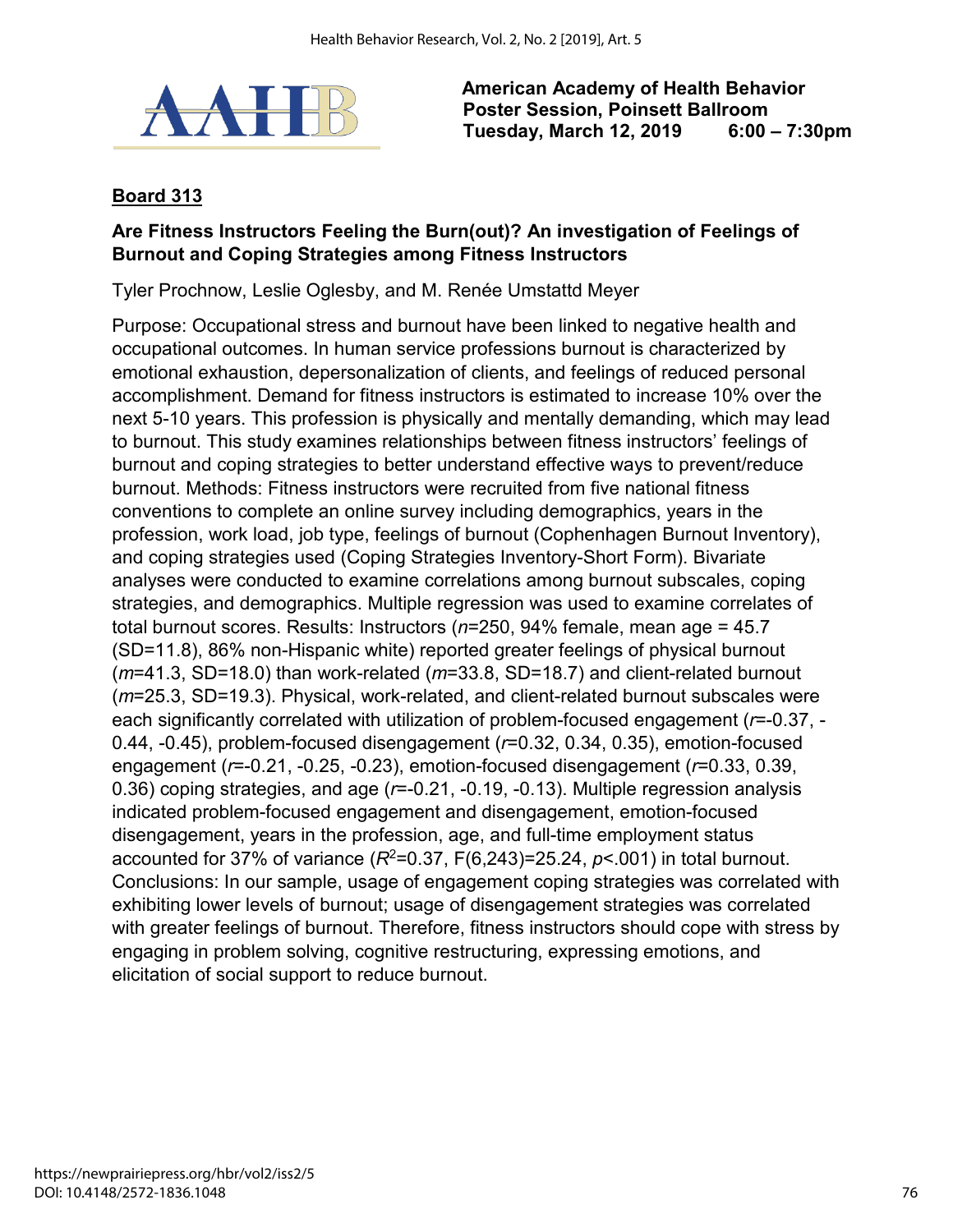

#### **Board 314**

#### **The Relationships Between Park Quality, Park Usage, and Levels of Physical Activity in Low-income, African American Neighborhoods**

Megan Knapp, Revonda Darensbourg, Jeannette Gustat, Leann Myers, and Carolyn Johnson

Purpose: Public parks can be an important, no to low-cost neighborhood resource to increase physical activity and reduce overweight and obesity. The quality of the parks, however, may impact use. This study examined the relationships between park quality, park usage, and levels of physical activity among users in 31 parks within low-income, African American neighborhoods. Method: The Bedimo-Rung Assessment Tools-Direct Observation (BRAT-DO) and System for Observing Play and Recreation in Communities (SOPARC) instruments were utilized to assess park characteristics, number of users, and user activity levels. Negative binomial regression was used to model number of park users and assess relationships between park characteristics, park usage, and park-based activity levels. Results: When number of park users was stratified by gender and activity level, relationships between park use and park characteristics (signs of disorder, attractiveness, and number of activity settings) varied. No predictors were significant for overall number of male users; whereas, all three were significant for overall number of female users. Parks with signs of disorder were associated with 50% fewer female users (IRR=.50, 95%CI = [.33-.74]), attractive parks with 130% more female users (IRR=2.30,  $95\%$ CI = [1.33-3.98]), and number of activity settings with 12% more female users (IRR=1.12, 95%CI = [1.01-1.24]). Similar significant relationships were found among active female users but among not sedentary female users. Conclusions: Females, particularly active females, were more likely to be present in attractive parks, parks with fewer signs of disorder, and parks with more activity settings. These findings can be used to urge city governments and neighborhood leaders to increase park maintenance and address park attractiveness as a relatively low-cost environmental intervention to increase park use, encourage physical activity and reduce obesity, especially among women in low-income, African-American communities.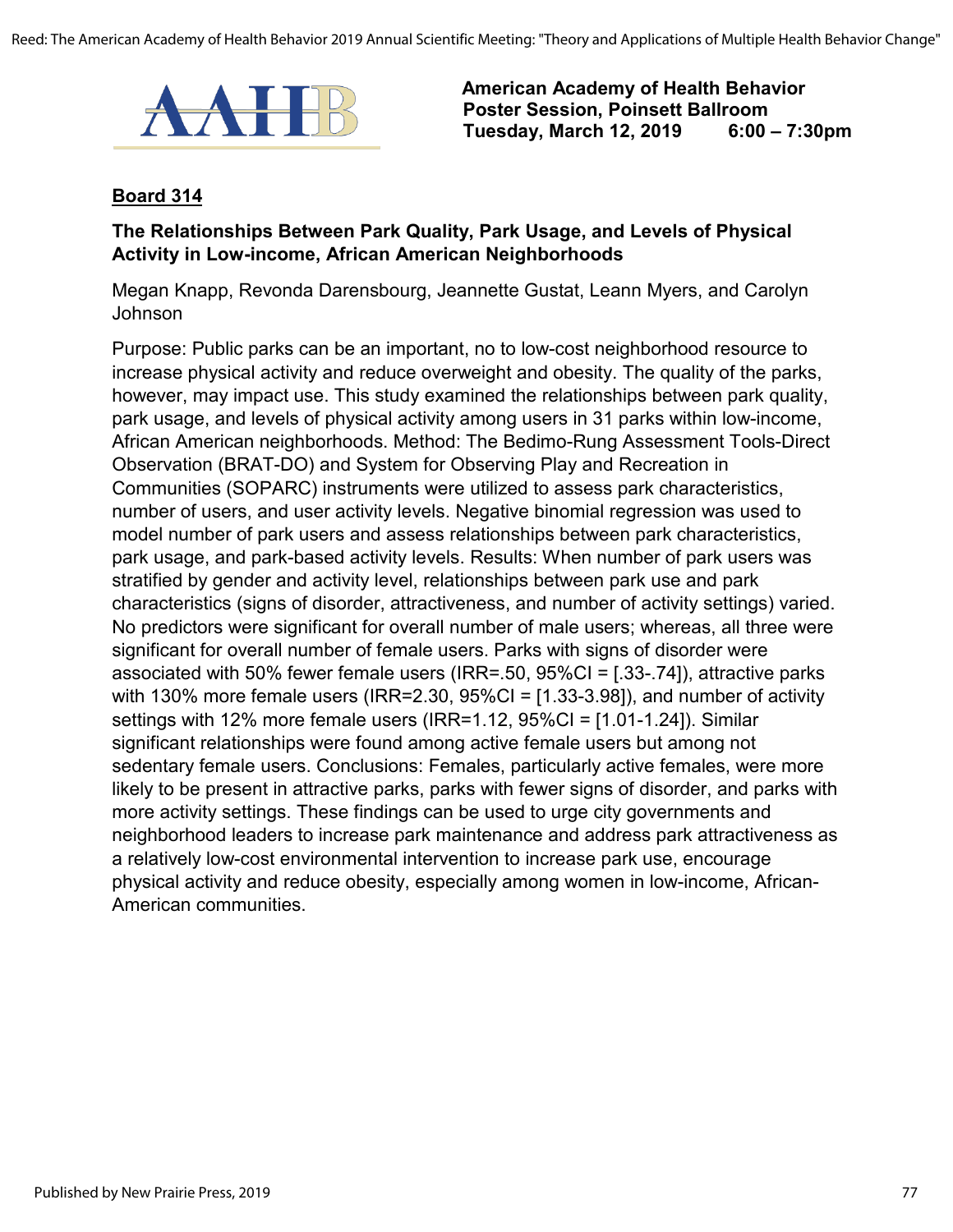

# **Board 315\***

### **Affective Responses During High Intensity Functional Training Compared to High Intensity Interval Training and Moderate Continuous Training**

Derek Crawford**\***, Katie M. Heinrich**\***, Blake Johns, Jacob Frye, and Katelyn E.O. Gilmore

Purpose: High intensity functional training (HIFT), which temporally combines aerobic and resistance components at relative high intensities, continues to grow in popularity due to its efficiency in improving a multitude of health and fitness outcomes. While participants report greater enjoyment during HIFT compared to traditional aerobic and resistance training modalities, no studies have yet investigated the affective responses to HIFT. We hypothesized HIFT would result in greater affective responses (i.e., arousal and pleasure) compared to moderate continuous training (MCT) and high-intensity interval training (HIIT). Methods: Seven participants completed these exercise modalities in a blocked, within-subjects cross-over design with affective arousal (Felt Activation Scale) and valence (Feelings Scale) assessed pre-, during, and postexercise. Results: Perceived exertion increased across all exercise modalities (*p*<.05), but remained elevated following the post-exercise cooldown period for only HIFT and HIIT. While increases in affect did not differ across exercise modalities, there were differences in the magnitude of effects (i.e., effect sizes) between them. HIFT resulted in the greatest effect for increasing both arousal and pleasure (*η*2=.626 & .275, respectively) compared to MCT (*η*2=.622 & .136) and HIIT (*η*2=.470 & .226). Inspection of the circumplex model of affect indicates that HIFT and HIIT shift participants from a state of calmness to energy whereas MCT did not. Further, in contrast to HIIT, the affective response to HIFT continues to increase pleasure and arousal until the end of activity. Conclusions: We concluded the similar affective responses observed in the present study may be due to the ability of participants to self-regulate their level of effort within HIFT.

**\***Research Scholars Mentoring Program

# **Board 316**

# **Fathers' Perceptions of Their Roles and Child's Physical Activity**

Megan McClendon, M. Renée Umstattd Meyer, Andrew R. Meyer, Kelly R. Ylitalo, and Joseph R. Sharkey

Purpose: Physical activity (PA) is beneficial to child health particularly for under-served populations such as Mexican-heritage families. Parental influence is known to greatly affect child PA with Mexican-heritage fathers exhibiting strong family ties; however,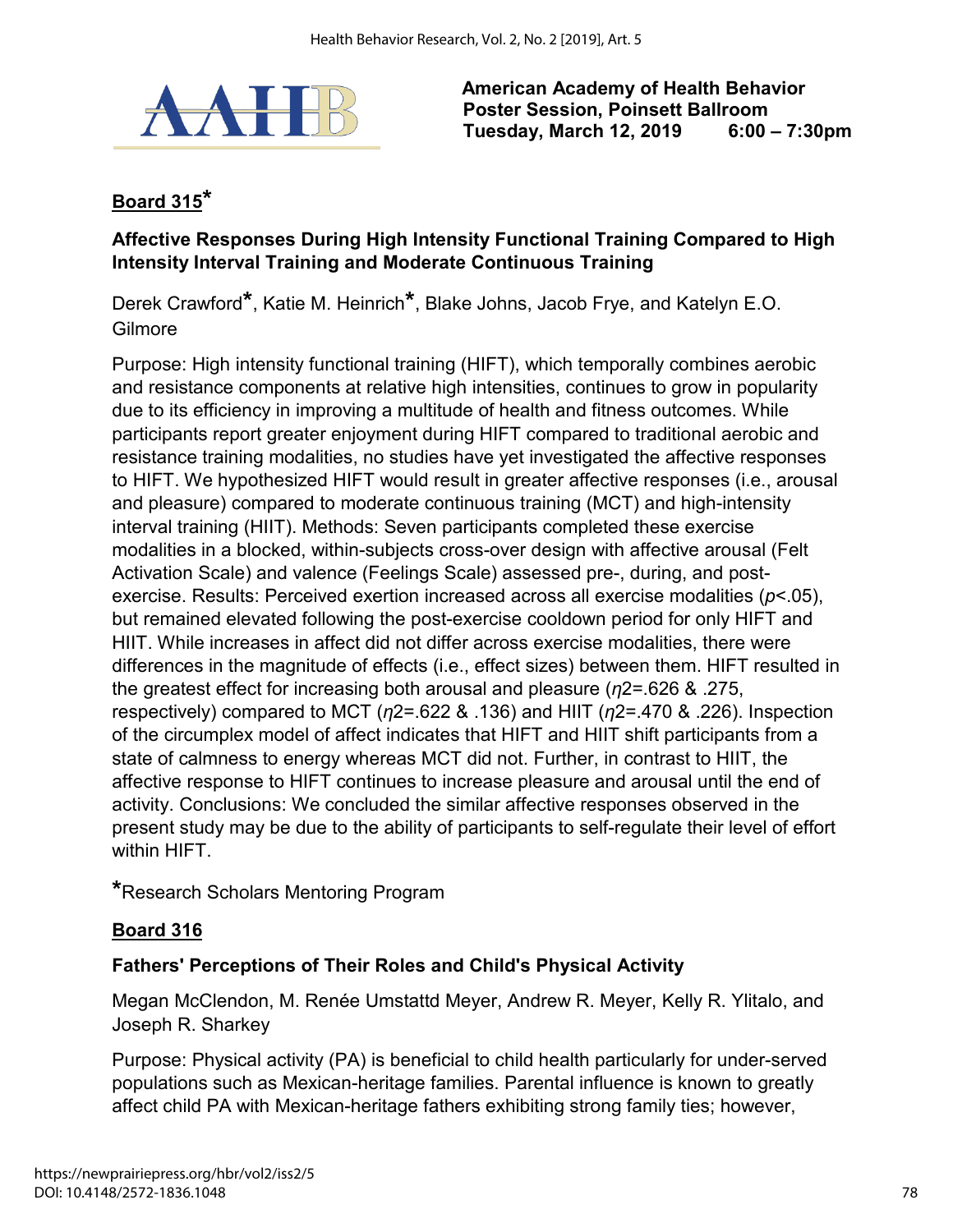

paternal influence is under-researched with the voice of the father under-represented in the literature. The purpose of this study was to explore the perceptions of Mexicanheritage fathers about their child's PA and their role in that PA. Methods: Dyadic interviews (*n*=12) were conducted among fathers (*n*=23) living along the Texas-Mexico border. Two interview questions were explored: 1) "What do you think about your child's PA?", and 2) "When you think about how your child plays and is physically active, how much of what they play or do is influenced by you?" Fathers' responses to these questions were viewed through a Family Systems Theory (FST) lens using the constructs of family competence, satisfaction, warmth, and cohesion. Gender Theory, Activation Relationship Theory, Parenting Styles, and Social Cognitive Theory were then used to examine the role of the father. Results: Fathers who exhibited FST constructs were more likely to describe co-participation in PA with their child and greater amounts of child PA, and were less likely to report sedentary behaviors regardless of their employment workload. Additionally, fathers who described their roles in positive terms were more likely to describe multiple FST constructs that led to description of greater family unity. Conversely, descriptions of negative machismo/familism and/or lack of FST constructs were associated with limited paternal roles including lack of coparticipation, limited child PA, and poor parenting styles that included permissive and authoritarian styles. Conclusions: Fathers' engagement affects family structure as well as child PA. It is important to understand the role of the father which involves increased recruitment efforts prioritizing father figures, especially in high-risk populations.

### **Board 317**

#### **Park-based Physical Activity by Income and Exposure to Persuasive Messaging**

Shirelle Hallum, Andrew T. Kaczynski, Gina Besenyi, and Sonja A. Wilhelm Stanis

Purpose: Parks are important for physical activity (PA), especially in resource-scarce, low-SES areas. However, little research has explored variations in park-based PA by income or strategies that may improve energy expenditure, specifically persuasive messages to prompt PA. The purposes of this study were to: 1) assess differences in park-based PA by income, and 2) examine the efficacy of theory-based persuasive messages for increasing park-based PA among visitors within different income categories. Methods: This study occurred in two parks in Greenville, SC in July 2018. Park visitors completed a survey assessing demographics and park use. Participants were also exposed to a message on a sign, with half viewing the treatment message encouraging park-based PA, and the other half viewing a control sign describing park rules. The proportion of visit time spent engaged in moderate-to-vigorous PA (MVPA) was then measured objectively using Actigraph accelerometers. T-tests were used to compare higher (>=\$50,000;*n*=29) and lower-income (<\$50,000;*n*=44) groups on parkbased PA variables. Results: The lower-income group spent 24.6%(SD=25.8%) of their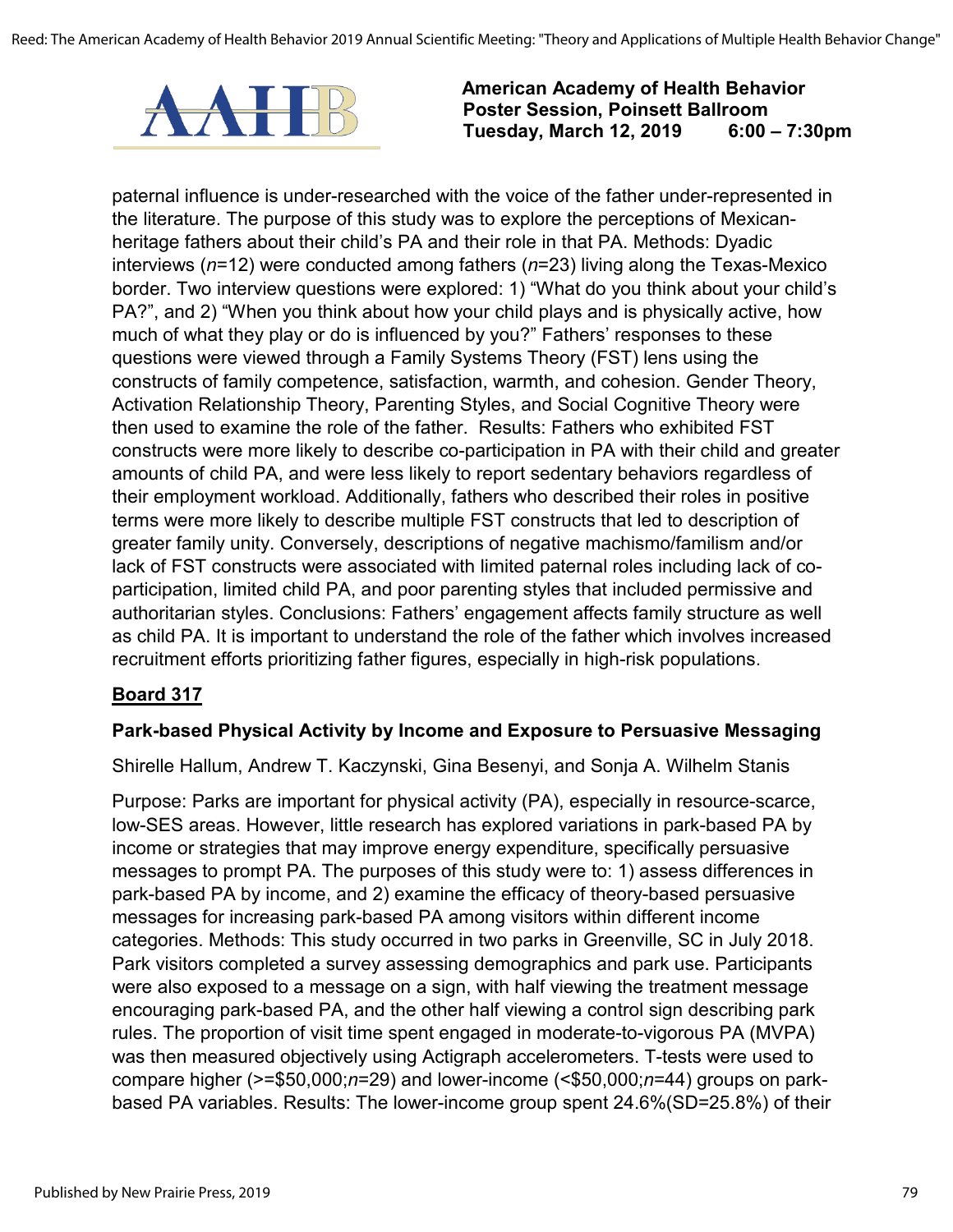

park visit engaged in MVPA, while the higher-income group spent 35.2%(SD=33.1%) of their time engaged in MVPA (*t*=-1.53,*p*=.13). Lower-income individuals exposed to the control versus treatment messages spent 18.6%(SD=18.2%) and 33.0%(SD=32.9%) of their visit engaged in MVPA (*t*=-1.38,*p*=.19), respectively, compared to 36.1%(SD=34.3%) and 34.3%(SD=32.6%) for higher-income visitors(*t*=-0.18,*p*=.86). Conclusions: This pilot study collected objective PA data in parks, but was underpowered and findings were not significant. However, trends suggest that lowerincome park visitors exposed to persuasive messages about PA spent a larger proportion of their visit in MVPA compared to those exposed to the control message. Persuasive messages have been shown to positively influence other park-based behaviors and may provide a low-cost solution to promoting PA, especially among lower-income visitors. Consequently, parks may be a useful entry-point for interventions that encourage park-based PA for improved health.

## **Board 318**

## **Implementing Play Streets: A Multiple Case Study of Four Diverse Rural Communities**

Keshia M. Pollack Porter, Christina N. Bridges, Emily C. Wilkins, Tamela K. Cannady, Micah Holcombe, Rev. Bill Kearney, Kendra McLaughlin, and M. Renée Umstattd Meyer

Purpose: Rural communities lack important opportunities for safe physical activity (PA) for youth. Play Streets involve the temporary closure of streets to create safe space for active play to promote children's health and PA. Before this project, Play Streets had not been implemented in rural communities. This study examined how four community organizations in diverse rural areas each implemented four Play Streets during summer 2017. Methods: Multiple methods were used to study implementation of Play Streets according to the RE-AIM Framework (reach, effectiveness, adoption, implementation, and maintenance). Key informant debrief interviews occurred with lead implementers after each of the first three Play Streets in each community. Qualitative post-Play Street data were collected during four focus groups with implementation team members (*n*=15), five focus groups with children (*n*=25) who attended Play Streets, and adults who attended Play Streets (*n*=7). Study team members also took field notes. Descriptive coding was used for analysis. Results: Play Streets in rural areas often occur in publicly accessible places like parking lots or open fields. Findings suggest that Play Streets provide non-cost summer opportunities for youth PA. Implementers coupled Play Streets with other community events such as summer meal programs to maximize resources and participation and minimize transportation barriers. Children said Play Streets were "fun" and "awesome," with bouncy houses identified as the best part. Implementers believed Play Streets were successful and important for their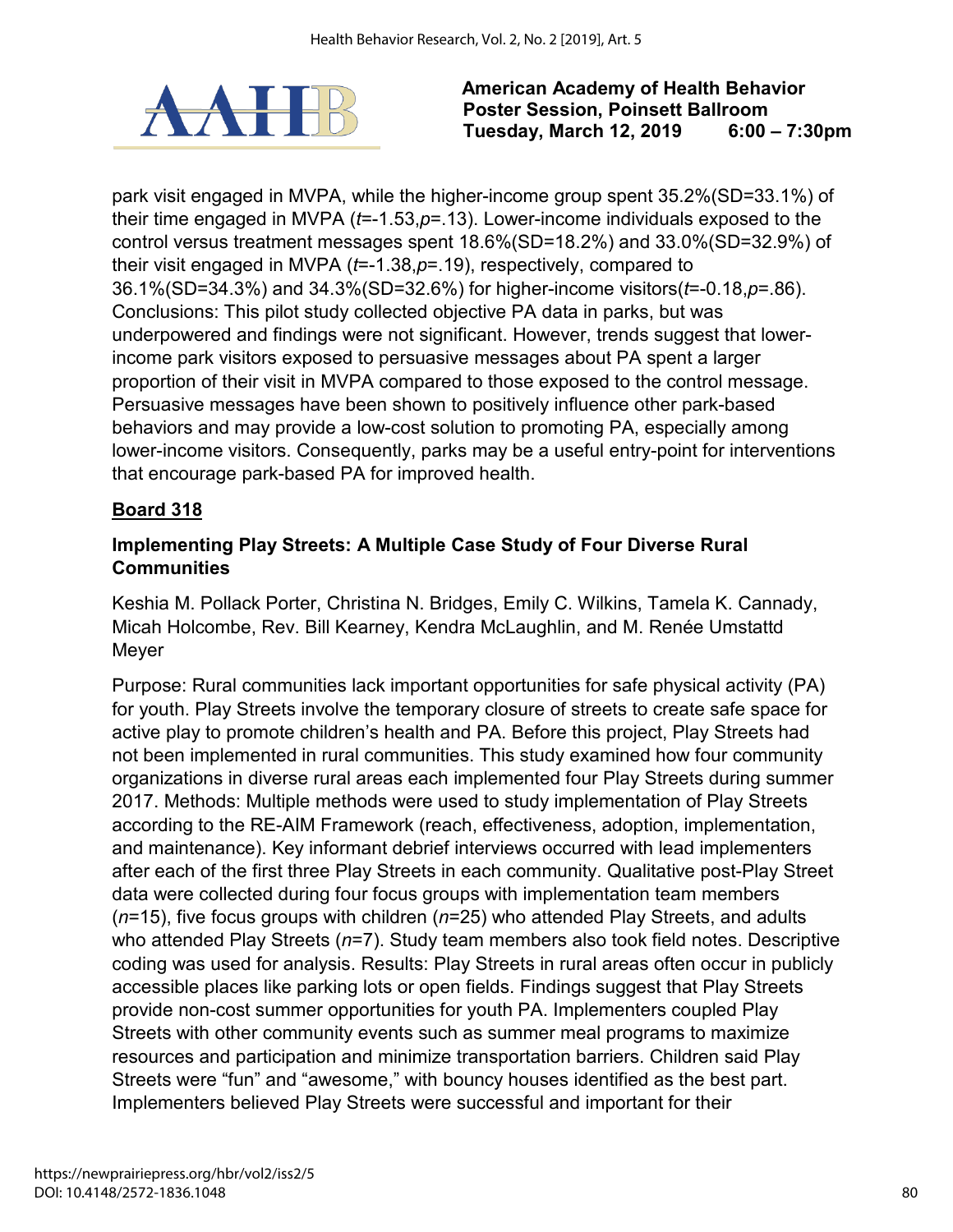

communities, while noting challenges with advertisement, recruiting enough volunteers, and determining the best number of activities. Conclusions: Play Streets help address the need for safe active play opportunities in rural communities. Lessons learned across these four rural communities should be used to inform future implementation in rural communities interested in increasing opportunities for active play.

#### **Board 319**

#### **How do Depressive Symptoms Relate with Physical Activity and Screen Time Behaviors from Summer to Fall in Mexican-heritage Children?**

Christina N. Bridges, Kelly R. Ylitalo, Joseph R. Sharkey, and M. Renée Umstattd Meyer

Purpose: Globally, 20% of children and adolescents have a mental health disorder, with depression being the most frequently diagnosed. Depression in youth can result in impaired cognitive development, scholastic achievement, and social functioning, and is associated with low levels of physical activity (PA). However, few studies have examined the association between PA, screen time, and depression in racial/ethnic minority youth. The purpose of this research is to determine how self-reported depressive symptoms impact self-reported PA and screen time in Mexican-heritage children. Methods: Participants completed interviewer-administered surveys in summer (time 1) and fall (time 2) of 2013. Mexican-heritage families living in rural, low-income areas of South Texas (colonias) were included. Families were excluded if they were not first generation (i.e., parent and/or child born in Mexico). The 20-item Center for Epidemiological Studies Depression Scale for Children was used to measure depressive symptoms. Winsorizing was utilized to correct outliers by top-coding the top 10% with the 90th percentile. Multivariate general linear models were used to determine whether the effect of depressive symptoms on PA and screen time changed over time. Results: Almost 40% of children (*n*=204; *μ* age=10.05 years, 51% females, 85% born in the United States, 72% identified as Mexican-American) reported depressive symptoms at time 1. Over time, self-reported depressive symptoms were significantly related with overall moderate-to-vigorous PA minutes (*p*=.05) and overall screen time sitting minutes (*p*=.03) after controlling for age and gender. The interaction effect of time is present for overall moderate-to-vigorous PA minutes and overall screen time sitting minutes. Conclusion: These results contribute valuable information to the limited body of literature regarding the relationships between depressive symptoms and children's PA and screen time behaviors. Future research should include objective PA measures, broader types of sedentary behaviors, and other high-risk populations.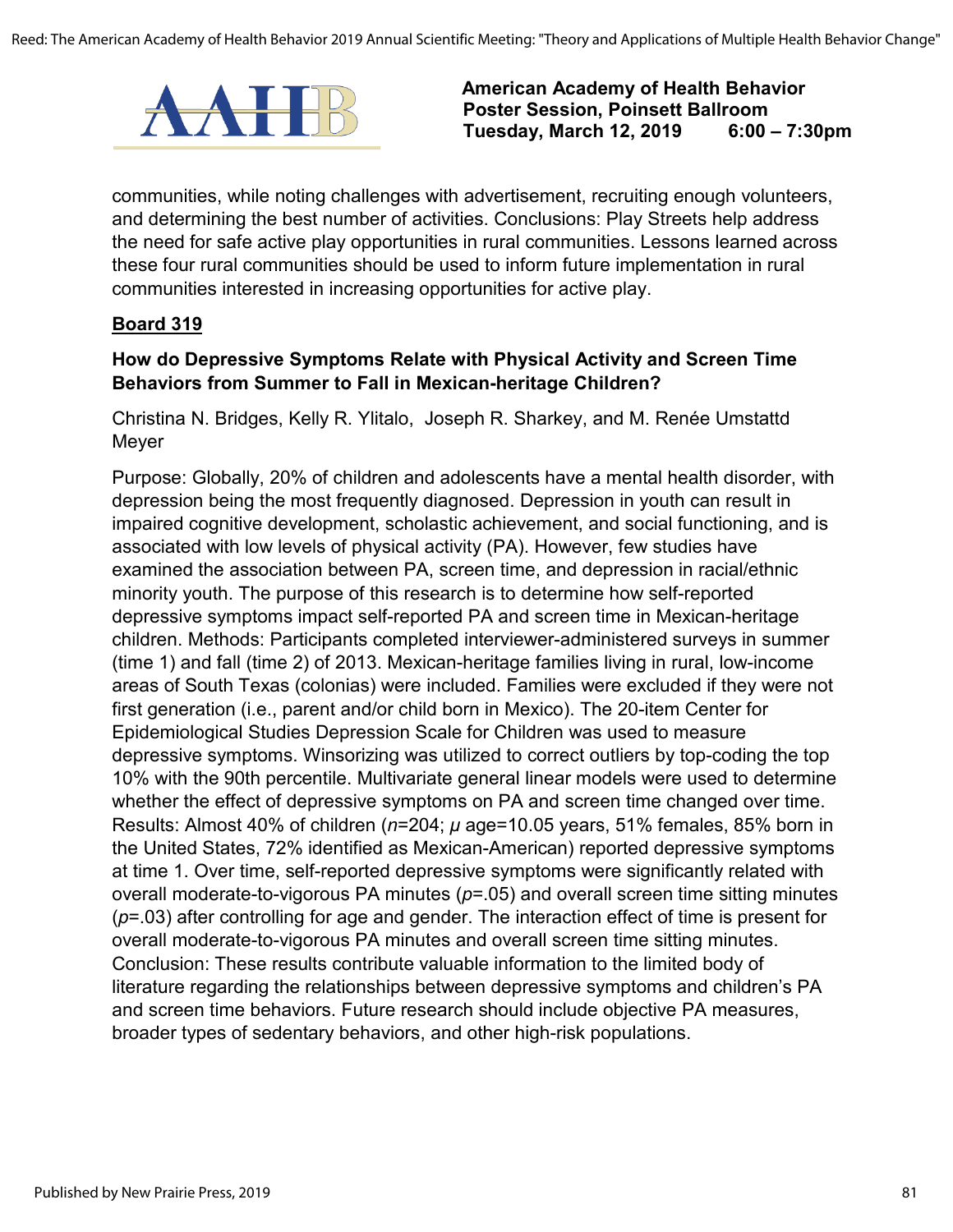

## **Board 321**

### **The Moderating Effect of Race on the Relation between Physical Activity and Sleep Duration in an Adult Homeless Sample**

Ashley Taylor, Rosenda Murillo, Tzu-An Chen, Michael S. Businelle, Darla E. Kendzor, Lorna H. McNeill, and Lorraine R. Reitzel

Purpose: For adults who are homeless, obtaining restorative/optimal sleep is challenging; effective, low-cost interventions are needed. Meeting/exceeding national guideline recommendations for recreational physical activity (RPA) has been linked with positive sleep outcomes among domiciled adults, but a recent study showed that the beneficial association between RPA and sleep duration was limited to non-Hispanic white adults. How these findings translate to adults who are homeless is unknown, but may have intervention applications for this vulnerable group. Methods: Homeless adult participants recruited from Texas and Oklahoma (*n*=747; 66.1% men, *M*age=43.7+12) self-reported sleep duration (average hours/day: <6 hours=short sleep; 7-9 hours=optimal sleep; >10 hours=long sleep) using items from the Behavioral Risk Factor Surveillance System (BRFSS). Self-reported RPA was assessed using the BRFSS Physical Activity Questionnaire (met/exceeded or did not meet guideline-based PA recommendations). Multinomial logistic regression analyses were performed to examine the moderating effect of race on associations between RPA and sleep duration, controlling for age, sex, education, body mass, months homeless, at-risk drinking, self-rated health, mental illness, smoking status, and recruitment site. Results: Overall, 447 participants (59%) met/exceeded PA guidelines; 40% of participants reported >300 minutes of RPA/week. Participants reported 6.7+2.2 hours of sleep/day. Meeting/exceeding PA guidelines was associated with lower likelihood of being a long sleeper (AOR=0.38; 95%CI: 0.21, 0.68). Race moderated this association (*p*=.038), such that non-Hispanic white participants who met/exceeded PA guidelines were less likely to be an optimal (vs. short) sleeper (AOR=0.59; 95%CI: 0.36, 0.97), but the association was non-significant for non-majority race participants. Conclusions: Unlike among domiciled adults, non-Hispanic white race conferred no advantages in the RPA and sleep duration association among this low-income population of homeless adults. Overall, results suggest a limited role for RPA to affect non-optimal sleep among this population, except for possibly addressing the problem of long sleep.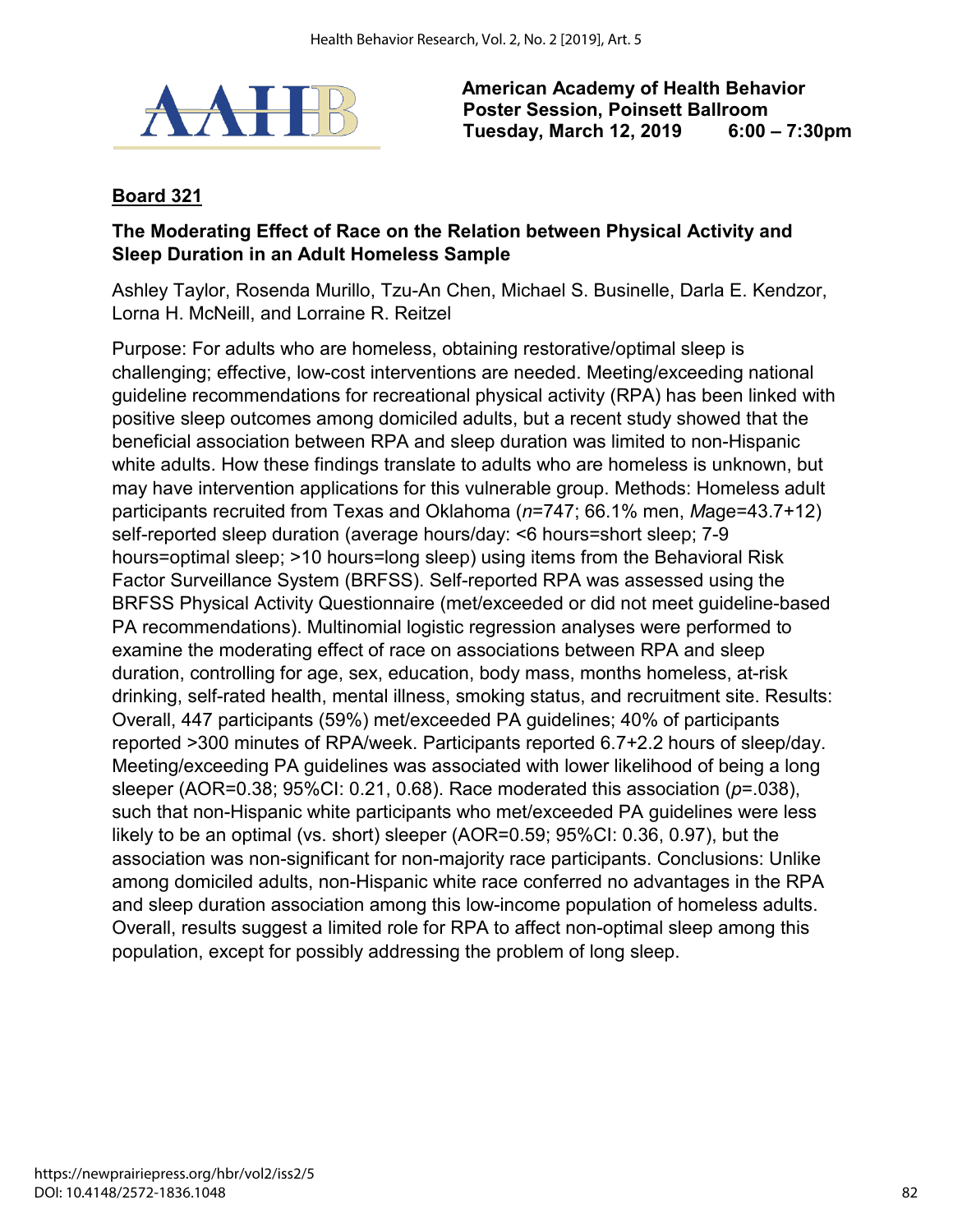

#### **Board 322**

#### **Evaluating the Relationship of Occupational Physical Activity and Multiple Cardiovascular Disease Risk Factors**

Layton Reesor, Rosenda Murillo, and Daphne C. Hernandez

Purpose: The relationship of occupational physical activity (OPA) and various cardiovascular health and physical health outcomes is not well understood. While some studies have found OPA to be protective against cardiovascular disease, others have found OPA to be a risk factor for cardiovascular disease. The purpose of this study is to evaluate the role of OPA on multiple risk factors of cardiovascular disease (elevated triglycerides, depressed HDLs, elevated blood pressure, overweight/obesity, elevated waist circumference, diabetic level HbA1c) in a nationally representative sample. Methods: Using the National Health and Nutrition Examination Survey (2007-2014), non-aging adults (ages 20-59) with complete data on target variables were included (*n*=8,064). Logistic regression analyses were conducted to evaluate whether moderate to vigorous physical activity accumulated via OPA predicted health outcomes including: elevated triglycerides, depressed HDLs, elevated blood pressure, overweight/obesity, elevated waist circumference, diabetic level HbA1c. Models controlled for leisure time physical activity, transportation physical activity, sedentary time, healthy eating index, sex, weight status (when weight was not the outcome of interest), age, nativity, relationship status, education, employment, income, and health insurance. Results: OPA was associated with decreased odds of having HbA1c at a diabetic level (OR: 0.99; 95%CI: 0.99, 1.00; *p*<.05). For each additional hour of moderate to vigorous activity that a person accumulated at work, their risk of having diabetic level HbA1c decreased by 1%. OPA was not associated with elevated triglycerides, depressed HDLs, elevated blood pressure, overweight/obesity, or elevated waist circumference (*p*>.05). Conclusions: In this nationally representative cross-sectional study we found that OPA was protective against diabetic level HbA1c and not associated with other health indicators. None of our analyses indicated that OPA was a risk factor. The findings from this study indicate that it is safe and potentially beneficial for individuals to engage in OPA.

#### **Board 323**

### **Habit Formation via the 2 Minute Revolution mHealth App Addresses Multiple Health Behaviors**

Katie M. Heinrich, Lucas J. Dudgeon, Cassandra Beattie, and Sarah J. Cosgrove

Purpose: Combined health behavior interventions have greater potential for change than singular strategies. Habit formation is a promising behavior change mechanism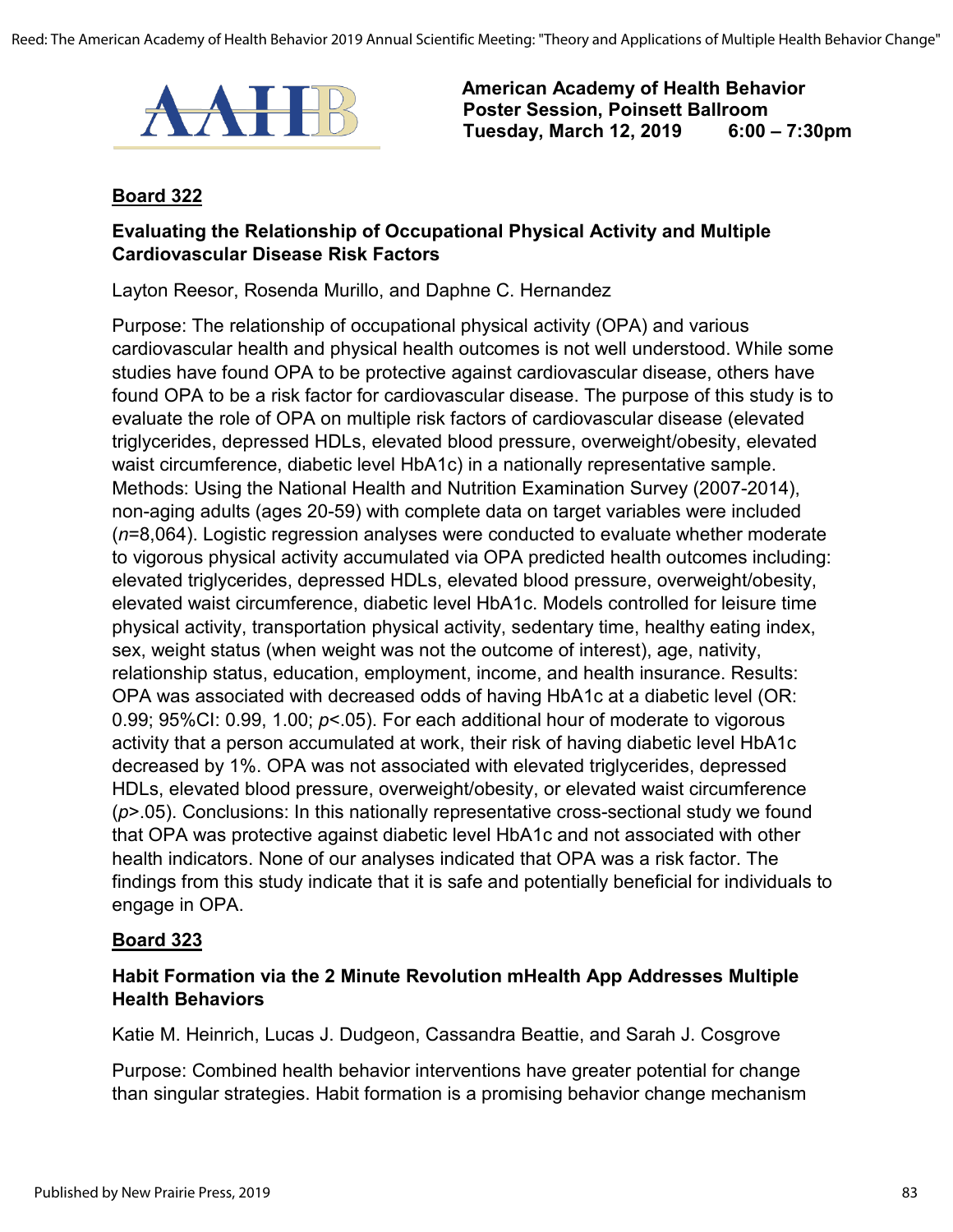

that works by providing context-dependent repetition, facilitating behaviors becoming "second nature." Using habit theory, this pilot study examined feasibility and preliminary efficacy of an mHealth app for insufficiently active adults. Methods: Participants (*n*=22) were recruited and randomized to either information-only control (CON; *n*=10, age=34.3±14.6-years, 63.6% female) or intervention (INT; n=12, age=37.6±14.8-years, 91.7% female) groups for four weeks. Baseline and posttest measures included health (resting heart rate, blood pressure), self-reported physical activity, and anthropometrics. The CON group received online modules with information on current dietary and physical activity guidelines. The INT group received in-person training on the 2 Minute Revolution mHealth habit-formation app. The app suggested short (~2 min) workouts (alternating muscle groups each day), prompted recording of measured waist circumference, and encouraged tracking treats (i.e., high sugar/starch foods) each day. Participants aimed to restrict their treats (e.g., candy) to three/day (21/week). Both within-group (paired samples) and between-group (independent samples) t-tests were conducted using SPSS 25. Results: Feasibility was high; most INT participants regularly utilized the app and reported liking the accountability, simplicity of use, provided exercises, and treats tracking. Neither group had significant changes in health, aerobic activity, weight, or body composition. The INT group significantly increased days of strength training at posttest (*m*Δ=1.5±2.1 days; *t*=2.42, *p*=.036), with no significant between-group differences (*t*(17)=1.88, *p*=.078). The INT group significantly decreased their waist circumference (*m*Δ=-3.2±4.3 cm; *t*=2.57, *p*=.026), with no significant between-group differences (*t*(20)=1.98, *p*=.061). INT participants reported an average of 3.9±2.3 treats per day. Conclusions: Use of a habit-forming mHealth app showed preliminary feasibility and efficacy for increasing physical activity and improving body composition among participants. Future research should examine longer-term habit development in a fully-powered study.

# **Board 324**

## **Interactions between HIV/AIDS and the Sociocultural Environment of Rural Communities: Toward a Syndemic Framework**

Randolph D. Hubach, Zachary Giano, Hunter J. Meyers, Kyle R. DeBoy, Joseph M. Currin, Denna L. Wheeler, and Julie M. Croff

Purpose: The nature of the HIV epidemic in the United States has changed with a shift toward rural areas, where sexual minority populations are dispersed and health care resources are limited. Concurrent socioeconomic factors, geography, and cultural context are coalescing for sexual minorities living in rural communities resulting in individuals at risk for HIV infection. Methods: We recruited 40 gay and bisexual men, ages 22 to 66, residing in rural Oklahoma for in-depth qualitative sexual health interviews. Through this inductive approach, we explored the sydenmic relationship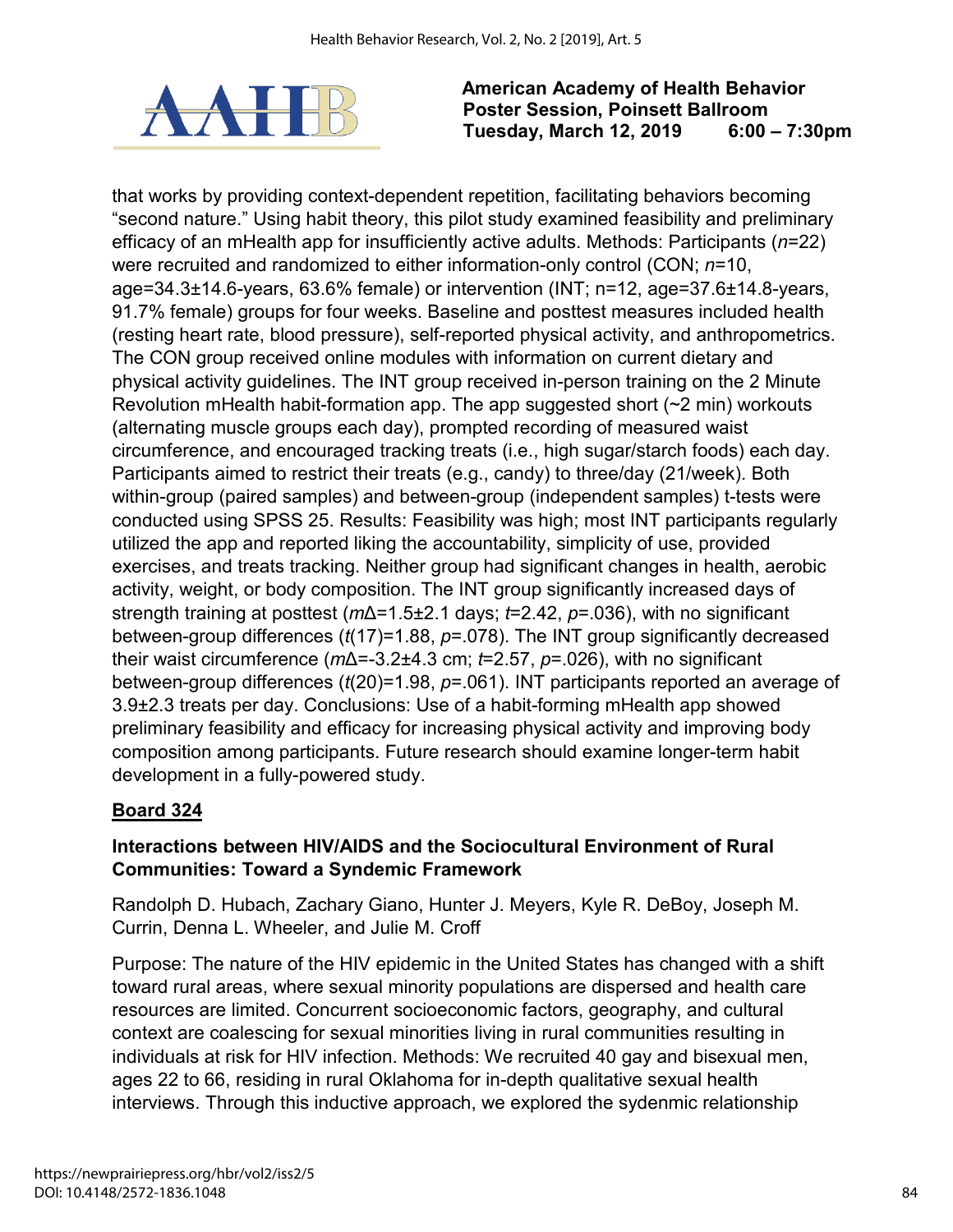

between HIV risk (e.g., substance use, inconsistent condom utilization) and the sociocultural environment (e.g., policy, religion, values, attitudes). Results: We noted multiple possible synergistic relationships that informed our syndemic framework. This framework hinges on the vulnerability of rural sexual minority men as the linchpin between the HIV pandemic and sociocultural determinants. Participants discussed how these factors shaped their attitudes towards HIV/AIDS, condom utilization, status disclosure with sexual partners, and their uptake of HIV/STI screening. Participants described a stigmatizing social environment and less access to quality, LGBT-sensitive medical care within rural communities, and perceived these as substantial barriers to enhancing their sexual health. Finally, structural issues, including lack of comprehensive sexual health education, institutional practices, and state policies within Oklahoma were noted.Conclusions: Behaviors which place individuals at risk for HIV acquisition within rural communities are influenced by a number of social and cultural factors. Addressing determinants situated across ecological levels in an effort to improve sexual health remains necessary. The combination of both individual-level and environmental/policy – level interventions provide the greatest opportunity to achieve substantial changes in health behaviors and health outcomes. Without this, social determinants may continue to negatively influence health outcomes among this population which remains underserved and under-resourced.

### **Board 325**

### **Physical Activity, Snacks, and Beverages in the Youth Sports Environment**

Natalie R. Bennion, Lori Andersen Spruance, and Jason E. Maddock

Purpose: Snacks and beverages are commonly offered during and immediately following youth recreational sports. The purpose of the study was to examine the association between energy expenditure and nutritional consumption from snacks and beverages during youth recreational sports. Methods: This cross-sectional observational study observed 3rd and 4th grade students in recreational sports. Both males and females were observed in soccer, baseball, or softball. Physical activity was assessed using the System for Observing Fitness Instruction Time (SOFIT). Nutritional information was collected from snacks and beverages offered during or immediately after games including total calories, carbohydrates, sugar, sodium, and fat. Snacks/beverages offered were used as a proxy for individual nutritional intake. Results: One-hundred nineteen games were observed. Over half (52.1%) of the athletes observed were moderately to vigorously physically active (MVPA) greater than 50% of the time during each game. The number of minutes spent in MVPA was 27.24 minutes (±10.74) with games lasting 61.09 minutes (±15.47). The average energy expenditure of all athletes was 177.6 (±34.5) calories per game. There were no significance differences between the number of calories served per game and the type of sport. Of the 119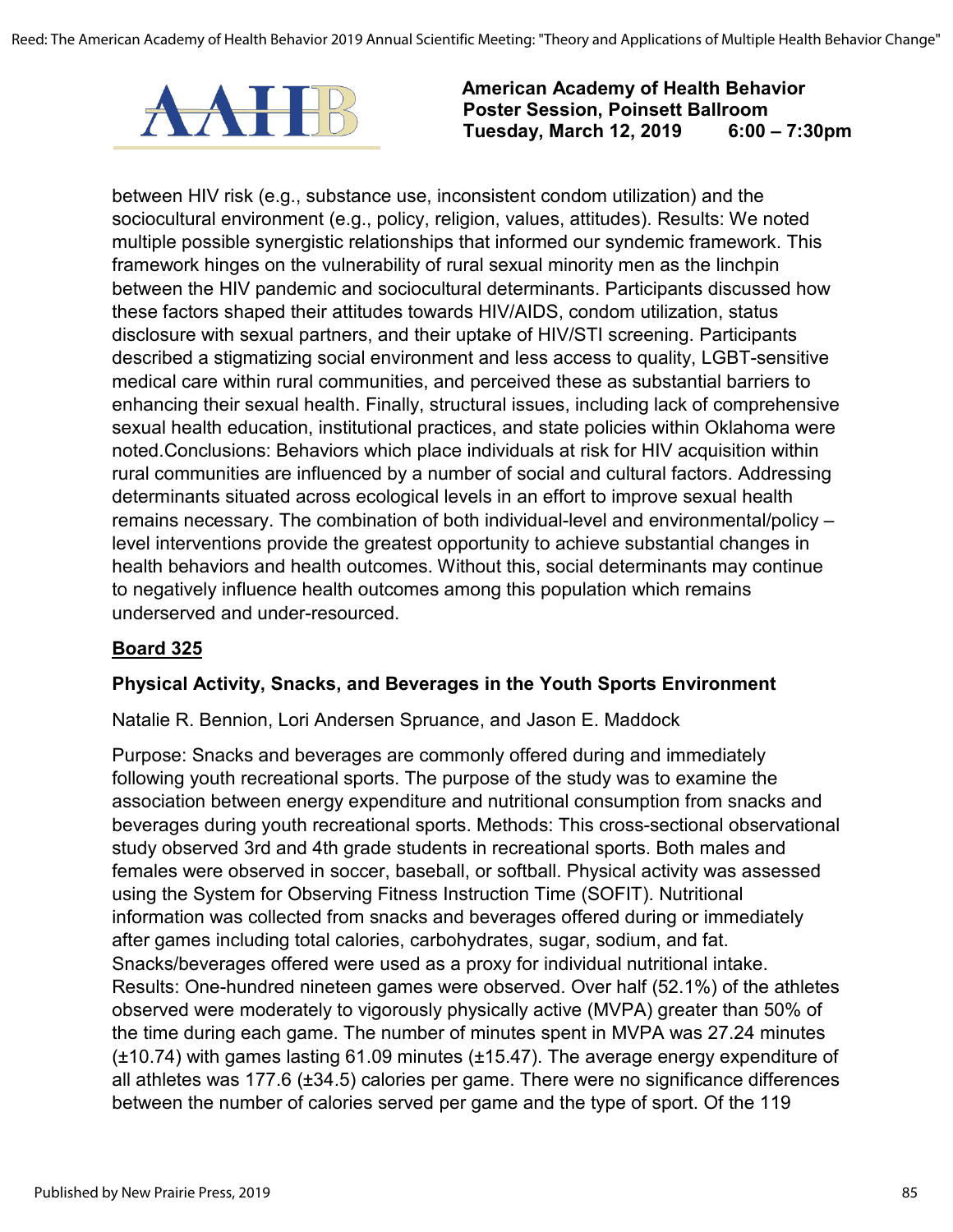

games observed, 21.0% of those games did not have any food offered. When examining the average caloric content when snacks and beverages were offered, participants consumed an average of 217.48 (±114.0) calories during and/or after each game. When examining sugar intake for games that offered snacks and beverages, average intake was 26.4 (±15.26) grams, exceeding the maximum recommended daily sugar intake. Conclusions: When food was served, youth recreational sport participants consumed more calories during and after games than they expended during participation. Furthermore, only half of the athletes observed achieved recommended daily levels of physical activity. This suggests there may be opportunities for improving the nutrition environment for youth recreational athletes.

# **Board 326**

## **The Impact of Stress, Psychosocial Resources, and Proactive Behaviors on Wellbeing among People Living with HIV**

Annie Nguyen, Elizabeth Pasipanodya, Anna Rubtsova, Dilip Jeste, Raeanne Moore, and David Moore

Purpose: Enhancing quality-of-life and well-being are important targets for individuals living with HIV. The Proactive Model of Successful Aging posits that stressors threaten well-being, while psychosocial resources indirectly enhance well-being through proactive behaviors. We examined the model among HIV+ adults by investigating the: 1) direct relationship between stressors (perceived stress, physical impairment) and well-being (life satisfaction, self-rated successful aging (SRSA), depression) (Model 1); 2) direct influence of resources (mastery, resilience, social support) on well-being, accounting for stressors (Model 2); and 3) indirect relationship between stressors/resources and well-being through proactive behaviors (engagement in leisure activities) (Model 3). Methods: Secondary, cross-sectional data were obtained from HIV+ participants enrolled in the San Diego Multi-Dimensional Successful Aging cohort study (*n*=128). Within the context of path analyses, multivariate regressions, controlling for relevant covariates, were performed. Fit of the full conceptual model was evaluated using standard indices of relative model fit. Results: Participants were on average 50.3 years old; 53.9% white; 83.9% male. Model 1: greater stress was associated with poorer life satisfaction (*β*=-0.49, *p*<.001), lower SRSA (*β*=-0.14, *p*<.001), and greater depression (*β*=0.55, *p*<.001). Physical impairment was associated with lower SRSA (*β*=-0.93, *p*=.017) and greater depression (*β* =4.40, *p*=.001). Model 2: mastery was positively associated with life satisfaction (*β*=0.44, *p*=.038). Greater stress and impairment continued to be associated with lower SRSA and greater depression. Model 3: Fit indices of the full model suggested adequate relative fit; greater social support was associated with engagement in leisure activities (*β*=1.21, *p*<.001), which was associated with higher SRSA (*β*=0.09, *p*=.006). In bootstrapped analyses of indirect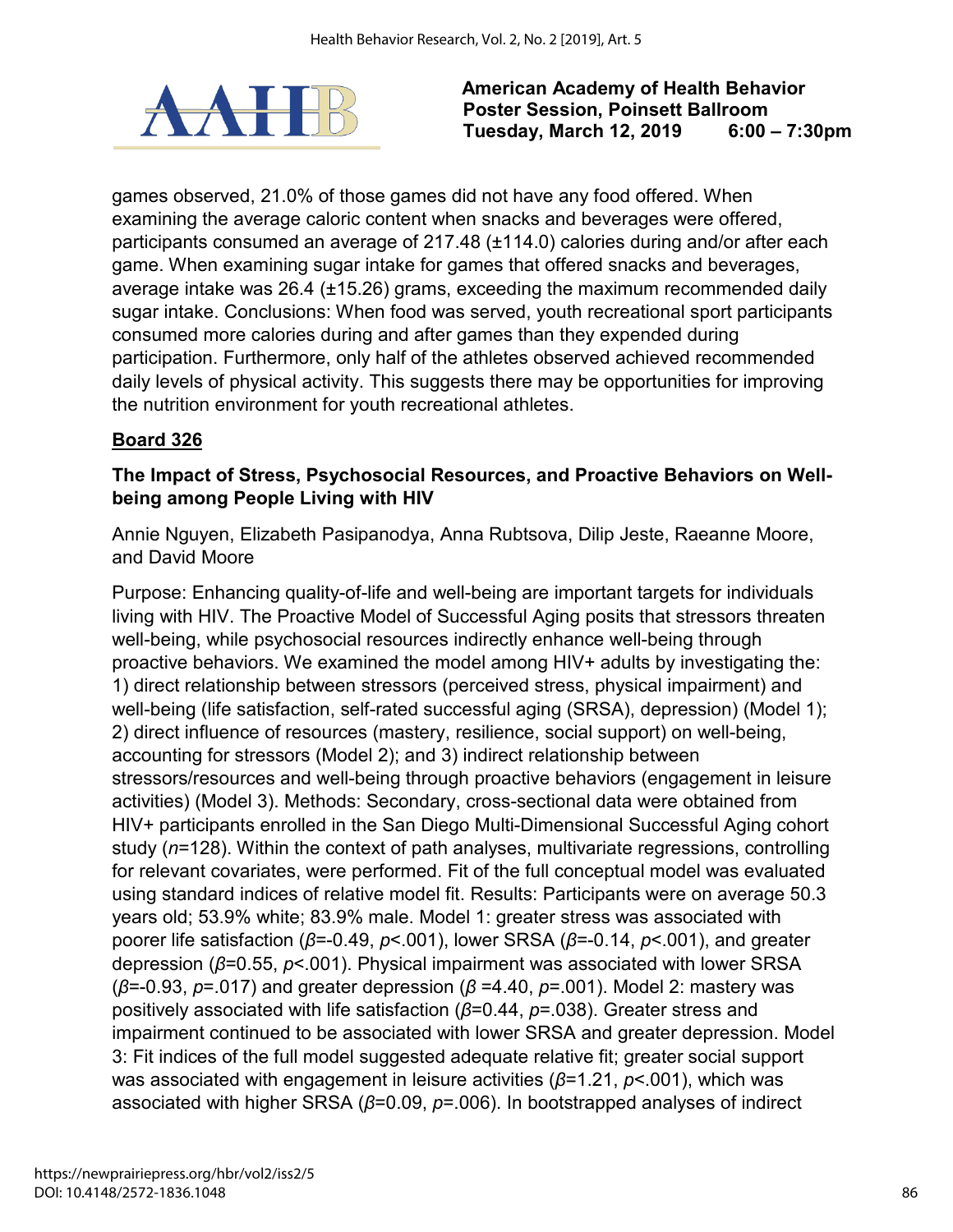

effects, social support was indirectly associated with SRSA through leisure activities (*β*=0.10, *p*=.020). Conclusions: Findings suggest that well-being is threatened by stressors but improved by mastery. Social support may impact well-being through greater engagement in leisure activities, lending support to a model of proactive successful aging.

#### **Board 328**

#### **Effect of HIV-related Stigma on Timely Linkage to Care among People Living with HIV in South Carolina**

Mohammad Rifat Haider, Bankole Olatosi, Monique J. Brown-Smith, and Xiaoming Li

Purpose: Timely linkage to care (LTC) is the first step of the human immunodeficiency virus (HIV) care continuum. Timely LTC plays a major role in retaining people living with HIV (PLWH) in care and eventually achieving the viral suppression. HIV-related stigma negatively affects HIV care uptake. This study intends to assess the association between timely LTC and stigma among PLWH in South Carolina. Methods: The study used cross-sectional data collected from 385 HIV patients who obtained treatment from an infectious disease clinic. Timely LTC was defined as seeing a doctor within 30 days of HIV-diagnosis. HIV stigma scale was created using principal components analysis with 12 stigma-questions. Based on stigma score, PLWHs were categorized into tertiles (low, medium, and high). Other covariates include age, race, marital status, education, employment, income, and incarceration status. A multiple logistic regression model was fitted to assess the association between timely LTC and stigma. Results: Almost twothirds (65.3%) of PLWHs achieved timely LTC. Most PLWHs were 30-49 years old (41.8%), black (77.6%), never married (58.5%), had some college degree (34.1%), were employed full-time (40.3%), and had an annual household income <\$10,000 (35.8%). In the mutlivariable analysis, PLWH with high stigma had a lower likelihood of timely LTC [Odds Ratio (OR): 0.41; 95%CI: 0.19-0.89] compared to PLWH with low stigma. PLWH who were employed full-time had higher odds of getting timely LTC [OR: 2.72; 95%CI: 1.17-6.32] compared to unemployed, and those who had annual income <\$10,000 were more likely to get timely LTC [OR: 3.40; 95%CI: 1.39-8.33] compared to PLWH with income >\$50,000. Conclusions: Results show that high level of stigma had a statistically significant effect on timely LTC, which suggest that stigma persists and continues to negatively affect the HIV care continuum. Results suggest that stigma reduction programs should be adopted among groups usually not in focus, high-income people.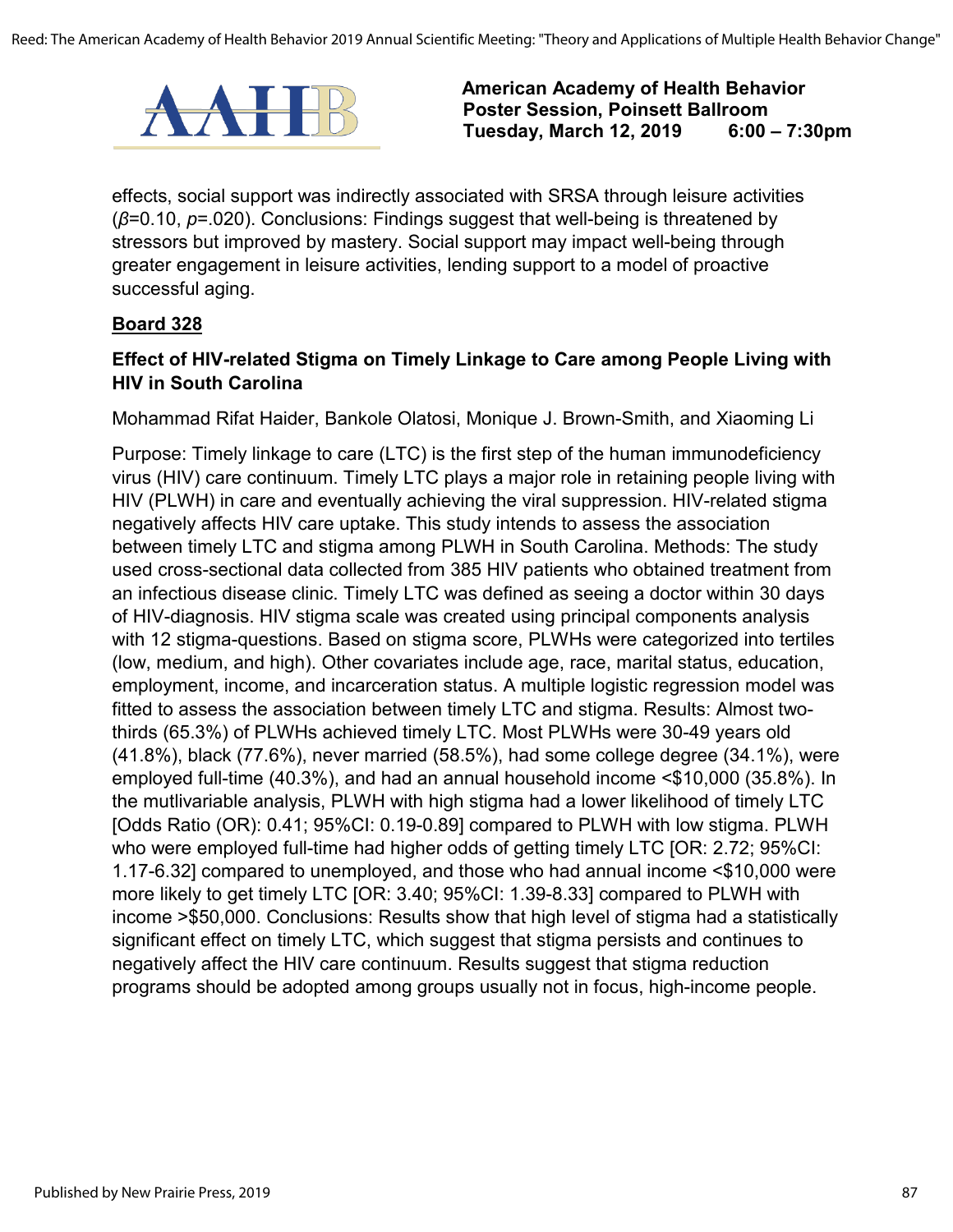

### **Board 329**

#### **African-American Women Living with HIV in the South: Emotional Resilience and HIV Care**

Alyssa Robillard, Kierra Jones, Akeen Hamilton, Kellee White, Mindi Spencer, and Alyssa Robillard

Purpose: Resilience is critical to adaptively cope with a diagnosis of HIV and the added stressors of living with the disease, including effective self-management behavior. Few studies have examined the process and practice of resilience within a gendered and cultural context. This study explored the experiences of resilience in African American women living with HIV (AAWLWH) in the South to better understand resilience related to HIV care. Methods: A qualitative study using semi-structured individual interviews was conducted with AAWLWH over the age of 18 (*n*=25) who were recruited from three local HIV/AIDS service organizations. The interview guide used a chronological and ecological storytelling approach. Narrative analysis of transcribed interviews was conducted by members of the research team using a sensitizing framework of resilience and HIV. Initial themes incorporated concepts from the motivation, management, and mastery model of HIV care (De Santis, et al., 2013). Additional themes were identified during early analysis. Regular in-depth discussions of successive transcripts found strong agreement in analytical observations. Results: Findings aligned with the De Santis model but also uncovered factors with respect to gender, culture, and ecological supports for resilience. Caring for children, role models of "strong black women," and social support (from family, friends, and medical/social service providers) were identified as factors that fostered resilience. Importantly, narratives revealed gaps in emotional resilience that appeared to be necessary for engaging in care, even for women who ascribed to the "Strong Black Woman/Superwoman" role (Woods-Giscombé, 2010). Resilience was described as both a regular active practice, and a long-term process. Conclusions: Gendered and cultural processes and strategies advance our understanding of how AAWLWH in the South cope with and manage their disease. Responsive interventions that build emotional resilience, especially for newly diagnosed patients, may have important implications for disease management, enhanced health outcomes, and overall quality of life.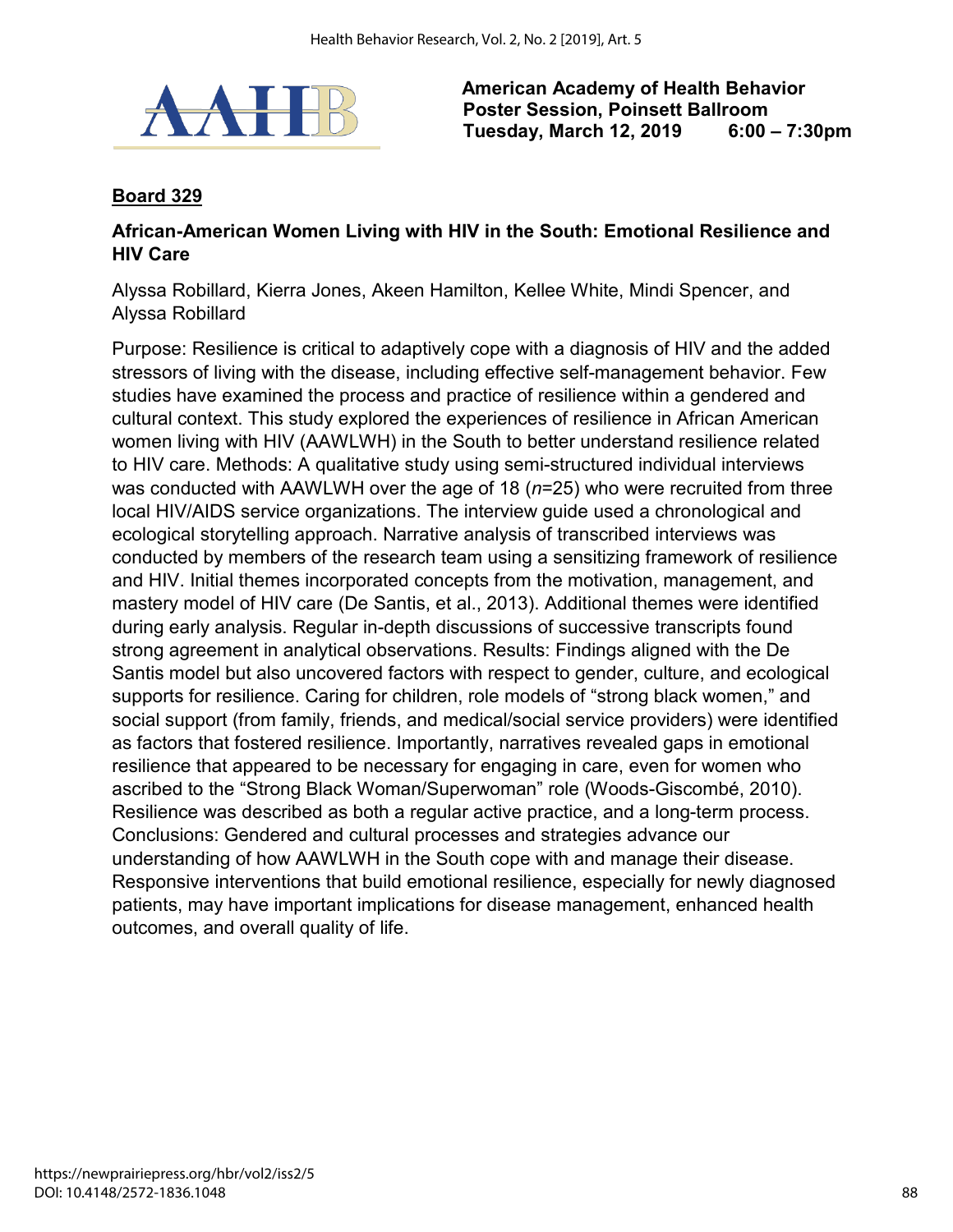

#### **Board 330**

### **Examining the Unique Substance Abuse and HIV Risk Factors of African American College Students using a Community Needs Assessment**

Nicole R. Kinzeler, Jon-Michael Huber, Ashley Browning, Angelic Leonard, and Jo Ann Ford

Purpose: Substance abuse, HIV, and STDs are significant public health challenges for African American college students. The Peer Movement Project (PMP) was recently funded by the Substance Abuse and Mental Health Services Administration (SAMHSA) to provide substance abuse and HIV prevention to African American college students ages 18-24. To inform intervention activities, a community needs assessment was conducted prior to service implementation to establish a benchmark of substance use, HIV, and other STDs among the target population. Methods: In addition to obtaining data from secondary sources, PMP conducted an anonymous needs assessment survey with 325 African American college students at two universities in Ohio. The survey gathered information pertaining to HIV and STD testing and diagnoses, substance use and sexual behaviors, risk perceptions, and intent to engage in safer sex practices. Results: Of the 325 students surveyed, 56.0% were female, 10.8% identified as gay, lesbian or bisexual, 51.7% were freshman, and 78.5% lived on campus. Students reported high rates of substance use, with 44.0% of students using marijuana during the past 90 days. On average, students reporting using marijuana for 36.3 out of the past 90 days, with underclassman using marijuana as frequently as upperclassman. Additionally, in the past 90 days, a majority of students (69.2%) reported being sexually active, students engaged in sex with multiple partners (2.8 partners), and only 28.9% reported using condoms every time they had sex. Of the students surveyed, 9.5% had been diagnosed with an STD, and a majority of students had not been tested for HIV (51.1%). Conclusions: Based on the unique needs of African American college students identified by the needs assessment, PMP developed a multi-level approach to prevention including culturally appropriate HIV and substance abuse education, evidence-based environmental strategies (CDC High Impact Prevention, PROMISE), and access to HIV/hepatitis C testing in traditional and non-traditional campus locations.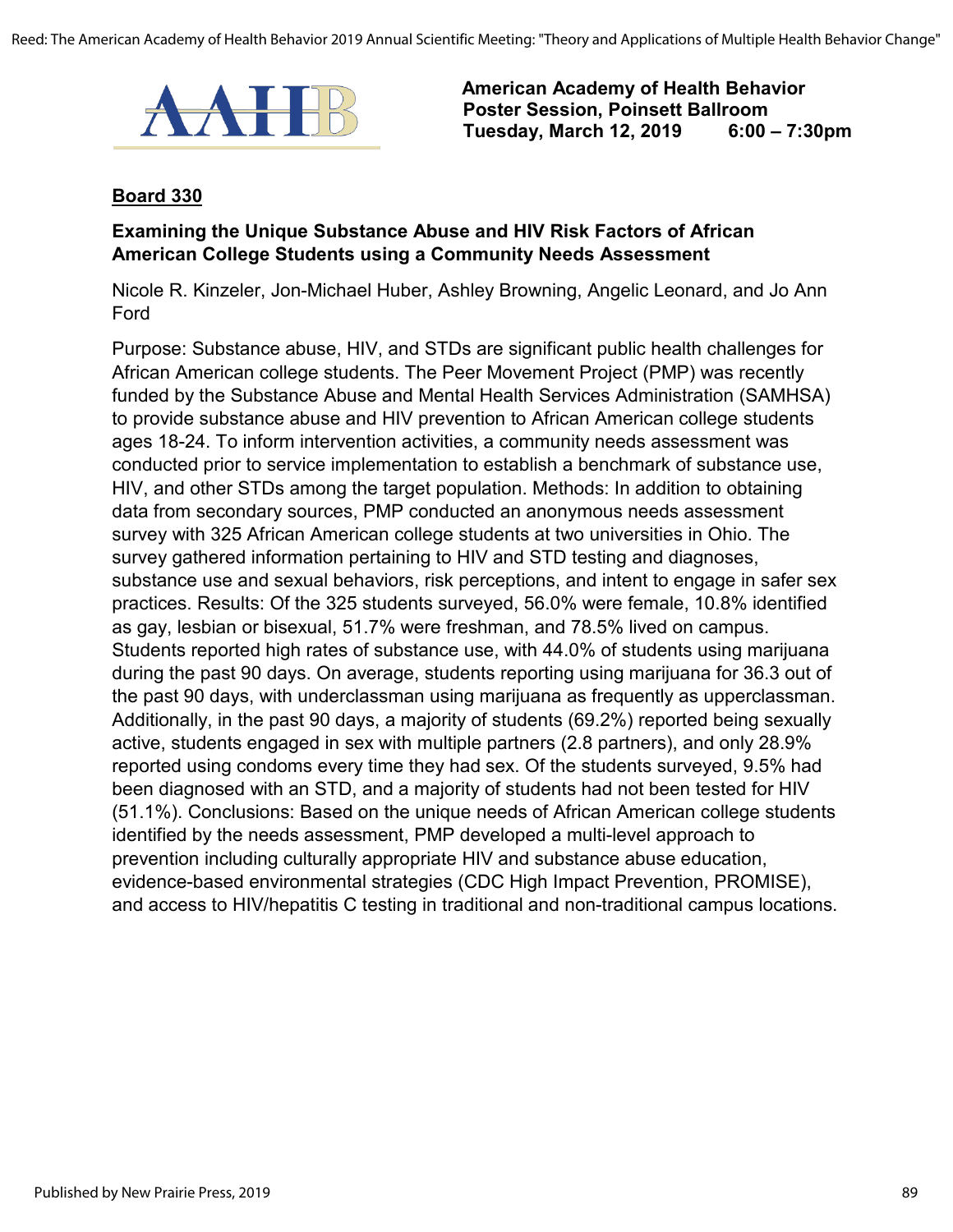

## **Board 331**

### **Historical Loss, Resilience, and Coping Strategies are Associated with Lossrelated Symptoms in the Anishinaabe Population**

Mary A. Steinhardt, Erum Z. Whyne, Jihun Woo, H. Matthew Lehrer, and Charlee N. **Brissette** 

Purpose: Native populations previously experiencing loss of land, language, and culture have higher rates of mental health symptoms, disease, and mortality compared to the general population. It is important to examine characteristics enabling Native populations to positively cope with loss and create a strong sense of collective wellbeing. This study examined associations of historical loss, resilience, and coping strategies with loss-related symptoms among an Anishinaabe tribe. Methods: Tribal community leaders were each mailed a letter explaining the purpose of the study and 20 copies of a survey, which included measures of historical loss (e.g., land, language, traditional ways), resilience, coping strategies, and loss-related symptoms (e.g., grief, anxiety, anger). Tribal leaders obtained participants (*n*=81) using snowball sampling. Hierarchical multiple regression examined the associations of resilience and coping strategies with loss-related symptoms, after controlling for demographics (sex, age, employment status) and historical loss. Results: Anishinaabe tribal members who were older (*β*=-.29, *p*<.05) and employed (*β*=-.34, *p*<.01) reported fewer loss-related symptoms, accounting for 16% of the variance (*F*=4.34, *p*<.05) in Model 1. The addition of historical loss (*β*=.52, *p*<.001) in Model 2 was associated with loss-related symptoms, accounting for an additional 26% of variance (*F*=29.43, *p*<.001). Model 3 accounted for an additional 14% (*F*=6.91, *p*<.001), explaining a total of 56% of the variance in lossrelated symptoms. Participants reporting higher levels of resilience (*β*=-.23, *p*<.05) reported fewer loss-related symptoms. Greater use of maladaptive coping strategies was positively associated with loss-related symptoms (*β*=.26, *p*<.05), whereas greater use of adaptive coping strategies (*β*=.03, *p*>.05) was not. Conclusions: The study supports the effects of historical loss on the well-being of the Anishinaabe population. Resilience is beneficial in coping with historical loss among Native people, while maladaptive coping strategies and unemployment may exacerbate symptoms associated with historical loss.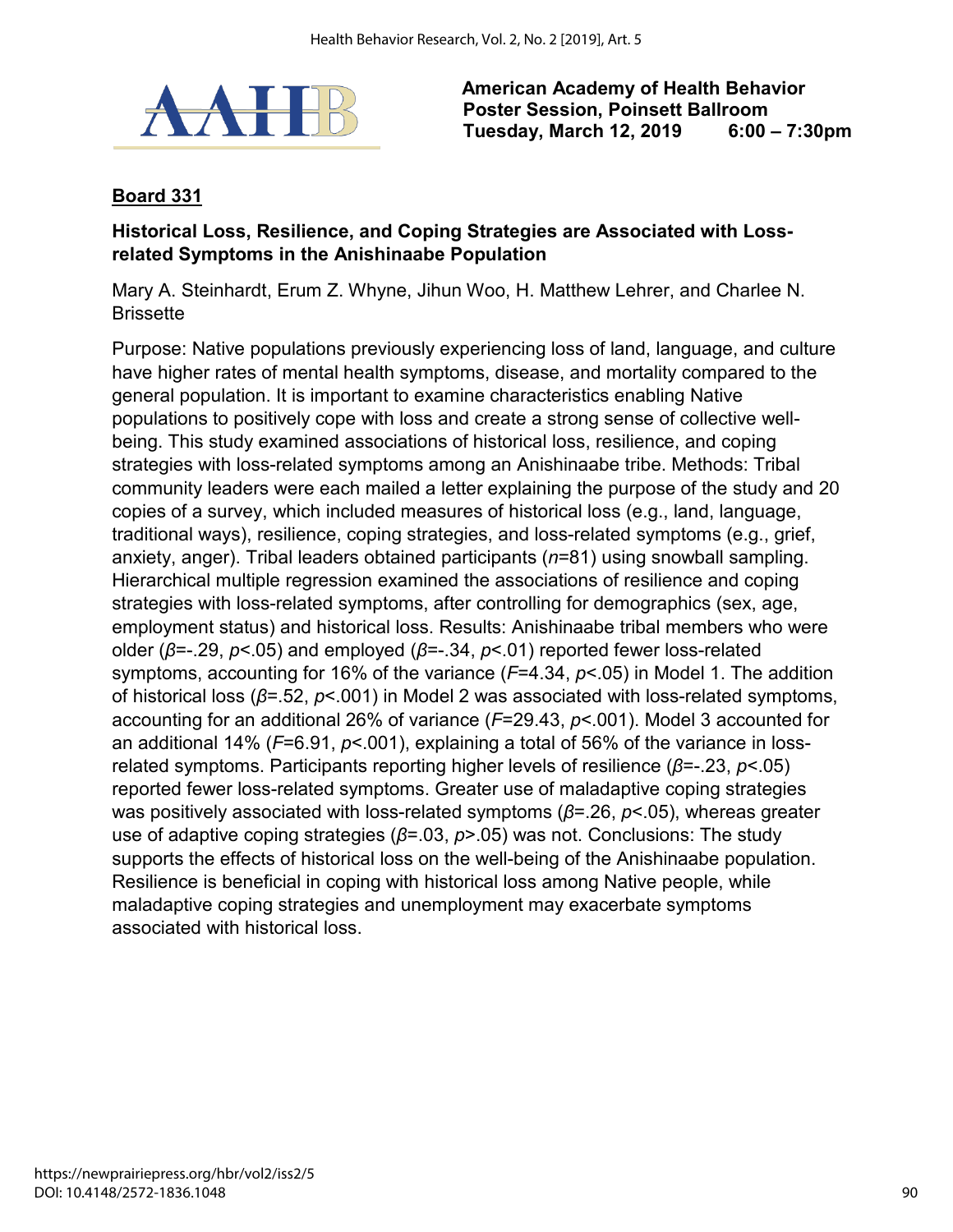

#### **Board 332**

#### **Dating Violence Prevention Curriculum Effects on High School Youth**

Jordan Nelon, Christi H. Esquivel, Caitlin B. Holden, Skye McDonald, Brittany L. Rosen, and Kelly L. Wilson

Purpose: High schools serve as an ideal setting for prevention services targeted towards adolescents. While evidence supports the need for education about healthy relationships and dating violence prevention(DVP) as most high school-aged youth have initiated dating relationships, many schools face challenges adopting and implementing an evidence-based dating violence prevention curriculum. Trained teachers implemented the Me & You curriculum with school-aged youth among high schools in a binational, tri-state region. The purpose of this study is to assess the efficacy of the Me & You curriculum taught to a high school sample. Methods: The evaluation plan included a pre- and post-test survey, implemented prior to and following curriculum implementation. Survey variables were selected to deduce the curriculum's impact on youth. Descriptive statistics were calculated for the curriculum's theoretical constructs and compiled scales. A paired-samples t-test was conducted on 531 student responses to determine significant differences. Results: Data showed statistically significant differences for two scales before and after implementation: "Relationships with Others" (*M*=3.90, SD=4.67) and after (*M*=2.59, SD=2.99); *t*(531)=5.377, *p*<.001; as well as the "Dating Wrong/Right" scale before implementation (*M*=4.00, SD=1.98) and after (*M*=2.15, SD=2.00); *t*(531)=15.098, *p*<.001. No statistically significant differences were found for the "Anger Equals Love", "What Someone Sometimes Deserves", and "People to Turn to" scales. Conclusions: These results suggest implementing DVP curricula can positively affect high school students' perceptions of healthy relationships with others and behaviors that are healthy when interacting with a dating partner. Evidence from this evaluation, along with the tailored approach to meet school districts' and teachers' needs, suggests a valid justification for implementing this program with youth in this community. This program offers the opportunity for schools to offer DVP programs while recognizing it represents only one approach and setting in the community to increase awareness and education to promote healthy relationships and behaviors.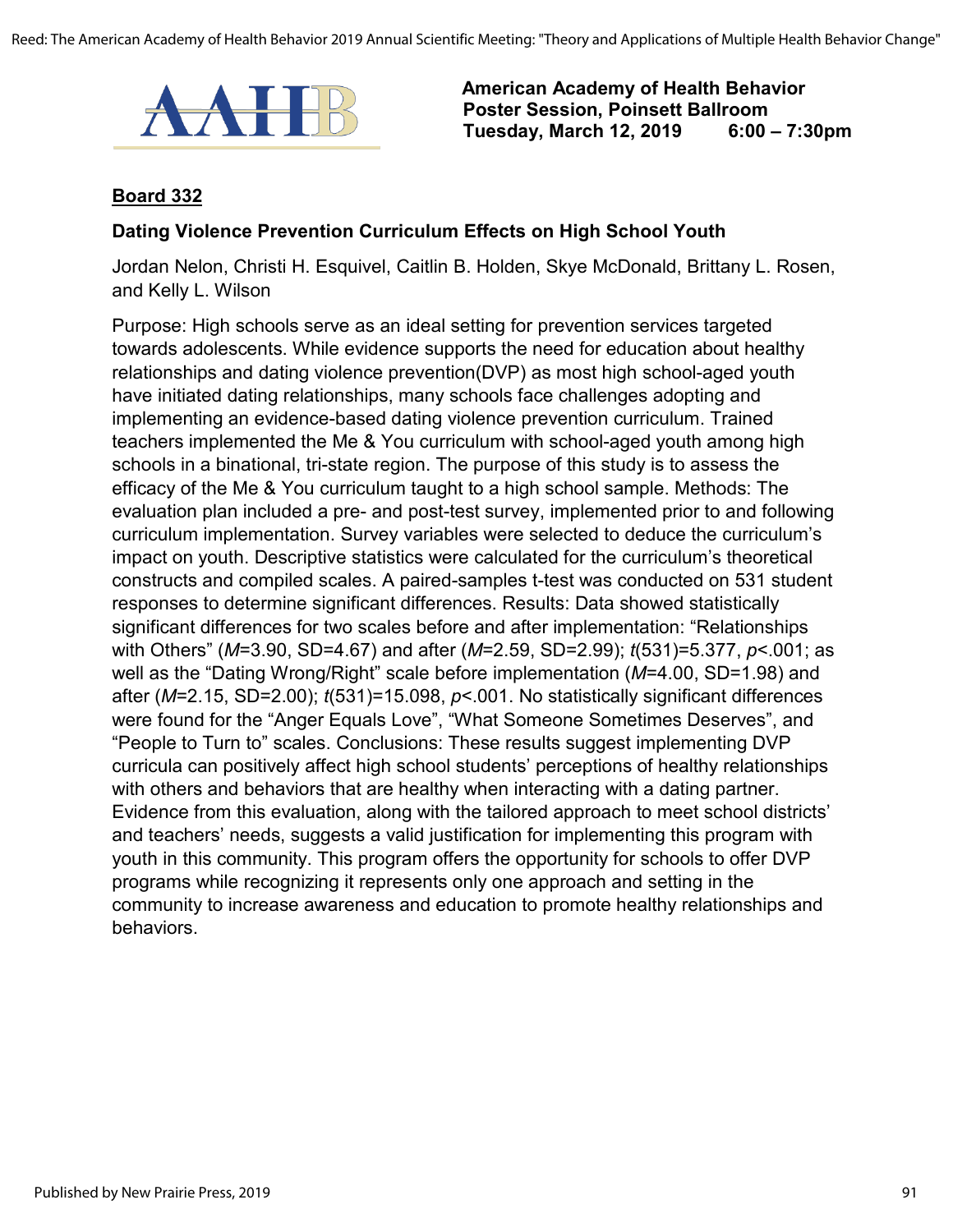

## **Board 333**

## **Risk Factors for Sexual Violence among College Students in Dating Relationships: An Ecological Approach**

Sarah B. Maness, Shristi Bhochhibhoya, Marshall Cheney, and Daniel Larson

Purpose: Involvement in dating relationships and exploring the sexual aspects of such relationships is an important developmental sign of adolescence. Conflicts while forming and maintaining dating relationships in college can lead to sexual violence among college students. Sexual violence perpetrated by the victim's dating partner is a pervasive problem on college campuses in the United States. Sexual violence victimization has been associated with serious health problems including substance abuse and chronic mental illness. Since sexual violence is a complex social concern, this study explored risk factors for sexual violence victimization among college students using the socio-ecological model. Methods: This study used the Sexual Experience Survey to assess sexual violence victimization among college students in dating relationships. Validated and reliable tools used in previous studies were used to examine 18 risk factors of unwanted sexual contacts, attempted rape, and completed rape related to four levels of ecological model: individual, relationship, community, and societal level, among 361 undergraduates students. Participants were recruited to take an online survey via mass emails. Negative binomial regression was performed to identify marginal effects of the risk factors. Results: Approximately 35% of the sample reported experiencing sexual violence in dating relationships while in college. Being female and having low sexual assertiveness related to the individual level, and frequent hook-ups related to the relationship level, increased the log counts of all three types of sexual violence. Community-level constructs had no significant association with sexual violence while participants' perceived discrimination -- a societal level construct --was significantly associated with decreasing the log counts of completed rape. Conclusions: The findings highlight the importance of ecological models in understanding the variables related to sexual violence victimization among college students. Given the prevalence of sexual violence on college campuses, these risk factors warrant consideration while formulating intervention and prevention programs.

### **Board 334**

## **Bullying and Physical Violence in Brazilian Adolescents: Examining Risk and Protective Factors Using the Global School-based Student Health Survey (GSHS)**

Gabriel A. Benavidez, Kelly R. Ylitalo, and Eva I. Doyle

Purpose: Multiple studies in high-income countries highlight the negative impact that youth violence and bullying pose on mental, social, and physical health. However, there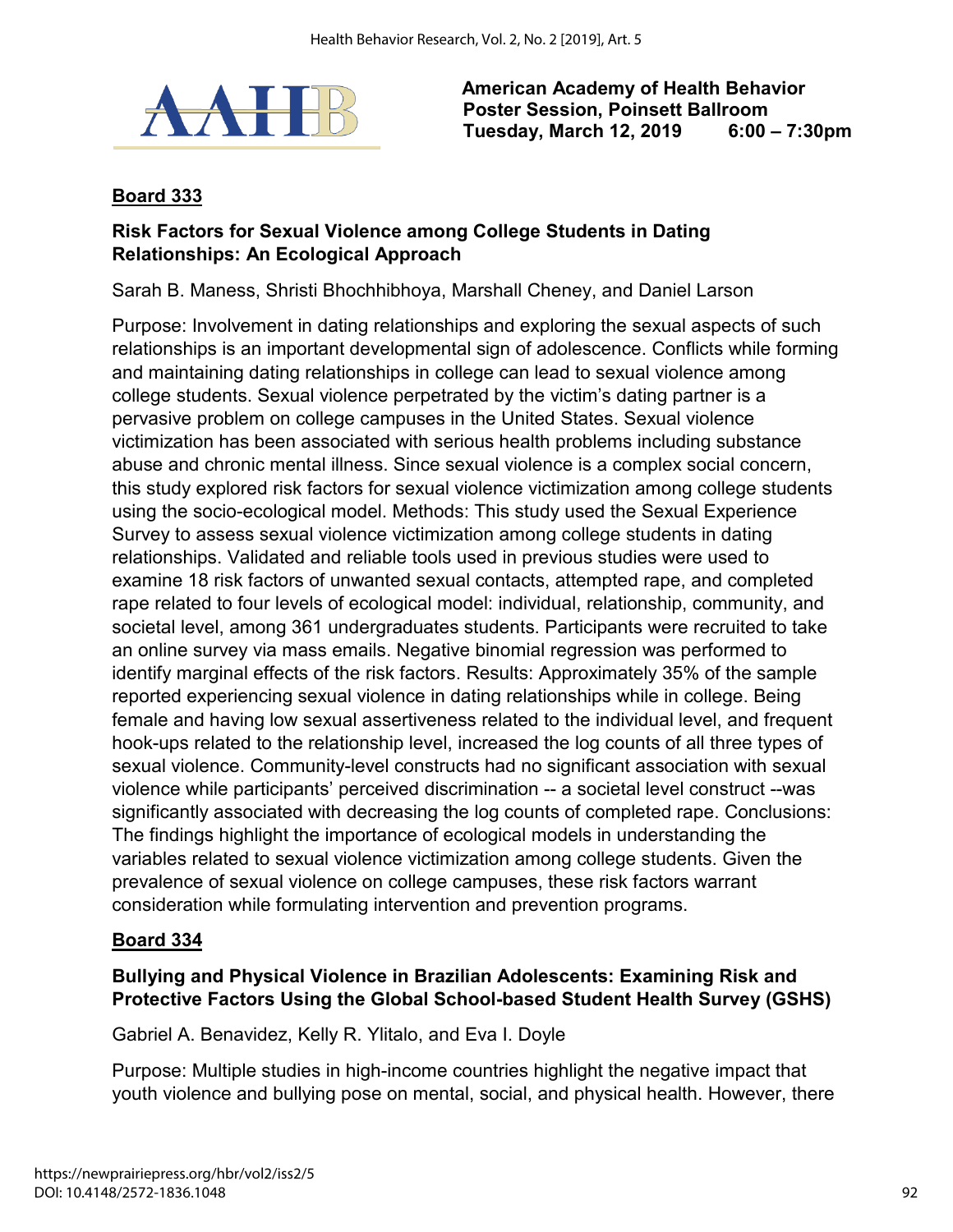

is a lack of research examining this topic in low-and-middle-income countries. The purpose of this study was to examine risk and protective factors associated with bullying and physical violence (PV) victimization in middle-school aged students in Brazil. Methods: Adolescents ( $n=677$ ) in 5<sup>th</sup>-9<sup>th</sup> grade from two low-income middle schools in Vitoria and Anchieta, Espirto Santo, Brazil, were administered the Global School-based Student Health Survey (GSHS), developed by the World Health Organization to measure the leading causes of morbidity and mortality among children. Two questions were used to measure self-reported PV and bullying victimization. Both questions were dichotomized to create yes (≥1 attacks in past 12 months; any form of bullying in past 30 days) and no (0 attacks; no form of bullying) categories. Chunk-wise logistic regression was used to assess the association between (1) protective factors (parental monitoring, relationships with friends) and PV and bullying, (2) risk factors (sexual activity, drug/alcohol use, mental distress, suicidal ideation, missing school) and PV and bullying, and (3) protective and risk factors combined. Results: Approximately 18% of participants reported PV victimization within the past 12 months and approximately 20% reported bullying victimization within the past 30 days. After adjusting for risk and protective factors, PV was significantly associated with bullying (CI=2.09,7.63), alcohol consumption (CI=1.05,4.27), tobacco usage (CI=1.09, 4.94), and self-reported insomnia due to worry (CI=1.04,9.34). Bullying victimization was significantly associated with report of PV (CI=2.14,7.60), suicidal thoughts (CI=1.05,4.60), and loneliness (CI=1.10,4.62). Conclusions: Although PV and bullying were strongly associated with one another, PV and bullying victimization have distinct risk and protective factors. These results warrant further longitudinal research to better understand the temporal sequence of risk and protective factors in adolescent violence.

### **Board 335**

## **Adverse Childhood Experiences and Adolescent Mental Disorders: Protective Mechanisms of Family Functioning, Social Capital, and Civic Engagement**

### Wenhua Lu

Purpose: Emerging research has found cumulative adverse childhood experiences (ACEs) to be associated with increased risk for mental disorders in adolescence. However, few studies have examined the protective mechanisms between ACEs and adolescent mental disorders. This study aimed to investigate the protective effect of family functioning, social capital, and civic engagement on mental health in adolescents with childhood adversity. Methods: Parents of adolescents aged 12 to 17 years (*n*=20,708) who participated in the 2015-2016 National Survey of Children's Health were surveyed about their children's ACEs (e.g., parental divorce, being a victim of violence, living with anyone who had substance abuse) and current mental health disorders, including depression, anxiety, and behavioral problems. Parents were further asked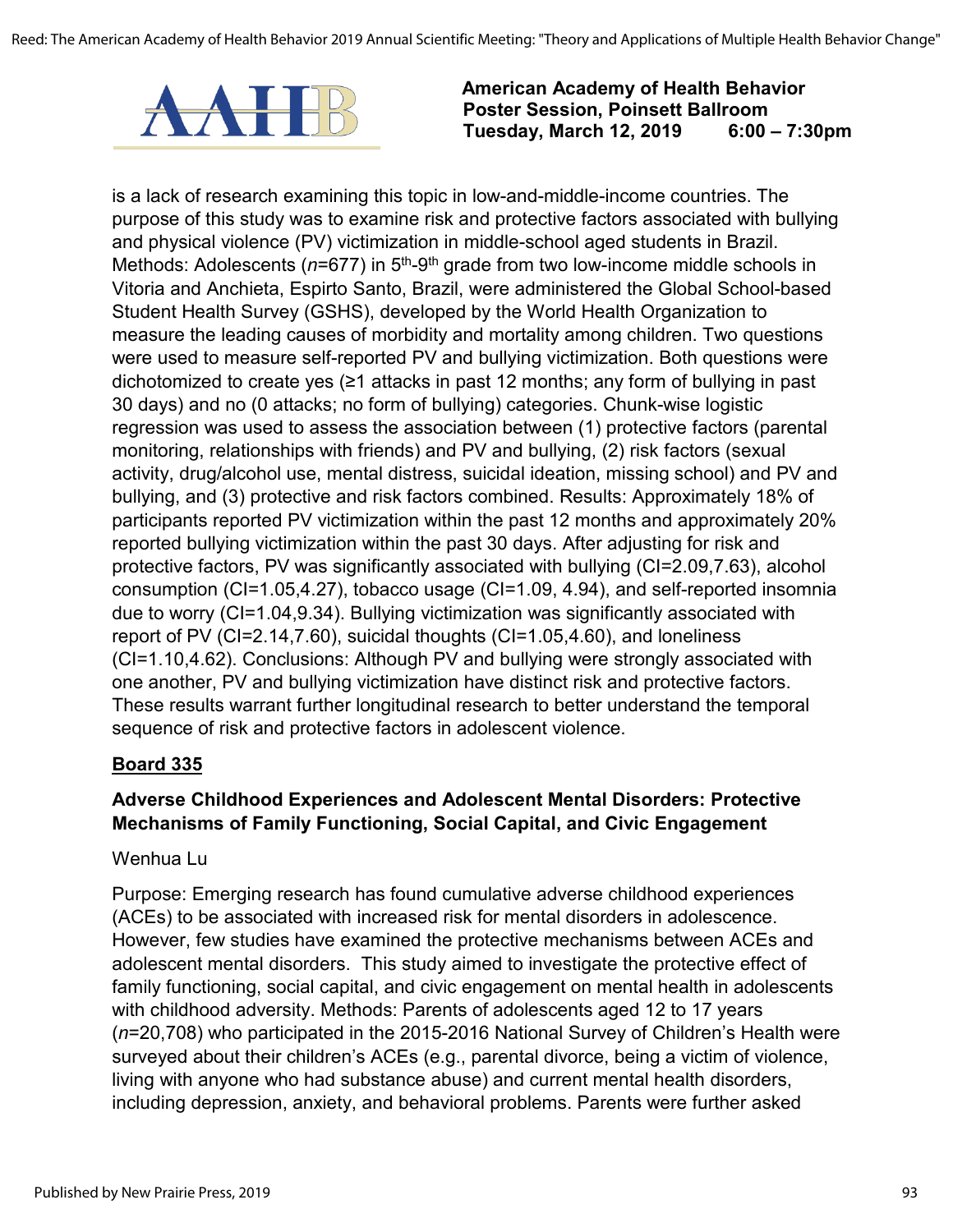

about their family functioning, including family communication, parental coping, family resilience, and parental aggravation, and social capital, including neighborhood cohesion and community safety. Adolescents' civic engagement was measured by parental report on their involvement in community service and out-of-school activities. Structural equation modeling was conducted to test the hypothesized pathways using Mplus 8.0. Results: Based on parents' report, about 55% of adolescents have experienced at least one kind of ACEs. The final structural model proved an excellent fit to the data (CFI=0.96, RMSEA=0.009, WRMR=1.12). A significantly positive relationship was found between adolescents' ACEs and current mental disorders (*β*=0.13, *p*<.05), and the effect was partially mediated by family functioning (*β*=0.10, *p*<.001) and civic engagement (*β*=0.01, *p*<.05), but not by social capital (*β*=0.01, *p*=.12). Low household income (*β*=-0.24, *p*<.001) and parent education (*β*=-0.05, *p*<.05) significantly increased adolescents' likelihood of having ACEs. Conclusion: Early assessment and interventions for children with ACEs are necessary to prevent the development of mental disorders in adolescence, especially for adolescents of low socioeconomic status. Safe, nurturing, and supportive home and social environments can help mitigate the detrimental impact of childhood adversity.

# **Board 336**

## **Examining Interpersonal Factors Associated with Resilience in Hispanic Young Adults**

Lauren Bartoszek, Wura Jacobs, and Jennifer Unger

Purpose: Resilience has been studied and reviewed in the literature across a multitude of settings. Although a wide variety of factors commonly associated with resilience can be found within the literature, there are gaps in the research about specific factors influencing resilience, particularly among Hispanic male and female young adults. This study aimed to analyze the relationship between social/psychosocial factors and resilience in Hispanic young adults. Methods: Data for the study came from Project RED, which included 1,076 Hispanic adults in the sixth wave of surveying. The relationship between various determinants and resilience, scored from the Brief Resilience Scale, were analyzed using a generalized linear model (GLM). SPSS 25 was used for all analyses. Results: The overall model was significant with respect to resilience. Factors associated with resilience were not binge drinking (*β*=-.054, *p*=.044), parental communication (*β* =-.014, *p*=.001), social connectedness (*β*=.010, *p*=.055), perceived discrimination (*β*=.007, *p*=.003), familism (*β*=.016, *p*=.014), and American Way of Life (*β*=.06, *p*=.048). In particular, when analyzed across sex, resilience was only significantly associated with perceived discrimination (*β*=0.007, *p*=.032) for female participants, whereas for male participants, resilience was significantly associated with parental communication (*β*=.023, *p*=.002), perceived discrimination (*β*=.008, *p*=.04),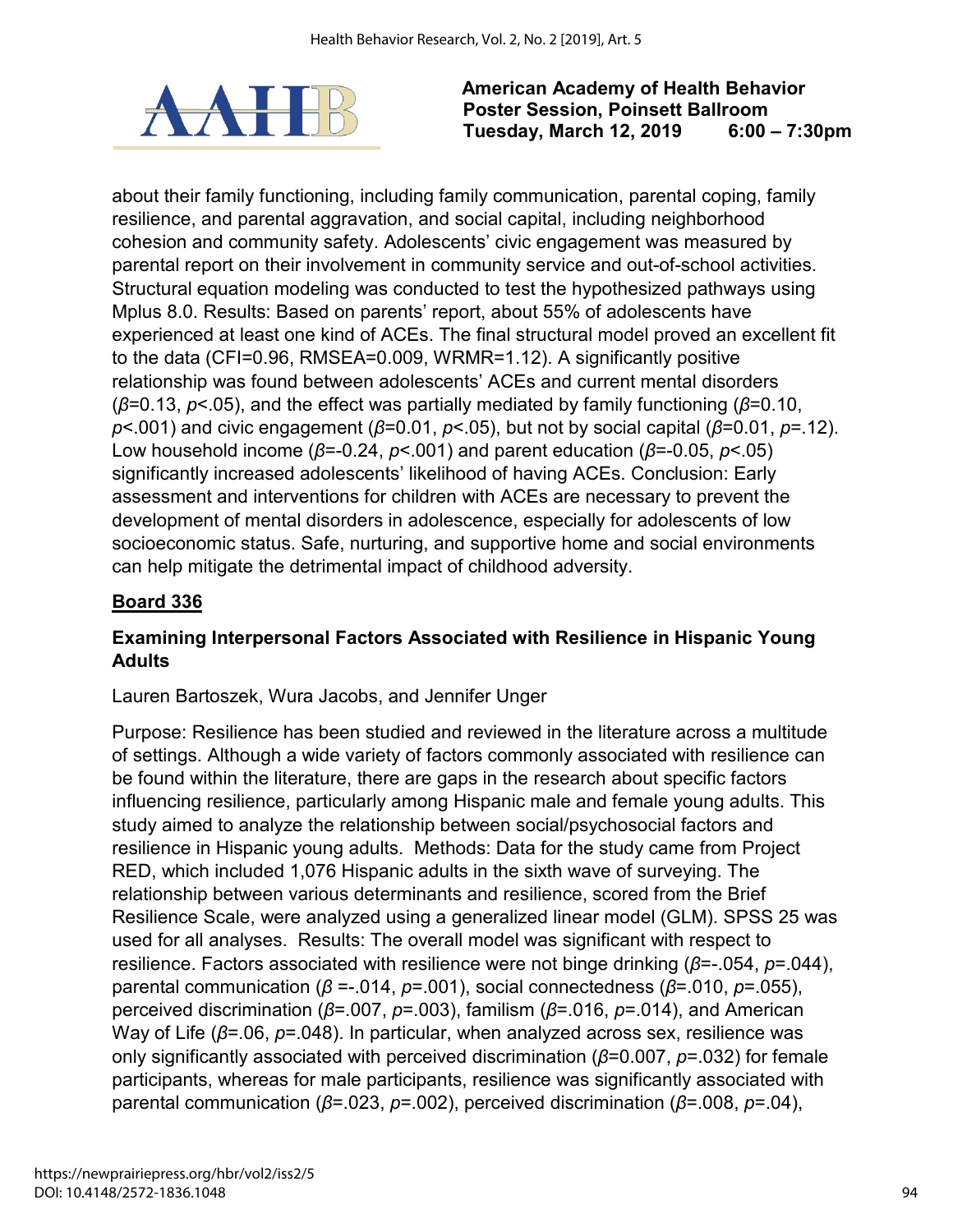

familism (*β*=0.28, *p*=.008), and the American Way of Life (*β*=-.15, *p*=.033). Conclusions: These results draw interesting questions about the influences on resilience for male and female Hispanic young adults. This study's findings suggest that while perceptions of discrimination influence resilience among both sexes, particular attention should be paid to how interpersonal factors including communication, connectedness, strength of family, and acculturation impact resilience in Hispanic males.

#### **Board 337**

### **The Effects of Resilience in Mediating Adverse Childhood Experiences to Pain Medication Misuse among U.S. Adults**

Zhi Wang and Hsien-Chang Lin

Purpose: The opioid epidemic has been a public health concern in the United States. Pain medication misuse is a leading contributor to this epidemic. Previous studies found that adverse childhood experience (ACE) is a significant predictor of pain medication misuse while 46% of children in the United States experienced at least one ACE. Previous studies have shown that resilience is a protective factor to prevent people from health risk behaviors, including pain medication misuse. However, few studies have investigated the mediating effects of resilience on the associations between ACEs and pain medication misuse, given that identifying possible pathways of ACEs to pain medication misuse through resilience is important for future misuse prevention. To evaluate the possible pathways, this study examined how resilience may mediate the aforementioned associations. Methods: Adult respondents (*n*=33,534) from the National Epidemiologic Survey on Alcohol and Related Conditions-III (2012-2013) were included in this study. Confirmatory factor analysis was conducted to measure resilience as a latent variable, using the Connor-Davidson Resilience Scale (5-item version). Generalized structural equation modeling was utilized to conduct the mediation analysis that estimated the effects of resilience on pain medication misuse associated with ACEs, controlling for sociodemographic characteristics and family illicit drug use history. Results: Resilience was significantly inferred by five dimensions including competency, spirituality, control, tolerance of negative effects, and recover capability (*p*<.001). Respondents with higher ACEs score were more likely to misuse pain medications (OR=1.18; *p*<.001), whereas significant proportions (58%) of such associations were mediated by resilience (natural indirect effect: *β*=-0.10; *p*<.001). Conclusions: Findings of this study suggest that resilience significantly mediates the relationship between ACEs and pain medication misuse. To prevent individuals with ACEs from misusing pain medications, addressing the impact of ACEs should include behavioral and educational interventions to improve their resilience through the five resilience dimensions identified by this study.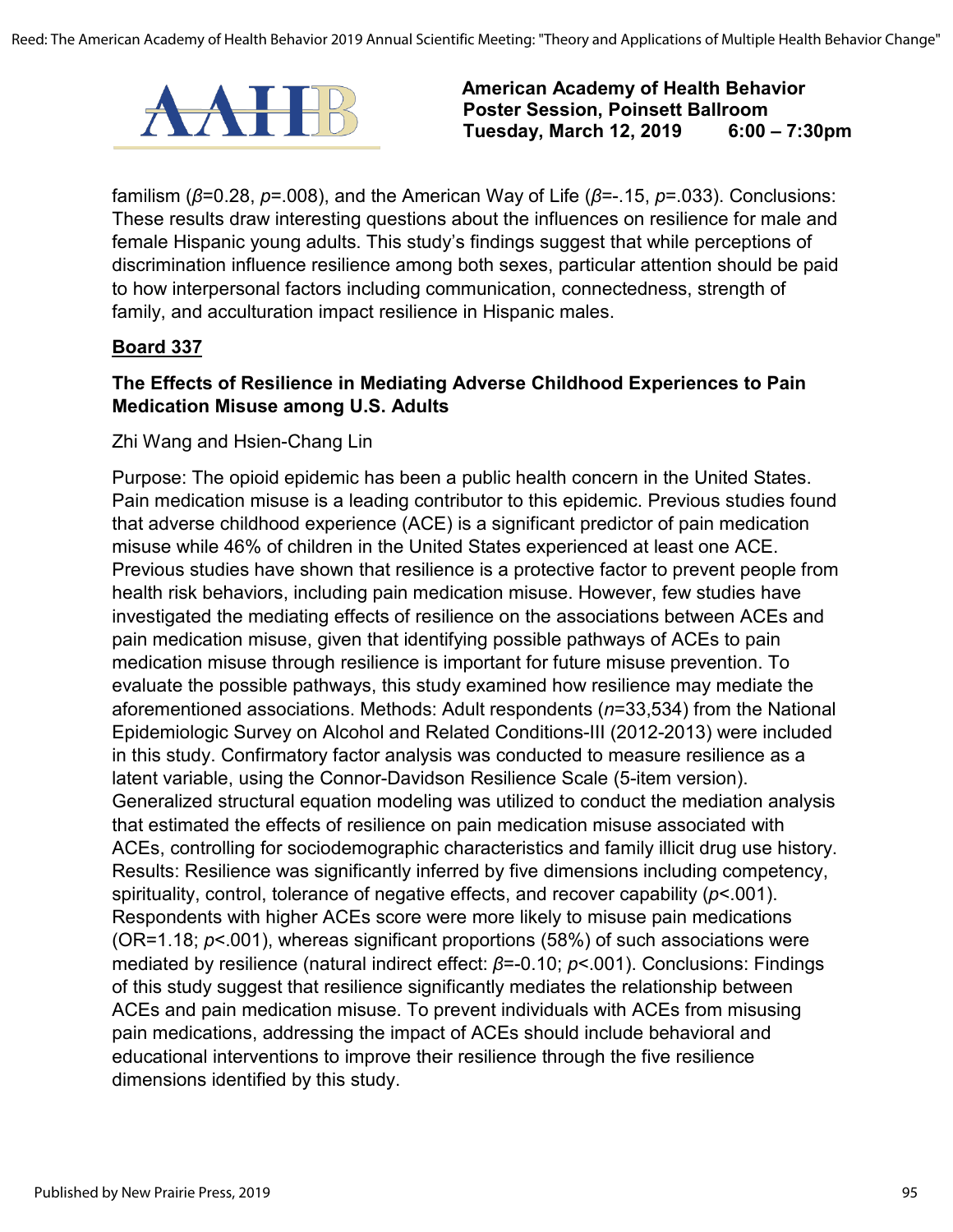

## **Board 338**

## **Acculturation and Associated Substance Use/Misuse Behaviors Mediated by Psychiatric Disorders among Hispanic and Asian Immigrants in the U.S.**

Su-Wei Wong, Yang Wang, and Hsien-Chang Lin

Purpose: Substance-related issues among immigrants are prominent as substances are often means to relieve stress, isolation, and uncertainty. Better acculturation could help immigrants cope with challenges but also could lead to substance use/misuse adversely. In order to probe the pathways from acculturation to substance use/misuse, this study investigated the associations between acculturation and use/misuse of five substances, and how psychiatric disorders mediate these associations among first- and second-generation Hispanic and Asian immigrants. Method: Hispanic and Asian immigrants aged 18 and older (*n*=5,386 and 1,346, respectively) were extracted from the 2012-2013 National Epidemiological Survey on Alcohol and Related Conditions Wave 3. Acculturation was measured using the adopted Brief Acculturation Rating Scale-II with incorporations of race-ethnic social preference and immigration information. Mediation analyses using natural effect models with bootstrap variance estimation were conducted to examine the associations between acculturation and substance use/misuse mediated by number of lifetime psychiatric disorders, controlling for sociodemographics. Results: Better acculturation was associated with higher odds of cigarette, e-cigarette, alcohol, marijuana, and opioid use/misuse among Hispanic immigrants (ORs ranged 1.15-1.47; *p*<.001), and was associated with higher odds of alcohol, e-cigarette, and marijuana use among Asian immigrants (ORs ranged 1.12- 1.28, *p*<.01). Mediation analyses revealed that the aforementioned associations were partially mediated by psychiatric disorders among Hispanic immigrants (indirect ORs ranged 1.14-1.43, *p*<.001); however, the mediating effects were not found among Asian immigrants. Conclusions: Although better acculturation could help immigrants cope with stress and enhance health literacy, it is also associated with higher likelihood of substance use/misuse among Hispanic and Asian immigrants. Nevertheless, psychiatric disorders severed as a mediator via which acculturation was associated with substance use/misuse only among Hispanic but not Asian immigrants. Ethnicity-specific educational and behavioral interventions that may help highly acculturated Hispanic immigrants manage psychiatric problems are needed in order to prevent substance use/misuse.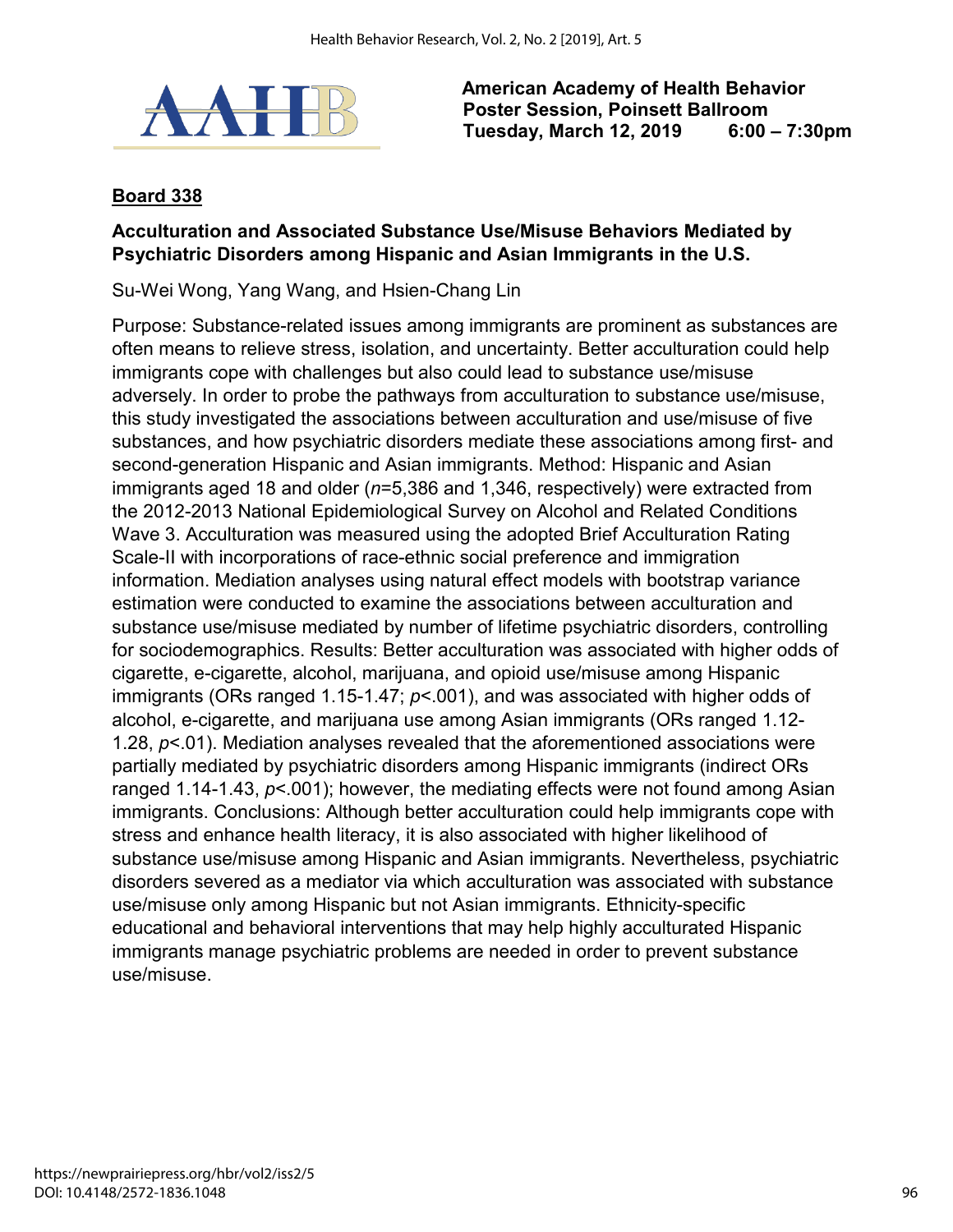

#### **Board 339**

## **Disparities in Breast and Cervical Cancer Screening and HPV Awareness between Black Immigrant and African American Women**

Ann Amuta and Nicole Khan

Purpose: National policies and plans for the prevention of cervical and breast cancer (CBC) are established in the United States, however, are still lacking in several home countries of black immigrant (BI) women. BI's make up a large share of the overall black population – 8.7% of blacks were foreign-born in 2013 and this is projected to almost double by 2060. Blackness in the United States is synonymous with being African American due to the misconception that being black in the United States is a homogenous and native-born blacks (a distinct ethnic group) are representative of the entire black race. Several sociological studies have reported profound cultural and demographic differences between both groups. Clearly, there is a need to consider the diversity existing among black women in the United States when investigating the nature of CBC screening and HPV knowledge and perceptions. The prevailing hypothesis is that due to the ethnic, cultural, linguistic, and demographic differences that exist among blacks in the United States, there will be a difference in predictors of CBC screening status and HPV awareness among BI and AA women. Methods: We used data from the Health Information National Survey (2011 – 2017). Two groups were created: those who identified as black/African American (AA) and those who identified as black/African American but were born outside the United States (BI). Between group differences were assessed with Mann-Whitney U and chi-square tests. Results: AA women had higher fatalistic cancer beliefs vs. BI (*z*=-4.22). AA were significantly more likely to have had a pap smear (*z*=-4.75), have higher BMI (*z*=-7.46) and communicate better with health care providers (*z*=-2.86). There were no statistically significant differences between AA and BI women in cancer risk perception, or HPV knowledge or vaccination. Conclusions: Although differences are subtle, culturally driven cancer prevention efforts may promote understanding of the nuanced risk factors within heterogeneous black populations.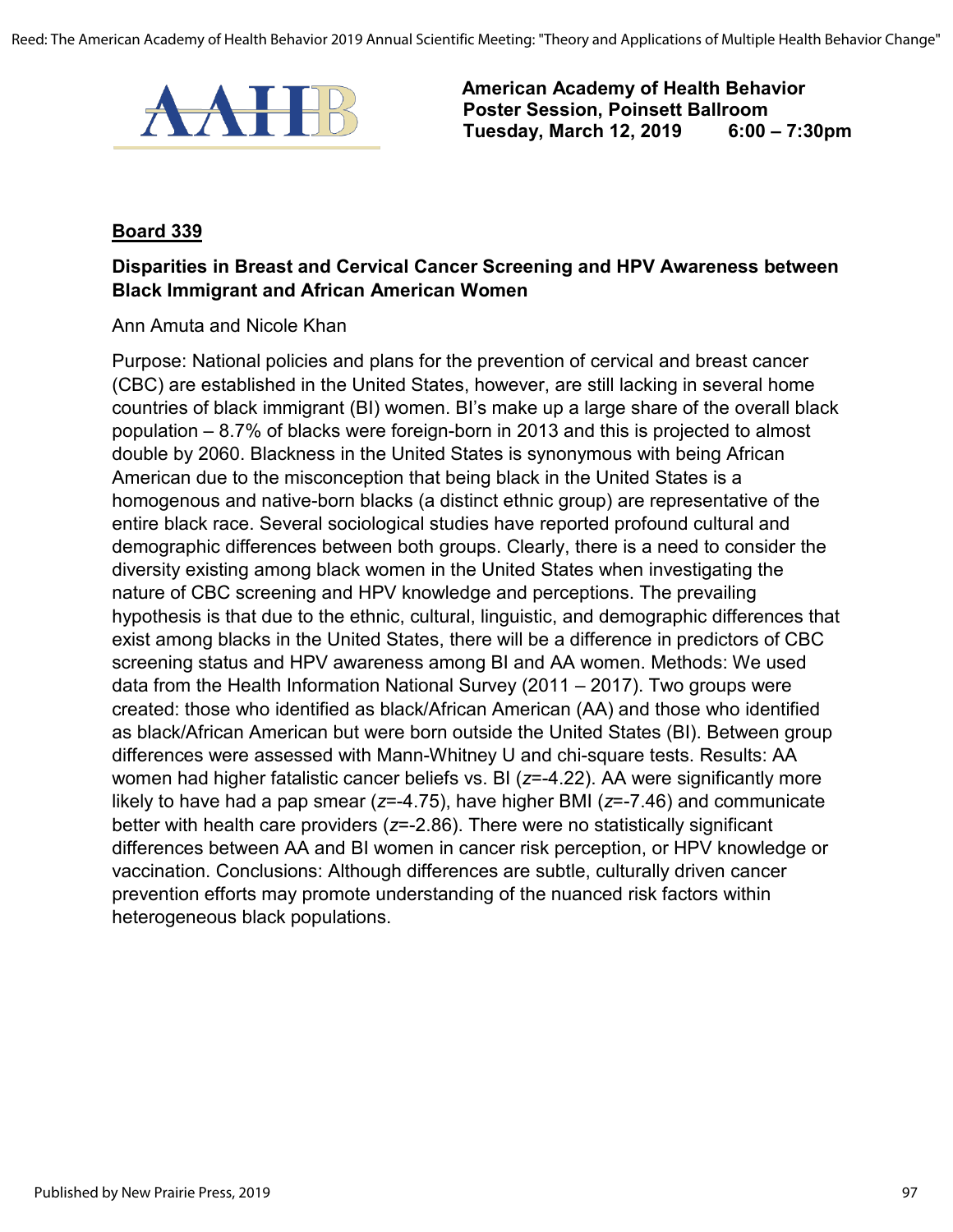

## **Board 340**

#### **Deportation Fears, Acculturative Stress, and Anthropometric Measurements among Immigrant Latino Adults**

Valentina Maza, Nadia Garcia, Jessica Della Costa, Rosenda Murillo, Hua Zhao, Ezemenari Obasi, Lorna McNeill, and Daphne C. Hernandez

Purpose: The current political climate has increased deportation fears and pressured individuals to feel the need to acculturate. While research has suggested that deportation fears and acculturative stress may negatively impact mental health, the association between deportation fears, acculturative stress, and physical health is less clear. We conducted a pilot study to evaluate the association between acculturative stress, deportation fear, and anthropometric measurements: body mass index (BMI) and percent body fat (%BF). Methods: Self-identifying Latino immigrants aged 21-35 participated in a pilot study at a community center in the South (*n*=40). Acculturative stress was assessed using the 7 items from the pressure to acculturate subscale of the Multidimensional Acculturative Stress Inventory. Items were summed with higher scores indicating feeling extreme stress to acculturate. Deportation fears were assessed using a 1-item question measuring the anxiety of deportation on a 5-point Likert scale from "not at all worried" to "extremely worried." This item was created for this study based on the immigration stress subscale within the Hispanic Stress Inventory-2 (Cervantes et al., 2016). Height and weight were directly assessed and used to calculate continuous BMI based on CDC standards. %BF was measured through bioelectrical impedance analysis and used as a continuous variable. Linear regression models were conducted to predict higher BMI and %BF as a function of higher acculturative stress and deportation fears separately, controlling for demographics. Results: Adults were approximately 30 years of age, from Mexico (68%), and living in the United States for about 12 years. Higher %BF was predicted by higher acculturative stress (*β*=0.46, *p*<.05) and higher deportation fears (*β*=2.17, *p*<.05). Neither acculturative stress nor deportation fears were predictive of higher BMI. Conclusions: While the sample size is small and the design is cross-sectional, the findings suggest that heightened deportation fears and acculturative stress could potentially negatively impact physical health.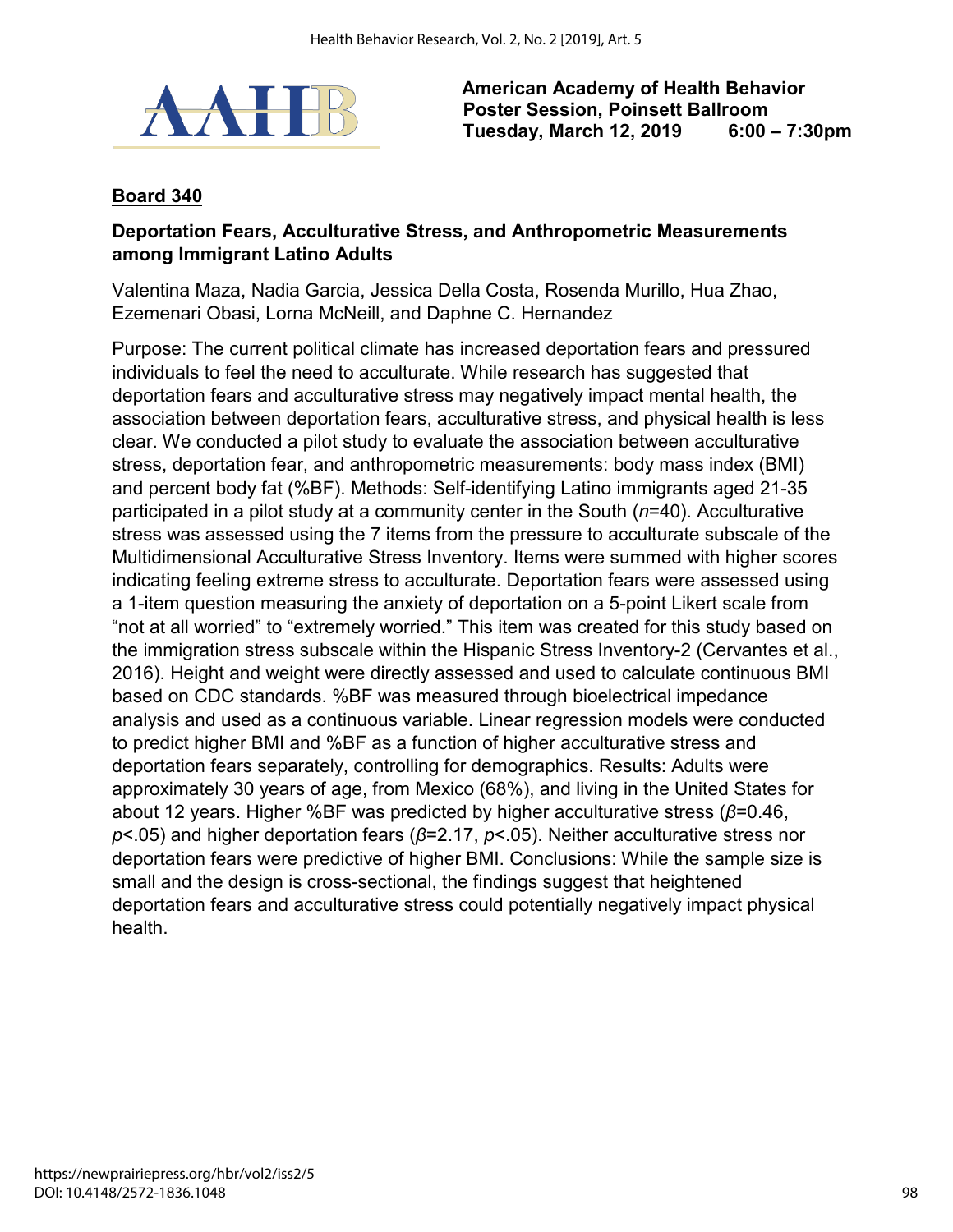

#### **Board 341**

#### **Native Indian's Traditional Healing Practice and its Effect on Spirituality of a Sample Homeless Veterans**

Kele Ding, Yulin Hsu, and Matthew Slater

Purpose: Veterans who are homeless often find a local transitional housing program for temporary living and service help. While "Housing First" is a national policy that aims to pull them out of homelessness, detrimental mental and psychological health status could remain for a long period of time. The purpose of this study was to evaluate the impact on spirituality of homeless veterans by attending a 2-day healing program at a local trauma recovery center sponsored by licensed Native Americans. The program utilizes native Indian's traditional healing practice and earth medicine. Activities include Healing Circle Ceremony, medicinal walking, healing lodge, etc. Method: A one-group pre-and post-survey design was used for this research. Spirituality was measured by the Functional Assessment of Chronic Illness Therapy-Spiritual Well-Being (FACIT-Sp-12) instrument on a 5-point Likert scale. Higher scores represent higher spirituality. Data were collected in 2016 and 2017, including 127 participants who were the residents of a local transitional house for homeless veterans. The pre-test was administered prior to traveling to the healing center, and the post-test was administered prior to leaving the center. A paired t-test was used in data analysis. Result: A significantly higher overall spirituality score (*p*<.05) was found at post-test (mean=48.44) than at pre-test (mean=44.63). Scores are also higher at post-test than that pre-test for each of the three constructs (Meaning: 16.52 vs. 15.57; Peace: 15.97 vs. 14.25; and Faith: 15.95 vs. 14.81). An open-ended question asked about feelings after the healing program. Common responses were peaceful, stress free, inspiration, let it go, mindfulness, connectedness, self-awareness, love, and spiritual. Conclusions: Spiritual health is found to be the key to access mental and psychological health. Traditional healing methods provide an effective method to address human spirit and ways of overcoming the negative impact of past trauma.

#### **Board 342**

### **Successful Treatment Completion Improves Behavioral Health Outcomes for a Reentry Population**

Jo Ford, Kevin Kissell, Ray Gaddis, Tracy Atkinson, and Nicole R. Kinzeler

Purpose: Montgomery County has the highest rate of illicit drug use in the state of Ohio, and County officials estimate that up to 75% of offenders housed in the jail at any given time have substance use disorders (SUD). Untreated substance abuse creates a higher risk for recidivism in this population. The Montgomery County Offender Reentry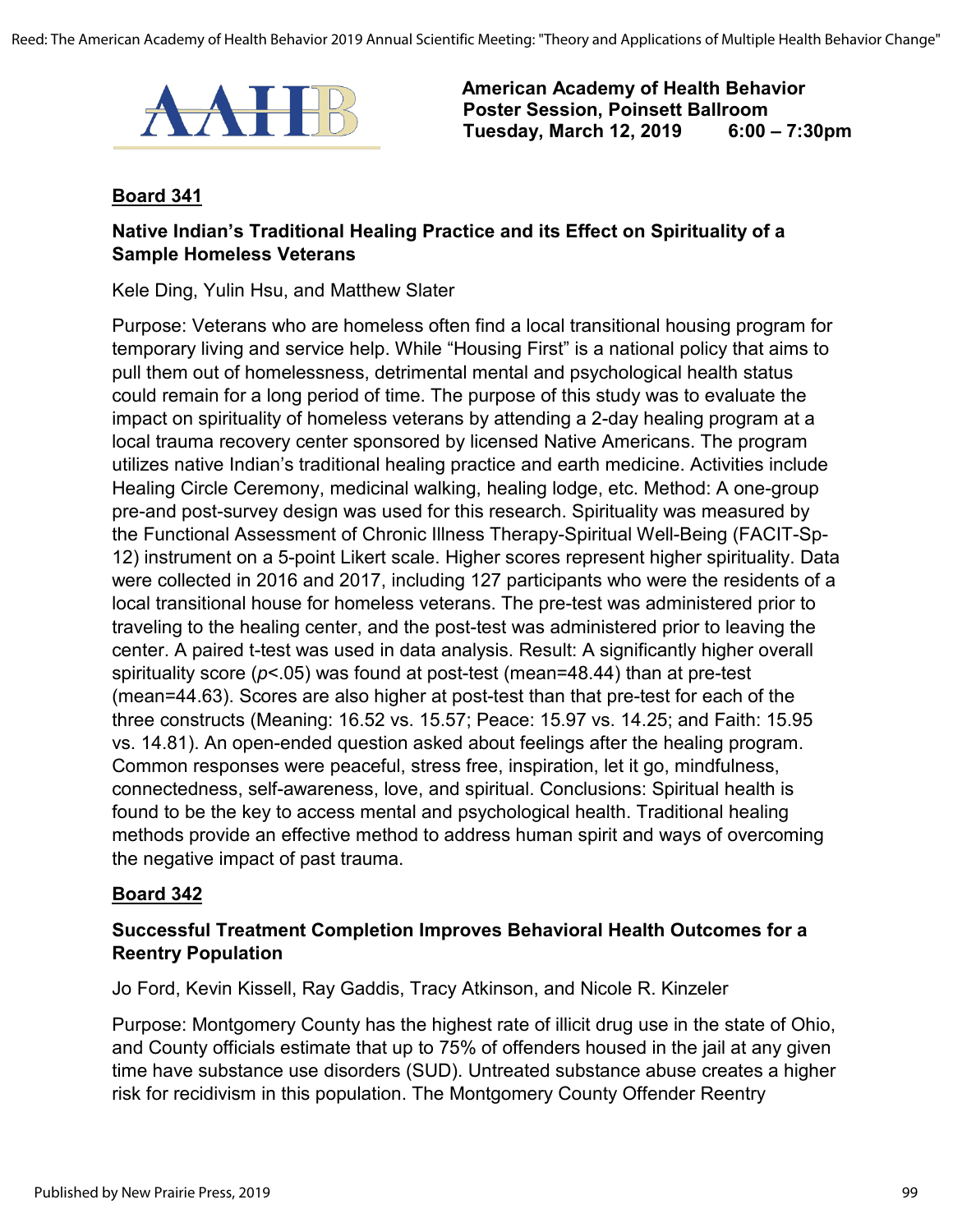

Program (MCORP) was developed to provide comprehensive case management and access to substance abuse treatment for citizens reentering their communities with the intent of reducing both recidivism and behavioral health problems. Methods: Upon release from the MonDay Community Correctional Institution, participants were offered a variety of services, including referral to SUD treatment, case management, employment and housing assistance, and transportation. The number and breadth of services utilized was defined by each participant. Outcome measures, including substance use, depression, treatment duration, and satisfaction with life were obtained from self-reported data at baseline, six-month, and twelve-month follow-up. Results: Participants in MCORP demonstrated a statistically significant reduction in scores on the AUDIT (alcohol use), DAST (drug use), and PHQ-9 (depression) from baseline to twelve-month follow-up, indicating less substance use and improvements in mental health. A repeated measures ANOVA revealed that participants who completed treatment had a significantly greater reduction in AUDIT, DAST, and PHQ-9 scores compared to those who did not complete treatment. Although not statistically significant, those who completed treatment increased their satisfaction with life more than those who did not complete treatment. Conclusions: The MCORP program is having a positive impact on its participants in Montgomery County, OH. Our results show that individuals in both groups are reducing their behavioral health symptoms and maintaining that change over time, with those who complete treatment having better results.

# **Board 343**

# **Sex as a Predictor of Overnight and Emergency Treatment among Homeless Adults**

Chisom Odoh, Pooja Agrawal, Michael S. Businelle, Darla E. Kendzor, and Lorraine R. Reitzel

Purpose: Homeless individuals experience high rates of disease burden, in addition to dealing with various competing problems in their daily lives. The inability to prioritize primary care may lead to high usage of emergency treatments and hospitalizations; hence, identifying determinants of emergency care and hospitalizations is important for expanding health care access for homeless individuals. The objective of this study was to identify the sociodemographic predictors of overnight and emergency hospital treatment among a sample of homeless adults. Predictors examined included age, subjective social status, race, education, health insurance, income, and veteran status. Methods: Data comprised a convenience sample of adults from a homeless shelter in Dallas, TX. Adults were eligible to participate if they stayed at the shelter, were English proficient, and were literate at the 7th grade level or higher. Recruitment was accomplished via flyers at the setting. Enrolled participants (*n*=354; *M*age=43.7±11.7) were predominantly uninsured (76.8%) and low-income (89.5% <\$10,000/yr) men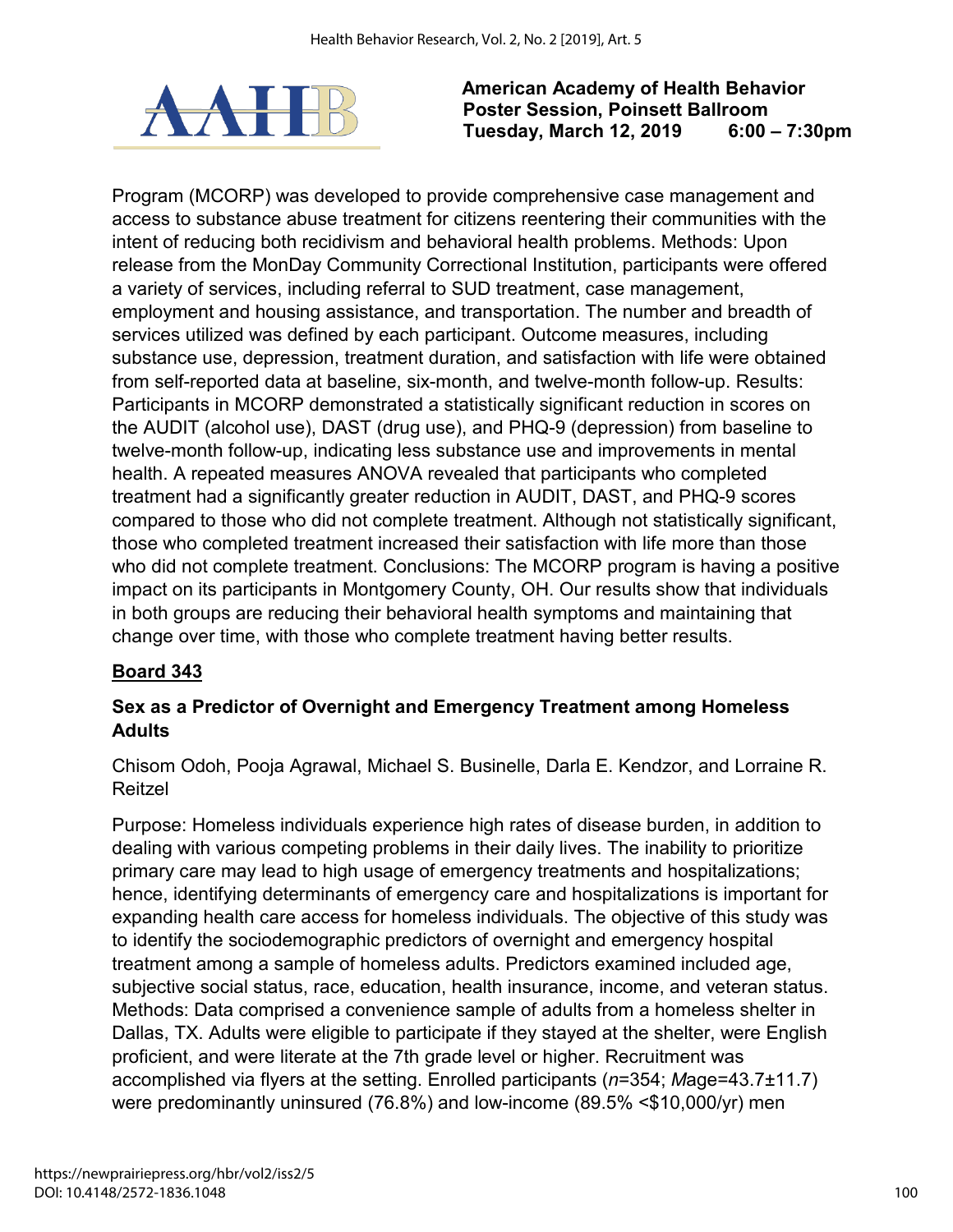

(71.2%) from various racial groups (29.9% white). The outcome variables were: a) stayed overnight for treatment in a hospital (yes or no); and b) treated in a hospital emergency room (yes or no), both over the past year. Logistic regression models were estimated for each outcome variable to assess the main effect of each predictor, entered jointly into the model. Results: Sex emerged as the only predictor of overnight treatment in hospital (OR=2.68, 95%CI= 1.61-4.47), and treatment in an emergency room (OR=2.21, 95%CI= 1.34-3.65), such that women were more likely than men were to be treated overnight and use emergency care. Conclusions: Sex was the only sociodemographic determinant examined that predicted overnight and emergency hospital treatment among this sample of homeless adults. Targeted interventions and policies are needed to address homeless women's primary care needs to potentially reduce risk for more costly overnight hospitalization and emergency treatment.

### **Board 344**

### **Children with Severe Medical Complexity: Caregiver Perceptions and Decisionmaking Process on Transportation Safety**

#### Ping Ma, Marisa Abbe, and Michelle Thomas

Purpose: Unintentional injury is a leading mortality cause among children in the United States. Compared with children without disabilities, children with medical complexity (CMC) have a disproportionate rate of injury risk. Caregiver is a critical role in the daily life of CMCs. Based on Health Belief Model Theory, an in-depth understanding of caregiver perceptions of transportation safety and injury risk is necessary to develop services, resources, and behavior interventions. Thus, the goal of this study was to qualitatively ascertain the most significant barriers and facilitators influencing caregiver self-efficacy and decision-making in safe transportation of their CMC. Methods: We conducted in-depth semi-structured interviews with 18 caregivers during the primary care, sick, or development evaluation visits for their children with severe medical complexity at the Complex Care Clinic of Children's Medical Center Dallas, Texas from Jun/2017 to Nov/2017. Results: Among 18 participants, half of caregivers were from minority and immigrant families. Themes emerged regarding injury risk behaviors, safety strategies, information-seeking behaviors, medical equipment challenges, quality of life, and social support. Notably, compared with Caucasian/English-speaking caregivers, minority families (e.g., Spanish-speaking) have shown a lower level of caregiver efficacy in proactive information-seeking behaviors from diverse resources regarding transportation and home safety, and a higher possibility of being social isolated due to safety concerns. Additionally, the findings indicated that the primary care provider is the exclusive resource for immigrant parents to make a decision on children's safety. Conclusions: Caregiver perceptions inform tailored unintentional injury